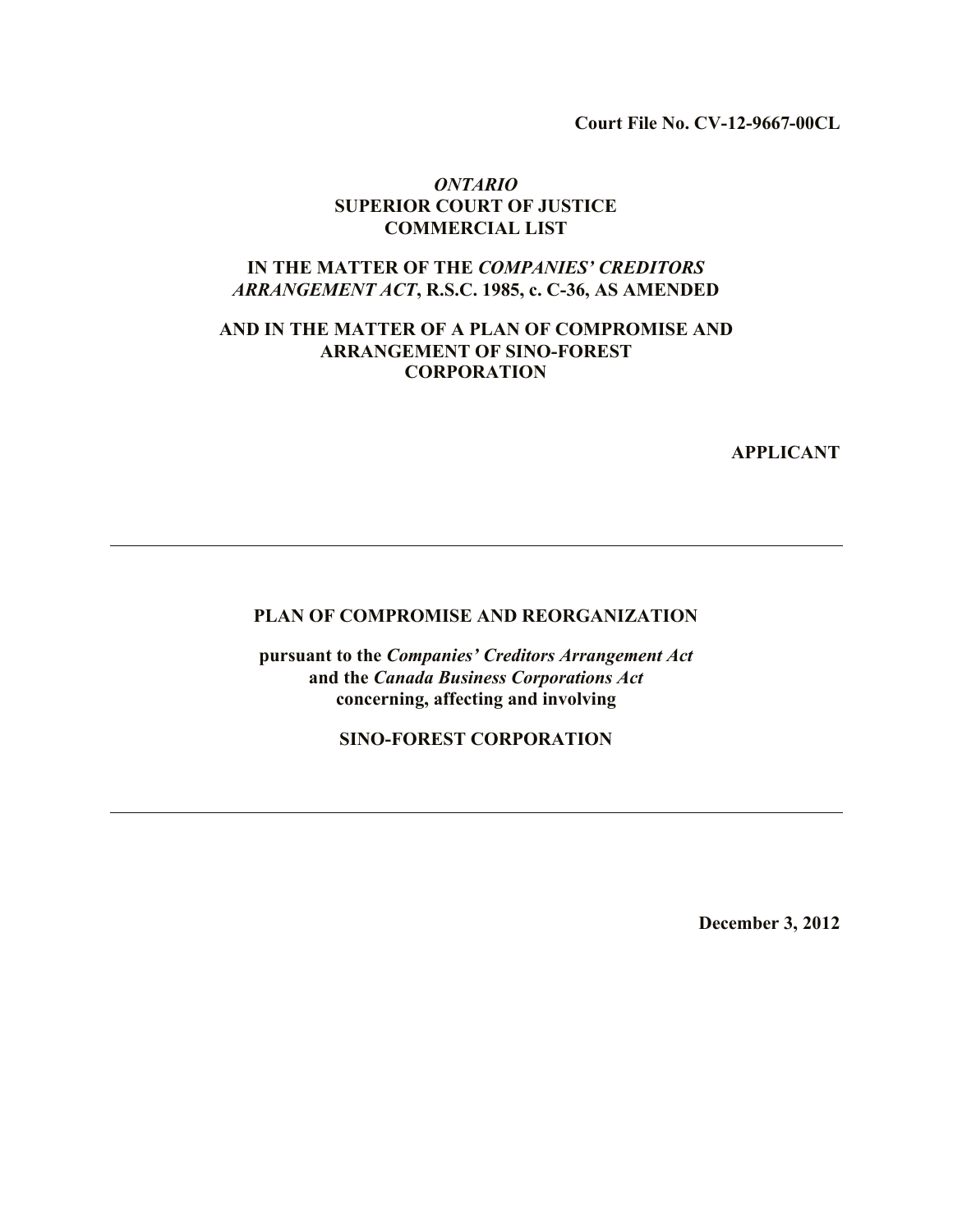| 1.1  |                                                                        |  |
|------|------------------------------------------------------------------------|--|
| 1.2  |                                                                        |  |
| 1.3  |                                                                        |  |
| 1.4  |                                                                        |  |
| 1.5  |                                                                        |  |
| 1.6  |                                                                        |  |
|      |                                                                        |  |
| 2.1  |                                                                        |  |
| 2.2  |                                                                        |  |
| 2.3  |                                                                        |  |
| 2.4  |                                                                        |  |
| 2.5  |                                                                        |  |
|      | ARTICLE 3 CLASSIFICATION, VOTING AND RELATED MATTERS  29               |  |
| 3.1  |                                                                        |  |
| 3.2  |                                                                        |  |
| 3.3  |                                                                        |  |
| 3.4  |                                                                        |  |
| 3.5  |                                                                        |  |
|      |                                                                        |  |
|      | ARTICLE 4 DISTRIBUTIONS, PAYMENTS AND TREATMENT OF CLAIMS  30          |  |
| 4.1  |                                                                        |  |
| 4.2  |                                                                        |  |
| 4.3  |                                                                        |  |
| 4.4  |                                                                        |  |
| 4.5  |                                                                        |  |
| 4.6  |                                                                        |  |
| 4.7  |                                                                        |  |
| 4.8  |                                                                        |  |
| 4.9  |                                                                        |  |
| 4.10 |                                                                        |  |
| 4.11 |                                                                        |  |
| 4.12 |                                                                        |  |
| 4.13 |                                                                        |  |
| 4.14 |                                                                        |  |
| 4.15 |                                                                        |  |
| 4.16 |                                                                        |  |
|      |                                                                        |  |
| 5.1  |                                                                        |  |
| 5.2  | Distribution Mechanics with respect to Newco Shares and Newco Notes 40 |  |
| 5.3  |                                                                        |  |
| 5.4  |                                                                        |  |
| 5.5  | Procedure for Distributions Regarding Unresolved Claims  46            |  |
|      |                                                                        |  |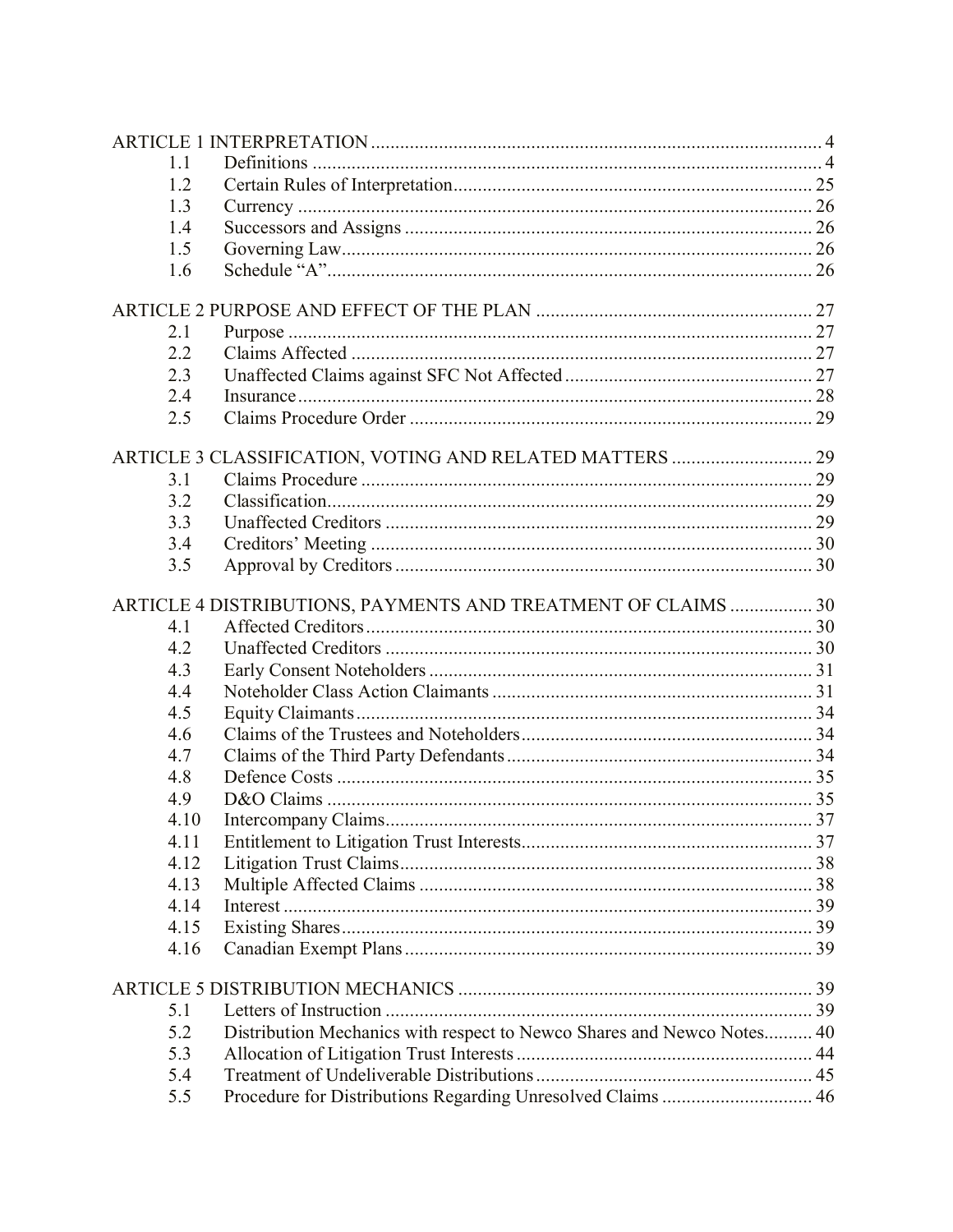| 5.6  |                                                                             |  |
|------|-----------------------------------------------------------------------------|--|
| 5.7  |                                                                             |  |
| 5.8  |                                                                             |  |
| 5.9  | Note Indentures to Remain in Effect Solely for Purpose of Distributions  48 |  |
| 5.10 |                                                                             |  |
| 5.11 |                                                                             |  |
| 5.12 |                                                                             |  |
| 5.13 |                                                                             |  |
|      |                                                                             |  |
|      |                                                                             |  |
| 6.1  |                                                                             |  |
| 6.2  |                                                                             |  |
| 6.3  |                                                                             |  |
|      |                                                                             |  |
| 6.4  |                                                                             |  |
| 6.5  |                                                                             |  |
| 6.6  |                                                                             |  |
|      |                                                                             |  |
|      |                                                                             |  |
| 7.1  |                                                                             |  |
| 7.2  |                                                                             |  |
| 7.3  |                                                                             |  |
| 7.4  |                                                                             |  |
| 7.5  |                                                                             |  |
|      |                                                                             |  |
|      |                                                                             |  |
| 8.1  |                                                                             |  |
| 8.2  |                                                                             |  |
|      |                                                                             |  |
|      |                                                                             |  |
| 9.1  |                                                                             |  |
| 9.2  |                                                                             |  |
|      |                                                                             |  |
|      |                                                                             |  |
| 10.1 |                                                                             |  |
|      |                                                                             |  |
|      | ARTICLE 11 SETTLEMENT OF CLAIMS AGAINST THIRD PARTY DEFENDANTS  77          |  |
| 11.1 |                                                                             |  |
| 11.2 |                                                                             |  |
|      |                                                                             |  |
|      |                                                                             |  |
| 12.1 |                                                                             |  |
| 12.2 |                                                                             |  |
| 12.3 |                                                                             |  |
| 12.4 |                                                                             |  |
| 12.5 |                                                                             |  |
| 12.6 |                                                                             |  |
| 12.7 |                                                                             |  |
|      |                                                                             |  |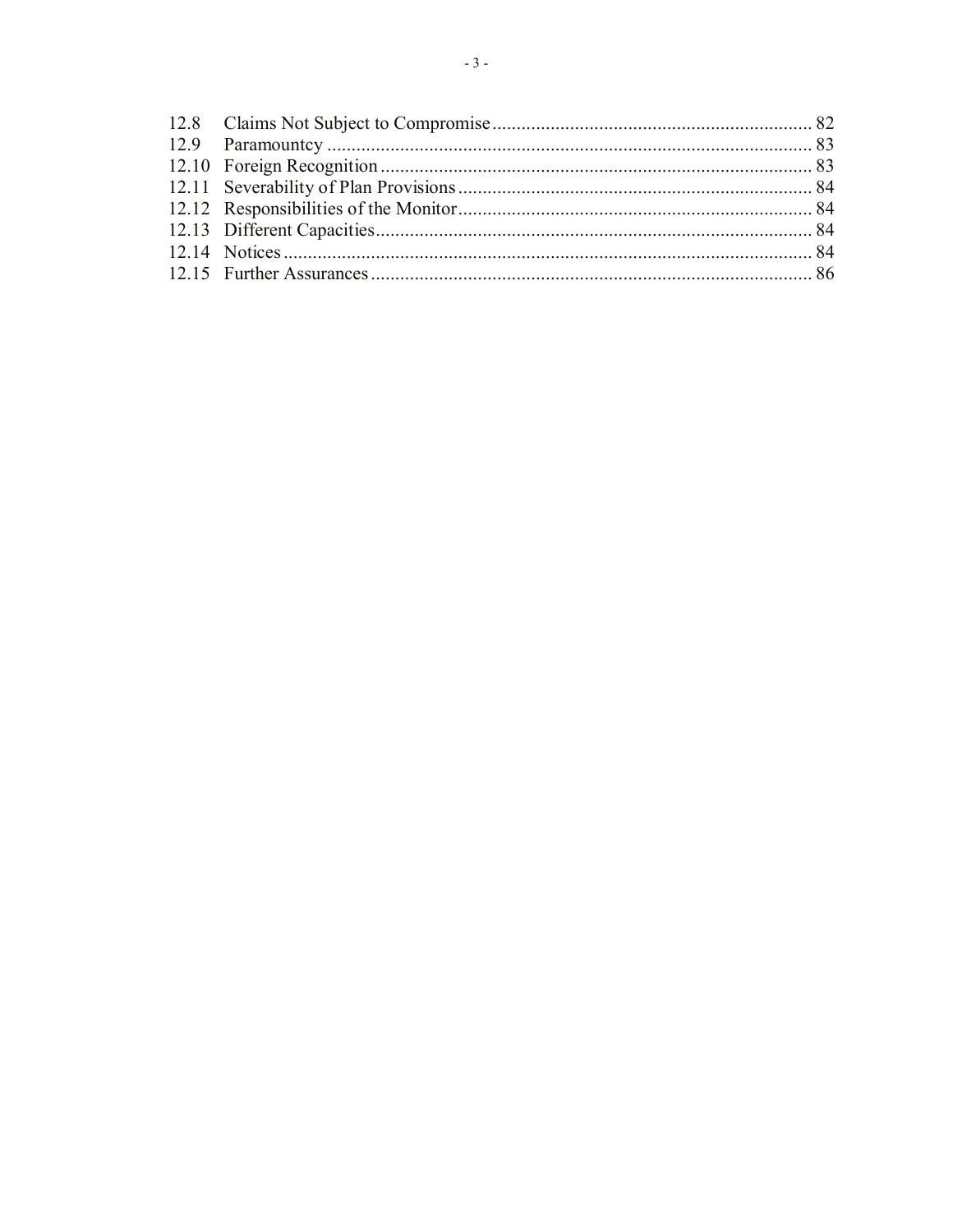# **PLAN OF COMPROMISE AND REORGANIZATION**

# **WHEREAS** Sino-Forest Corporation ("**SFC**") is insolvent;

**AND WHEREAS**, on March 30, 2012 (the "**Filing Date**"), the Honourable Justice Morawetz of the Ontario Superior Court of Justice (Commercial List) (the "**Court**") granted an initial Order in respect of SFC (as such Order may be amended, restated or varied from time to time, the "**Initial Order**") pursuant to the *Companies' Creditors Arrangement Act*, R.S.C. 1985, c. C-36, as amended (the "**CCAA**") and the *Canada Business Corporation Act*, R.S.C. 1985, c. C-44, as amended (the "**CBCA**");

**AND WHEREAS**, on August 31, 2012, the Court granted a Plan Filing and Meeting Order (as such Order may be amended, restated or varied from time to time, the "**Meeting Order**") pursuant to which, among other things, SFC was authorized to file this plan of compromise and reorganization and to convene a meeting of affected creditors to consider and vote on this plan of compromise and reorganization.

**NOW THEREFORE**, SFC hereby proposes this plan of compromise and reorganization pursuant to the CCAA and CBCA.

### **ARTICLE 1 INTERPRETATION**

## **1.1 Definitions**

In the Plan, unless otherwise stated or unless the subject matter or context otherwise requires:

"**2013 Note Indenture**" means the indenture dated as of July 23, 2008, by and between SFC, the entities listed as subsidiary guarantors therein, and The Bank of New York Mellon, as trustee, as amended, modified or supplemented.

"**2014 Note Indenture**" means the indenture dated as of July 27, 2009, by and between SFC, the entities listed as subsidiary guarantors therein, and Law Debenture Trust Company of New York, as trustee, as amended, modified or supplemented.

"**2016 Note Indenture**" means the indenture dated as of December 17, 2009, by and between SFC, the entities listed as subsidiary guarantors therein, and The Bank of New York Mellon, as trustee, as amended, modified or supplemented.

"**2017 Note Indenture**" means the indenture dated as of October 21, 2010, by and between SFC, the entities listed as subsidiary guarantors therein, and Law Debenture Trust Company of New York, as trustee, as amended, modified or supplemented.

"**2013 Notes**" means the aggregate principal amount of US\$345,000,000 of 5.00% Convertible Senior Notes Due 2013 issued pursuant to the 2013 Note Indenture.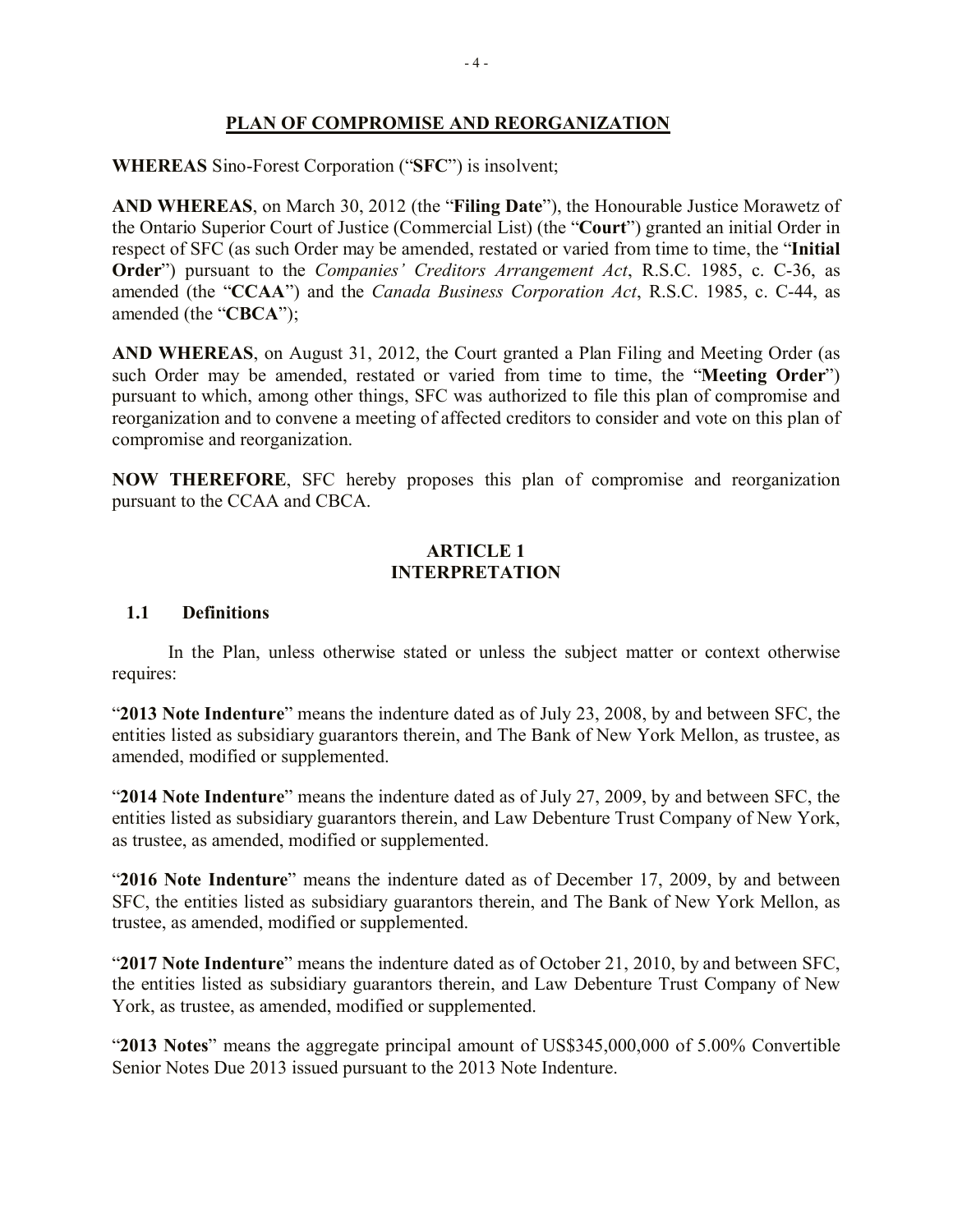"**2014 Notes**" means the aggregate principal amount of US\$399,517,000 of 10.25% Guaranteed Senior Notes Due 2014 issued pursuant to the 2014 Note Indenture.

"**2016 Notes**" means the aggregate principal amount of US\$460,000,000 of 4.25% Convertible Senior Notes Due 2016 issued pursuant to the 2016 Note Indenture.

"**2017 Notes**" means the aggregate principal amount of US\$600,000,000 of 6.25% Guaranteed Senior Notes Due 2017 issued pursuant to the 2017 Note Indenture.

"**Accrued Interest**" means, in respect of any series of Notes, all accrued and unpaid interest on such Notes, at the regular rates provided in the applicable Note Indentures, up to and including the Filing Date.

"**Administration Charge**" has the meaning ascribed thereto in the Initial Order.

"**Administration Charge Reserve**" means the cash reserve to be established by SFC on the Plan Implementation Date in the amount of \$500,000 or such other amount as agreed to by the Monitor and the Initial Consenting Noteholders, which cash reserve: (i) shall be maintained and administered by the Monitor, in trust, for the purpose of paying any amounts secured by the Administration Charge; and (ii) upon the termination of the Administration Charge pursuant to the Plan, shall stand in place of the Administration Charge as security for the payment of any amounts secured by the Administration Charge.

"**Affected Claim**" means any Claim, D&O Claim or D&O Indemnity Claim that is not: an Unaffected Claim; a Section 5.1(2) D&O Claim; a Conspiracy Claim; a Continuing Other D&O Claim; a Non-Released D&O Claim; or a Subsidiary Intercompany Claim, and "Affected Claim" includes any Class Action Indemnity Claim. For greater certainty, all of the following are Affected Claims: Affected Creditor Claims; Equity Claims; Noteholder Class Action Claims (other than the Continuing Noteholder Class Action Claims); and Class Action Indemnity Claims.

"**Affected Creditor**" means a Person with an Affected Creditor Claim, but only with respect to and to the extent of such Affected Creditor Claim.

"**Affected Creditor Claim**" means any Ordinary Affected Creditor Claim or Noteholder Claim.

"**Affected Creditors Class**" has the meaning ascribed thereto in section 3.2(a) hereof.

"**Affected Creditors Equity Sub-Pool**" means an amount of Newco Shares representing 92.5% of the Newco Equity Pool.

"**Alternative Sale Transaction**" has the meaning ascribed thereto in section 10.1 hereof.

"**Alternative Sale Transaction Consideration**" has the meaning ascribed thereto in section 10.1 hereof.

"**Applicable Law**" means any applicable law, statute, order, decree, consent decree, judgment, rule, regulation, ordinance or other pronouncement having the effect of law whether in Canada,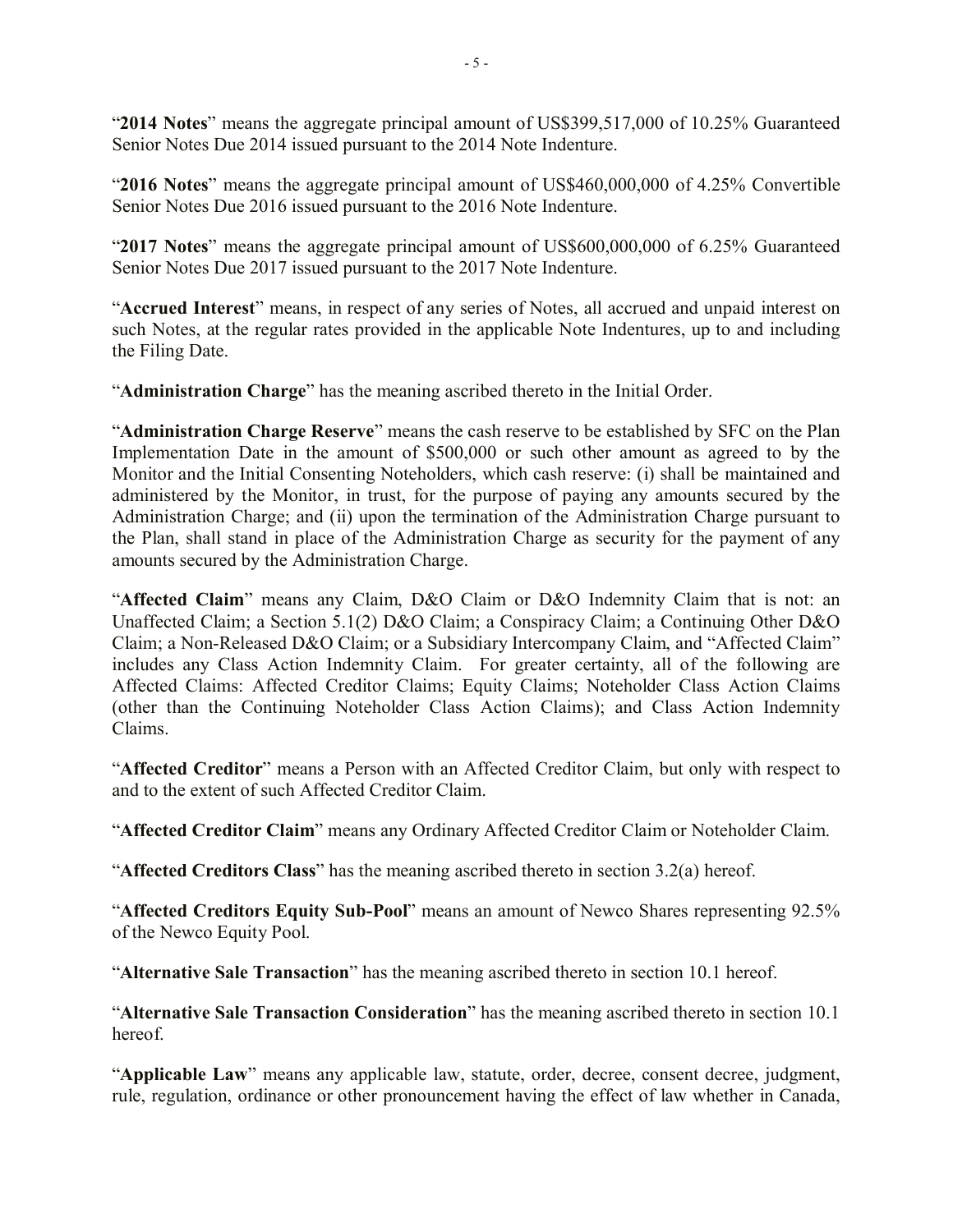the United States, Hong Kong, the PRC or any other country, or any domestic or foreign state, county, province, city or other political subdivision or of any Governmental Entity.

"**Auditors**" means the former auditors of SFC that are named as defendants to the Class Actions Claims, including for greater certainty Ernst & Young LLP and BDO Limited.

"**Barbados Loans**" means the aggregate amount outstanding at the date hereof pursuant to three loans made by SFC Barbados to SFC in the amounts of US\$65,997,468.10 on February 1, 2011, US\$59,000,000 on June 7, 2011 and US\$176,000,000 on June 7, 2011.

"**Barbados Property**" has the meaning ascribed thereto in section 6.4(j) hereof.

"**BIA**" means the *Bankruptcy and Insolvency Act*, R. S. C. 1985, c. B-3.

"**Business Day**" means a day, other than Saturday, Sunday or a statutory holiday, on which banks are generally open for business in Toronto, Ontario.

"**Canadian Tax Act**" means the *Income Tax Act* (Canada) and the *Income Tax Regulations*, in each case as amended from time to time.

"**Causes of Action**" means any and all claims, actions, causes of action, demands, counterclaims, suits, rights, entitlements, litigation, arbitration, proceeding, hearing, complaint, debt, obligation, sums of money, accounts, covenants, damages, judgments, orders, including for injunctive relief or specific performance and compliance orders, expenses, executions, Encumbrances and other recoveries of whatever nature that any Person may be entitled to assert in law, equity or otherwise, whether known or unknown, foreseen or unforeseen, reduced to judgment or not reduced to judgment, liquidated or unliquidated, contingent or non-contingent, matured or unmatured, disputed or undisputed, secured or unsecured, assertable directly, indirectly or derivatively, existing or hereafter arising and whether pertaining to events occurring before, on or after the Filing Date.

"**CBCA**" has the meaning ascribed thereto in the recitals.

"**CCAA**" has the meaning ascribed thereto in the recitals.

"**CCAA Proceeding**" means the proceeding commenced by SFC under the CCAA on the Filing Date in the Ontario Superior Court of Justice (Commercial List) under court file number CV-12- 9667-00CL.

"**Charges**" means the Administration Charge and the Directors' Charge.

"**Claim**" means any right or claim of any Person that may be asserted or made against SFC, in whole or in part, whether or not asserted or made, in connection with any indebtedness, liability or obligation of any kind whatsoever, and any interest accrued thereon or costs payable in respect thereof, including by reason of the commission of a tort (intentional or unintentional), by reason of any breach of contract or other agreement (oral or written), by reason of any breach of duty (including any legal, statutory, equitable or fiduciary duty) or by reason of any right of ownership of or title to property or assets or right to a trust or deemed trust (statutory, express,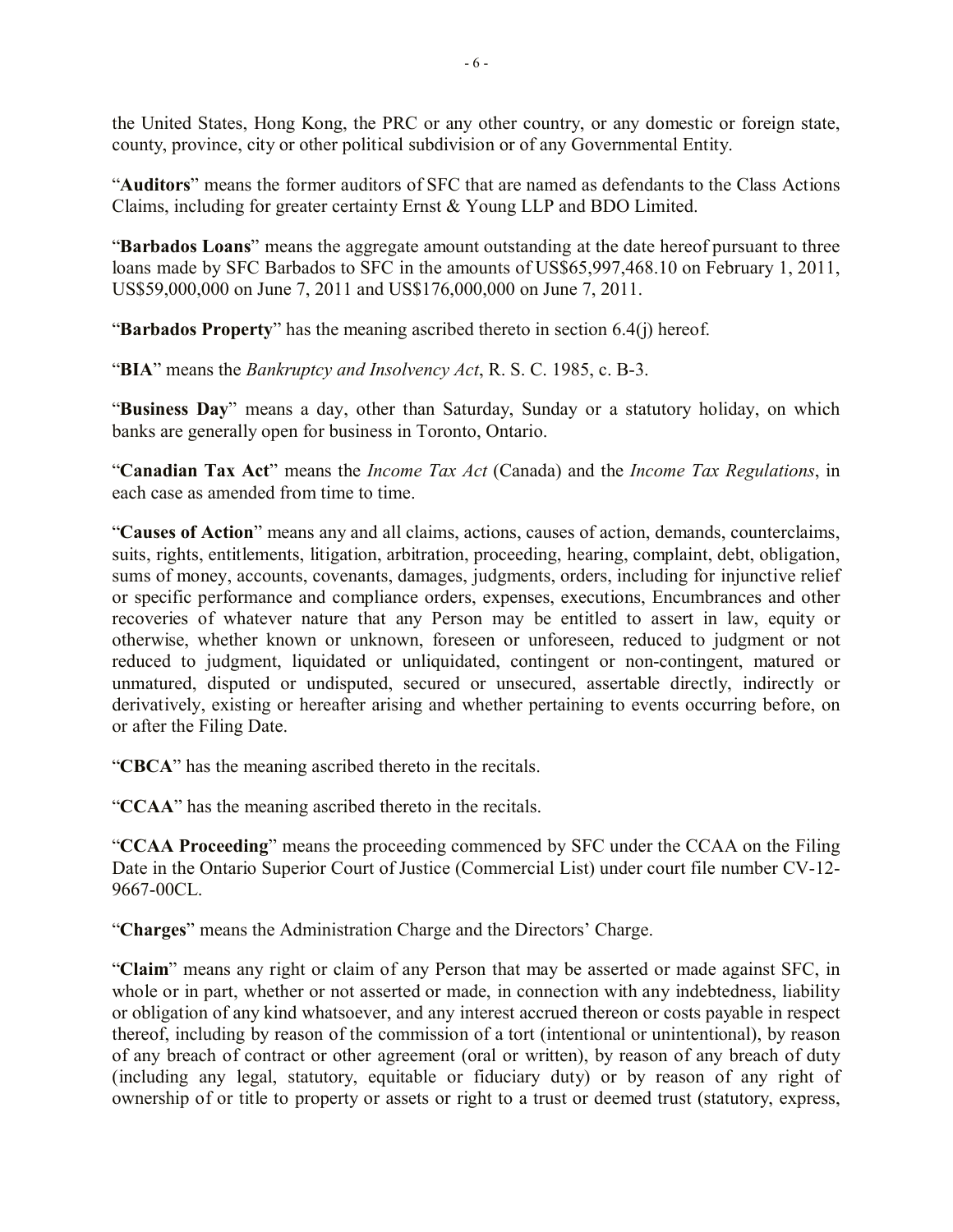implied, resulting, constructive or otherwise), and whether or not any indebtedness, liability or obligation is reduced to judgment, liquidated, unliquidated, fixed, contingent, matured, unmatured, disputed, undisputed, legal, equitable, secured, unsecured, present or future, known or unknown, by guarantee, surety or otherwise, and whether or not any right or claim is executory or anticipatory in nature, including any right or ability of any Person (including any Directors or Officers of SFC or any of the Subsidiaries) to advance a claim for contribution or indemnity or otherwise with respect to any matter, action, cause or chose in action, whether existing at present or commenced in the future, which indebtedness, liability or obligation, and any interest accrued thereon or costs payable in respect thereof (A) is based in whole or in part on facts prior to the Filing Date, (B) relates to a time period prior to the Filing Date, or (C) is a right or claim of any kind that would be a claim provable against SFC in bankruptcy within the meaning of the BIA had SFC become bankrupt on the Filing Date, or is an Equity Claim, a Noteholder Class Action Claim against SFC, a Class Action Indemnity Claim against SFC, a Restructuring Claim or a Lien Claim, provided, however, that "Claim" shall not include a D&O Claim or a D&O Indemnity Claim.

"**Claims Bar Date**" has the meaning ascribed thereto in the Claims Procedure Order.

"**Claims Procedure**" means the procedure established for determining the amount and status of Claims, D&O Claims and D&O Indemnity Claims, including in each case any such claims that are Unresolved Claims, pursuant to the Claims Procedure Order.

"**Claims Procedure Order**" means the Order under the CCAA of the Honourable Justice Morawetz dated May 14, 2012, establishing, among other things, a claims procedure in respect of SFC and calling for claims in respect of the Subsidiaries, as such Order may be amended, restated or varied from time to time.

"**Class Action Claims**" means, collectively, any rights or claims of any kind advanced or which may subsequently be advanced in the Class Actions or in any other similar proceeding, whether a class action proceeding or otherwise, and for greater certainty includes any Noteholder Class Action Claims.

"**Class Actions**" means, collectively, the following proceedings: (i) *Trustees of the Labourers' Pension Fund of Central and Eastern Canada et al v. Sino-Forest Corporation et al.* (Ontario Superior Court of Justice, Court File No. CV-11-431153-00CP); (ii) *Guining Liu v. Sino-Forest Corporation et al.* (Quebec Superior Court, Court File No. 200-06-000132-111); (iii) *Allan Haigh v. Sino-Forest Corporation et al.* (Saskatchewan Court of Queen's Bench, Court File No. 2288 of 2011); and (iv) *David Leapard et al. v. Allen T.Y. Chan et al.* (District Court of the Southern District of New York, Court File No. 650258/2012).

"**Class Action Court**" means, with respect to the Class Action Claims, the court of competent jurisdiction that is responsible for administering the applicable Class Action Claim.

"**Class Action Indemnity Claim**" means any right or claim of any Person that may be asserted or made in whole or in part against SFC and/or any Subsidiary for indemnity, contribution, reimbursement or otherwise from or in connection with any Class Action Claim asserted against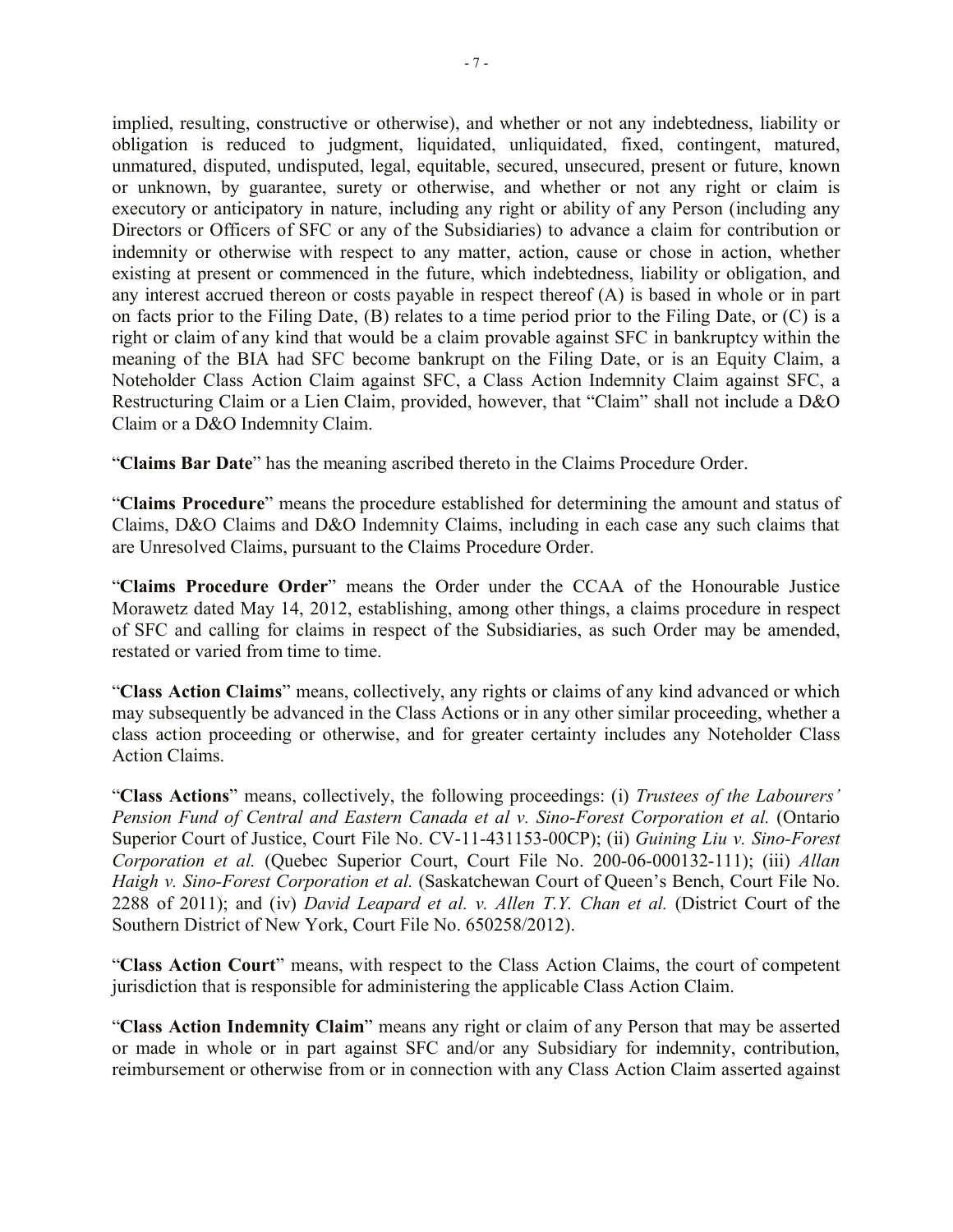such Person. For greater certainty, Class Action Indemnity Claims are distinct from and do not include Class Action Claims.

#### "**Consent Date**" means May 15, 2012.

"**Conspiracy Claim**" means any D&O Claim alleging that the applicable Director or Officer committed the tort of civil conspiracy, as defined under Canadian common law.

"**Continuing Noteholder Class Action Claim**" means any Noteholder Class Action Claim that is: (i) a Section 5.1(2) D&O Claim; (ii) a Conspiracy Claim; (iii) a Non-Released D&O Claim; (iv) a Continuing Other D&O Claim; (v) a Noteholder Class Action Claim against one or more Third Party Defendants that is not an Indemnified Noteholder Class Action Claim; (vi) the portion of an Indemnified Noteholder Class Action Claim that is permitted to continue against the Third Party Defendants, subject to the Indemnified Noteholder Class Action Limit, pursuant to section  $4.4(b)(i)$  hereof.

"**Continuing Other D&O Claims**" has the meaning ascribed thereto in section 4.9(b) hereof.

"**Court**" has the meaning ascribed thereto in the recitals.

"**D&O Claim**" means (i) any right or claim of any Person that may be asserted or made in whole or in part against one or more Directors or Officers of SFC that relates to a Claim for which such Directors or Officers are by law liable to pay in their capacity as Directors or Officers of SFC, or (ii) any right or claim of any Person that may be asserted or made in whole or in part against one or more Directors or Officers of SFC, in that capacity, whether or not asserted or made, in connection with any indebtedness, liability or obligation of any kind whatsoever, and any interest accrued thereon or costs payable in respect thereof, including by reason of the commission of a tort (intentional or unintentional), by reason of any breach of contract or other agreement (oral or written), by reason of any breach of duty (including any legal, statutory, equitable or fiduciary duty and including, for greater certainty, any monetary administrative or other monetary penalty or claim for costs asserted against any Officer or Director of SFC by any Government Entity) or by reason of any right of ownership of or title to property or assets or right to a trust or deemed trust (statutory, express, implied, resulting, constructive or otherwise), and whether or not any indebtedness, liability or obligation, and any interest accrued thereon or costs payable in respect thereof, is reduced to judgment, liquidated, unliquidated, fixed, contingent, matured, unmatured, disputed, undisputed, legal, equitable, secured, unsecured, present or future, known or unknown, by guarantee, surety or otherwise, and whether or not any right or claim is executory or anticipatory in nature, including any right or ability of any Person to advance a claim for contribution or indemnity from any such Directors or Officers of SFC or otherwise with respect to any matter, action, cause or chose in action, whether existing at present or commenced in the future, which indebtedness, liability or obligation, and any interest accrued thereon or costs payable in respect thereof (A) is based in whole or in part on facts prior to the Filing Date, or (B) relates to a time period prior to the Filing Date.

"**D&O Indemnity Claim**" means any existing or future right of any Director or Officer of SFC against SFC that arose or arises as a result of any Person filing a D&O Proof of Claim (as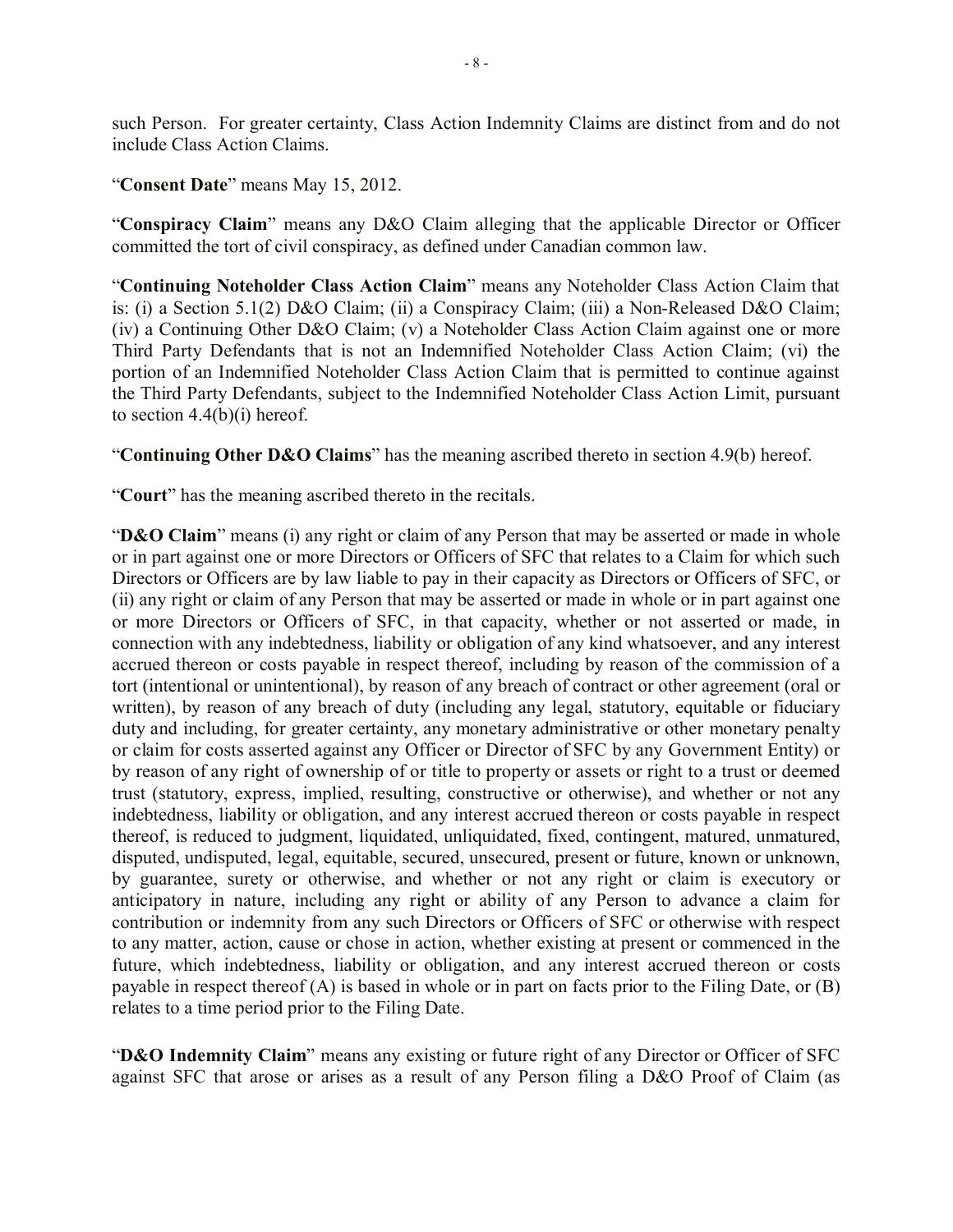defined in the Claims Procedure Order) in respect of such Director or Officer of SFC for which such Director or Officer of SFC is entitled to be indemnified by SFC.

"**Defence Costs**" has the meaning ascribed thereto in section 4.8 hereof.

"**Director**" means, with respect to SFC or any Subsidiary, anyone who is or was, or may be deemed to be or have been, whether by statute, operation of law or otherwise, a director or *de facto* director of such SFC Company.

"**Directors' Charge**" has the meaning ascribed thereto in the Initial Order.

"**Direct Registration Account**" means, if applicable, a direct registration account administered by the Transfer Agent in which those Persons entitled to receive Newco Shares and/or Newco Notes pursuant to the Plan will hold such Newco Shares and/or Newco Notes in registered form.

"**Direct Registration Transaction Advice**" means, if applicable, a statement delivered by the Monitor, the Trustees, the Transfer Agent or any such Person's agent to any Person entitled to receive Newco Shares or Newco Notes pursuant to the Plan on the Initial Distribution Date and each subsequent Distribution Date, as applicable, indicating the number of Newco Shares and/or Newco Notes registered in the name of or as directed by the applicable Person in a Direct Registration Account.

"**Direct Subsidiaries**" means, collectively, Sino-Panel Holdings Limited, Sino-Global Holdings Inc., Sino-Panel Corporation, Sino-Capital Global Inc., SFC Barbados, Sino-Forest Resources Inc. Sino-Wood Partners, Limited.

"**Distribution Date**" means the date or dates from time to time set in accordance with the provisions of the Plan to effect distributions in respect of the Proven Claims, excluding the Initial Distribution Date.

"**Distribution Escrow Position**" has the meaning ascribed thereto in section 5.2(d) hereof.

"**Distribution Record Date**" means the Plan Implementation Date, or such other date as SFC, the Monitor and the Initial Consenting Noteholders may agree.

"**DTC**" means The Depository Trust Company, or any successor thereof.

"**Early Consent Equity Sub-Pool**" means an amount of Newco Shares representing 7.5% of the Newco Equity Pool.

"**Early Consent Noteholder**" means any Noteholder that:

(a) (i) as confirmed by the Monitor on June 12, 2012, executed the  $(A)$  RSA,  $(B)$  a support agreement with SFC and the Direct Subsidiaries in the form of the RSA or (C) a joinder agreement in the form attached as Schedule C to the RSA; (ii) provided evidence satisfactory to the Monitor in accordance with section 2(a) of the RSA of the Notes held by such Noteholder as at the Consent Date (the "**Early Consent Notes**"), as such list of Noteholders and Notes held has been verified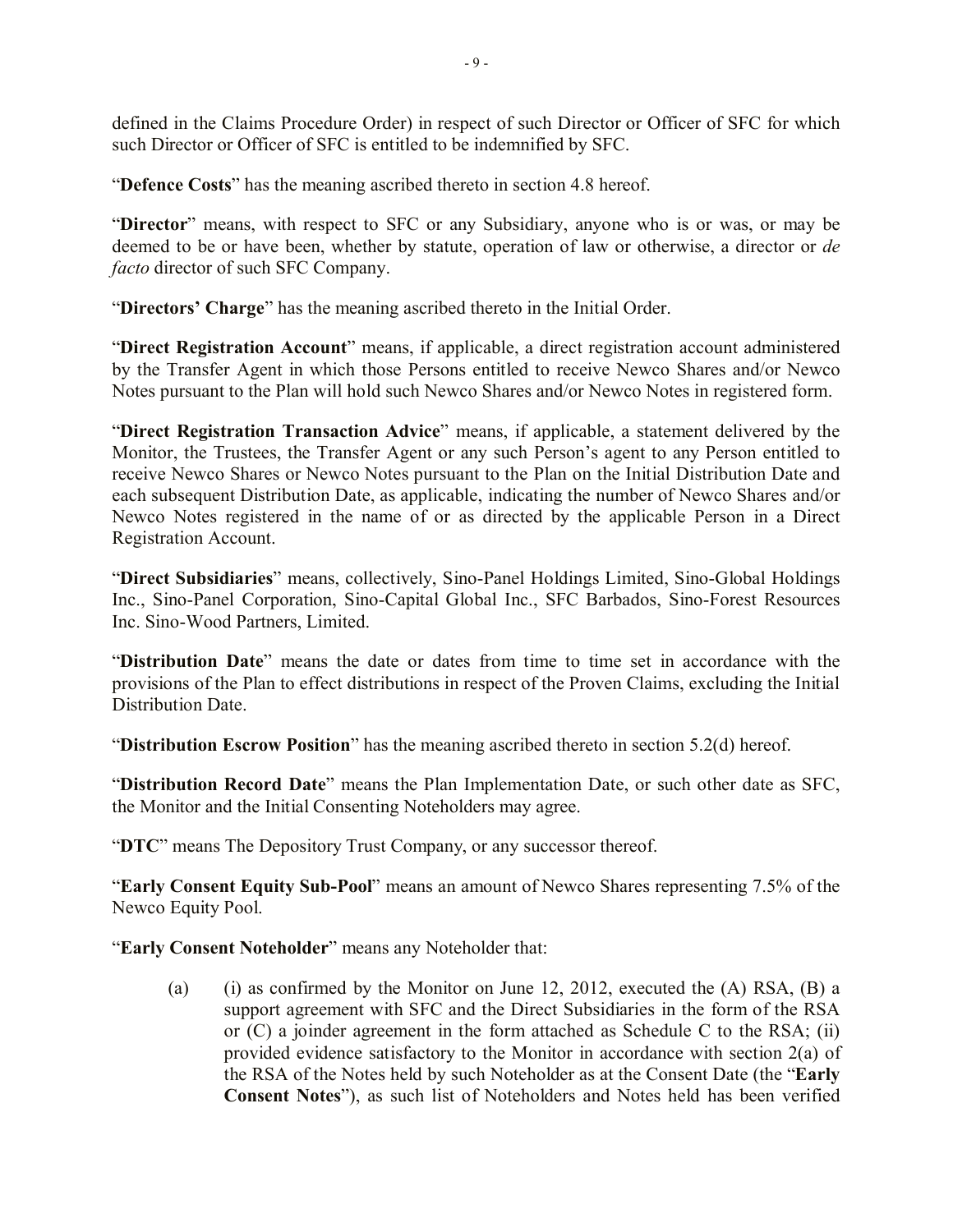and is maintained by the Monitor on a confidential basis; and (iii) continues to hold such Early Consent Notes as at the Distribution Record Date; or

(b) (i) has acquired Early Consent Notes; (ii) has signed the necessary transfer and joinder documentation as required by the RSA and has otherwise acquired such Early Consent Notes in compliance with the RSA; and (iii) continues to hold such Early Consent Notes as at the Distribution Record Date.

"**Effective Time**" means 8:00 a.m. (Toronto time) on the Plan Implementation Date or such other time on such date as SFC, the Monitor and the Initial Consenting Noteholders may agree.

"**Eligible Third Party Defendant**" means any of the Underwriters, BDO Limited and Ernst & Young (in the event that the Ernst & Young Settlement is not completed), together with any of their respective present and former affiliates, partners, associates, employees, servants, agents, contractors, directors, officers, insurers and successors, administrators, heirs and assigns, but excludes any Director or Officer and successors, administrators, heirs and assigns of any Director or Officer in their capacity as such.

"**Employee Priority Claims**" means the following Claims of employees and former employees of SFC:

- (a) Claims equal to the amounts that such employees and former employees would have been qualified to receive under paragraph 136(1)(d) of the BIA if SFC had become bankrupt on the Filing Date; and
- (b) Claims for wages, salaries, commissions or compensation for services rendered by them after the Filing Date and on or before the Plan Implementation Date.

"**Encumbrance**" means any security interest (whether contractual, statutory, or otherwise), hypothec, mortgage, trust or deemed trust (whether contractual, statutory, or otherwise), lien, execution, levy, charge, demand, action, liability or other claim, action, demand or liability of any kind whatsoever, whether proprietary, financial or monetary, and whether or not it has attached or been perfected, registered or filed and whether secured, unsecured or otherwise, including: (i) any of the Charges; and (ii) any charge, security interest or claim evidenced by registrations pursuant to the *Personal Property Security Act* (Ontario) or any other personal property registry system.

"**Equity Cancellation Date**" means the date that is the first Business Day at least 31 days after the Plan Implementation Date, or such other date as may be agreed to by SFC, the Monitor and the Initial Consenting Noteholders.

"**Equity Claim**" means a Claim that meets the definition of "equity claim" in section 2(1) of the CCAA and, for greater certainty, includes any of the following:

(a) any claim against SFC resulting from the ownership, purchase or sale of an equity interest in SFC, including the claims by or on behalf of current or former shareholders asserted in the Class Actions;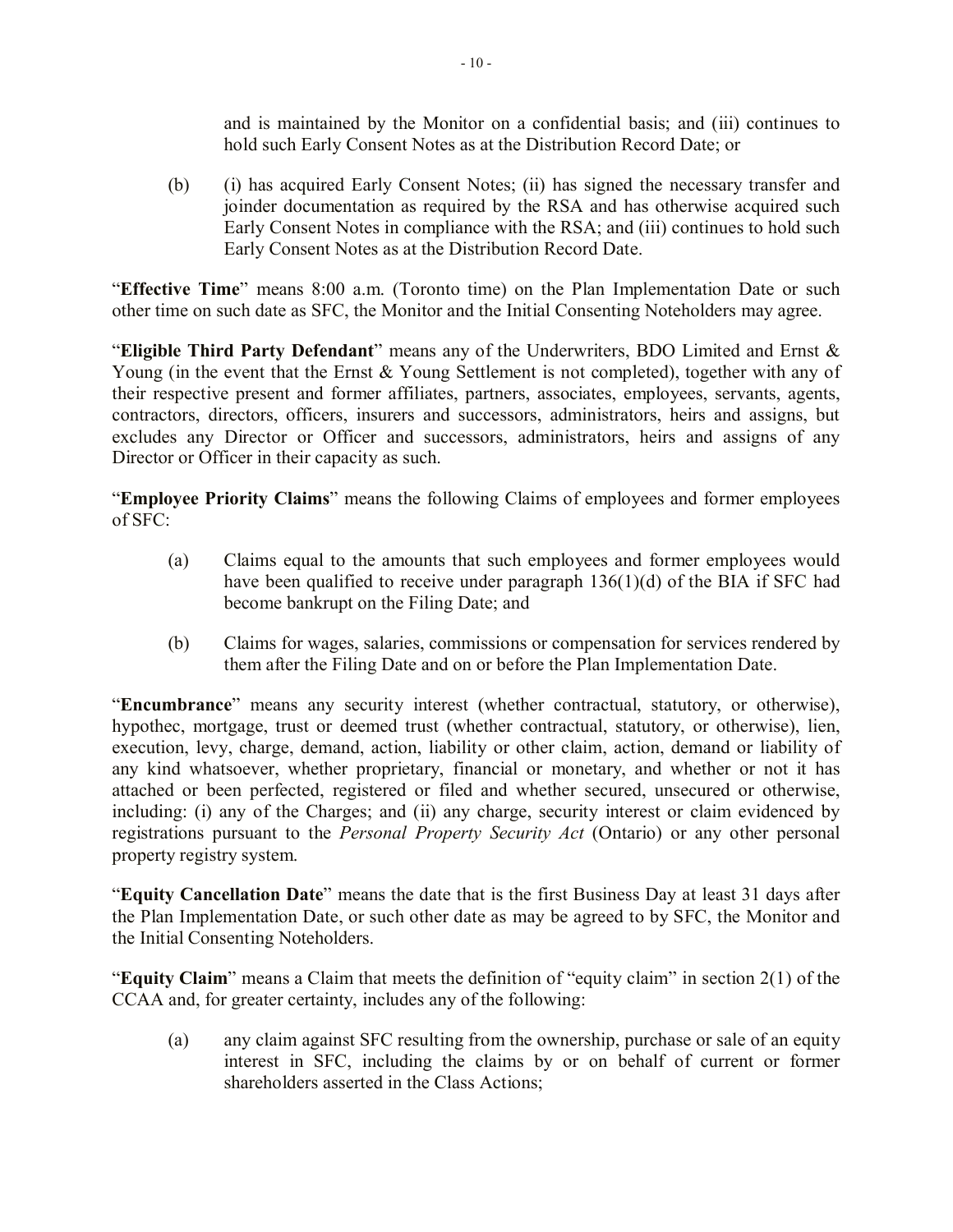- (b) any indemnification claim against SFC related to or arising from the claims described in sub-paragraph (a), including any such indemnification claims against SFC by or on behalf of any and all of the Third Party Defendants (other than for Defence Costs, unless any such claims for Defence Costs have been determined to be Equity Claims subsequent to the date of the Equity Claims Order); and
- (c) any other claim that has been determined to be an Equity Claim pursuant to an Order of the Court.

"**Equity Claimant**" means any Person having an Equity Claim, but only with respect to and to the extent of such Equity Claim.

"**Equity Claimant Class**" has the meaning ascribed thereto in section 3.2(b).

"**Equity Claims Order**" means the Order under the CCAA of the Honourable Justice Morawetz dated July 27, 2012, in respect of Shareholder Claims and Related Indemnity Claims against SFC, as such terms are defined therein.

"**Equity Interest**" has the meaning set forth in section 2(1) of the CCAA.

**"Ernst & Young"** means Ernst & Young LLP (Canada), Ernst & Young Global Limited and all other member firms thereof, and all present and former affiliates, partners, associates, employees, servants, agents, contractors, directors, officers, insurers and successors, administrators, heirs and assigns of each, but excludes any Director or Officer (in their capacity as such) and successors, administrators, heirs and assigns of any Director or Officer (in their capacity as such).

**"Ernst & Young Claim"** means any and all demands, claims, actions, Causes of Action, counterclaims, suits, debts, sums of money, accounts, covenants, damages, judgments, orders, including injunctive relief or specific performance and compliance orders, expenses, executions, Encumbrances and other recoveries on account of any claim, indebtedness, liability, obligation, demand or cause of action of whatever nature that any Person, including any Person who may claim contribution or indemnification against or from them and also including for greater certainty the SFC Companies, the Directors (in their capacity as such), the Officers (in their capacity as such), the Third Party Defendants, Newco, Newco II, the directors and officers of Newco and Newco II, the Noteholders or any Noteholder, any past, present or future holder of a direct or indirect equity interest in the SFC Companies, any past, present or future direct or indirect investor or security holder of the SFC Companies, any direct or indirect security holder of Newco or Newco II, the Trustees, the Transfer Agent, the Monitor, and each and every member (including members of any committee or governance council), present and former affiliate, partner, associate, employee, servant, agent, contractor, director, officer, insurer and each and every successor, administrator, heir and assign of each of any of the foregoing may or could (at any time past present or future) be entitled to assert against Ernst & Young, including any and all claims in respect of statutory liabilities of Directors (in their capacity as such), Officers (in their capacity as such) and any alleged fiduciary (in any capacity) whether known or unknown, matured or unmatured, direct or derivative, foreseen or unforeseen, suspected or unsuspected, contingent or not contingent, existing or hereafter arising, based in whole or in part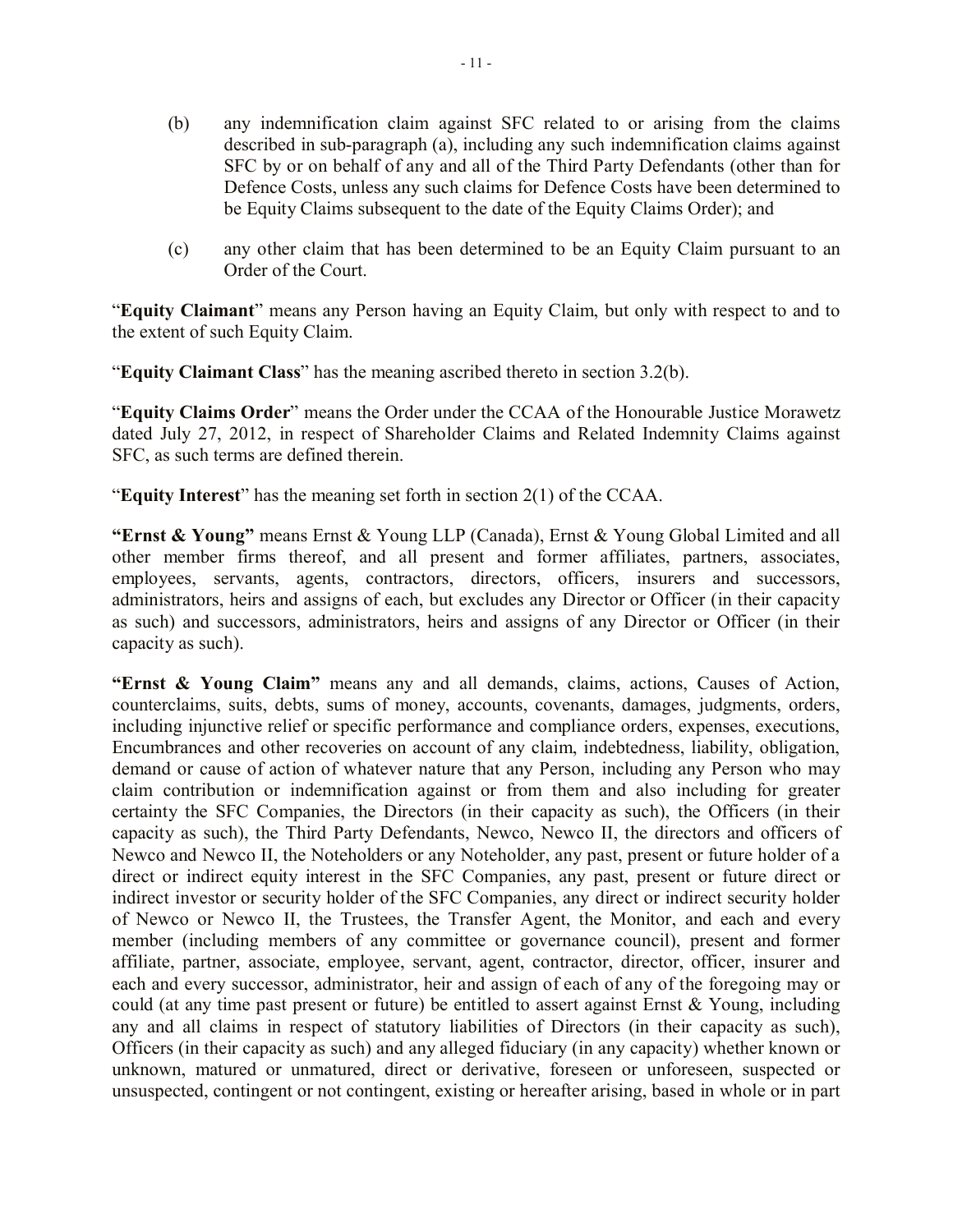on any act or omission, transaction, dealing or other occurrence existing or taking place on, prior to or after the Ernst & Young Settlement Date relating to, arising out of or in connection with the SFC Companies, the SFC Business, any Director or Officer (in their capacity as such) and/or professional services performed by Ernst & Young or any other acts or omissions of Ernst & Young in relation to the SFC Companies, the SFC Business, any Director or Officer (in their capacity as such), including for greater certainty but not limited to any claim arising out of:

- (a) all audit, tax, advisory and other professional services provided to the SFC Companies or related to the SFC Business up to the Ernst & Young Settlement Date, including for greater certainty all audit work performed, all auditors' opinions and all consents in respect of all offering of SFC securities and all regulatory compliance delivered in respect of all fiscal periods and all work related thereto up to and inclusing the Ernst & Young Settlement Date;
- (b) all claims advanced or which could have been advanced in any or all of the Class Actions;
- (c) all claims advanced or which could have been advanced in any or all actions commenced in all jurisdictions prior the Ernst & Young Settlement Date; or
- (d) all Noteholder Claims, Litigation Trust Claims or any claim of the SFC Companies,

provided that "Ernst & Young Claim" does not include any proceedings or remedies that may be taken against Ernst & Young by the Ontario Securities Commission or by staff of the Ontario Securities Commission, and the jurisdiction of the Ontario Securities Commission and staff of the Ontario Securities Commission in relation to Ernst & Young under the Securities Act, R.S.O. 1990, c. S-5 is expressly preserved.

"**Ernst & Young Orders**" has the meaning ascribed thereto in section 11.1(a) hereof.

**"Ernst & Young Release"** means the release described in 11.1(b) hereof.

**"Ernst & Young Settlement"** means the settlement as reflected in the Minutes of Settlement executed on November 29, 2012 between Ernst & Young LLP, on behalf of itself and Ernst & Young Global Limited and all member firms thereof and the plaintiffs in Ontario Superior Court Action No. CV-11-4351153-00CP and in Quebec Superior Court No. 200-06-00132-111, and such other documents contemplated thereby.

**"Ernst & Young Settlement Date"** means the date that the Monitor's Ernst & Young Settlement Certificate is delivered to Ernst & Young.

"**Excluded Litigation Trust Claims**" has the meaning ascribed thereto in section 4.12(a) hereof.

"**Excluded SFC Assets**" means (i) the rights of SFC to be transferred to the Litigation Trust in accordance with section 6.4(o) hereof; (ii) any entitlement to insurance proceeds in respect of Insured Claims, Section 5.1(2) D&O Claims and/or Conspiracy Claims; (iii) any secured property of SFC that is to be returned in satisfaction of a Lien Claim pursuant to section 4.2(c)(i)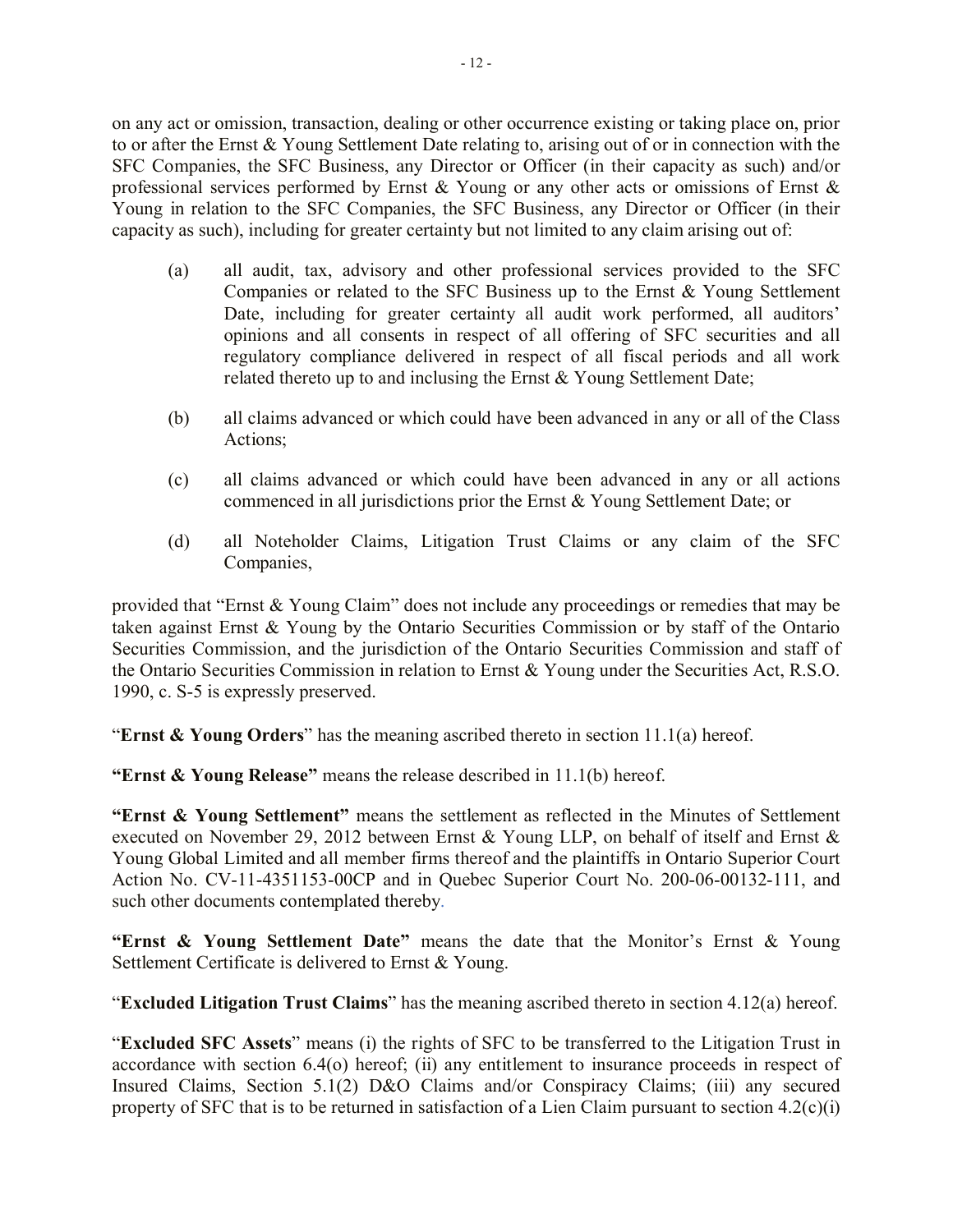hereof; (iv) any input tax credits or other refunds received by SFC after the Effective Time; and (v) cash in the aggregate amount of (and for the purpose of): (A) the Litigation Funding Amount; (B) the Unaffected Claims Reserve; (C) the Administration Charge Reserve; (D) the Expense Reimbursement and the other payments to be made pursuant to section 6.4(d) hereof (having regard to the application of any outstanding retainers, as applicable); (E) any amounts in respect of Lien Claims to be paid in accordance with section  $4.2(c)(ii)$  hereof; and (F) the Monitor's Post-Implementation Reserve; (vi) any office space, office furniture or other office equipment owned or leased by SFC in Canada; (vii) the SFC Escrow Co. Share; (viii) Newco Promissory Note 1; and (ix) Newco Promissory Note 2.

**"Existing Shares"** means all existing shares in the equity of SFC issued and outstanding immediately prior to the Effective Time and all warrants, options or other rights to acquire such shares, whether or not exercised as at the Effective Time.

"**Expense Reimbursement**" means the aggregate amount of (i) the reasonable and documented fees and expenses of the Noteholder Advisors, pursuant to their respective engagement letters with SFC, and other advisors as may be agreed to by SFC and the Initial Consenting Noteholders and (ii) the reasonable fees and expenses of the Initial Consenting Noteholders incurred in connection with the negotiation and development of the RSA and this Plan, including in each case an estimated amount for any such fees and expenses expected to be incurred in connection with the implementation of the Plan, including in the case of (ii) above, an aggregate work fee of up to \$5 million (which work fee may, at the request of the Monitor, be paid by any of the Subsidiaries instead of SFC).

"**Filing Date**" has the meaning ascribed thereto in the recitals.

"**Fractional Interests**" has the meaning given in section 5.12 hereof.

"**FTI HK**" means FTI Consulting (Hong Kong) Limited.

"**Governmental Entity**" means any government, regulatory authority, governmental department, agency, commission, bureau, official, minister, Crown corporation, court, board, tribunal or dispute settlement panel or other law, rule or regulation-making organization or entity: (a) having or purporting to have jurisdiction on behalf of any nation, province, territory or state or any other geographic or political subdivision of any of them; or (b) exercising, or entitled or purporting to exercise any administrative, executive, judicial, legislative, policy, regulatory or taxing authority or power.

**"Government Priority Claims"** means all Claims of Governmental Entities in respect of amounts that were outstanding as of the Plan Implementation Date and that are of a kind that could be subject to a demand under:

- (a) subsections 224(1.2) of the Canadian Tax Act;
- (b) any provision of the *Canada Pension Plan* or the *Employment Insurance Act* (Canada) that refers to subsection 224(1.2) of the Canadian Tax Act and provides for the collection of a contribution, as defined in the *Canada Pension Plan*, or employee's premium or employer's premium as defined in the *Employment*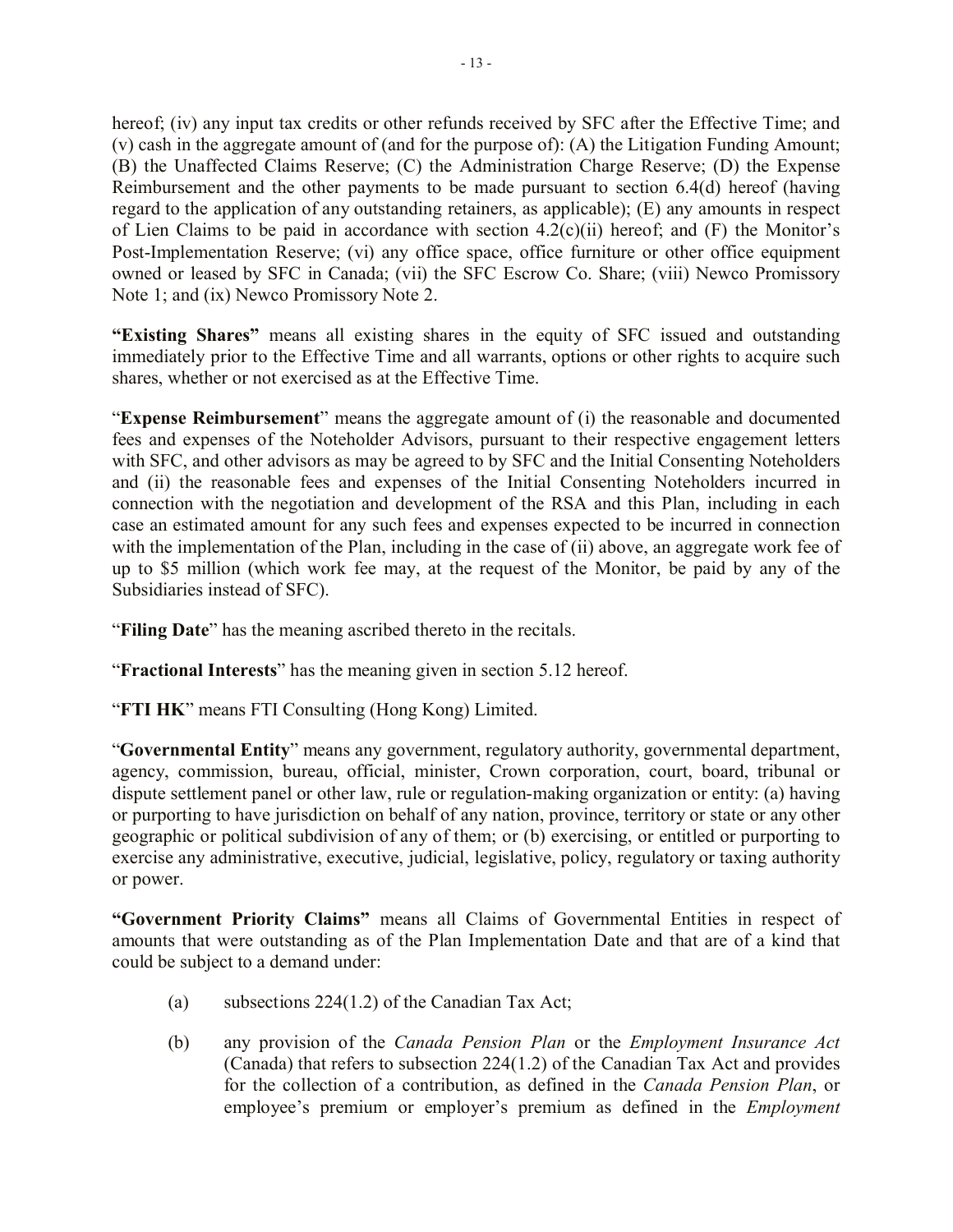*Insurance Act* (Canada), or a premium under Part VII.1 of that Act, and of any related interest, penalties or other amounts; or

- (c) any provision of provincial legislation that has a similar purpose to subsection 224(1.2) of the Canadian Tax Act, or that refers to that subsection, to the extent that it provides for the collection of a sum, and of any related interest, penalties or other amounts, where the sum:
	- (i) has been withheld or deducted by a person from a payment to another person and is in respect of a tax similar in nature to the income tax imposed on individuals under the Canadian Tax Act; or
	- (ii) is of the same nature as a contribution under the *Canada Pension Plan* if the province is a "province providing a comprehensive pension plan" as defined in subsection 3(1) of the *Canada Pension Plan* and the provincial legislation establishes a "provincial pension plan" as defined in that subsection.

"**Greenheart**" means Greenheart Group Limited, a company established under the laws of Bermuda.

"**Indemnified Noteholder Class Action Claims**" has the meaning ascribed thereto in section  $4.4(b)(i)$  hereof.

"**Indemnified Noteholder Class Action Limit**" means \$150 million or such lesser amount agreed to by SFC, the Monitor, the Initial Consenting Noteholders and counsel to the Ontario Class Action Plaintiffs prior to the Plan Implementation Date or agreed to by the Initial Consenting Noteholders and counsel to the Class Action Plaintiffs after the Plan Implementation Date.

"**Initial Consenting Noteholders**" means, subject to section 12.7 hereof, the Noteholders that executed the RSA on March 30, 2012.

"**Initial Distribution Date**" means a date no more than ten (10) Business Days after the Plan Implementation Date or such other date as SFC, the Monitor and the Initial Consenting Noteholders may agree.

"**Initial Newco Shareholder**" means a Person to be determined by the Initial Consenting Noteholders prior to the Effective Time, with the consent of SFC and the Monitor, to serve as the initial sole shareholder of Newco pursuant to section 6.2(a) hereof.

"**Initial Order**" has the meaning ascribed thereto in the recitals.

"**Insurance Policies**" means, collectively, the following insurance policies, as well as any other insurance policy pursuant to which SFC or any Director or Officer is insured: ACE INA Insurance Policy Number DO024464; Chubb Insurance Company of Canada Policy Number 8209-4449; Lloyds of London, England Policy Number XTFF0420; Lloyds of London, England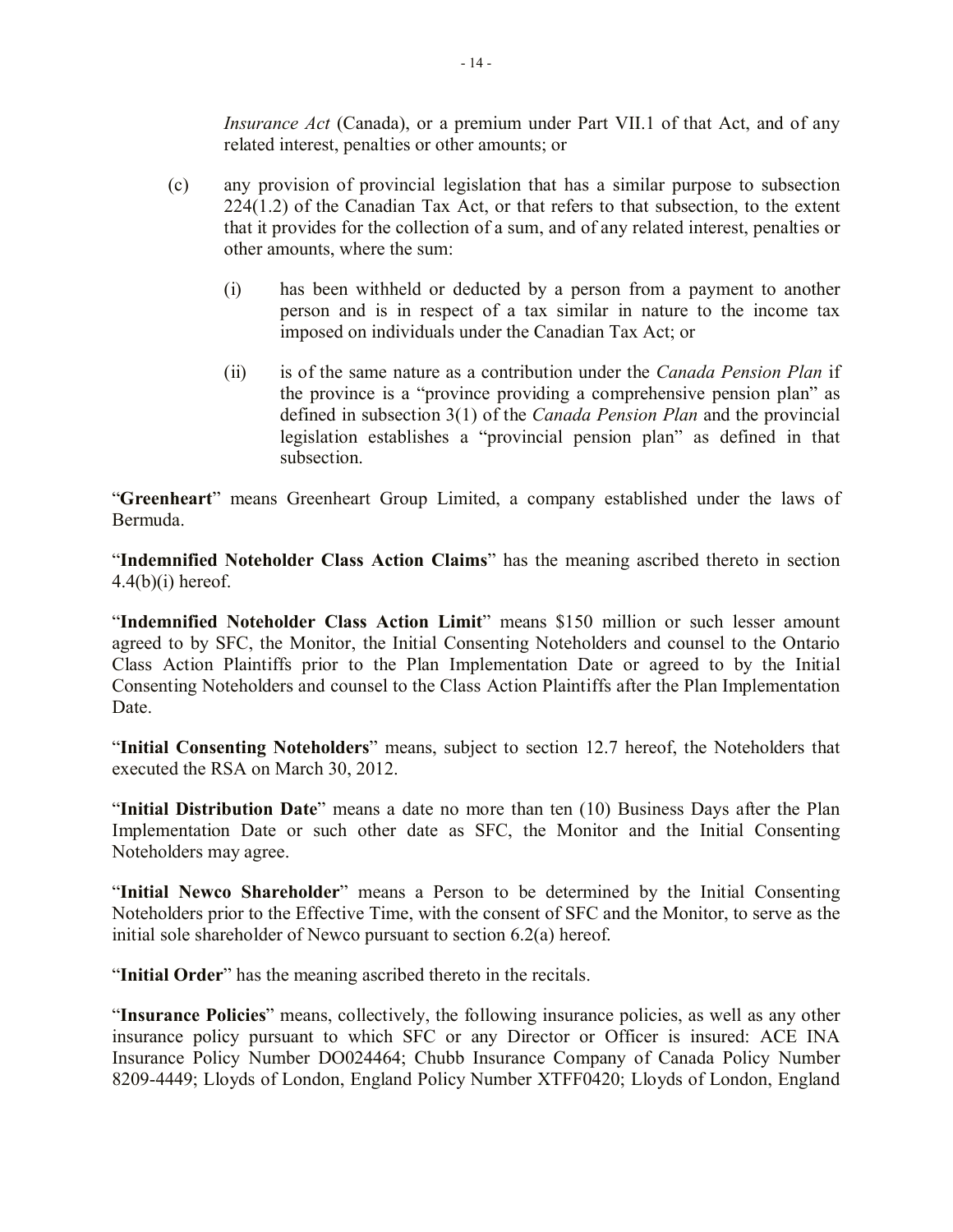Policy Number XTFF0373; and Travelers Guarantee Company of Canada Policy Number 10181108, and "**Insurance Policy**" means any one of the Insurance Policies.

"**Insured Claim**" means all or that portion of any Claim for which SFC is insured and all or that portion of any D&O Claim for which the applicable Director or Officer is insured, in each case pursuant to any of the Insurance Policies.

"**Intellectual Property**" means: (i) patents, and applications for patents, including divisional and continuation patents; (ii) registered and unregistered trade-marks, logos and other indicia of origin, pending trade-mark registration applications, and proposed use application or similar reservations of marks, and all goodwill associated therewith; (iii) registered and unregistered copyrights, including all copyright in and to computer software programs, and applications for and registration of such copyright (including all copyright in and to the SFC Companies' websites); (iv) world wide web addresses and internet domain names, applications and reservations for world wide web addresses and internet domain names, uniform resource locators and the corresponding internet sites; (v) industrial designs; and (vi) trade secrets and proprietary information not otherwise listed in (i) through (v) above, including all inventions (whether or not patentable), invention disclosures, moral and economic rights of authors and inventors (however denominated), confidential information, technical data, customer lists, corporate and business names, trade names, trade dress, brand names, know-how, formulae, methods (whether or not patentable), designs, processes, procedures, technology, business methods, source codes, object codes, computer software programs (in either source code or object code form), databases, data collections and other proprietary information or material of any type, and all derivatives, improvements and refinements thereof, howsoever recorded, or unrecorded.

"**Letter of Instruction**" means a form, to be completed by each Ordinary Affected Creditor and each Early Consent Noteholder, and that is to be delivered to the Monitor in accordance with section 5.1 hereof, which form shall set out:

- (a) the registration details for the Newco Shares and, if applicable, Newco Notes to be distributed to such Ordinary Affected Creditor or Early Consent Noteholder in accordance with the Plan; and
- (b) the address to which such Ordinary Affected Creditor's or Early Consent Noteholder's Direct Registration Transaction Advice or its Newco Share Certificates and Newco Note Certificates, as applicable, are to be delivered.

"**Lien Claim**" means any Proven Claim of a Person indicated as a secured creditor in Schedule "B" to the Initial Order (other than the Trustees) that is secured by a lien or encumbrance on any property of SFC, which lien is valid, perfected and enforceable pursuant to Applicable Law, provided that the Charges and any Claims in respect of Notes shall not constitute "Lien Claims".

"**Lien Claimant**" means a Person having a Lien Claim, other than any Noteholder or Trustee in respect of any Noteholder Claim.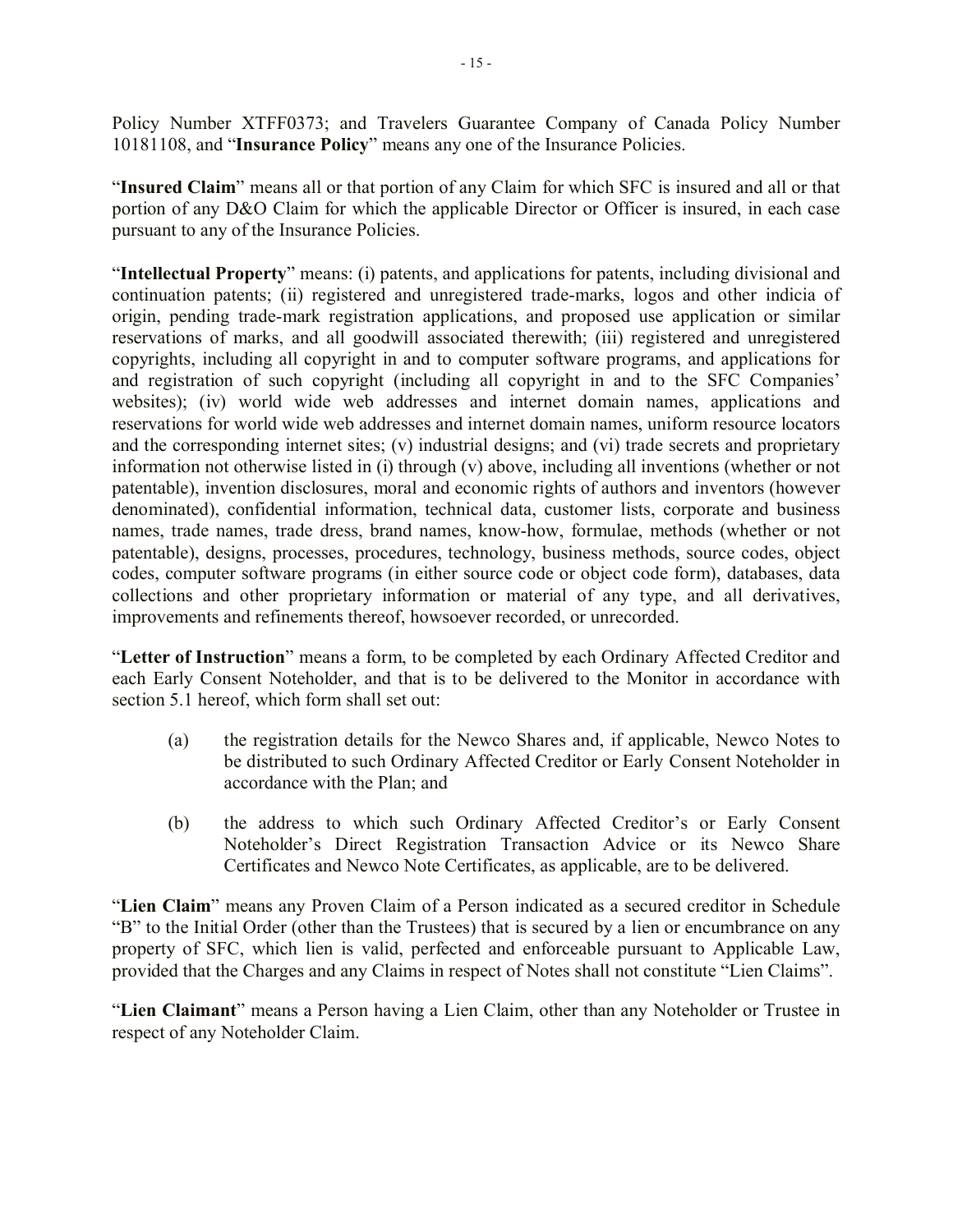"**Litigation Funding Amount**" means the cash amount of \$1,000,000 to be advanced by SFC to the Litigation Trustee for purposes of funding the Litigation Trust on the Plan Implementation Date in accordance with section 6.4(o) hereof.

"**Litigation Funding Receivable**" has the meaning ascribed thereto in section 6.4(o) hereof.

"**Litigation Trust**" means the trust to be established on the Plan Implementation Date at the time specified in section 6.4(p) in accordance with the Litigation Trust Agreement pursuant to the laws of a jurisdiction that is acceptable to SFC and the Initial Consenting Noteholders, which trust will acquire the Litigation Trust Claims and will be funded with the Litigation Funding Amount in accordance with the Plan and the Litigation Trust Agreement.

"**Litigation Trust Agreement**" means the trust agreement dated as of the Plan Implementation Date, between SFC and the Litigation Trustee, establishing the Litigation Trust.

"**Litigation Trust Claims**" means any Causes of Action that have been or may be asserted by or on behalf of: (a) SFC against any and all third parties; or (b) the Trustees (on behalf of the Noteholders) against any and all Persons in connection with the Notes issued by SFC; provided, however, that in no event shall the Litigation Trust Claims include any (i) claim, right or cause of action against any Person that is released pursuant to Article 7 hereof or (ii) any Excluded Litigation Trust Claim. For greater certainty: (x) the claims being advanced or that are subsequently advanced in the Class Actions are not being transferred to the Litigation Trust; and (y) the claims transferred to the Litigation Trust shall not be advanced in the Class Actions.

"**Litigation Trust Interests**" means the beneficial interests in the Litigation Trust to be created on the Plan Implementation Date.

"**Litigation Trustee**" means a Person to be determined by SFC and the Initial Consenting Noteholders prior to the Effective Time, with the consent of the Monitor, to serve as trustee of the Litigation Trust pursuant to and in accordance with the terms thereof.

"**Material**" means a fact, circumstance, change, effect, matter, action, condition, event, occurrence or development that, individually or in the aggregate, is, or would reasonably be expected to be, material to the business, affairs, results of operations or financial condition of the SFC Companies (taken as a whole).

"**Material Adverse Effect**" means a fact, event, change, occurrence, circumstance or condition that, individually or together with any other event, change or occurrence, has or would reasonably be expected to have a material adverse impact on the assets, condition (financial or otherwise), business, liabilities, obligations (whether absolute, accrued, conditional or otherwise) or operations of the SFC Companies (taken as a whole); provided, however, that a Material Adverse Effect shall not include and shall be deemed to exclude the impact of any fact, event, change, occurrence, circumstance or condition resulting from or relating to: (A) changes in Applicable Laws of general applicability or interpretations thereof by courts or Governmental Entities or regulatory authorities, which changes do not have a Material disproportionate effect on the SFC Companies (taken as a whole), (B) any change in the forestry industry generally, which does not have a Material disproportionate effect on the SFC Companies (taken as a whole) (relative to other industry participants operating primarily in the PRC), (C) actions and omissions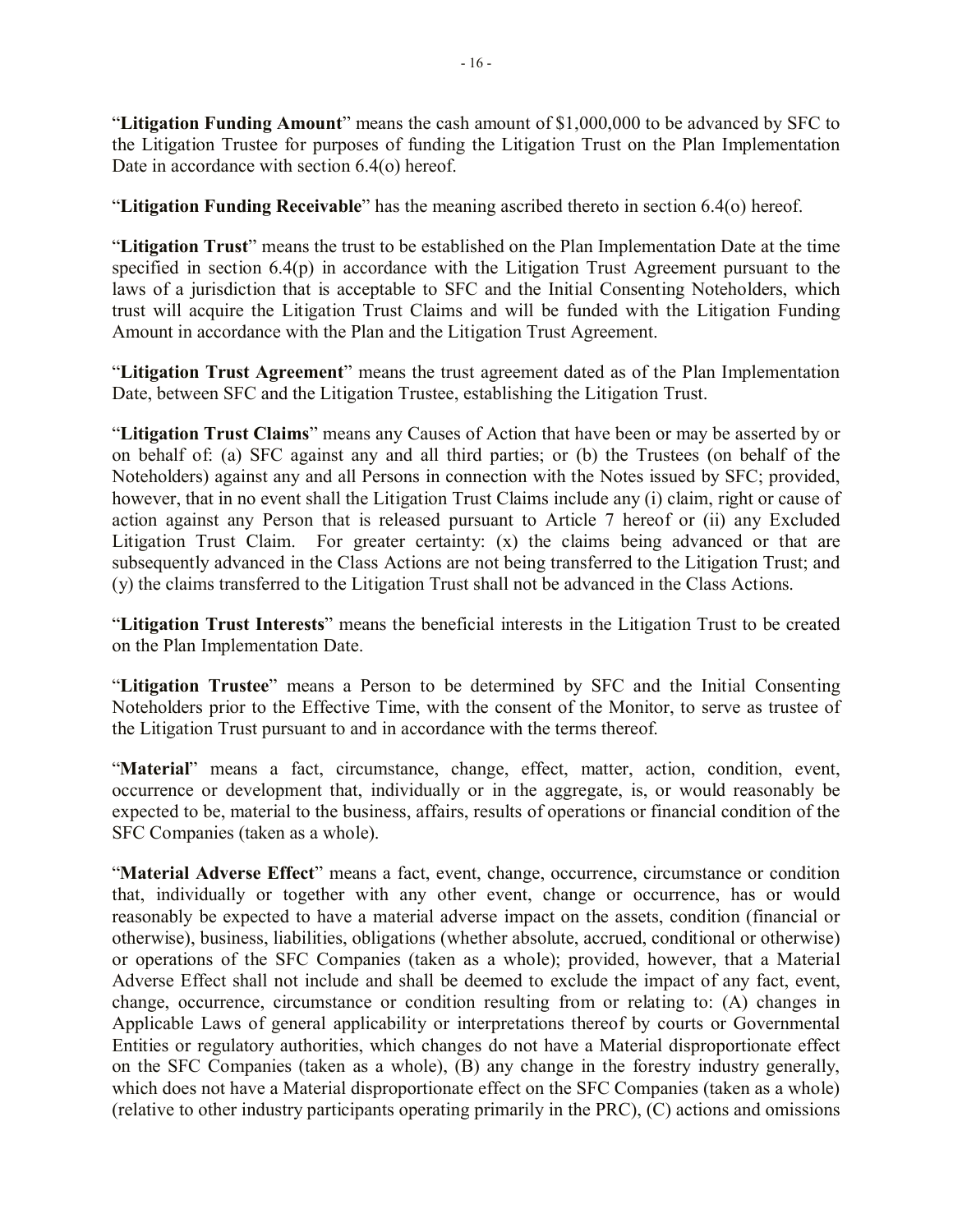of any of the SFC Companies required pursuant to the RSA or this Plan or taken with the prior written consent of the Initial Consenting Noteholders, (D) the effects of compliance with the RSA or this Plan, including on the operating performance of the SFC Companies, (E) the negotiation, execution, delivery, performance, consummation, potential consummation or public announcement of the RSA or this Plan or the transactions contemplated thereby or hereby, (F) any change in U.S. or Canadian interest rates or currency exchange rates unless such change has a Material disproportionate effect on the SFC Companies (taken as a whole), and (G) general political, economic or financial conditions in Canada, the United States, Hong Kong or the PRC, which changes do not have a Material disproportionate effect on the SFC Companies (taken as a whole).

"**Meeting**" means the meeting of Affected Creditors, and any adjournment or extension thereof, that is called and conducted in accordance with the Meeting Order for the purpose of considering and voting on the Plan.

"**Meeting Order**" has the meaning ascribed thereto in the recitals.

"**Monitor**" means FTI Consulting Canada Inc., in its capacity as Court-appointed Monitor of SFC in the CCAA Proceeding.

"**Monitor's Post-Implementation Reserve**" means the cash reserve to be established by SFC on the Plan Implementation Date in the amount of \$5,000,000 or such other amount as may be agreed by SFC, the Monitor and the Initial Consenting Noteholders, which cash reserve shall be maintained and administered by the Monitor for the purpose of administering SFC and the Claims Procedure, as necessary, from and after the Plan Implementation Date.

"**Monitor's Ernst & Young Settlement Certificate**" has the meaning ascribed thereto in section 11.1(a) hereof.

"**Monitor's Named Third Party Settlement Certificate**" has the meaning ascribed thereto in section 11.2(b) hereof.

"**Named Directors and Officers**" means Andrew Agnew, William E. Ardell, James Bowland, Leslie Chan, Michael Cheng, Lawrence Hon, James M.E. Hyde, Richard M. Kimel, R. John (Jack) Lawrence, Jay A. Lefton, Edmund Mak, Tom Maradin, Judson Martin, Simon Murray, James F. O'Donnell, William P. Rosenfeld, Peter Donghong Wang, Garry West and Kee Y. Wong, in their respective capacities as Directors or Officers, and "**Named Director or Officer**" means any one of them.

"**Named Third Party Defendant Settlement**" means a binding settlement between any applicable Named Third Party Defendant and one or more of: (i) counsel to the plaintiffs in any of the Class Actions; and (ii) the Litigation Trustee (on behalf of the Litigation Trust) (if after the Plan Implementation Date), provided that, in each case, such settlement must be acceptable to SFC (if on or prior to the Plan Implementation Date), the Monitor, the Initial Consenting Noteholders (if on or prior to the Plan Implementation Date) and the Litigation Trustee (if after the Plan Implementation Date), and provided further that such settlement shall not affect the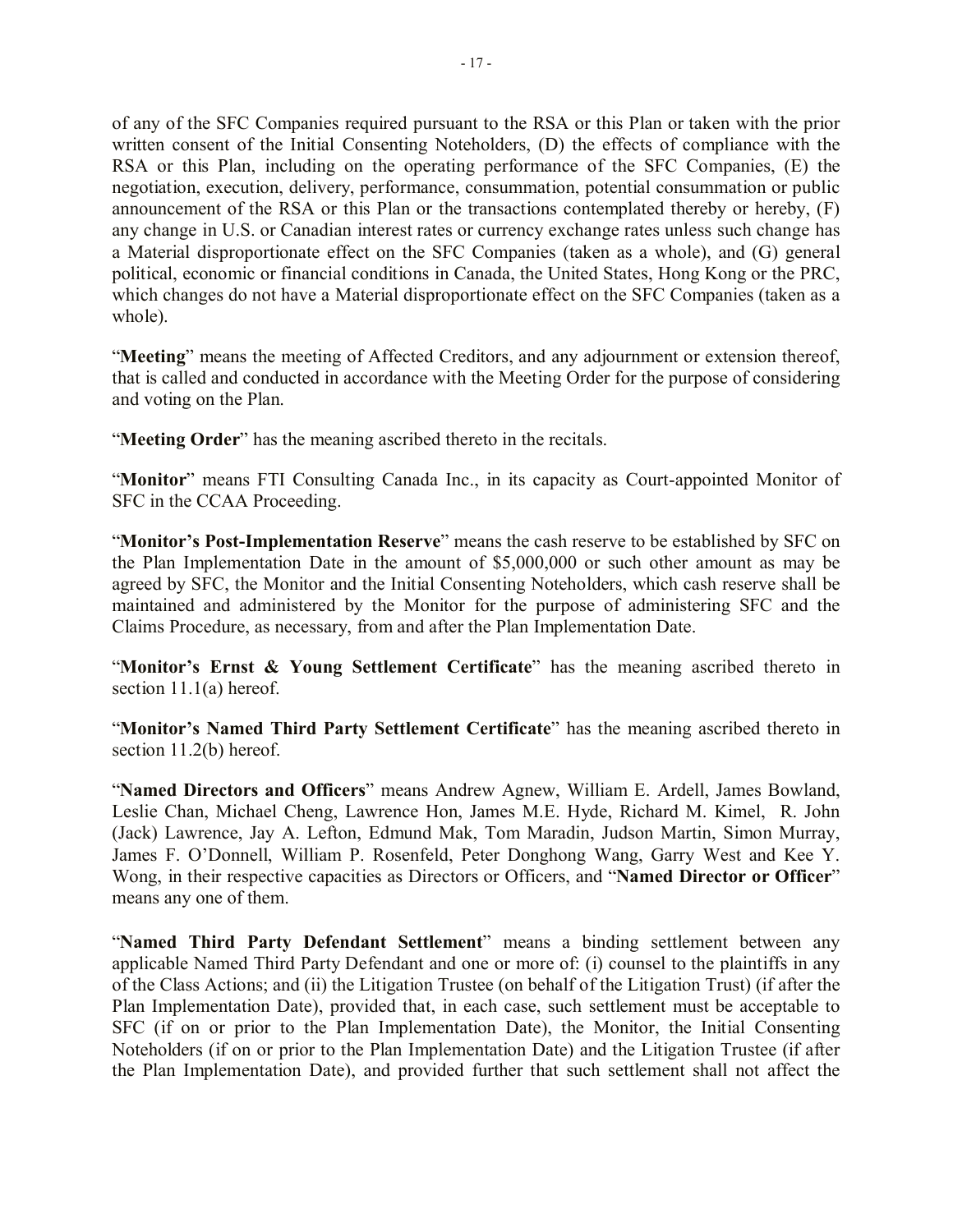plaintiffs in the Class Actions without the consent of counsel to the Ontario Class Action Plaintiffs.

"**Named Third Party Defendant Settlement Order**" means an Order of the Court approving a Named Third Party Defendant Settlement in form and in substance satisfactory to the applicable Named Third Party Defendant, SFC (if occurring on or prior to the Plan Implementation Date), the Monitor, the Initial Consenting Noteholders (if on or prior to the Plan Implementation Date), the Litigation Trustee (if after the Plan Implementation Date) and counsel to the Ontario Class Action Plaintiffs (if the plaintiffs in any of the Class Actions are affected by the applicable Named Third Party Defendant Settlement).

"**Named Third Party Defendant Release**" means a release of any applicable Named Third Party Defendant agreed to pursuant to a Named Third Party Defendant Settlement and approved pursuant to a Named Third Party Defendant Settlement Order, provided that such release must be acceptable to SFC (if on or prior to the Plan Implementation Date), the Monitor, the Initial Consenting Noteholders (if on or prior to the Plan Implementation Date) and the Litigation Trustee (if after the Plan Implementation Date), and provided further that such release shall not affect the plaintiffs in the Class Actions without the consent of counsel to the Ontario Class Action Plaintiffs.

"**Named Third Party Defendants**" means the Third Party Defendants listed on Schedule "A" to the Plan in accordance with section 11.2(a) hereof, provided that only Eligible Third Party Defendants may become Named Third Party Defendants.

"**Newco**" means the new corporation to be incorporated pursuant to section 6.2(a) hereof under the laws of the Cayman Islands or such other jurisdiction as agreed to by SFC, the Monitor and the Initial Consenting Noteholders.

"**Newco II**" means the new corporation to be incorporated pursuant to section 6.2(b) hereof under the laws of the Cayman Islands or such other jurisdiction as agreed to by SFC, the Monitor and the Initial Consenting Noteholders.

"**Newco II Consideration**" has the meaning ascribed thereto in section 6.4(x) hereof.

"**Newco Equity Pool**" means all of the Newco Shares to be issued by Newco on the Plan Implementation Date. The number of Newco Shares to be issued on the Plan Implementation Date shall be agreed by SFC, the Monitor and the Initial Consenting Noteholders prior to the Plan Implementation Date.

"**Newco Note Certificate**" means a certificate evidencing Newco Notes.

"**Newco Notes**" means the new notes to be issued by Newco on the Plan Implementation Date in the aggregate principal amount of \$300,000,000, on such terms and conditions as are satisfactory to the Initial Consenting Noteholders and SFC, acting reasonably.

"**Newco Promissory Note 1**", "**Newco Promissory Note 2**", "**Newco Promissory Note 3**" and "**Newco Promissory Notes**" have the meanings ascribed thereto in sections 6.4(k), 6.4(m), 6.4(n) and 6.4(q) hereof, respectively.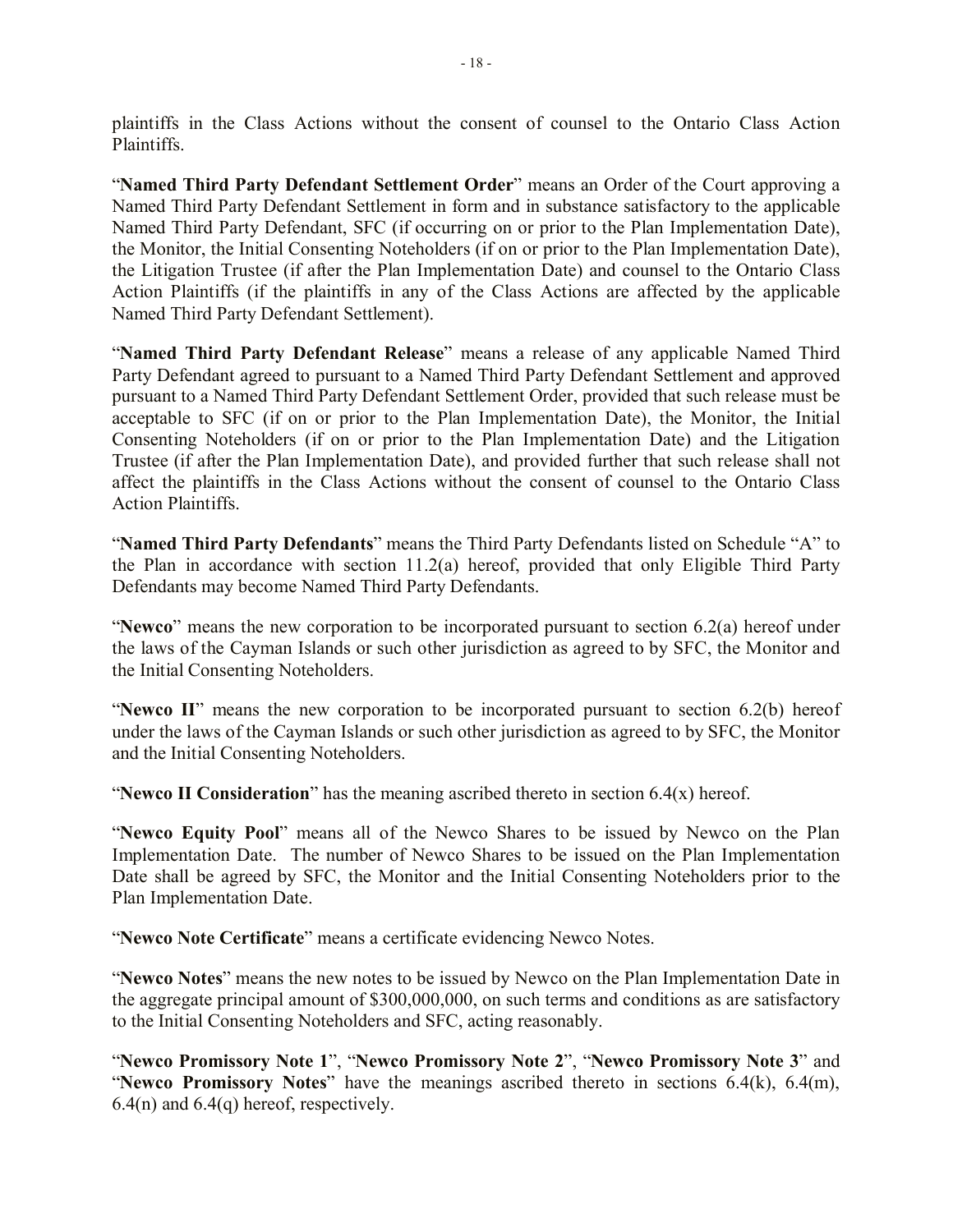"**Newco Share Certificate**" means a certificate evidencing Newco Shares.

"**Newco Shares**" means common shares in the capital of Newco.

"**Non-Released D&O Claims**" has the meaning ascribed thereto in section 4.9(f) hereof.

"**Noteholder Advisors**" means Goodmans LLP, Hogan Lovells and Conyers, Dill & Pearman LLP in their capacity as legal advisors to the Initial Consenting Noteholders, and Moelis & Company LLC and Moelis and Company Asia Limited, in their capacity as the financial advisors to the Initial Consenting Noteholders.

"**Noteholder Claim**" means any Claim by a Noteholder (or a Trustee or other representative on the Noteholder's behalf) in respect of or in relation to the Notes owned or held by such Noteholder, including all principal and Accrued Interest payable to such Noteholder pursuant to such Notes or the Note Indentures, but for greater certainty does not include any Noteholder Class Action Claim.

"**Noteholder Class Action Claim**" means any Class Action Claim, or any part thereof, against SFC, any of the Subsidiaries, any of the Directors and Officers of SFC or the Subsidiaries, any of the Auditors, any of the Underwriters and/or any other defendant to the Class Action Claims that relates to the purchase, sale or ownership of Notes, but for greater certainty does not include a Noteholder Claim.

"**Noteholder Class Action Claimant**" means any Person having or asserting a Noteholder Class Action Claim.

"**Noteholder Class Action Representative**" means an individual to be appointed by counsel to the Ontario Class Action Plaintiffs.

"**Noteholders**" means, collectively, the beneficial owners of Notes as of the Distribution Record Date and, as the context requires, the registered holders of Notes as of the Distribution Record Date, and "**Noteholder**" means any one of the Noteholders.

"**Note Indentures**" means, collectively, the 2013 Note Indenture, the 2014 Note Indenture, the 2016 Note Indenture and the 2017 Note Indenture.

"**Notes**" means, collectively, the 2013 Notes, the 2014 Notes, the 2016 Notes and the 2017 Notes.

"**Officer**" means, with respect to SFC or any Subsidiary, anyone who is or was, or may be deemed to be or have been, whether by statute, operation of law or otherwise, an officer or *de facto* officer of such SFC Company.

"**Ontario Class Action Plaintiffs**" means the plaintiffs in the Ontario class action case styled as *Trustees of the Labourers' Pension Fund of Central and Eastern Canada et al v. Sino-Forest Corporation et al.* (Ontario Superior Court of Justice, Court File No. CV-11-431153-00CP).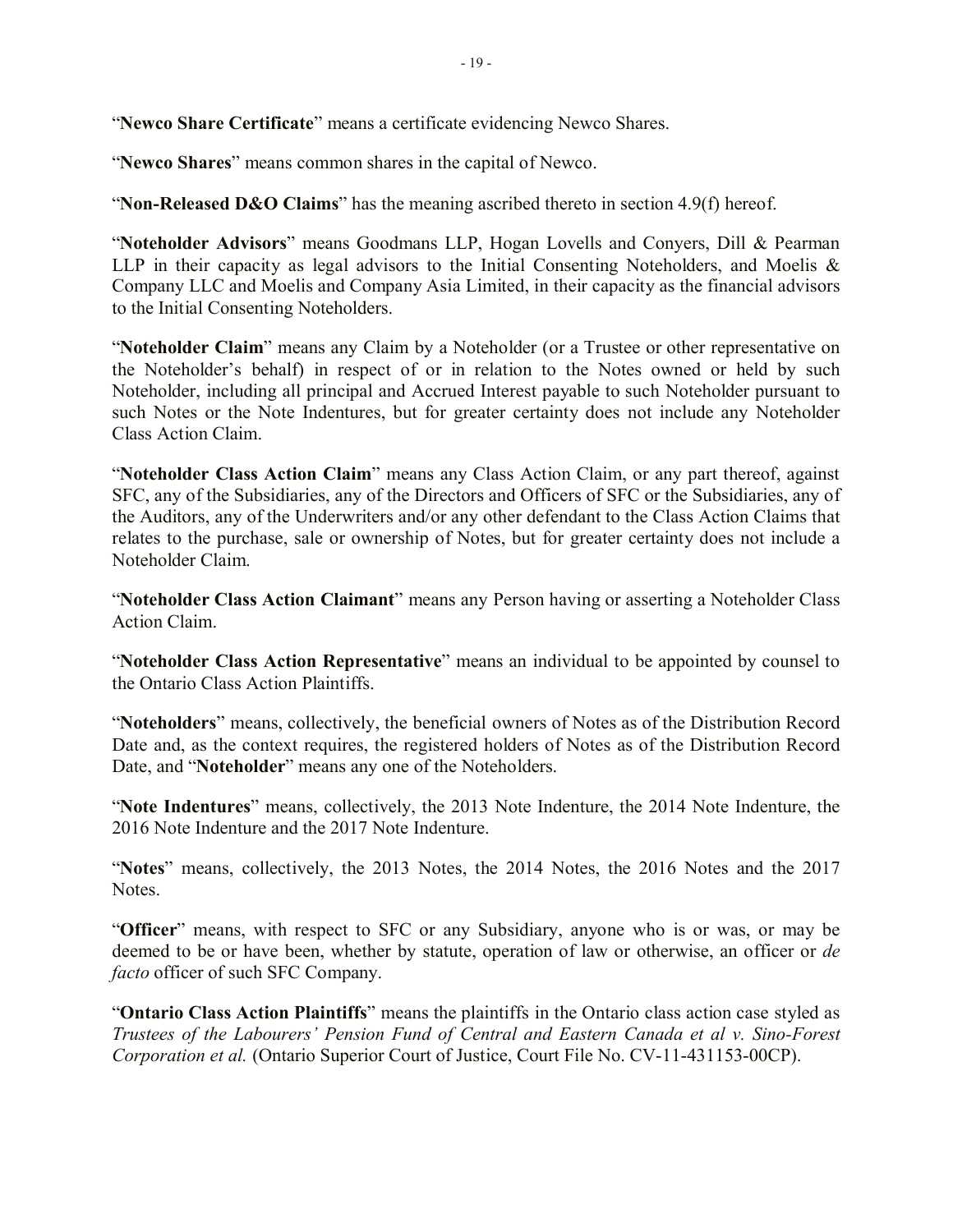"**Order**" means any order of the Court made in connection with the CCAA Proceeding or this Plan.

"**Ordinary Affected Creditor**" means a Person with an Ordinary Affected Creditor Claim.

"**Ordinary Affected Creditor Claim**" means a Claim that is not: an Unaffected Claim; a Noteholder Claim; an Equity Claim; a Subsidiary Intercompany Claim; a Noteholder Class Action Claim; or a Class Action Indemnity Claim (other than a Class Action Indemnity Claim by any of the Third Party Defendants in respect of the Indemnified Noteholder Class Action Claims).

"**Other Directors and/or Officers**" means any Directors and/or Officers other than the Named Directors and Officers.

"**Permitted Continuing Retainer**" has the meaning ascribed thereto in section 6.4(d) hereof.

"**Person**" means any individual, sole proprietorship, limited or unlimited liability corporation, partnership, unincorporated association, unincorporated syndicate, unincorporated organization, body corporate, joint venture, trust, pension fund, union, Governmental Entity, and a natural person including in such person's capacity as trustee, heir, beneficiary, executor, administrator or other legal representative.

"**Plan**" means this Plan of Compromise and Reorganization (including all schedules hereto) filed by SFC pursuant to the CCAA and the CBCA, as it may be further amended, supplemented or restated from time to time in accordance with the terms hereof or an Order.

"**Plan Implementation Date**" means the Business Day on which this Plan becomes effective, which shall be the Business Day on which the Monitor has filed with the Court the certificate contemplated in section 9.2 hereof, or such other date as SFC, the Monitor and the Initial Consenting Noteholders may agree.

"**PRC**" means the People's Republic of China.

"**Proof of Claim**" means the "Proof of Claim" referred to in the Claims Procedure Order, substantially in the form attached to the Claims Procedure Order.

"**Pro-Rata**" means:

- (a) with respect to any Noteholder in relation to all Noteholders, the proportion of (i) the principal amount of Notes beneficially owned by such Noteholder as of the Distribution Record Date plus the Accrued Interest owing on such Notes as of the Filing Date, in relation to (ii) the aggregate principal amount of all Notes outstanding as of the Distribution Record Date plus the aggregate of all Accrued Interest owing on all Notes as of the Filing Date;
- (b) with respect to any Early Consent Noteholder in relation to all Early Consent Noteholders, the proportion of the principal amount of Early Consent Notes beneficially owned by such Early Consent Noteholder as of the Distribution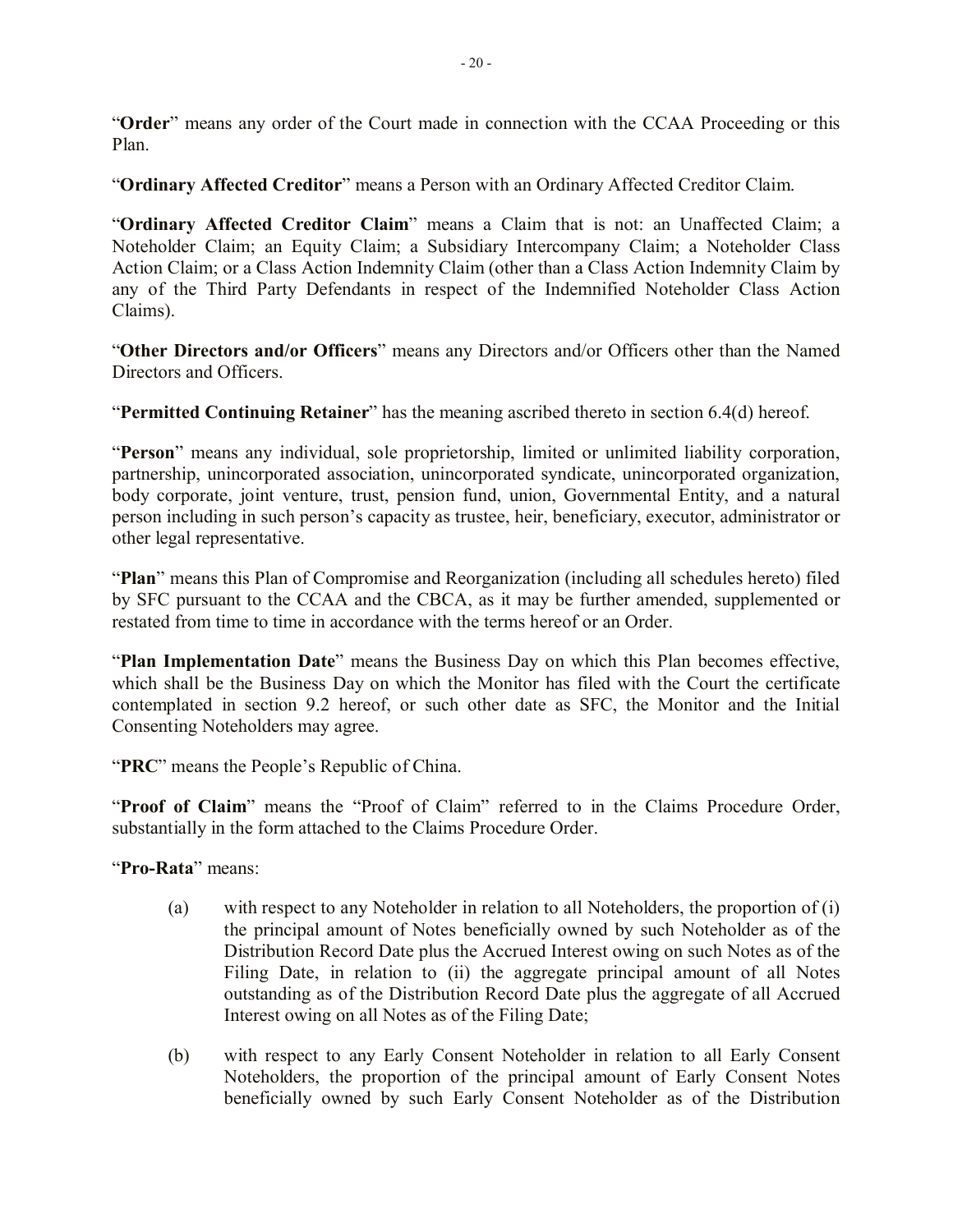Record Date in relation to the aggregate principal amount of Early Consent Notes held by all Early Consent Noteholders as of the Distribution Record Date; and

(c) with respect to any Affected Creditor in relation to all Affected Creditors, the proportion of such Affected Creditor's Affected Creditor Claim as at any relevant time in relation to the aggregate of all Proven Claims and Unresolved Claims of Affected Creditors as at that time.

"**Proven Claim**" means an Affected Creditor Claim to the extent that such Affected Creditor Claim is finally determined and valued in accordance with the provisions of the Claims Procedure Order, the Meeting Order or any other Order, as applicable.

"**Released Claims**" means all of the rights, claims and liabilities of any kind released pursuant to Article 7 hereof.

"**Released Parties**" means, collectively, those Persons released pursuant to Article 7 hereof, but only to the extent so released, and each such Person is referred to individually as a "**Released Party**".

"**Required Majority**" means a majority in number of Affected Creditors with Proven Claims, and two-thirds in value of the Proven Claims held by such Affected Creditors, in each case who vote (in person or by proxy) on the Plan at the Meeting.

"**Remaining Post-Implementation Reserve Amount**" has the meaning ascribed thereto in section 5.7(b) hereof.

"**Restructuring Claim**" means any right or claim of any Person that may be asserted or made in whole or in part against SFC, whether or not asserted or made, in connection with any indebtedness, liability or obligation of any kind arising out of the restructuring, termination, repudiation or disclaimer of any lease, contract, or other agreement or obligation on or after the Filing Date and whether such restructuring, termination, repudiation or disclaimer took place or takes place before or after the date of the Claims Procedure Order.

"**Restructuring Transaction**" means the transactions contemplated by this Plan (including any Alternative Sale Transaction that occurs pursuant to section 10.1 hereof).

"**RSA**" means the Restructuring Support Agreement executed as of March 30, 2012 by SFC, the Direct Subsidiaries and the Initial Consenting Noteholders, and subsequently executed or otherwise agreed to by the Early Consent Noteholders, as such Restructuring Support Agreement may be amended, restated and varied from time to time in accordance with its terms.

"**Sanction Date**" means the date that the Sanction Order is granted by the Court.

"**Sanction Order**" means the Order of the Court sanctioning and approving this Plan.

"**Section 5.1(2) D&O Claim**" means any D&O Claim that is not permitted to be compromised pursuant to section 5.1(2) of the CCAA, but only to the extent not so permitted, provided that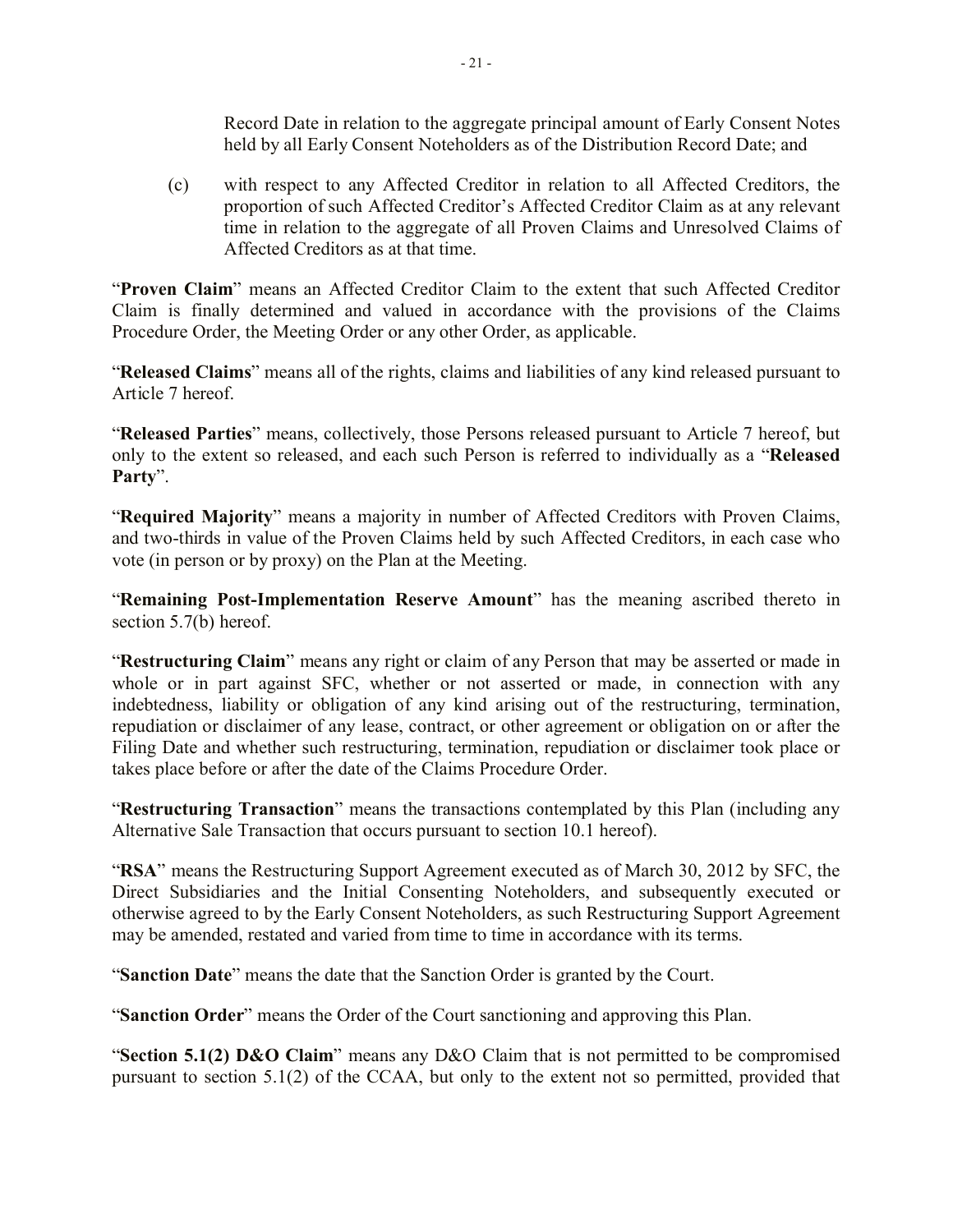any D&O Claim that qualifies as a Non-Released D&O Claim or a Continuing Other D&O Claim shall not constitute a Section 5.1(2) D&O Claim.

"**Settlement Trust**" has the meaning ascribed thereto in section 11.1(a) hereof.

"**Settlement Trust Order**" means an order establishing the Settlement Trust in form and in substance satisfactory to Ernst & Young and counsel to the Ontario Class Action Plaintiffs, provided that such order shall also be acceptable to SFC (if occurring on or prior to the Plan Implementation Date), the Monitor and the Initial Consenting Noteholders, as applicable, to the extent, if any, that such order affects SFC, the Monitor or the Initial Consenting Noteholders, each acting reasonably.

"**Settlement Trust**" means a trust established in accordance with the terms of the Settlement Trust Order.

"**SFC**" has the meaning ascribed thereto in the recitals.

"**SFC Advisors**" means Bennett Jones LLP, Appleby Global Group, King & Wood Mallesons and Linklaters LLP, in their respective capacities as legal advisors to SFC, and Houlihan Lokey Howard & Zukin Capital, Inc., in its capacity as financial advisor to SFC.

"**SFC Assets**" means all of SFC's right, title and interest in and to all of SFC's properties, assets and rights of every kind and description (including all restricted and unrestricted cash, contracts, real property, receivables or other debts owed to SFC, Intellectual Property, SFC's corporate name and all related marks, all of SFC's ownership interests in the Subsidiaries (including all of the shares of the Direct Subsidiaries and any other Subsidiaries that are directly owned by SFC immediately prior to the Effective Time), all of SFC's ownership interest in Greenheart and its subsidiaries, all SFC Intercompany Claims, any entitlement of SFC to any insurance proceeds and a right to the Remaining Post-Implementation Reserve Amount), other than the Excluded SFC Assets.

"**SFC Barbados**" means Sino-Forest International (Barbados) Corporation, a wholly-owned subsidiary of SFC established under the laws of Barbados.

"**SFC Business**" means the business operated by the SFC Companies.

"**SFC Continuing Shareholder**" means the Litigation Trustee or such other Person as may be agreed to by the Monitor and the Initial Consenting Noteholders.

"**SFC Companies**" means, collectively, SFC and all of the Subsidiaries, and "**SFC Company**" means any of them.

"**SFC Escrow Co.**" means the company to be incorporated as a wholly-owned subsidiary of SFC pursuant to section 6.3 hereof under the laws of the Cayman Islands or such other jurisdiction as agreed to by SFC, the Monitor and the Initial Consenting Noteholders.

"**SFC Escrow Co. Share**" has the meaning ascribed thereto in section 6.3 hereof.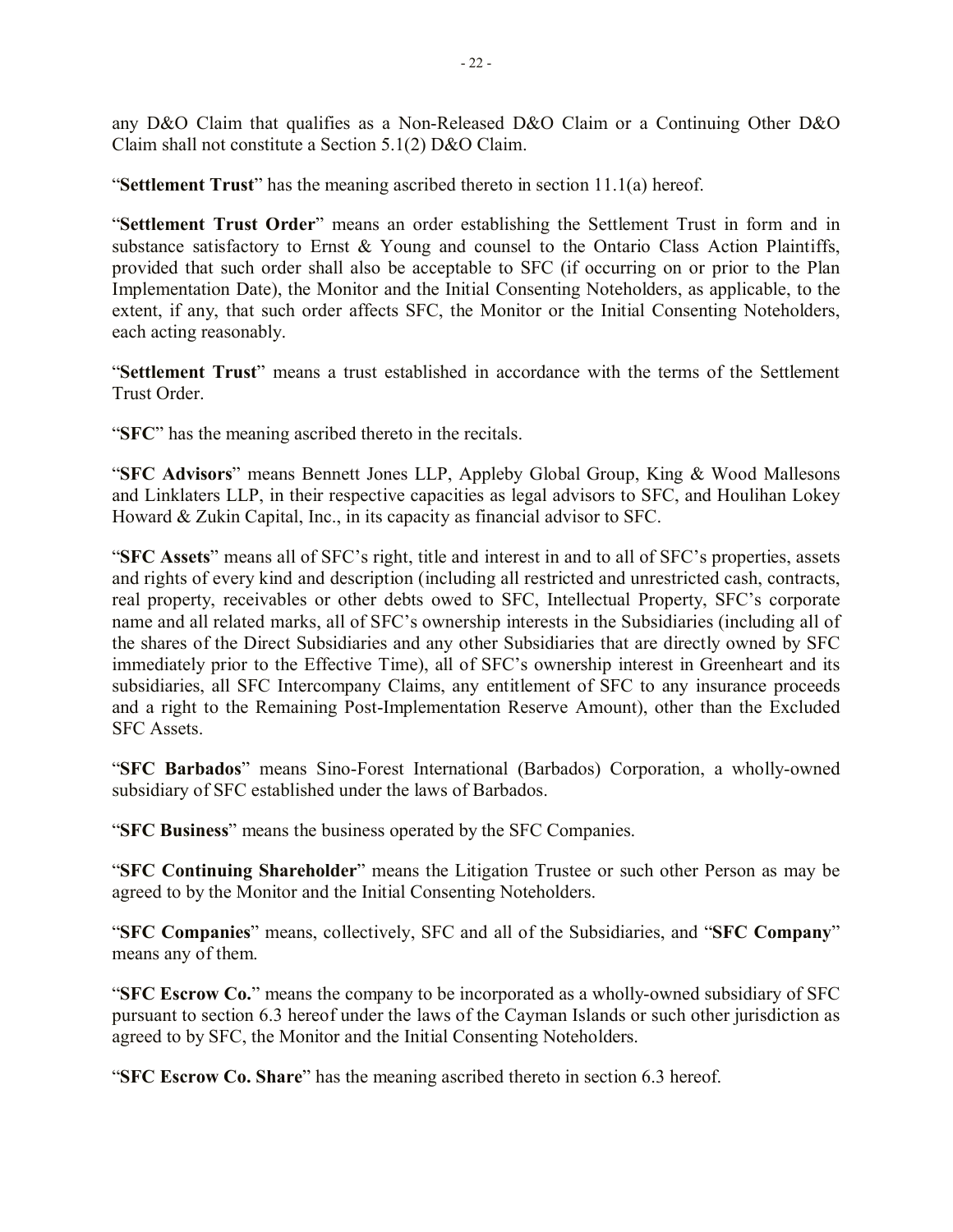"**SFC Intercompany Claim**" means any amount owing to SFC by any Subsidiary or Greenheart and any claim by SFC against any Subsidiary or Greenheart.

"**Subsidiaries**" means all direct and indirect subsidiaries of SFC, other than (i) Greenheart and its direct and indirect subsidiaries and (ii) SFC Escrow Co., and "**Subsidiary**" means any one of the Subsidiaries.

"**Subsidiary Intercompany Claim**" means any Claim by any Subsidiary or Greenheart against SFC.

"Tax" or "Taxes" means any and all federal, provincial, municipal, local and foreign taxes, assessments, reassessments and other governmental charges, duties, impositions and liabilities including for greater certainty taxes based upon or measured by reference to income, gross receipts, profits, capital, transfer, land transfer, sales, goods and services, harmonized sales, use, value-added, excise, withholding, business, franchising, property, development, occupancy, employer health, payroll, employment, health, social services, education and social security taxes, all surtaxes, all customs duties and import and export taxes, all licence, franchise and registration fees and all employment insurance, health insurance and government pension plan premiums or contributions, together with all interest, penalties, fines and additions with respect to such amounts.

"**Taxing Authorities**" means any one of Her Majesty the Queen, Her Majesty the Queen in right of Canada, Her Majesty the Queen in right of any province or territory of Canada, the Canada Revenue Agency, any similar revenue or taxing authority of Canada and each and every province or territory of Canada and any political subdivision thereof, any similar revenue or taxing authority of the United States, the PRC, Hong Kong or other foreign state and any political subdivision thereof, and any Canadian, United States, Hong Kong, PRC or other government, regulatory authority, government department, agency, commission, bureau, minister, court, tribunal or body or regulation-making entity exercising taxing authority or power, and "**Taxing Authority**" means any one of the Taxing Authorities.

"**Third Party Defendants**" means any defendants to the Class Action Claims (present or future) other than SFC, the Subsidiaries, the Named Directors and Officers or the Trustees.

"**Transfer Agent**" means Computershare Limited (or a subsidiary or affiliate thereof) or such other transfer agent as Newco may appoint, with the prior written consent of the Monitor and the Initial Consenting Noteholders.

"**Trustee Claims**" means any rights or claims of the Trustees against SFC under the Note Indentures for compensation, fees, expenses, disbursements or advances, including reasonable legal fees and expenses, incurred or made by or on behalf of the Trustees before or after the Plan Implementation Date in connection with the performance of their respective duties under the Note Indentures or this Plan.

"**Trustees**" means, collectively, The Bank of New York Mellon in its capacity as trustee for the 2013 Notes and the 2016 Notes, and Law Debenture Trust Company of New York in its capacity as trustee for the 2014 Notes and the 2017 Notes, and "**Trustee**" means either one of them.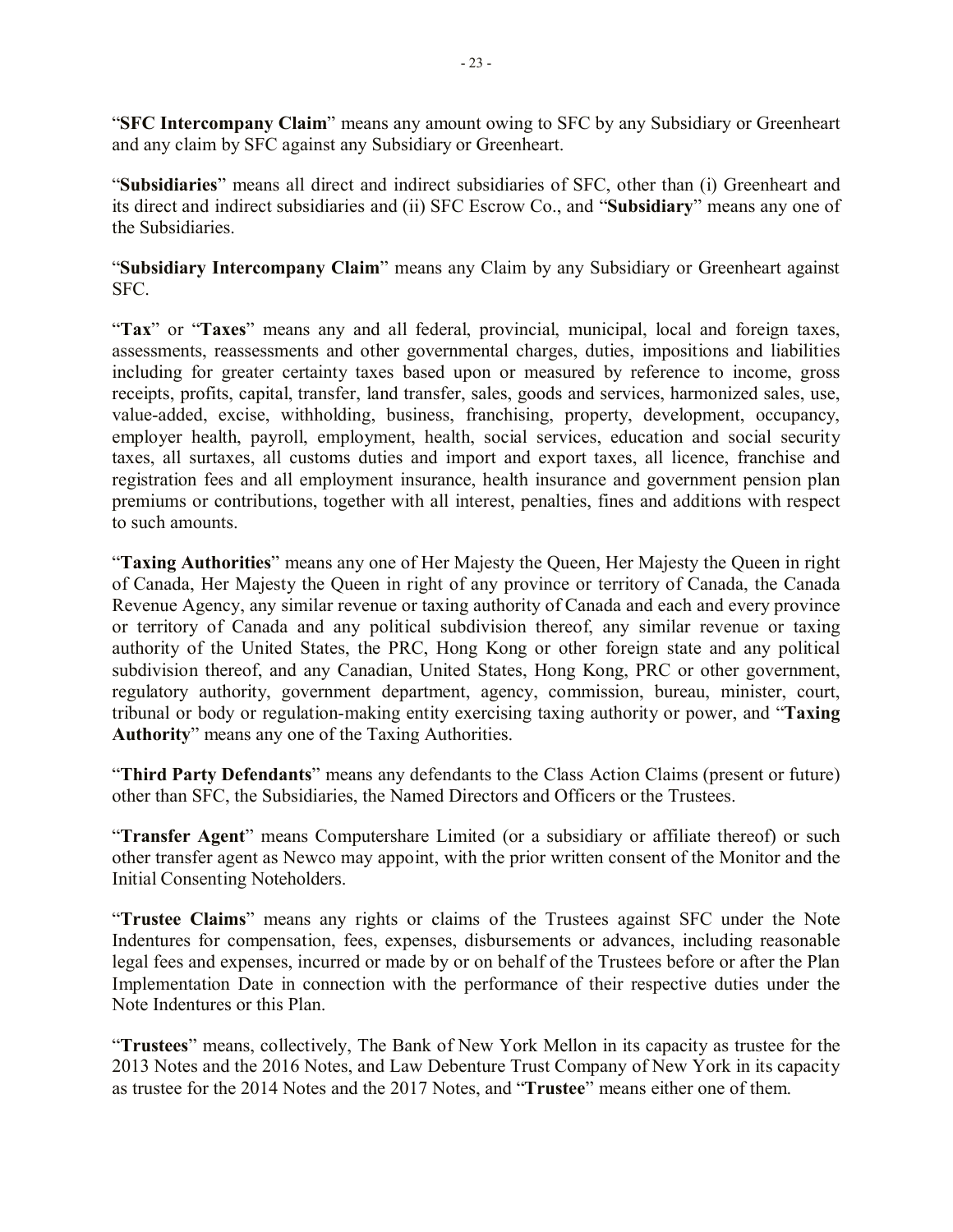"**Unaffected Claim**" means any:

- (a) Claim secured by the Administration Charge;
- (b) Government Priority Claim;
- (c) Employee Priority Claim;
- (d) Lien Claim;
- (e) any other Claim of any employee, former employee, Director or Officer of SFC in respect of wages, vacation pay, bonuses, termination pay, severance pay or other remuneration payable to such Person by SFC, other than any termination pay or severance pay payable by SFC to a Person who ceased to be an employee, Director or Officer of SFC prior to the date of this Plan;
- (f) Trustee Claims; and
- (g) any trade payables that were incurred by SFC (i) after the Filing Date but before the Plan Implementation Date; and (ii) in compliance with the Initial Order or other Order issued in the CCAA Proceeding.

"**Unaffected Claims Reserve**" means the cash reserve to be established by SFC on the Plan Implementation Date and maintained by the Monitor, in escrow, for the purpose of paying certain Unaffected Claims in accordance with section 4.2 hereof.

"**Unaffected Creditor**" means a Person who has an Unaffected Claim, but only in respect of and to the extent of such Unaffected Claim.

"**Undeliverable Distribution**" has the meaning ascribed thereto in section 5.4.

"**Underwriters**" means any underwriters of SFC that are named as defendants in the Class Action Claims, including for greater certainty Credit Suisse Securities (Canada), Inc., TD Securities Inc., Dundee Securities Corporation, RBC Dominion Securities Inc., Scotia Capital Inc., CIBC World Markets Inc., Merrill Lynch Canada Inc., Canaccord Financial Ltd., Maison Placements Canada Inc., Credit Suisse Securities (USA) LLC and Merrill Lynch, Pierce, Fenner & Smith Incorporated (successor by merger to Banc of America Securities LLC).

"**Unresolved Claim**" means an Affected Creditor Claim in respect of which a Proof of Claim has been filed in a proper and timely manner in accordance with the Claims Procedure Order but that, as at any applicable time, has not been finally (i) determined to be a Proven Claim or (ii) disallowed in accordance with the Claims Procedure Order, the Meeting Order or any other Order.

"**Unresolved Claims Escrow Agent**" means SFC Escrow Co. or such other Person as may be agreed by SFC, the Monitor and the Initial Consenting Noteholders.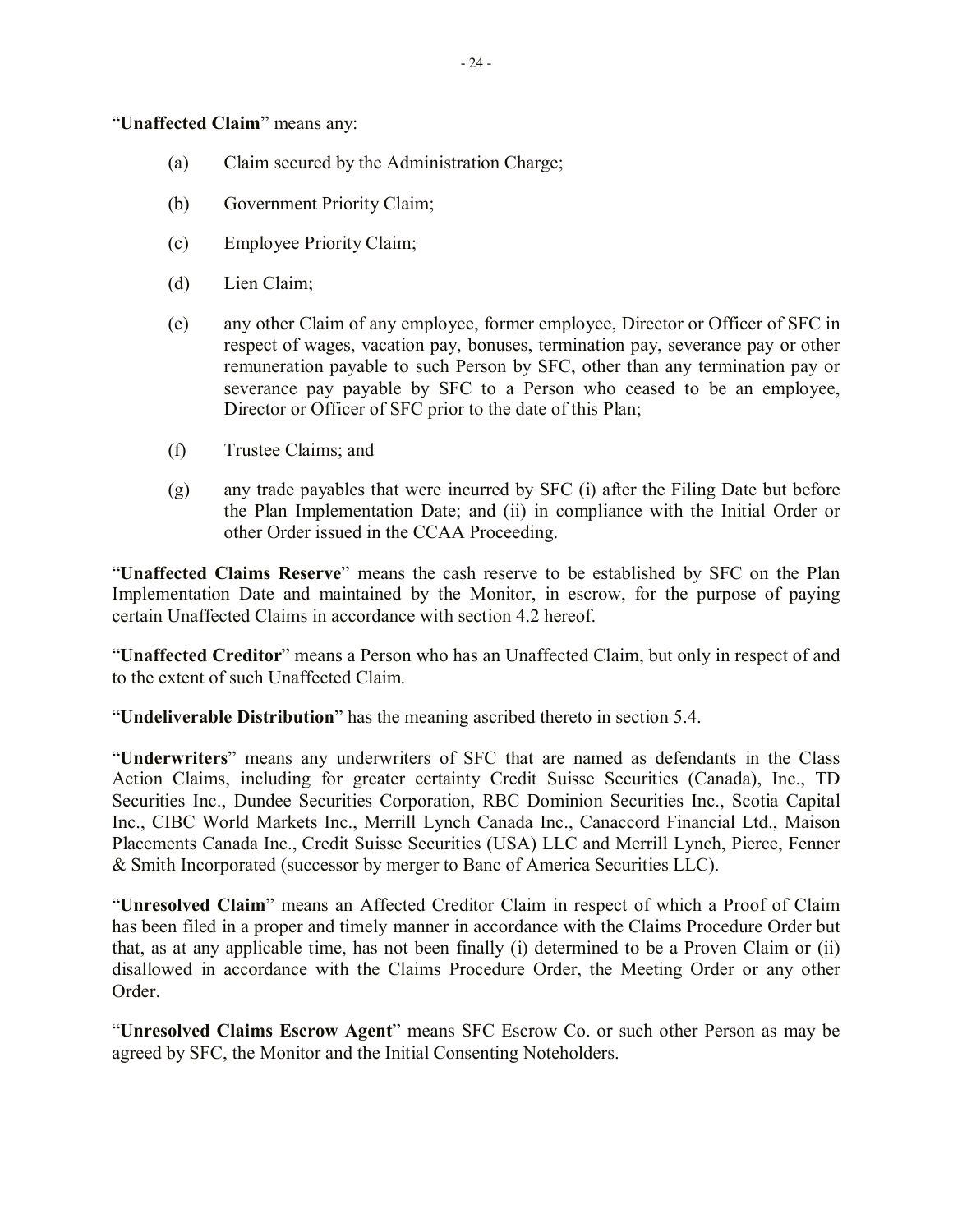"**Unresolved Claims Reserve**" means the reserve of Newco Shares, Newco Notes and Litigation Trust Interests, if any, to be established pursuant to sections 6.4(h)(ii) and 6.4(r) hereof in respect of Unresolved Claims as at the Plan Implementation Date, which reserve shall be held and maintained by the Unresolved Claims Escrow Agent, in escrow, for distribution in accordance with the Plan. As at the Plan Implementation Date, the Unresolved Claims Reserve will consist of that amount of Newco Shares, Newco Notes and Litigation Trust Interests as is necessary to make any potential distributions under the Plan in respect of the following Unresolved Claims: (i) Class Action Indemnity Claims in an amount up to the Indemnified Noteholder Class Action Limit; (ii) Claims in respect of Defence Costs in the amount of \$30 million or such other amount as may be agreed by the Monitor and the Initial Consenting Noteholders; and (iii) other Affected Creditor Claims that have been identified by the Monitor as Unresolved Claims in an amount up to \$500,000 or such other amount as may be agreed by the Monitor and the Initial Consenting Noteholders.

"**Website**" means the website maintained by the Monitor in respect of the CCAA Proceeding pursuant to the Initial Order at the following web address: http://cfcanada.fticonsulting.com/sfc.

# **1.2 Certain Rules of Interpretation**

For the purposes of the Plan:

- (a) any reference in the Plan to an Order, agreement, contract, instrument, indenture, release, exhibit or other document means such Order, agreement, contract, instrument, indenture, release, exhibit or other document as it may have been or may be validly amended, modified or supplemented;
- (b) the division of the Plan into "articles" and "sections" and the insertion of a table of contents are for convenience of reference only and do not affect the construction or interpretation of the Plan, nor are the descriptive headings of "articles" and "sections" intended as complete or accurate descriptions of the content thereof;
- (c) unless the context otherwise requires, words importing the singular shall include the plural and *vice versa*, and words importing any gender shall include all genders;
- (d) the words "includes" and "including" and similar terms of inclusion shall not, unless expressly modified by the words "only" or "solely", be construed as terms of limitation, but rather shall mean "includes but is not limited to" and "including but not limited to", so that references to included matters shall be regarded as illustrative without being either characterizing or exhaustive;
- (e) unless otherwise specified, all references to time herein and in any document issued pursuant hereto mean local time in Toronto, Ontario and any reference to an event occurring on a Business Day shall mean prior to 5:00 p.m. (Toronto time) on such Business Day;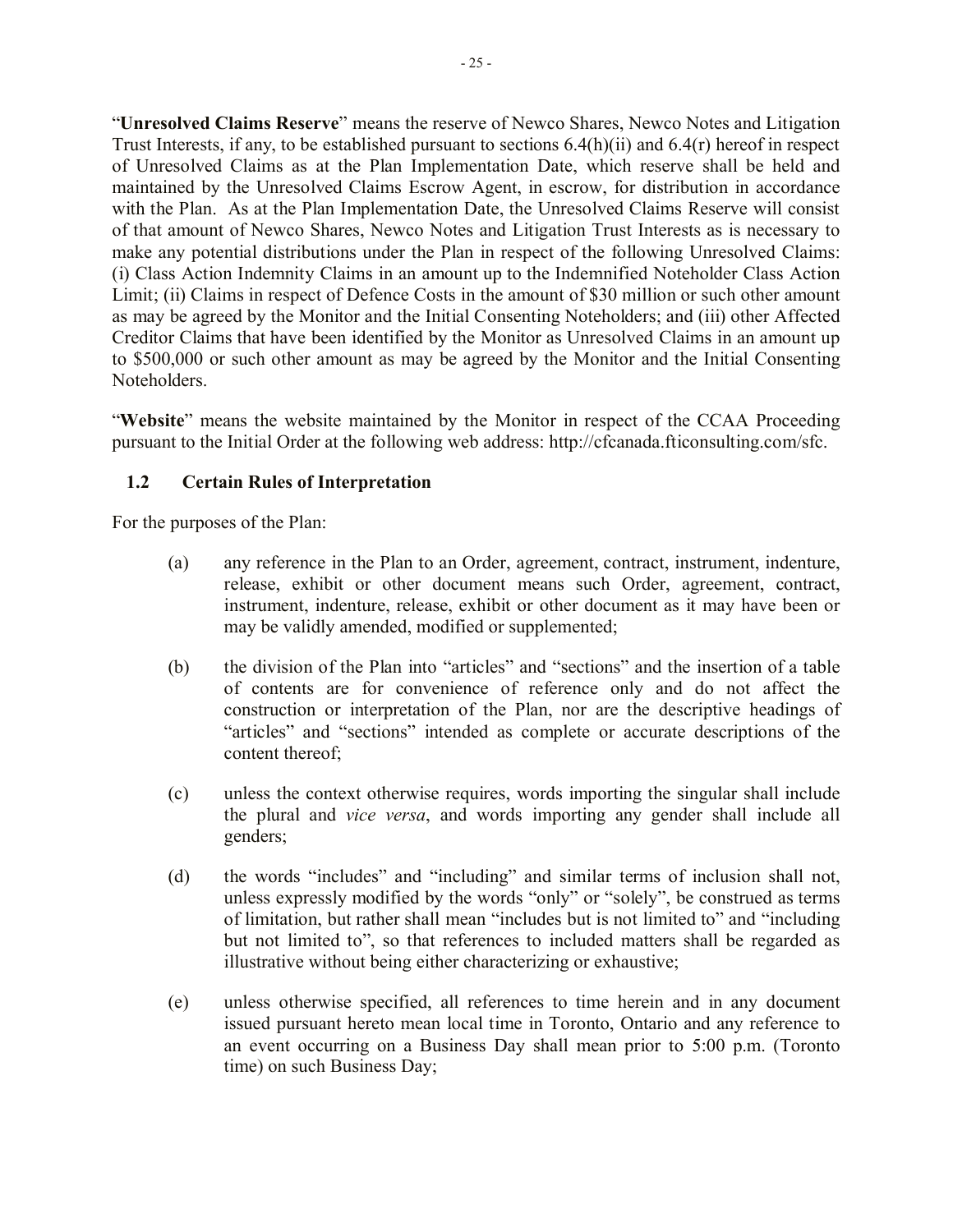- (g) unless otherwise provided, any reference to a statute or other enactment of parliament or a legislature includes all regulations made thereunder, all amendments to or re-enactments of such statute or regulations in force from time to time, and, if applicable, any statute or regulation that supplements or supersedes such statute or regulation; and
- (h) references to a specified "article" or "section" shall, unless something in the subject matter or context is inconsistent therewith, be construed as references to that specified article or section of the Plan, whereas the terms "the Plan", "hereof", "herein", "hereto", "hereunder" and similar expressions shall be deemed to refer generally to the Plan and not to any particular "article", "section" or other portion of the Plan and include any documents supplemental hereto.

# **1.3 Currency**

For the purposes of this Plan, all amounts shall be denominated in Canadian dollars and all payments and distributions to be made in cash shall be made in Canadian dollars. Any Claims or other amounts denominated in a foreign currency shall be converted to Canadian dollars at the Reuters closing rate on the Filing Date.

# **1.4 Successors and Assigns**

The Plan shall be binding upon and shall enure to the benefit of the heirs, administrators, executors, legal personal representatives, successors and assigns of any Person named or referred to in the Plan.

# **1.5 Governing Law**

The Plan shall be governed by and construed in accordance with the laws of the Province of Ontario and the federal laws of Canada applicable therein. All questions as to the interpretation of or application of the Plan and all proceedings taken in connection with the Plan and its provisions shall be subject to the jurisdiction of the Court.

# **1.6 Schedule "A"**

Schedule "A" to the Plan is incorporated by reference into the Plan and forms part of the Plan.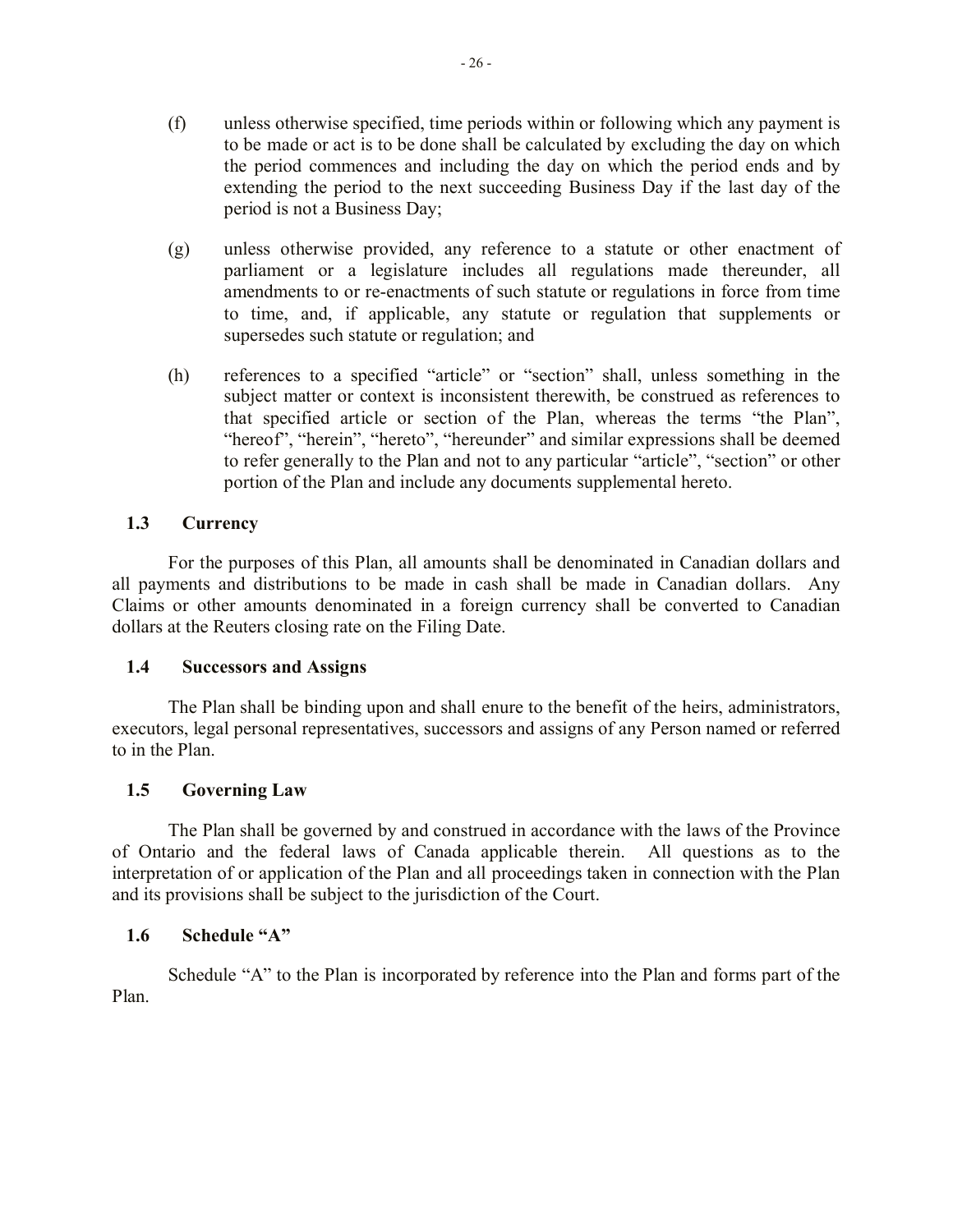#### **ARTICLE 2 PURPOSE AND EFFECT OF THE PLAN**

#### **2.1 Purpose**

The purpose of the Plan is:

- (a) to effect a full, final and irrevocable compromise, release, discharge, cancellation and bar of all Affected Claims;
- (b) to effect the distribution of the consideration provided for herein in respect of Proven Claims;
- (c) to transfer ownership of the SFC Business to Newco and then from Newco to Newco II, in each case free and clear of all claims against SFC and certain related claims against the Subsidiaries, so as to enable the SFC Business to continue on a viable, going concern basis; and
- (d) to allow Affected Creditors and Noteholder Class Action Claimants to benefit from contingent value that may be derived from litigation claims to be advanced by the Litigation Trustee.

The Plan is put forward in the expectation that the Persons with an economic interest in SFC, when considered as a whole, will derive a greater benefit from the implementation of the Plan and the continuation of the SFC Business as a going concern than would result from a bankruptcy or liquidation of SFC.

#### **2.2 Claims Affected**

The Plan provides for, among other things, the full, final and irrevocable compromise, release, discharge, cancellation and bar of Affected Claims and effectuates the restructuring of SFC. The Plan will become effective at the Effective Time on the Plan Implementation Date, other than such matters occurring on the Equity Cancellation Date (if the Equity Cancellation date does not occur on the Plan Implementation Date) which will occur and be effective on such date, and the Plan shall be binding on and enure to the benefit of SFC, the Subsidiaries, Newco, Newco II, SFC Escrow Co., any Person having an Affected Claim, the Directors and Officers of SFC and all other Persons named or referred to in, or subject to, the Plan, as and to the extent provided for in the Plan.

#### **2.3 Unaffected Claims against SFC Not Affected**

Any amounts properly owing by SFC in respect of Unaffected Claims will be satisfied in accordance with section 4.2 hereof. Consistent with the foregoing, all liabilities of the Released Parties in respect of Unaffected Claims (other than the obligation of SFC to satisfy such Unaffected Claims in accordance with section 4.2 hereof) will be fully, finally, irrevocably and forever compromised, released, discharged, cancelled and barred pursuant to Article 7 hereof. Nothing in the Plan shall affect SFC's rights and defences, both legal and equitable, with respect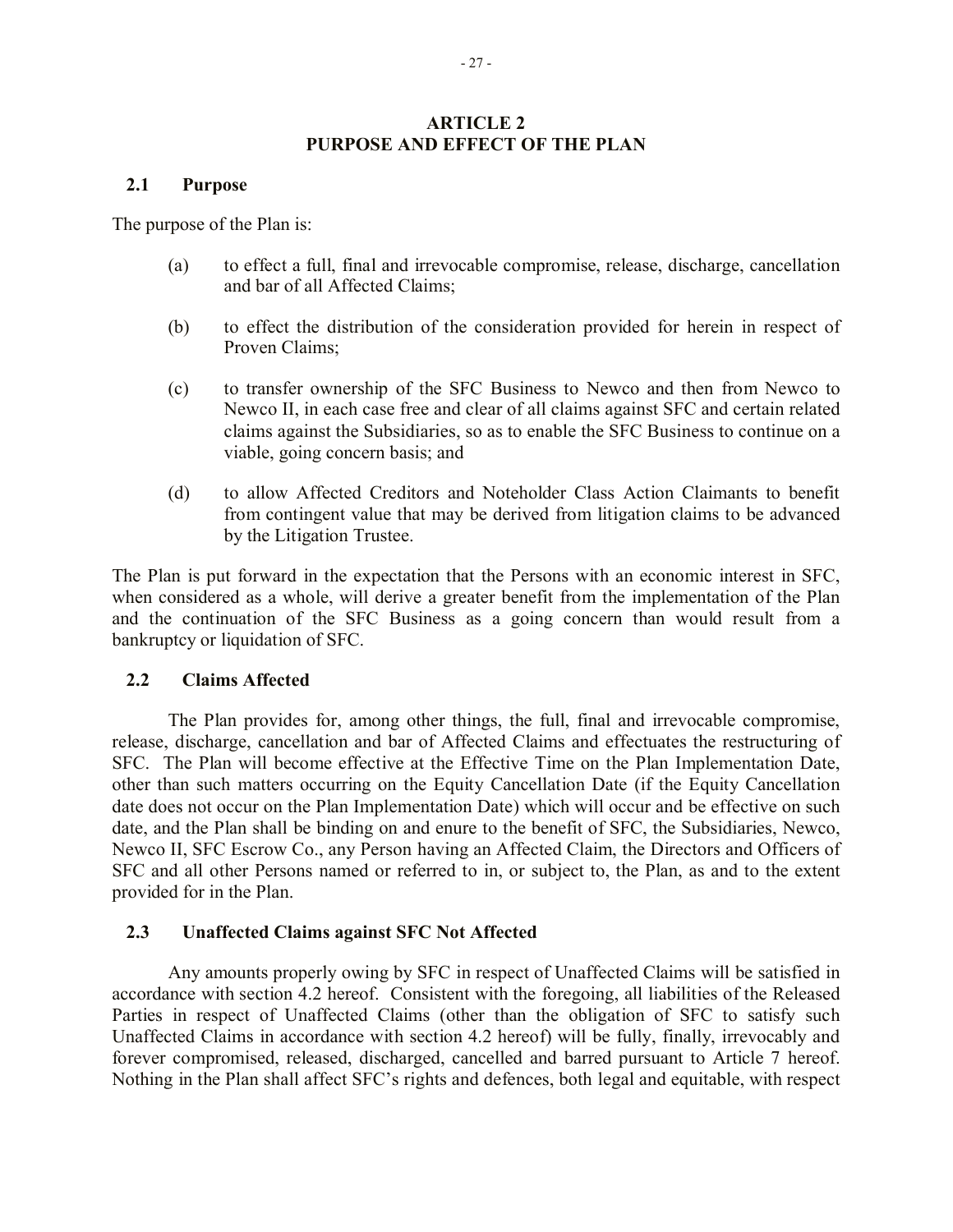to any Unaffected Claims, including all rights with respect to legal and equitable defences or entitlements to set-offs or recoupments against such Unaffected Claims.

## **2.4 Insurance**

- (a) Subject to the terms of this section 2.4, nothing in this Plan shall prejudice, compromise, release, discharge, cancel, bar or otherwise affect any right, entitlement or claim of any Person against SFC or any Director or Officer, or any insurer, in respect of an Insurance Policy or the proceeds thereof.
- (b) Nothing in this Plan shall prejudice, compromise, release or otherwise affect any right or defence of any such insurer in respect of any such Insurance Policy. Furthermore, nothing in this Plan shall prejudice, compromise, release or otherwise affect (i) any right of subrogation any such insurer may have against any Person, including against any Director or Officer in the event of a determination of fraud against SFC or any Director or Officer in respect of whom such a determination is specifically made, and /or (ii) the ability of such insurer to claim repayment of Defense Costs (as defined in any such policy) from SFC and/or any Director or Officer in the event that the party from whom repayment is sought is not entitled to coverage under the terms and conditions of any such Insurance Policy
- (c) Notwithstanding anything herein (including section 2.4(b) and the releases and injunctions set forth in Article 7 hereof), but subject to section 2.4(d) hereof, all Insured Claims shall be deemed to remain outstanding and are not released following the Plan Implementation Date, but recovery as against SFC and the Named Directors and Officers is limited only to proceeds of Insurance Policies that are available to pay such Insured Claims, either by way of judgment or settlement. SFC and the Directors or Officers shall make all reasonable efforts to meet all obligations under the Insurance Policies. The insurers agree and acknowledge that they shall be obliged to pay any Loss payable pursuant to the terms and conditions of their respective Insurance Policies notwithstanding the releases granted to SFC and the Named Directors and Officers under this Plan, and that they shall not rely on any provisions of the Insurance Policies to argue, or otherwise assert, that such releases excuse them from, or relieve them of, the obligation to pay Loss that otherwise would be payable under the terms of the Insurance Policies. For greater certainty, the insurers agree and consent to a direct right of action against the insurers, or any of them, in favour of any plaintiff who or which has (a) negotiated a settlement of any Claim covered under any of the Insurance Policies, which settlement has been consented to in writing by the insurers or such of them as may be required or (b) obtained a final judgment against one or more of SFC and/or the Directors or Officers which such plaintiff asserts, in whole or in part, represents Loss covered under the Insurance Policies, notwithstanding that such plaintiff is not a named insured under the Insurance Policies and that neither SFC nor the Directors or Officers are parties to such action.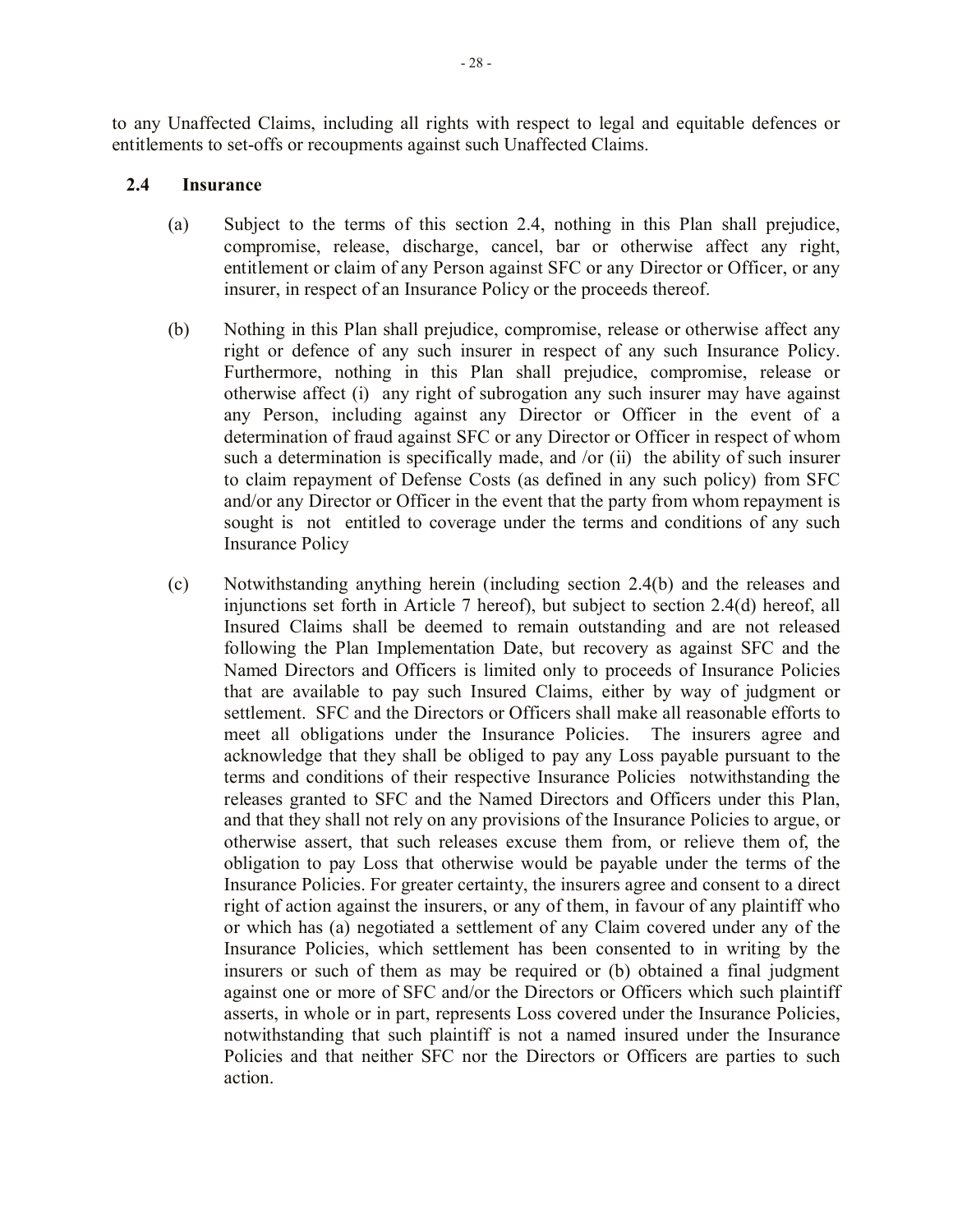(d) Notwithstanding anything in this section 2.4, from and after the Plan Implementation Date, any Person having an Insured Claim shall, as against SFC and the Named Directors and Officers, be irrevocably limited to recovery solely from the proceeds of the Insurance Policies paid or payable on behalf of SFC or its Directors or Officers, and Persons with any Insured Claims shall have no right to, and shall not, directly or indirectly, make any claim or seek any recoveries from SFC, any of the Named Directors and Officers, any of the Subsidiaries, Newco or Newco II, other than enforcing such Person's rights to be paid from the proceeds of an Insurance Policy by the applicable insurer(s), and this section 2.4(d) may be relied upon and raised or pled by SFC, Newco, Newco II, any Subsidiary and any Named Director and Officer in defence or estoppel of or to enjoin any claim, action or proceeding brought in contravention of this section

#### **2.5 Claims Procedure Order**

For greater certainty, nothing in this Plan revives or restores any right or claim of any kind that is barred or extinguished pursuant to the terms of the Claims Procedure Order, provided that nothing in this Plan, the Claims Procedure Order or any other Order compromises, releases, discharges, cancels or bars any claim against any Person for fraud or criminal conduct, regardless of whether or not any such claim has been asserted to date.

#### **ARTICLE 3 CLASSIFICATION, VOTING AND RELATED MATTERS**

#### **3.1 Claims Procedure**

The procedure for determining the validity and quantum of the Affected Claims shall be governed by the Claims Procedure Order, the Meeting Order, the CCAA, the Plan and any other Order, as applicable. SFC, the Monitor and any other creditor in respect of its own Claim, shall have the right to seek the assistance of the Court in valuing any Claim, whether for voting or distribution purposes, if required, and to ascertain the result of any vote on the Plan.

#### **3.2 Classification**

- (a) The Affected Creditors shall constitute a single class, the "**Affected Creditors Class**", for the purposes of considering and voting on the Plan.
- (b) The Equity Claimants shall constitute a single class, separate from the Affected Creditors Class, but shall not, and shall have no right to, attend the Meeting or vote on the Plan in such capacity.

### **3.3 Unaffected Creditors**

No Unaffected Creditor, in respect of an Unaffected Claim, shall:

- (a) be entitled to vote on the Plan;
- (b) be entitled to attend the Meeting; or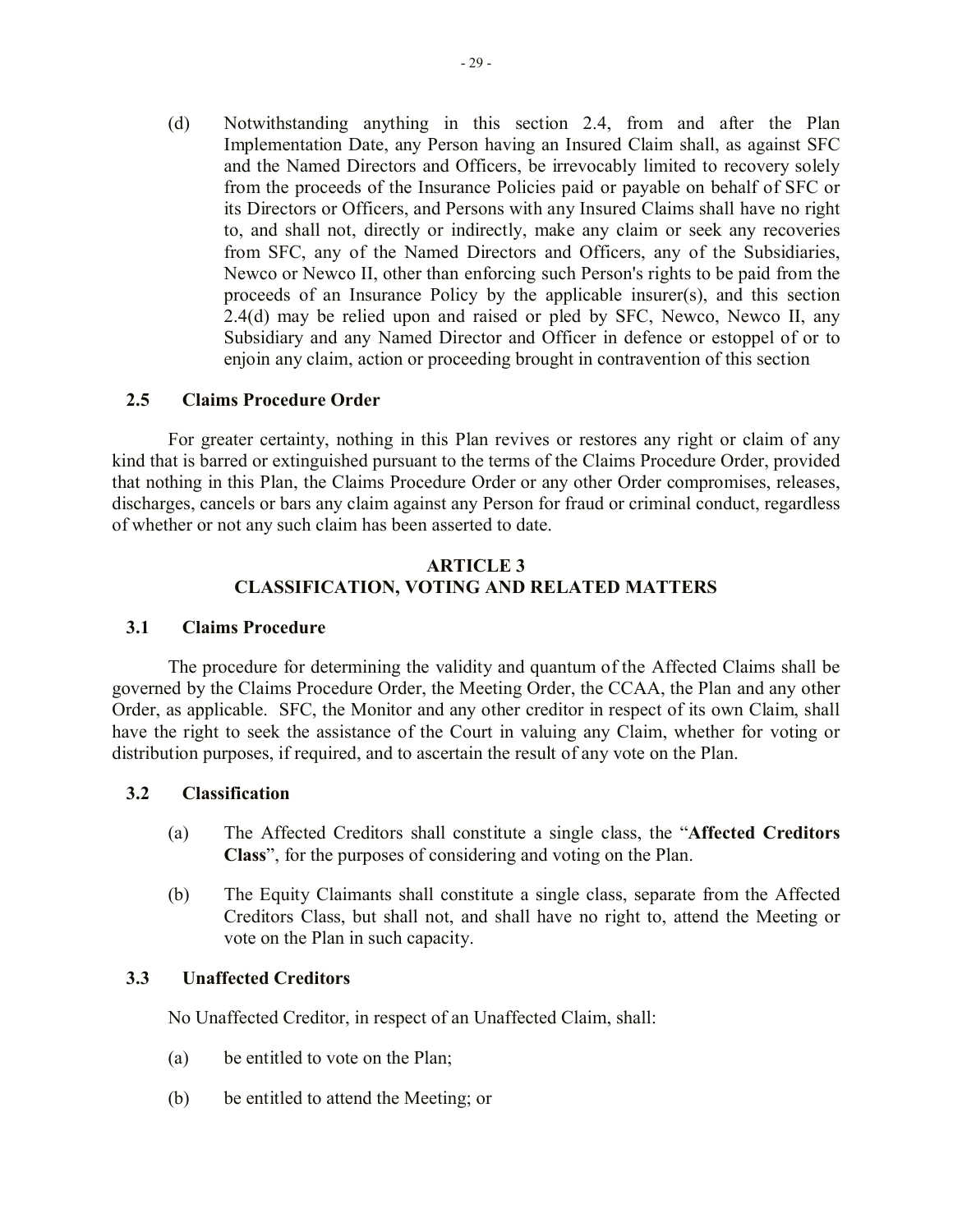(c) receive any entitlements under this Plan in respect of such Unaffected Creditor's Unaffected Claims (other than its right to have its Unaffected Claim addressed in accordance with section 4.2 hereof).

## **3.4 Creditors' Meeting**

The Meeting shall be held in accordance with the Plan, the Meeting Order and any further Order of the Court. The only Persons entitled to attend and vote on the Plan at the Meeting are those specified in the Meeting Order.

## **3.5 Approval by Creditors**

In order to be approved, the Plan must receive the affirmative vote of the Required Majority of the Affected Creditors Class.

#### **ARTICLE 4 DISTRIBUTIONS, PAYMENTS AND TREATMENT OF CLAIMS**

#### **4.1 Affected Creditors**

All Affected Creditor Claims shall be fully, finally, irrevocably and forever compromised, released, discharged, cancelled and barred on the Plan Implementation Date. Each Affected Creditor that has a Proven Claim shall be entitled to receive the following in accordance with the Plan:

- (a) such Affected Creditor's Pro-Rata number of the Newco Shares to be issued by Newco from the Affected Creditors Equity Sub-Pool in accordance with the Plan;
- (b) such Affected Creditor's Pro-Rata amount of the Newco Notes to be issued by Newco in accordance with the Plan; and
- (c) such Affected Creditor's Pro-Rata share of the Litigation Trust Interests to be allocated to the Affected Creditors in accordance with 4.11 hereof and the terms of the Litigation Trust.

From and after the Plan Implementation Date, each Affected Creditor, in such capacity, shall have no rights as against SFC in respect of its Affected Creditor Claim.

#### **4.2 Unaffected Creditors**

Each Unaffected Claim that is finally determined as such, as to status and amount, and that is finally determined to be valid and enforceable against SFC, in each case in accordance with the Claims Procedure Order or other Order:

(a) subject to sections 4.2(b) and 4.2(c) hereof, shall be paid in full from the Unaffected Claims Reserve and limited to recovery against the Unaffected Claims Reserve, and Persons with Unaffected Claims shall have no right to, and shall not, make any claim or seek any recoveries from any Person in respect of Unaffected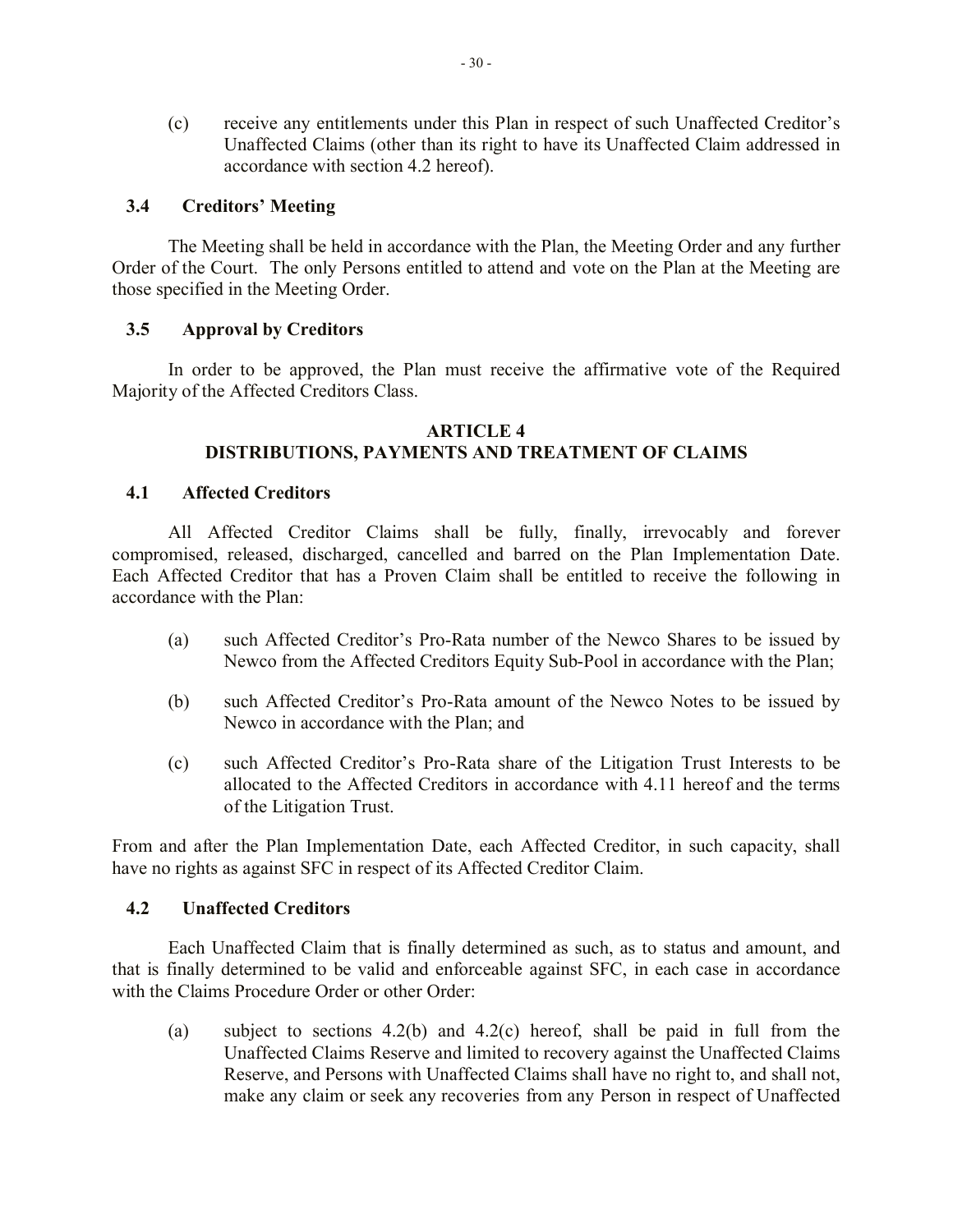Claims, other than enforcing such Person's right against SFC to be paid from the Unaffected Claims Reserve;

- (b) in the case of Claims secured by the Administration Charge:
	- (i) if billed or invoiced to SFC prior to the Plan Implementation Date, such Claims shall be paid by SFC in accordance with section 6.4(d) hereof; and
	- (ii) if billed or invoiced to SFC on or after the Plan Implementation Date, such Claims shall be paid from the Administration Charge Reserve, and all such Claims shall be limited to recovery against the Administration Charge Reserve, and any Person with such Claims shall have no right to, and shall not, make any claim or seek any recoveries from any Person in respect of such Claims, other than enforcing such Person's right against the Administration Charge Reserve; and
- (c) in the case of Lien Claims:
	- (i) at the election of the Initial Consenting Noteholders, and with the consent of the Monitor, SFC shall satisfy such Lien Claim by the return of the applicable property of SFC that is secured as collateral for such Lien Claim, and the applicable Lien Claimant shall be limited to its recovery against such secured property in respect of such Lien Claim.
	- (ii) if the Initial Consenting Noteholders do not elect to satisfy such Lien Claim by the return of the applicable secured property: (A) SFC shall repay the Lien Claim in full in cash on the Plan Implementation Date; and (B) the security held by the applicable Lien Claimant over the property of SFC shall be fully, finally, irrevocably and forever released, discharged, cancelled and barred; and
	- (iii) upon the satisfaction of a Lien Claim in accordance with sections  $4.2(c)(i)$ or 4.2(c)(ii) hereof, such Lien Claims shall be fully, finally, irrevocably and forever released, discharged, cancelled and barred.

# **4.3 Early Consent Noteholders**

As additional consideration for the compromise, release, discharge, cancellation and bar of the Affected Creditor Claims in respect of its Notes, each Early Consent Noteholder shall receive (in addition to the consideration it is entitled to receive in accordance with section 4.1 hereof) its Pro-Rata number of the Newco Shares to be issued by Newco from the Early Consent Equity Sub-Pool in accordance with the Plan.

### **4.4 Noteholder Class Action Claimants**

(a) All Noteholder Class Action Claims against SFC, the Subsidiaries or the Named Directors or Officers (other than any Noteholder Class Action Claims against the Named Directors or Officers that are Section 5.1(2) D&O Claims, Conspiracy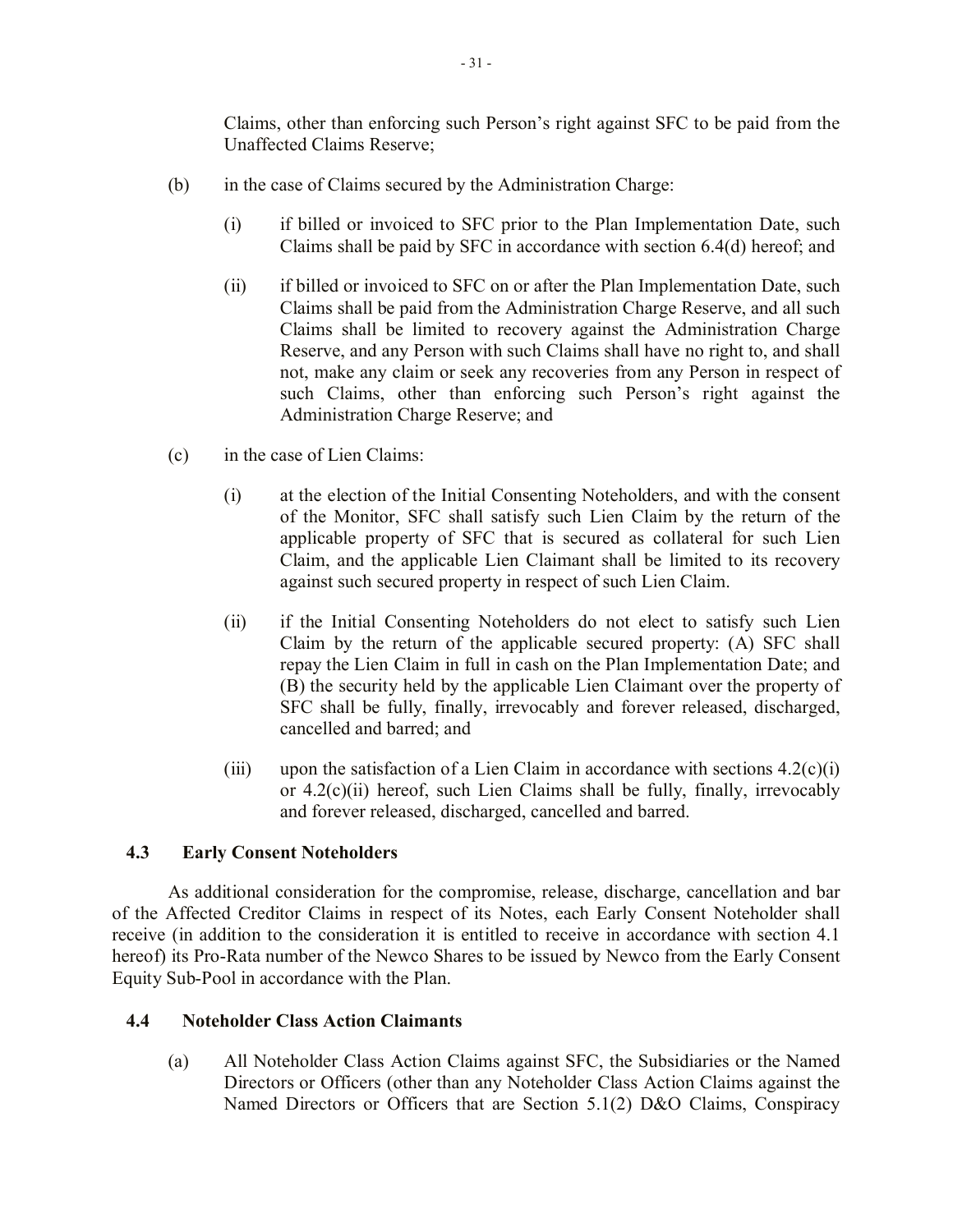Claims or Non-Released D&O Claims) shall be fully, finally, irrevocably and forever compromised, released, discharged, cancelled and barred without consideration as against all said Persons on the Plan Implementation Date. Subject to section 4.4(f) hereof, Noteholder Class Action Claimants shall not receive any consideration or distributions under the Plan in respect of their Noteholder Class Action Claims. Noteholder Class Action Claimants shall not be entitled to attend or to vote on the Plan at the Meeting in respect of their Noteholder Class Action Claims.

- (b) Notwithstanding anything to the contrary in section 4.4(a), Noteholder Class Action Claims as against the Third Party Defendants (x) are not compromised, discharged, released, cancelled or barred, (y) shall be permitted to continue as against the Third Party Defendants and (z) shall not be limited or restricted by this Plan in any manner as to quantum or otherwise (including any collection or recovery for such Noteholder Class Action Claims that relates to any liability of the Third Party Defendants for any alleged liability of SFC), provided that:
	- (i) in accordance with the releases set forth in Article 7 hereof, the collective aggregate amount of all rights and claims asserted or that may be asserted against the Third Party Defendants in respect of any such Noteholder Class Action Claims for which any such Persons in each case have a valid and enforceable Class Action Indemnity Claim against SFC (the "**Indemnified Noteholder Class Action Claims**") shall not exceed, in the aggregate, the Indemnified Noteholder Class Action Limit, and in accordance with section 7.3 hereof, all Persons shall be permanently and forever barred, estopped, stayed and enjoined, on and after the Effective Time, from seeking to enforce any liability in respect of the Indemnified Noteholder Class Action Claims that exceeds the Indemnified Noteholder Class Action Limit;
	- (ii) subject to section  $4.4(g)$ , any Class Action Indemnity Claims against SFC by the Third Party Defendants in respect of the Indemnified Noteholder Class Action Claims shall be treated as Affected Creditor Claims against SFC, but only to the extent that any such Class Action Indemnity Claims that are determined to be properly indemnified by SFC, enforceable against SFC and are not barred or extinguished by the Claims Procedure Order, and further provided that the aggregate liability of SFC in respect of all such Class Action Indemnity Claims shall be limited to the lesser of: (A) the actual aggregate liability of the Third Party Defendants pursuant to any final judgment, settlement or other binding resolution in respect of the Indemnified Noteholder Class Action Claims; and (B) the Indemnified Noteholder Class Action Limit; and
	- (iii) for greater certainty, in the event that any Third Party Defendant is found to be liable for or agrees to a settlement in respect of a Noteholder Class Action Claim (other than a Noteholder Class Action Claim for fraud or criminal conduct) and such amounts are paid by or on behalf of the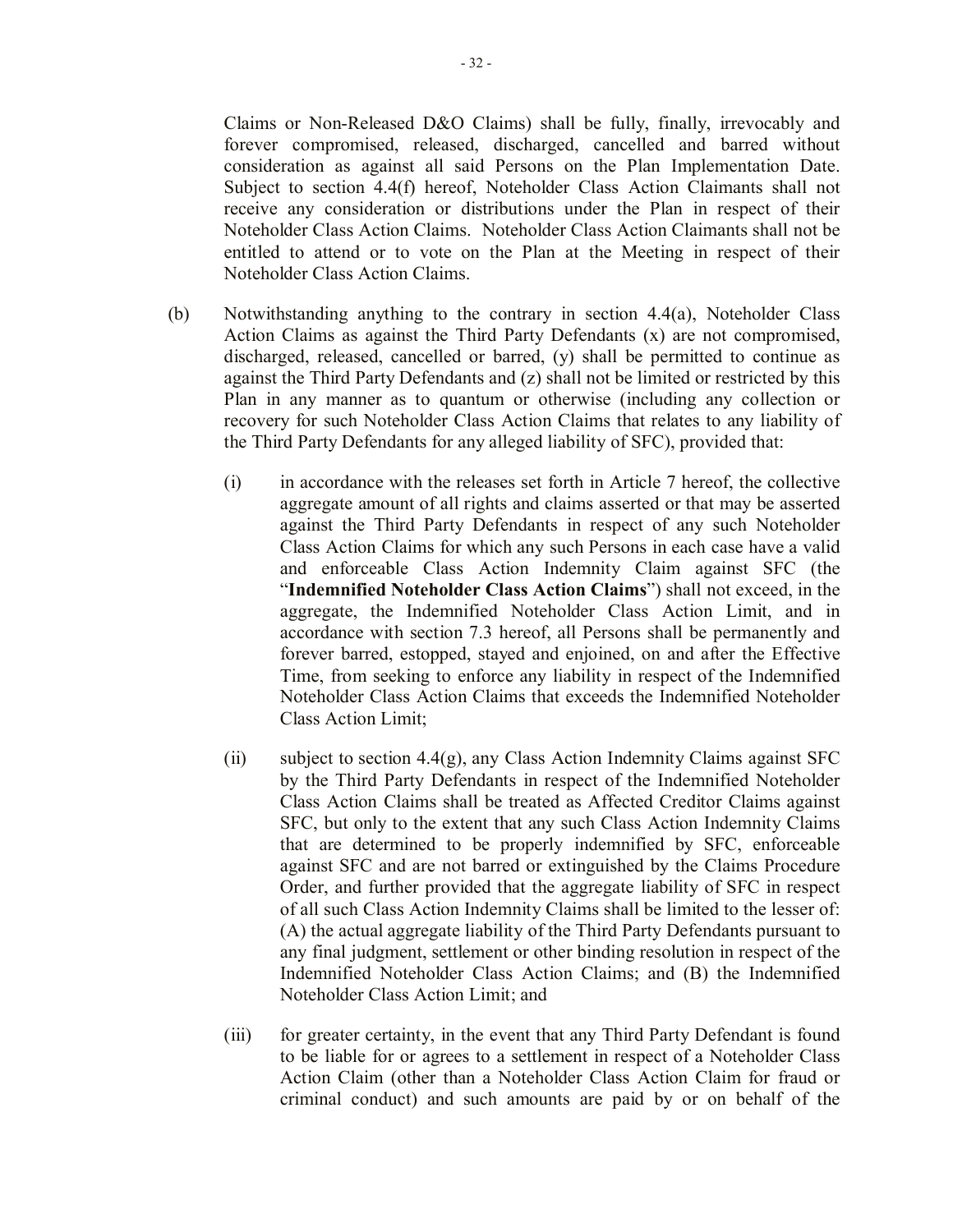applicable Third Party Defendant, then the amount of the Indemnified Noteholder Class Action Limit applicable to the remaining Third Party Defendants shall be reduced by the amount paid in respect of such Noteholder Class Action Claim, as applicable.

- (c) Subject to section 7.1(o), the Claims of the Underwriters for indemnification in respect of any Noteholder Class Action Claims (other than Noteholder Class Action Claims against the Underwriters for fraud or criminal conduct) shall, for purposes of the Plan, be deemed to be valid and enforceable Class Action Indemnity Claims against SFC (as limited pursuant to section 4.4(b) hereof), provided that: (i) the Underwriters shall not be entitled to receive any distributions of any kind under the Plan in respect of such Claims; (ii) such Claims shall be fully, finally, irrevocably and forever compromised, released, discharged, cancelled and barred on the Plan Implementation Date; and (iii) the amount of such Claims shall not affect the calculation of any Pro-Rata entitlements of the Affected Creditors under this Plan. For greater certainty, to the extent of any conflict with respect to the Underwriters between section 4.4(e) hereof and this section 4.4(c), this section 4.4(c) shall prevail.
- (d) Subject to section 7.1(m), any and all indemnification rights and entitlements of Ernst & Young at common law and any and all indemnification agreements between Ernst & Young and SFC shall be deemed to be valid and enforceable in accordance with their terms for the purpose of determining whether the Claims of Ernst & Young for indemnification in respect of Noteholder Class Action Claims are valid and enforceable within the meaning of section 4.4(b) hereof. With respect to Claims of Ernst & Young for indemnification in respect of Noteholder Class Action Claims that are valid and enforceable: (i) Ernst & Young shall not be entitled to receive any distributions of any kind under the Plan in respect of such Claims; (ii) such Claims shall be fully, finally, irrevocably and forever compromised, released, discharged, cancelled and barred on the Plan Implementation Date; and (iii) the amount of such Claims shall not affect the calculation of any Pro-Rata entitlements of the Affected Creditors under this Plan.
- (e) Subject to section 7.1(n), any and all indemnification rights and entitlements of the Named Third Party Defendants at common law and any and all indemnification agreements between the Named Third Party Defendants and SFC shall be deemed to be valid and enforceable in accordance with their terms for the purpose of determining whether the Claims of the Named Third Party Defendants for indemnification in respect of Noteholder Class Action Claims are valid and enforceable within the meaning of section 4.4(b) hereof. With respect to Claims of the Named Third Party Defendants for indemnification in respect of Noteholder Class Action Claims that are valid and enforceable: (i) the Named Third Party Defendants shall not be entitled to receive any distributions of any kind under the Plan in respect of such Claims; (ii) such Claims shall be fully, finally, irrevocably and forever compromised, released, discharged, cancelled and barred on the Plan Implementation Date; and (iii) the amount of such Claims shall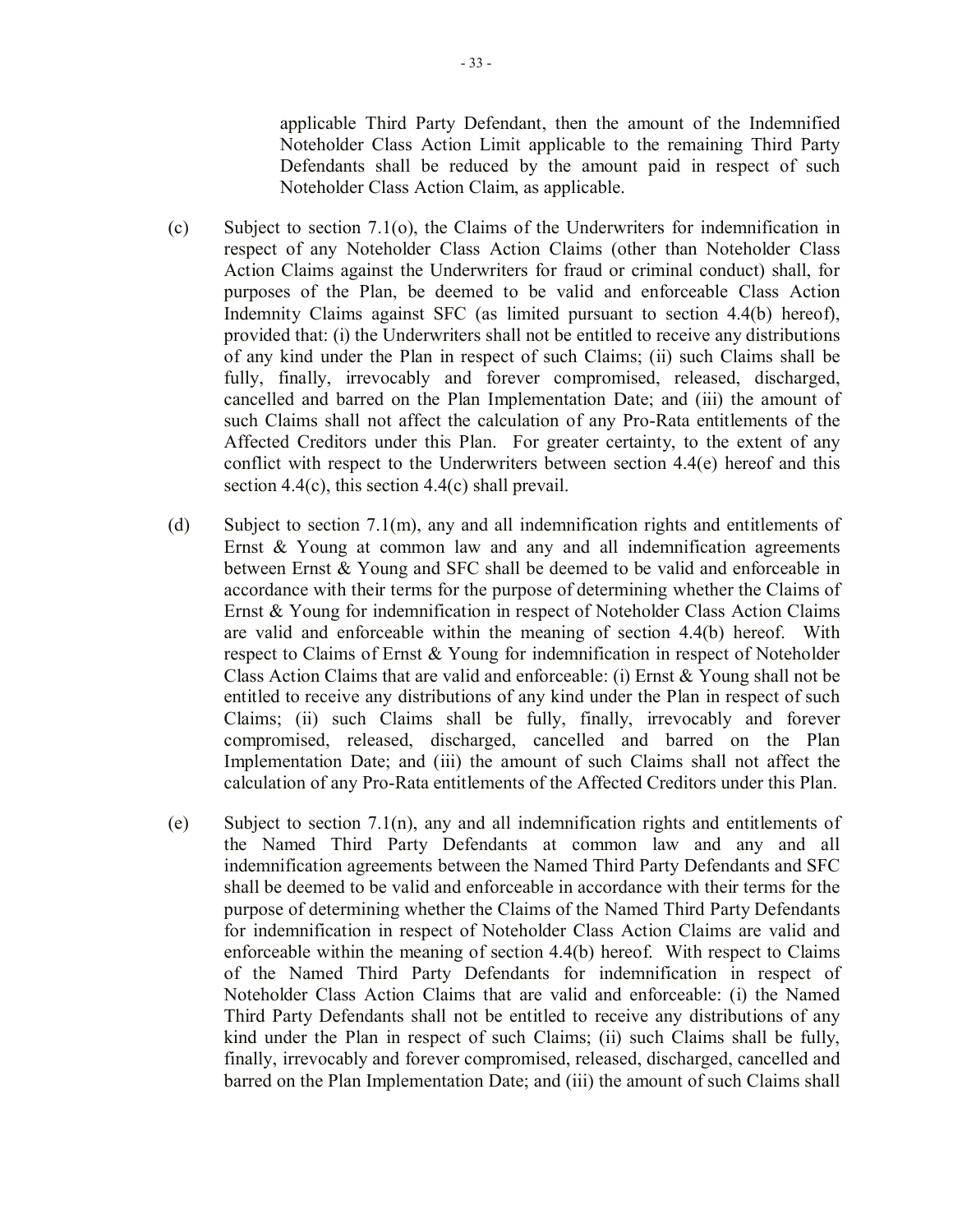not affect the calculation of any Pro-Rata entitlements of the Affected Creditors under this Plan.

- (f) Each Noteholder Class Action Claimant shall be entitled to receive its share of the Litigation Trust Interests to be allocated to Noteholder Class Action Claimants in accordance with the terms of the Litigation Trust and section 4.11 hereof, as such Noteholder Class Action Claimant's share is determined by the applicable Class Action Court.
- (g) Nothing in this Plan impairs, affects or limits in any way the ability of SFC, the Monitor or the Initial Consenting Noteholders to seek or obtain an Order, whether before or after the Plan Implementation Date, directing that Class Action Indemnity Claims in respect of Noteholder Class Action Claims or any other Claims of the Third Party Defendants should receive the same or similar treatment as is afforded to Class Action Indemnity Claims in respect of Equity Claims under the terms of this Plan.

# **4.5 Equity Claimants**

All Equity Claims shall be fully, finally, irrevocably and forever compromised, released, discharged, cancelled and barred on the Plan Implementation Date. Equity Claimants shall not receive any consideration or distributions under the Plan and shall not be entitled to vote on the Plan at the Meeting.

#### **4.6 Claims of the Trustees and Noteholders**

For purposes of this Plan, all claims filed by the Trustees in respect of the Noteholder Claims (other than any Trustee Claims) shall be treated as provided in section 4.1 and the Trustees and the Noteholders shall have no other entitlements in respect of the guarantees and share pledges that have been provided by the Subsidiaries, or any of them, all of which shall be fully, finally, irrevocably and forever compromised, released, discharged, cancelled and barred on the Plan Implementation Date as against the Subsidiaries pursuant to Article 7 hereof.

#### **4.7 Claims of the Third Party Defendants**

For purposes of this Plan, all claims filed by the Third Party Defendants against SFC and/or any of its Subsidiaries shall be treated as follows:

- (a) all such claims against the Subsidiaries shall be fully, finally, irrevocably and forever compromised, released, discharged, cancelled and barred on the Plan Implementation Date in accordance with Article 7 hereof;
- (b) all such claims against SFC that are Class Action Indemnity Claims in respect of Indemnified Noteholder Class Action Claims shall be treated as set out in section  $4.4(b)(ii)$  hereof;
- (c) all such claims against SFC for indemnification of Defence Costs shall be treated in accordance with section 4.8 hereof; and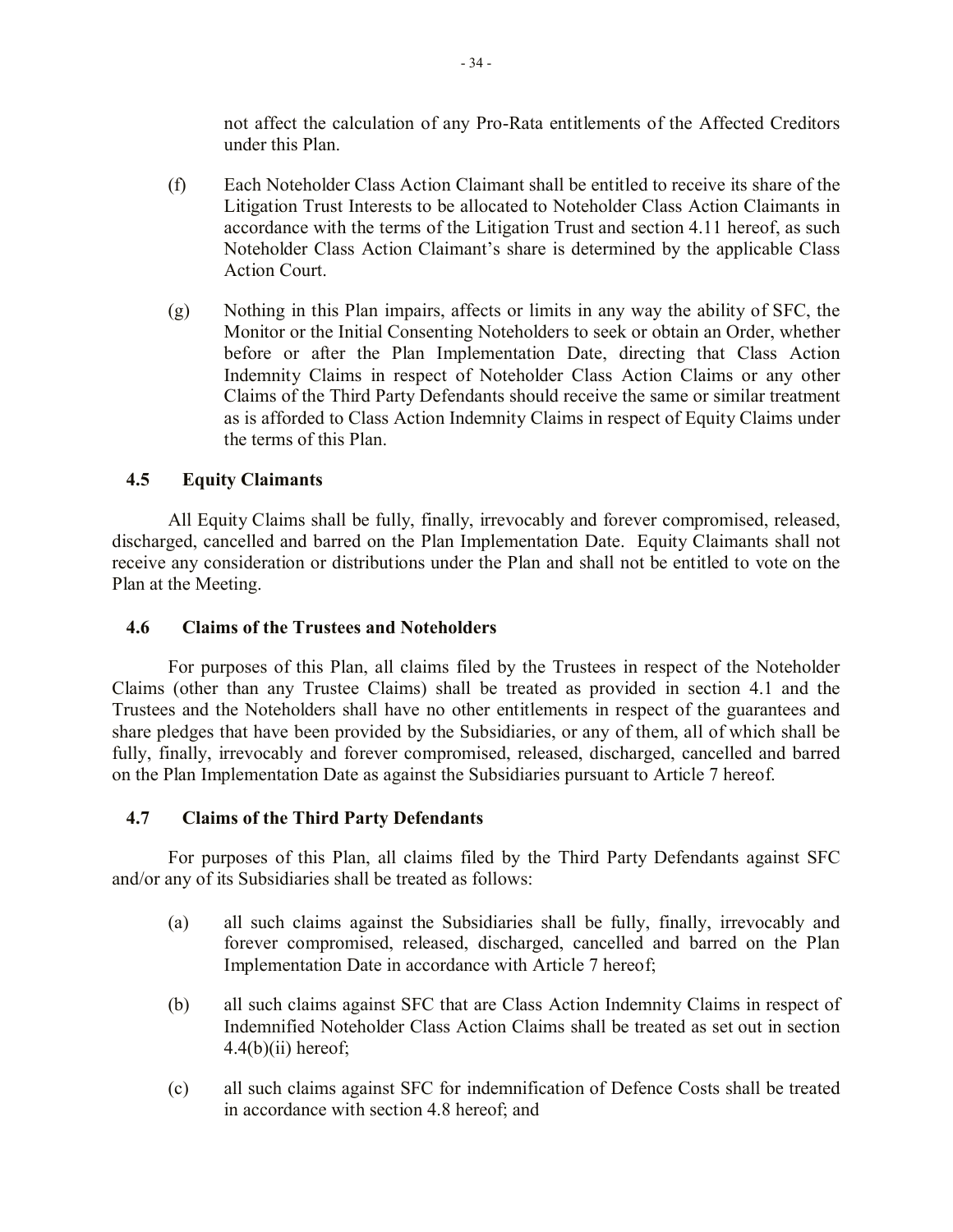(d) all other claims shall be treated as Equity Claims.

## **4.8 Defence Costs**

All Claims against SFC for indemnification of defence costs incurred by any Person (other than a Named Director or Officer) in connection with defending against Shareholder Claims (as defined in the Equity Claims Order), Noteholder Class Action Claims or any other claims of any kind relating to SFC or the Subsidiaries ("**Defence Costs**") shall be treated as follows:

- (a) as Equity Claims to the extent they are determined to be Equity Claims under any Order; and
- (b) as Affected Creditor Claims to the extent that they are not determined to be Equity Claims under any Order, provided that:
	- (i) if such Defence Costs were incurred in respect of a claim against the applicable Person that has been successfully defended and the Claim for such Defence Costs is otherwise valid and enforceable against SFC, the Claim for such Defence Costs shall be treated as a Proven Claim, provided that if such Claim for Defence Costs is a Class Action Indemnity Claim of a Third Party Defendant against SFC in respect of any Indemnified Noteholder Class Action Claim, such Claim for Defence Costs shall be treated in the manner set forth in section 4.4(b)(ii) hereof;
	- (ii) if such Defence Costs were incurred in respect of a claim against the applicable Person that has not been successfully defended or such Defence Costs are determined not to be valid and enforceable against SFC, the Claim for such Defence Costs shall be disallowed and no consideration will be payable in respect thereof under the Plan; and
	- (iii) until any such Claim for Defence Costs is determined to be either a Claim within section  $4.8(b)(i)$  or a Claim within section  $4.8(b)(ii)$ , such Claim shall be treated as an Unresolved Claim,

provided that nothing in this Plan impairs, affects or limits in any way the ability of SFC, the Monitor or the Initial Consenting Noteholders to seek an Order that Claims against SFC for indemnification of any Defence Costs should receive the same or similar treatment as is afforded to Equity Claims under the terms of this Plan.

# **4.9 D&O Claims**

(a) All D&O Claims against the Named Directors and Officers (other than Section 5.1(2) D&O Claims, Conspiracy Claims and Non-Released D&O Claims) shall be fully, finally, irrevocably and forever compromised, released, discharged, cancelled and barred without consideration on the Plan Implementation Date.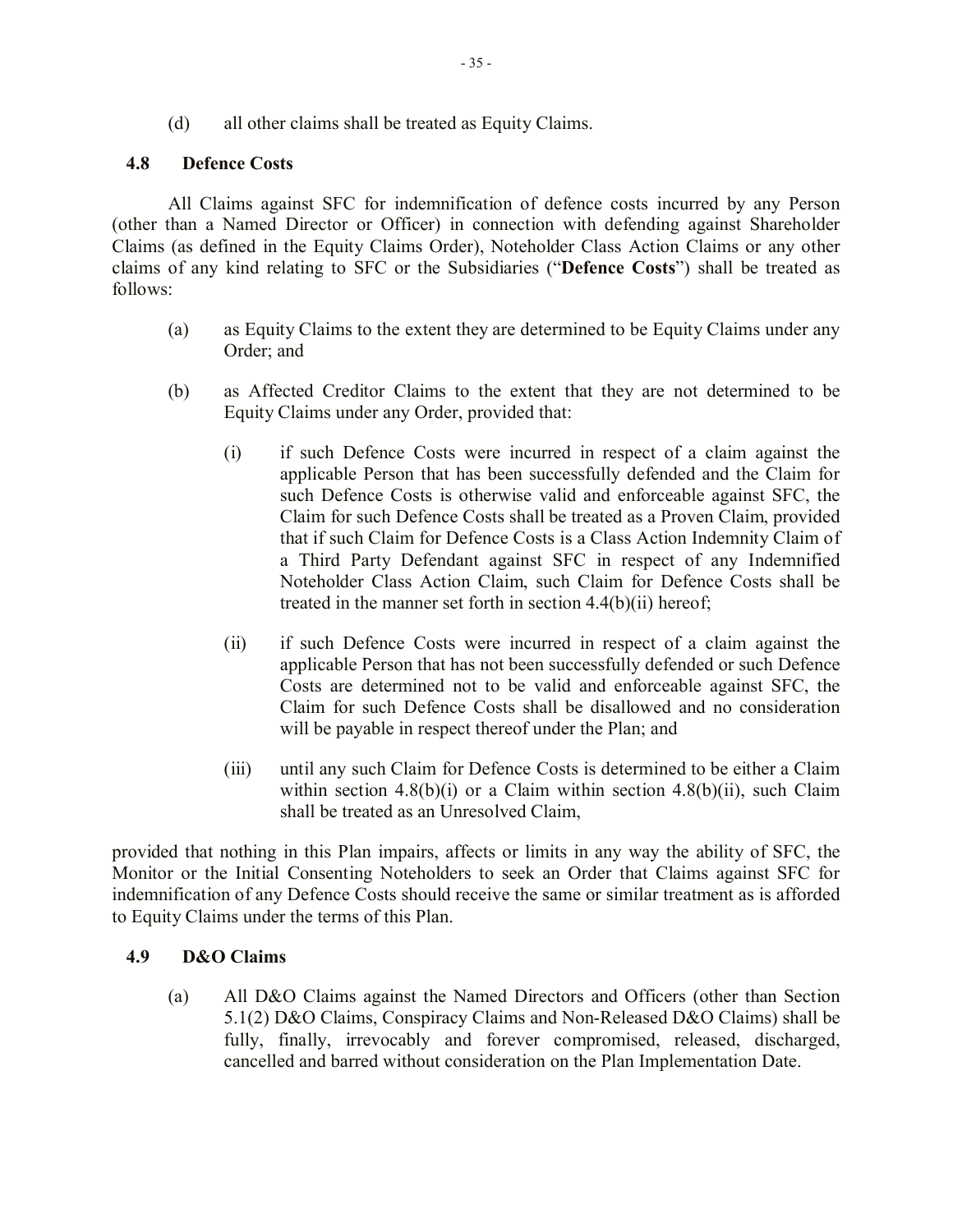- (b) All D&O Claims against the Other Directors and/or Officers shall not be compromised, released, discharged, cancelled or barred by this Plan and shall be permitted to continue as against the applicable Other Directors and/or Officers (the "**Continuing Other D&O Claims**"), provided that any Indemnified Noteholder Class Action Claims against the Other Directors and/or Officers shall be limited as described in section 4.4(b)(i) hereof.
- (c) All D&O Indemnity Claims and any other rights or claims for indemnification held by the Named Directors and Officers shall be deemed to have no value and shall be fully, finally, irrevocably and forever compromised, released, discharged, cancelled and barred without consideration on the Plan Implementation Date.
- (d) All D&O Indemnity Claims and any other rights or claims for indemnification held by the Other Directors and/or Officers shall be deemed to have no value and shall be fully, finally, irrevocably and forever compromised, released, discharged, cancelled and barred without consideration on the Plan Implementation Date, except that: (i) any such D&O Indemnity Claims for Defence Costs shall be treated in accordance with section 4.8 hereof; and (ii) any Class Action Indemnity Claim of an Other Director and/or Officer against SFC in respect of the Indemnified Noteholder Class Action Claims shall be treated in the manner set forth in section  $4.4(b)(ii)$  hereof.
- (e) All Section 5.1(2) D&O Claims and all Conspiracy Claims shall not be compromised, released, discharged, cancelled or barred by this Plan, provided that any Section 5.1(2) D&O Claims against Named Directors and Officers and any Conspiracy Claims against Named Directors and Officers shall be limited to recovery from any insurance proceeds payable in respect of such Section 5.1(2) D&O Claims or Conspiracy Claims, as applicable, pursuant to the Insurance Policies, and Persons with any such Section 5.1(2) D&O Claims against Named Directors and Officers or Conspiracy Claims against Named Directors and Officers shall have no right to, and shall not, make any claim or seek any recoveries from any Person (including SFC, any of the Subsidiaries, Newco or Newco II), other than enforcing such Persons' rights to be paid from the proceeds of an Insurance Policy by the applicable insurer(s).
- (f) All D&O Claims against the Directors and Officers of SFC or the Subsidiaries for fraud or criminal conduct shall not be compromised, discharged, released, cancelled or barred by this Plan and shall be permitted to continue as against all applicable Directors and Officers ("**Non-Released D&O Claims**").
- (g) Notwithstanding anything to the contrary herein, from and after the Plan Implementation Date, a Person may only commence an action for a Non-Released D&O Claim against a Named Director or Officer if such Person has first obtained (i) the consent of the Monitor or (ii) leave of the Court on notice to the applicable Directors and Officers, SFC, the Monitor, the Initial Consenting Noteholders and any applicable insurers. For the avoidance of doubt, the foregoing requirement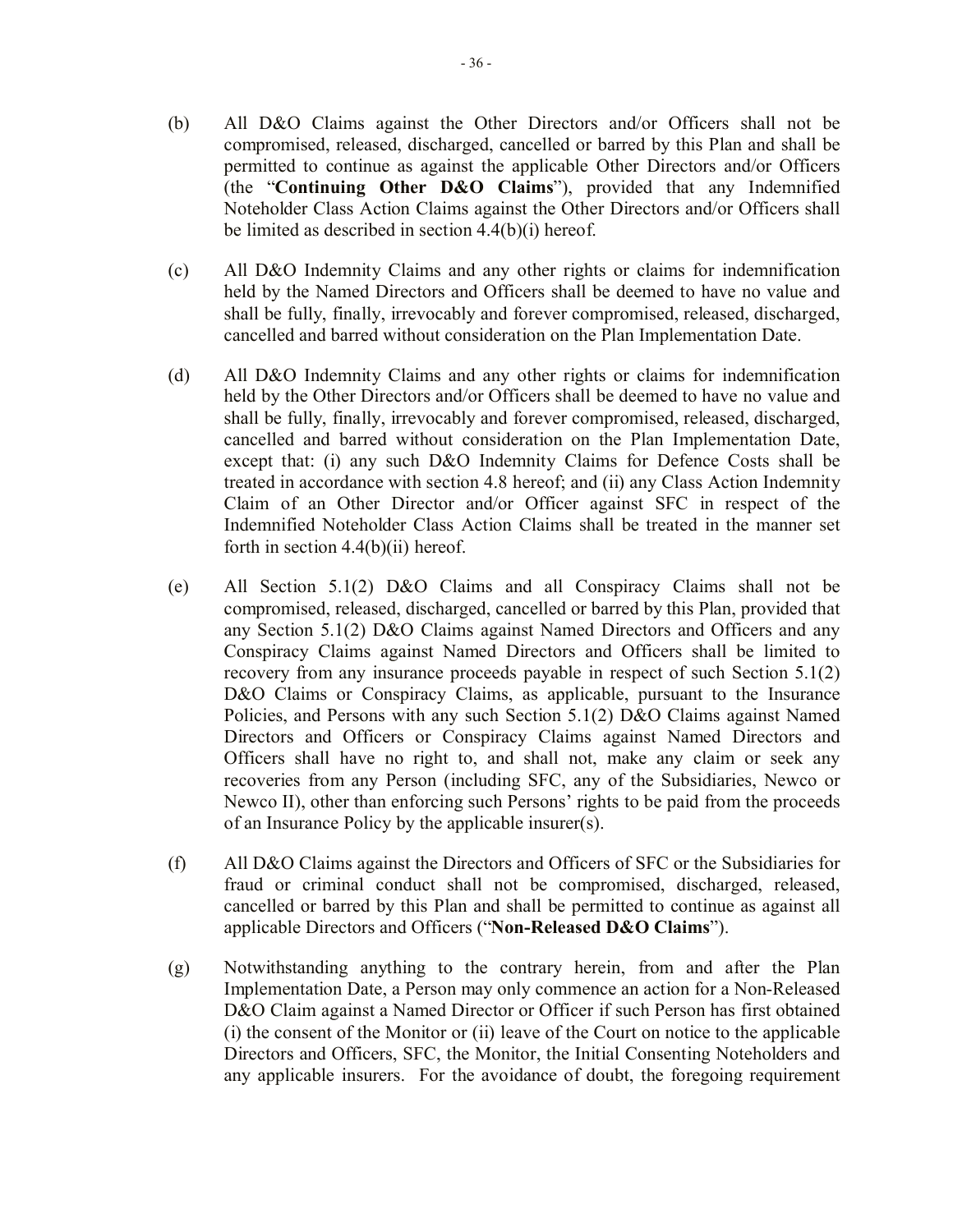for the consent of the Monitor or leave of the Court shall not apply to any Non-Released D&O Claim that is asserted against an Other Director and/or Officer.

#### **4.10 Intercompany Claims**

All SFC Intercompany Claims (other than those transferred to SFC Barbados pursuant to section 6.4(j) hereof or set-off pursuant to section 6.4(l) hereof) shall be deemed to be assigned by SFC to Newco on the Plan Implementation Date pursuant to section 6.4(m) hereof, and shall then be deemed to be assigned by Newco to Newco II pursuant to section  $6.4(x)$  hereof. The obligations of SFC to the applicable Subsidiaries and Greenheart in respect of all Subsidiary Intercompany Claims (other than those set-off pursuant to section 6.4(l) hereof) shall be assumed by Newco on the Plan Implementation Date pursuant to 6.4(m) hereof, and then shall be assumed by Newco II pursuant to section  $6.4(x)$  hereof. Notwithstanding anything to the contrary herein, Newco II shall be liable to the applicable Subsidiaries and Greenheart for such Subsidiary Intercompany Claims and SFC shall be released from such Subsidiary Intercompany Claims from and after the Plan Implementation Date, and the applicable Subsidiaries and Greenheart shall be liable to Newco II for such SFC Intercompany Claims from and after the Plan Implementation Date.For greater certainty, nothing in this Plan affects any rights or claims as between any of the Subsidiaries, Greenheart and Greenheart's direct and indirect subsidiaries.

## **4.11 Entitlement to Litigation Trust Interests**

- (a) The Litigation Trust Interests to be created in accordance with this Plan and the Litigation Trust shall be allocated as follows:
	- (i) the Affected Creditors shall be collectively entitled to 75% of such Litigation Trust Interests; and
	- (ii) the Noteholder Class Action Claimants shall be collectively entitled to 25% of such Litigation Trust Interests,

which allocations shall occur at the times and in the manner set forth in section 6.4 hereof and shall be recorded by the Litigation Trustee in its registry of Litigation Trust Interests.

(b) Notwithstanding anything to the contrary in section 4.11(a) hereof, if any of the Noteholder Class Action Claims against any of the Third Party Defendants are finally resolved (whether by final judgment, settlement or any other binding means of resolution) within two years of the Plan Implementation Date, then the Litigation Trust Interests to which the applicable Noteholder Class Action Claimants would otherwise have been entitled in respect of such Noteholder Class Action Claims pursuant to section  $4.11(a)(ii)$  hereof (based on the amount of such resolved Noteholder Class Action Claims in proportion to all Noteholder Class Action Claims in existence as of the Claims Bar Date) shall be fully, finally, irrevocably and forever cancelled.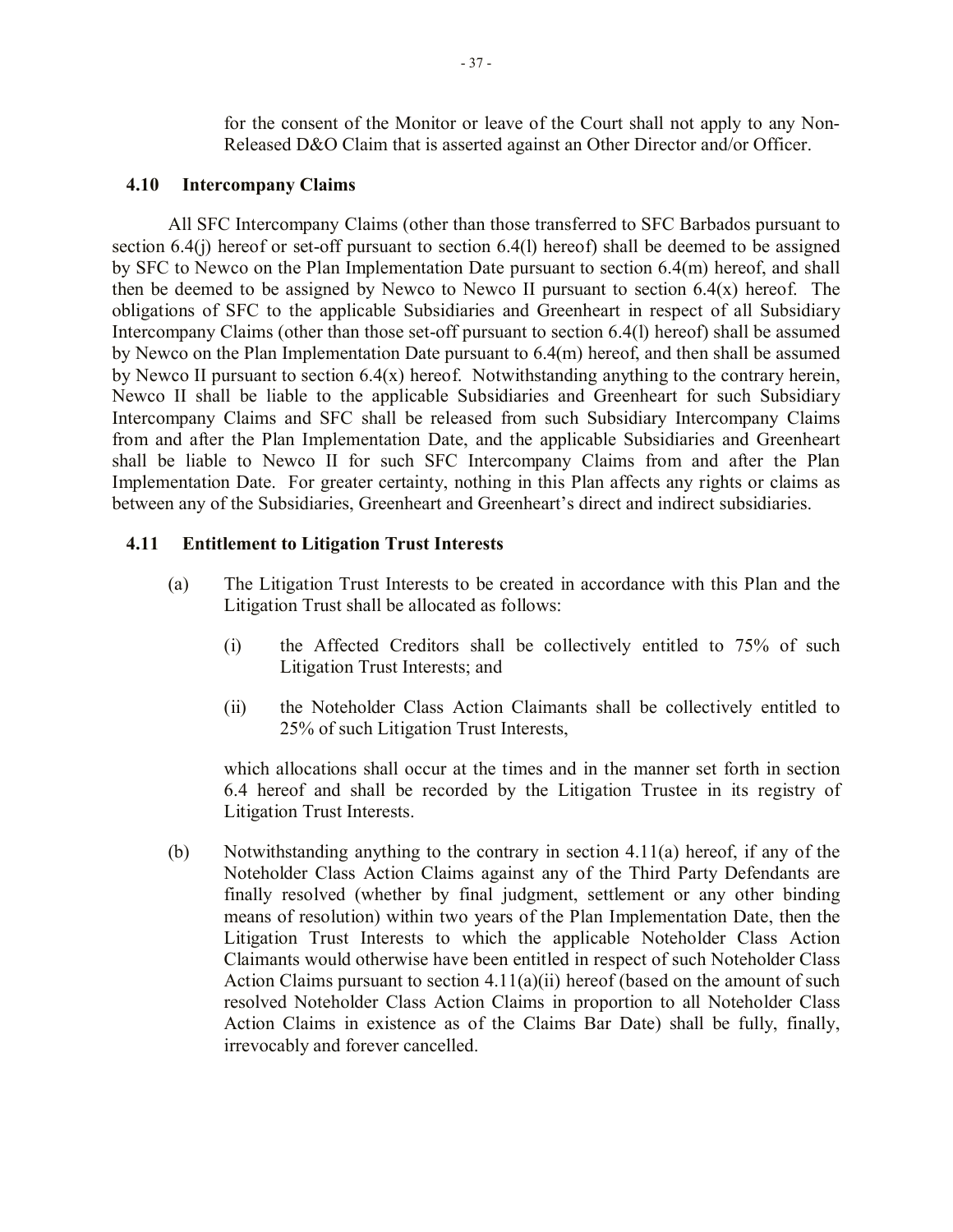### **4.12 Litigation Trust Claims**

- (a) At any time prior to the Plan Implementation Date, SFC and the Initial Consenting Noteholders may agree to exclude one or more Causes of Action from the Litigation Trust Claims and/or to specify that any Causes of Action against a specified Person will not constitute Litigation Trust Claims ("**Excluded Litigation Trust Claims**"), in which case, any such Causes of Action shall not be transferred to the Litigation Trust on the Plan Implementation Date. Any such Excluded Litigation Trust Claims shall be fully, finally, irrevocably and forever compromised, released, discharged, cancelled and barred on the Plan Implementation Date in accordance with Article 7 hereof. All Affected Creditors shall be deemed to consent to such treatment of Excluded Litigation Trust Claims pursuant to this section 4.12(a).
- (b) All Causes of Action against the Underwriters by (i) SFC or (ii) the Trustees (on behalf of the Noteholders) shall be deemed to be Excluded Litigation Trust Claims that are fully, finally, irrevocably and forever compromised, released, discharged, cancelled and barred on the Plan Implementation Date in accordance with Article 7 hereof, provided that, unless otherwise agreed by SFC and the Initial Consenting Noteholders prior to the Plan Implementation Date in accordance with section 4.12(a) hereof, any such Causes of Action for fraud or criminal conduct shall not constitute Excluded Litigation Trust Claims and shall be transferred to the Litigation Trust in accordance with section 6.4(o) hereof.
- (c) At any time from and after the Plan Implementation Date, and subject to the prior consent of the Initial Consenting Noteholders and the terms of the Litigation Trust Agreement, the Litigation Trustee shall have the right to seek and obtain an order from any court of competent jurisdiction, including an Order of the Court in the CCAA or otherwise, that gives effect to any releases of any Litigation Trust Claims agreed to by the Litigation Trustee in accordance with the Litigation Trust Agreement, including a release that fully, finally, irrevocably and forever compromises, releases, discharges, cancels and bars the applicable Litigation Trust Claims as if they were Excluded Litigation Trust Claims released in accordance with Article 7 hereof. All Affected Creditors shall be deemed to consent to any such treatment of any Litigation Trust Claims pursuant to this section  $4.12(b)$ .

## **4.13 Multiple Affected Claims**

On the Plan Implementation Date, any and all liabilities for and guarantees and indemnities of the payment or performance of any Affected Claim, Unaffected Claim, Section 5.1(2) D&O Claim, Conspiracy Claim, Continuing Other D&O Claim or Non-Released D&O Claim by any of the Subsidiaries, and any purported liability for the payment or performance of such Affected Claim, Unaffected Claim, Section 5.1(2) D&O Claim, Conspiracy Claim, Continuing Other D&O Claim or Non-Released D&O Claim by Newco or Newco II, will be deemed eliminated and cancelled, and no Person shall have any rights whatsoever to pursue or enforce any such liabilities for or guarantees or indemnities of the payment or performance of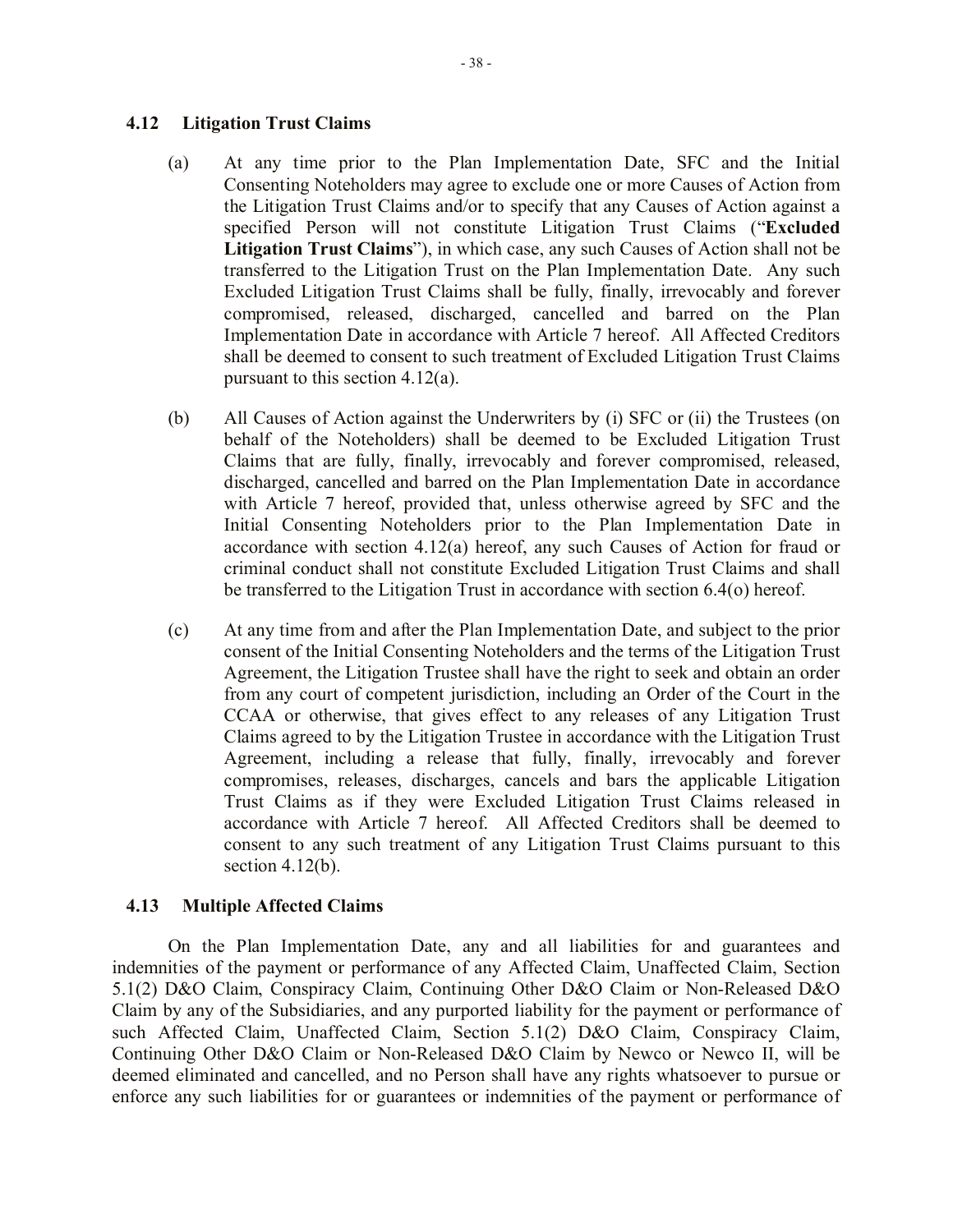any such Affected Claim, Unaffected Claim, Section 5.1(2) D&O Claim, Conspiracy Claim, Continuing Other D&O Claim or Non-Released D&O Claim against any Subsidiary, Newco or Newco II.

## **4.14 Interest**

Subject to section 12.4 hereof, no holder of an Affected Claim shall be entitled to interest accruing on or after the Filing Date.

## **4.15 Existing Shares**

Holders of Existing Shares and Equity Interests shall not receive any consideration or distributions under the Plan in respect thereof and shall not be entitled to vote on the Plan at the Meeting. Unless otherwise agreed between the Monitor, SFC and the Initial Consenting Noteholders, all Existing Shares and Equity Interests shall be fully, finally and irrevocably cancelled in accordance with and at the time specified in section 6.5 hereof.

### **4.16 Canadian Exempt Plans**

If an Affected Creditor is a trust governed by a plan which is exempt from tax under Part I of the Canadian Tax Act (including, for example, a registered retirement savings plan), such Affected Creditor may make arrangements with Newco (if Newco so agrees) and the Litigation Trustee (if the Litigation Trustee so agrees) to have the Newco Shares, Newco Notes and Litigation Trust Interests to which it is entitled under this Plan directed to (or in the case of Litigation Trust Interests, registered in the name of ) an affiliate of such Affected Creditor or the annuitant or controlling person of the governing tax-deferred plan.

### **ARTICLE 5 DISTRIBUTION MECHANICS**

## **5.1 Letters of Instruction**

In order to issue (i) Newco Shares and Newco Notes to Ordinary Affected Creditors and (ii) Newco Shares to Early Consent Noteholders, the following steps will be taken:

- (a) with respect to Ordinary Affected Creditors with Proven Claims or Unresolved Claims:
	- (i) on the next Business Day following the Distribution Record Date, the Monitor shall send blank Letters of Instruction by prepaid first class mail, courier, email or facsimile to each such Ordinary Affected Creditor to the address of each such Ordinary Affected Creditor (as specified in the applicable Proof of Claim) as of the Distribution Record Date, or as evidenced by any assignment or transfer in accordance with section 5.10;
	- (ii) each such Ordinary Affected Creditor shall deliver to the Monitor a duly completed and executed Letter of Instruction that must be received by the Monitor on or before the date that is seven (7) Business Days after the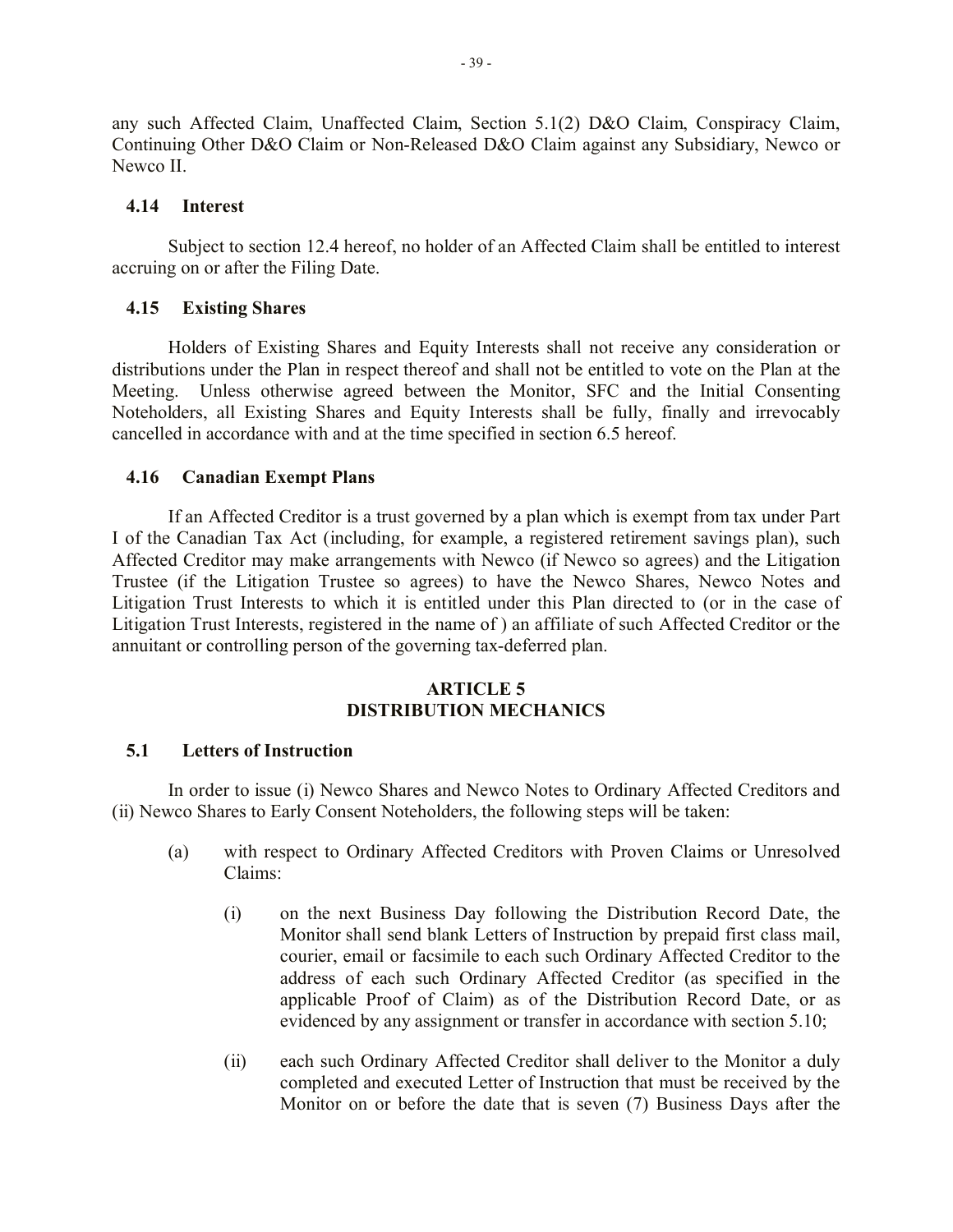Distribution Record Date or such other date as the Monitor may determine; and

- (iii) any such Ordinary Affected Creditor that does not return a Letter of Instruction to the Monitor in accordance with section  $5.1(a)(ii)$  shall be deemed to have requested that such Ordinary Affected Creditor's Newco Shares and Newco Notes be registered or distributed, as applicable, in accordance with the information set out in such Ordinary Affected Creditor's Proof of Claim; and
- (b) with respect to Early Consent Noteholders:
	- (i) on the next Business Day following the Distribution Record Date the Monitor shall send blank Letters of Instruction by prepaid first class mail, courier, email or facsimile to each Early Consent Noteholder to the address of each such Early Consent Noteholder as confirmed by the Monitor on or before the Distribution Record Date;
	- (ii) each Early Consent Noteholder shall deliver to the Monitor a duly completed and executed Letter of Instruction that must be received by the Monitor on or before the date that is seven (7) Business Days after the Distribution Record Date or such other date as the Monitor may determine; and
	- (iii) any such Early Consent Noteholder that does not return a Letter of Instruction to the Monitor in accordance with section  $5.1(b)(ii)$  shall be deemed to have requested that such Early Consent Noteholder's Newco Shares be distributed or registered, as applicable, in accordance with information confirmed by the Monitor on or before the Distribution Record Date.

# **5.2 Distribution Mechanics with respect to Newco Shares and Newco Notes**

- (a) To effect distributions of Newco Shares and Newco Notes, the Monitor shall deliver a direction at least two (2) Business Days prior to the Initial Distribution Date to Newco or its agent, as applicable, directing Newco or its agent, as applicable, to issue on such Initial Distribution Date or subsequent Distribution Date:
	- (i) in respect of the Ordinary Affected Creditors with Proven Claims:
		- (A) the number of Newco Shares that each such Ordinary Affected Creditor is entitled to receive in accordance with section 4.1(a) hereof; and
		- (B) the amount of Newco Notes that each such Ordinary Affected Creditor is entitled to receive in accordance with section 4.1(b) hereof,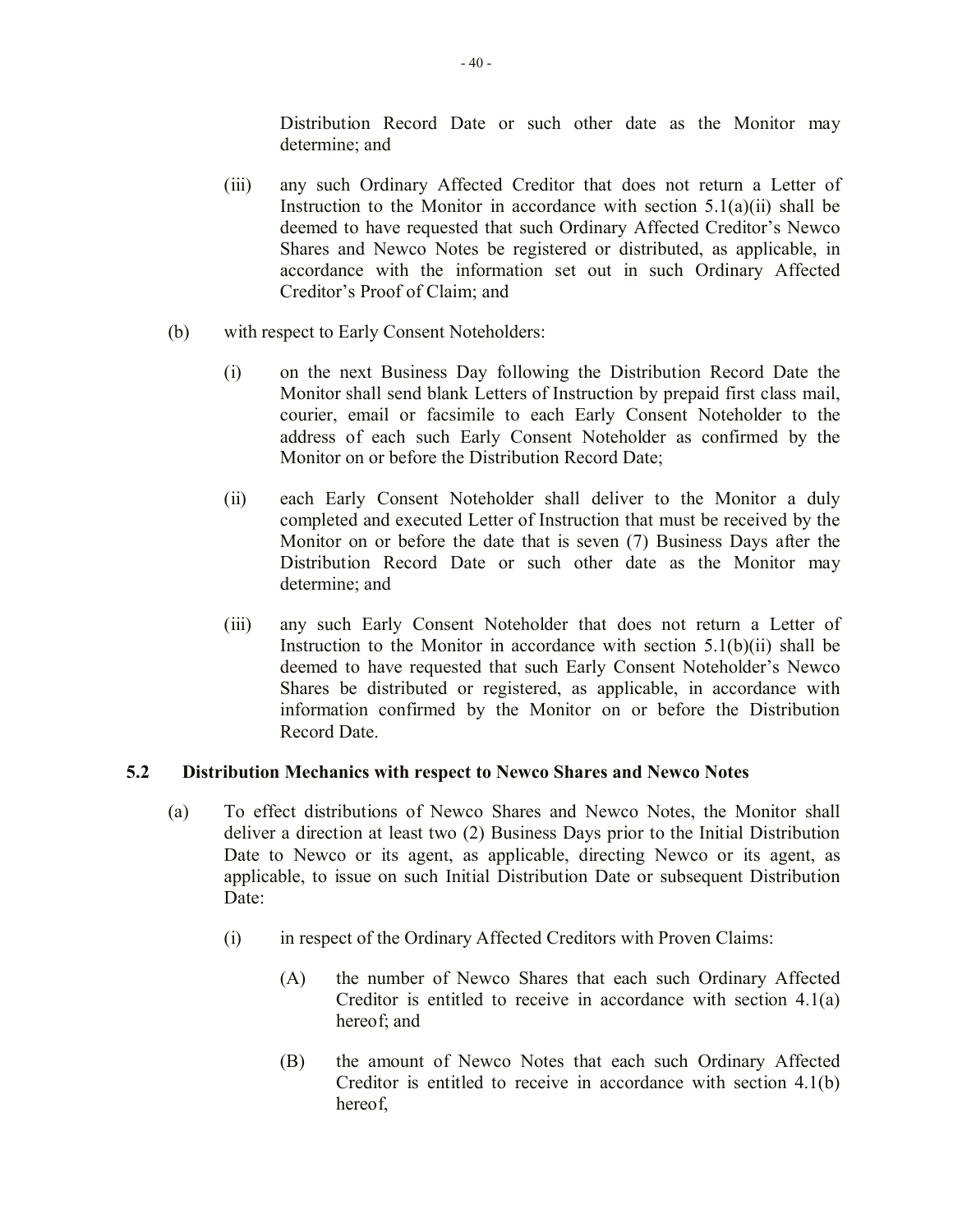all of which Newco Shares and Newco Notes shall be issued to such Ordinary Affected Creditors and distributed in accordance with this Article 5;

- (ii) in respect of the Ordinary Affected Creditors with Unresolved Claims:
	- (A) the number of Newco Shares that each such Ordinary Affected Creditor would have been entitled to receive in accordance with section 4.1(a) hereof had such Ordinary Affected Creditor's Unresolved Claim been a Proven Claim on the Plan Implementation Date; and
	- (B) the amount of Newco Notes that each such Ordinary Affected Creditor would have been entitled to receive in accordance with section 4.1(b) hereof had such Ordinary Affected Creditor's Unresolved Claim been a Proven Claim on the Plan Implementation Date,

all of which Newco Shares and Newco Notes shall be issued in the name of the Unresolved Claims Escrow Agent for the benefit of the Persons entitled thereto under the Plan, which Newco Shares and Newco Notes shall comprise part of the Unresolved Claims Reserve and shall be held in escrow by the Unresolved Claims Escrow Agent until released and distributed in accordance with this Article 5;

- (iii) in respect of the Noteholders:
	- (A) the number of Newco Shares that the Trustees are collectively required to receive such that, upon distribution to the Noteholders in accordance with this Article 5, each individual Noteholder receives the number of Newco Shares to which it is entitled in accordance with section 4.1(a) hereof; and
	- (B) the amount of Newco Notes that the Trustees are collectively required to receive such that, upon distribution to the Noteholders in accordance with this Article 5, each individual Noteholder receives the amount of Newco Notes to which it is entitled in accordance with section 4.1(b) hereof,

all of which Newco Shares and Newco Notes shall be issued to such Noteholders and distributed in accordance with this Article 5; and

(iv) in respect of Early Consent Noteholders, the number of Newco Shares that each such Early Consent Noteholder is entitled to receive in accordance with section 4.3 hereof, all of which Newco Shares shall be issued to such Early Consent Noteholders and distributed in accordance with this Article 5.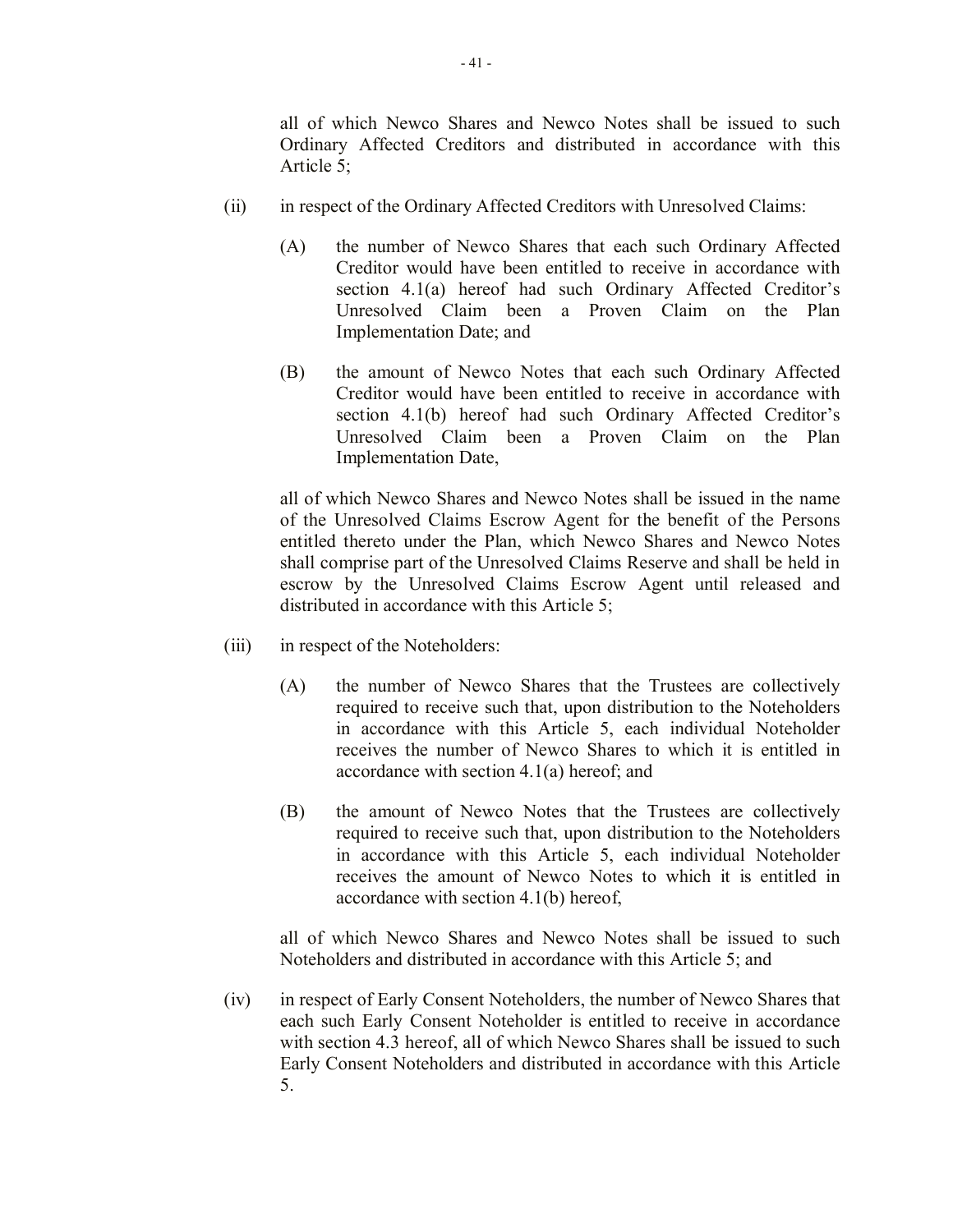The direction delivered by the Monitor in respect of the applicable Ordinary Affected Creditors and Early Consent Noteholders shall: (A) indicate the registration and delivery details of each applicable Ordinary Affected Creditor and Early Consent Noteholder based on the information prescribed in section 5.1; and (B) specify the number of Newco Shares and, in the case of Ordinary Affected Creditors, the amount of Newco Notes to be issued to each such Person on the applicable Distribution Date. The direction delivered by the Monitor in respect of the Noteholders shall: (C) indicate that the registration and delivery details with respect to the number of Newco Shares and amount of Newco Notes to be distributed to each Noteholder will be the same as the registration and delivery details in effect with respect to the Notes held by each Noteholder as of the Distribution Record Date; and (D) specify the number of Newco Shares and the amount of Newco Notes to be issued to each of the Trustees for purposes of satisfying the entitlements of the Noteholders set forth in sections 4.1(a) and 4.1(b) hereof. The direction delivered by the Monitor in respect of the Newco Shares and Newco Notes to be issued in the name of the Unresolved Claims Escrow Agent, for the benefit of the Persons entitled thereto under the Plan, for purposes of the Unresolved Claims Reserve shall specify the number of Newco Shares and the amount of Newco Notes to be issued in the name of the Unresolved Claims Escrow Agent for that purpose.

- (b) If the registers for the Newco Shares and/or Newco Notes are maintained by the Transfer Agent in a direct registration system (without certificates), the Monitor and/or Newco and/or the Unresolved Claims Escrow Agent, as applicable, shall, on the Initial Distribution Date or any subsequent Distribution Date, as applicable:
	- (i) instruct the Transfer Agent to record, and the Transfer Agent shall record, in the Direct Registration Account of each applicable Ordinary Affected Creditor and each Early Consent Noteholder the number of Newco Shares and, in the case of Ordinary Affected Creditors, the amount of Newco Notes that are to be distributed to each such Person, and the Monitor and/or Newco and/or the Unresolved Claims Escrow Agent, as applicable, shall send or cause to be sent to each such Ordinary Affected Creditor and Early Consent Noteholder a Direct Registration Transaction Advice based on the delivery information as determined pursuant to section 5.1; and
	- (ii) with respect to the distribution of Newco Shares and/or Newco Notes to Noteholders:
		- (A) if the Newco Shares and/or Newco Notes are DTC eligible, the Monitor and/or Newco and/or the Unresolved Claims Escrow Agent, as applicable, shall instruct the Transfer Agent to register, and the Transfer Agent shall register, the applicable Newco Shares and/or Newco Notes in the name of DTC (or its nominee) for the benefit of the Noteholders, and the Trustees shall provide their consent to DTC to the distribution of such Newco Shares and Newco Notes to the applicable Noteholders, in the applicable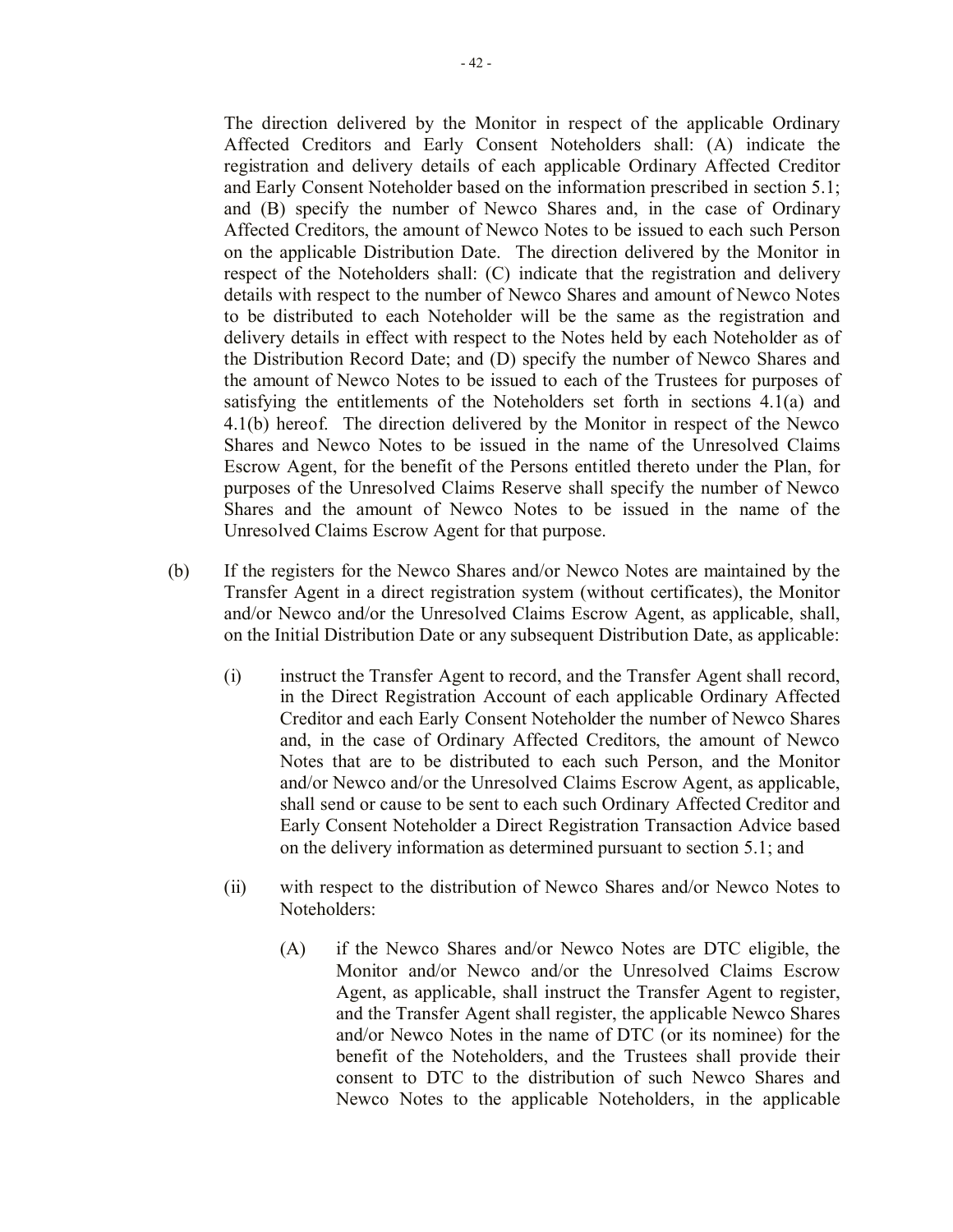amounts, through the facilities of DTC in accordance with customary practices and procedures; and

- (B) if the Newco Shares and/or Newco Notes are not DTC eligible, the Monitor and/or Newco and/or the Unresolved Claims Escrow Agent, as applicable, shall instruct the Transfer Agent to register the applicable Newco Shares and/or Newco Notes in the Direct Registration Accounts of the applicable Noteholders pursuant to the registration instructions obtained through DTC and the DTC participants (by way of a letter of transmittal process or such other process as agreed by SFC, the Monitor, the Trustees and the Initial Consenting Noteholders), and the Transfer Agent shall (A) register such Newco Shares and/or Newco Notes, in the applicable amounts, in the Direct Registration Accounts of the applicable Noteholders; and (B) send or cause to be sent to each Noteholder a Direct Registration Transaction Advice in accordance with customary practices and procedures; provided that the Transfer Agent shall not be permitted to effect the foregoing registrations without the prior written consent of the Trustees.
- (c) If the registers for the Newco Shares and/or Newco Notes are not maintained by the Transfer Agent in a direct registration system, Newco shall prepare and deliver to the Monitor and/or the Unresolved Claims Escrow Agent, as applicable, and the Monitor and/or the Unresolved Claims Escrow Agent, as applicable, shall promptly thereafter, on the Initial Distribution Date or any subsequent Distribution Date, as applicable:
	- (i) deliver to each Ordinary Affected Creditor and each Early Consent Noteholder Newco Share Certificates and, in the case of Ordinary Affected Creditors, Newco Note Certificates representing the applicable number of Newco Shares and the applicable amount of Newco Notes that are to be distributed to each such Person; and
	- (ii) with respect to the distribution of Newco Shares and/or Newco Notes to Noteholders:
		- (A) if the Newco Shares and/or Newco Notes are DTC eligible, the Monitor and/or Newco and/or the Unresolved Claims Escrow Agent, as applicable, shall distribute to DTC (or its nominee), for the benefit of the Noteholders, Newco Share Certificates and/or Newco Note Certificates representing the aggregate of all Newco Shares and Newco Notes to be distributed to the Noteholders on such Distribution Date, and the Trustees shall provide their consent to DTC to the distribution of such Newco Shares and Newco Notes to the applicable Noteholders, in the applicable amounts, through the facilities of DTC in accordance with customary practices and procedures; and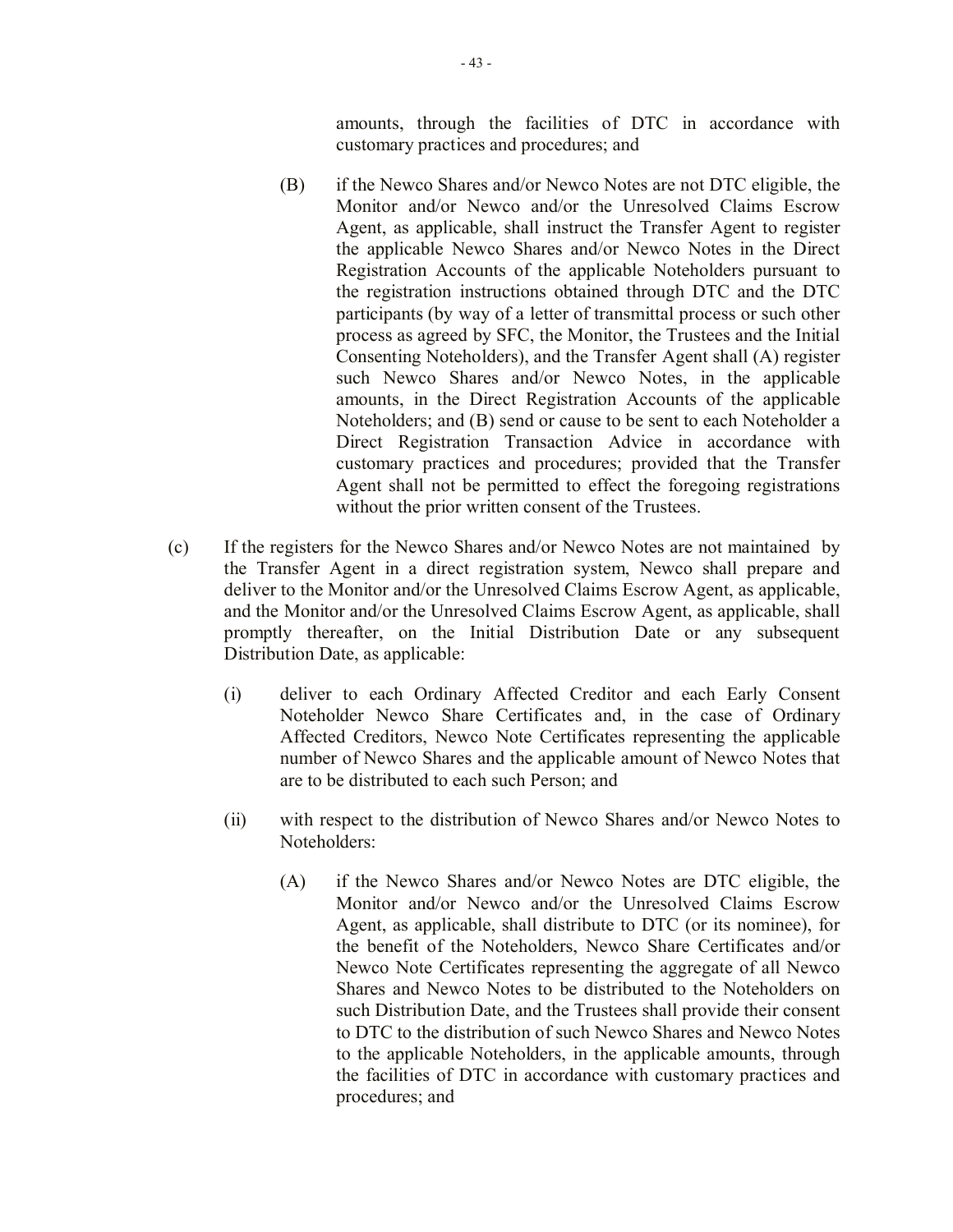- (B) if the Newco Shares and/or Newco Notes are not DTC eligible, the Monitor and/or Newco and/or the Unresolved Claims Escrow Agent, as applicable, shall distribute to the applicable Trustees, Newco Share Certificates and/or Newco Note Certificates representing the aggregate of all Newco Shares and/or Newco Notes to be distributed to the Noteholders on such Distribution Date, and the Trustees shall make delivery of such Newco Share Certificates and Newco Note Certificates, in the applicable amounts, directly to the applicable Noteholders pursuant to the delivery instructions obtained through DTC and the DTC participants (by way of a letter of transmittal process or such other process as agreed by SFC, the Monitor, the Trustees and the Initial Consenting Noteholders), all of which shall occur in accordance with customary practices and procedures.
- (d) Upon receipt of and in accordance with written instructions from the Monitor, the Trustees shall instruct DTC to and DTC shall: (i) set up an escrow position representing the respective positions of the Noteholders as of the Distribution Record Date for the purpose of making distributions on the Initial Distribution Date and any subsequent Distribution Dates (the "**Distribution Escrow Position**"); and (ii) block any further trading of the Notes, effective as of the close of business on the day immediately preceding the Plan Implementation Date, all in accordance with DTC's customary practices and procedures.
- (e) The Monitor, Newco, Newco II, the Trustees, SFC, the Named Directors and Officers and the Transfer Agent shall have no liability or obligation in respect of deliveries by DTC (or its nominee) to the DTC participants or the Noteholders pursuant to this Article 5.

## **5.3 Allocation of Litigation Trust Interests**

The Litigation Trustee shall administer the Litigation Trust Claims and the Litigation Funding Amount for the benefit of the Persons that are entitled to the Litigation Trust Interests and shall maintain a registry of such Persons as follows:

- (a) with respect to Affected Creditors:
	- (i) the Litigation Trustee shall maintain a record of the amount of Litigation Trust Interests that each Ordinary Affected Creditor is entitled to receive in accordance with sections  $4.1(c)$  and  $4.11(a)$  hereof;
	- (ii) the Litigation Trustee shall maintain a record of the aggregate amount of all Litigation Trust Interests to which the Noteholders are collectively entitled in accordance with sections 4.1(c) and 4.11(a) hereof, and if cash is distributed from the Litigation Trust to Persons with Litigation Trust Interests, the amount of such cash that is payable to the Noteholders will be distributed through the Distribution Escrow Position (such that each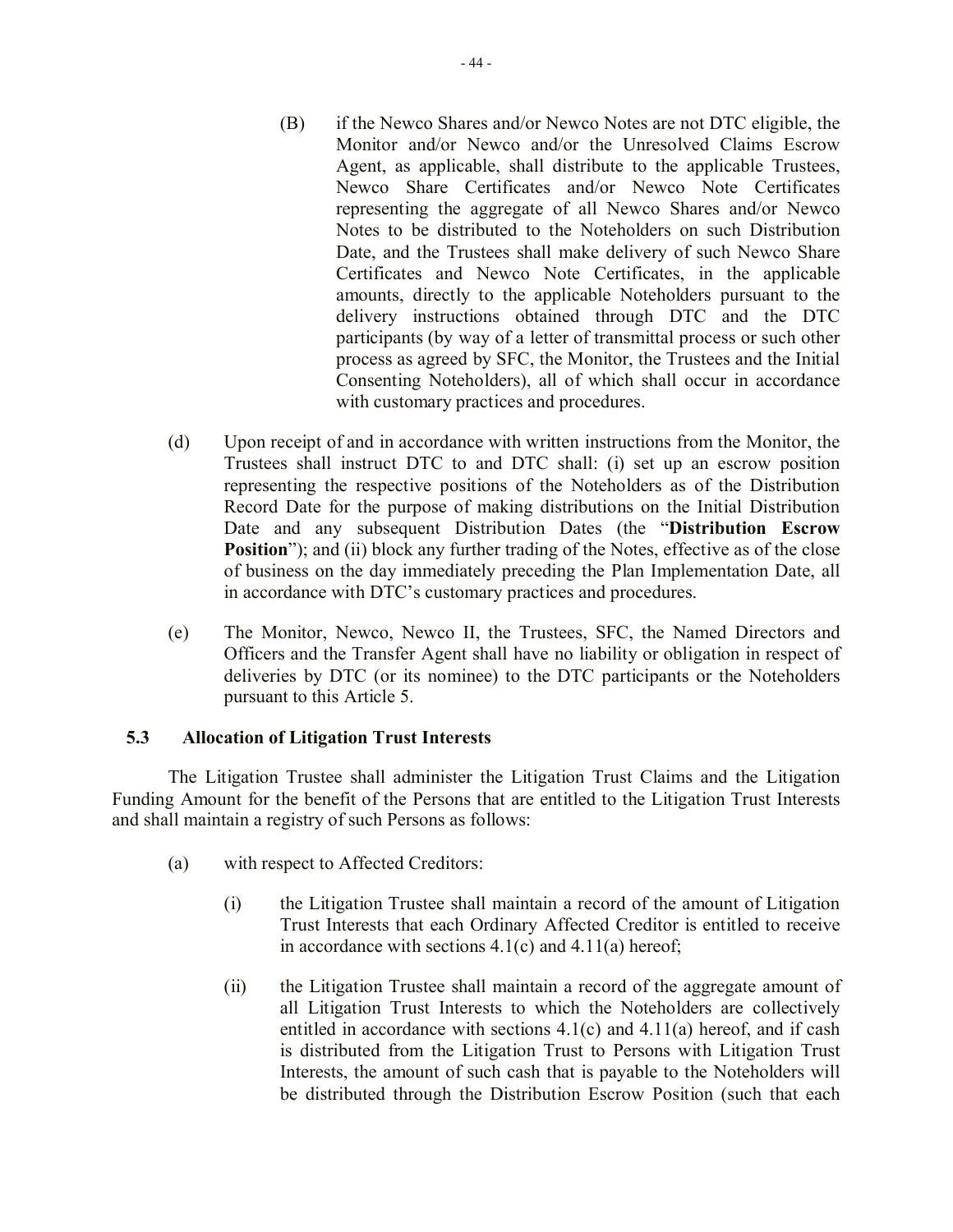beneficial Noteholder will receive a percentage of such cash distribution that is equal to its entitlement to Litigation Trust Interests (as set forth in section 4.1(c) hereof) as a percentage of all Litigation Trust Interests); and

- (iii) with respect to any Litigation Trust Interests to be allocated in respect of the Unresolved Claims Reserve, the Litigation Trustee shall record such Litigation Trust Interests in the name of the Unresolved Claims Escrow Agent, for the benefit of the Persons entitled thereto in accordance with this Plan, which shall be held by the Unresolved Claims Escrow Agent in escrow until released and distributed unless and until otherwise directed by the Monitor in accordance with this Plan;
- (b) with respect to the Noteholder Class Action Claimants, the Litigation Trustee shall maintain a record of the aggregate of all Litigation Trust Interests that the Noteholder Class Action Claimants are entitled to receive pursuant to sections 4.4(f) and 4.11(a) hereof, provided that such record shall be maintained in the name of the Noteholder Class Action Representative, to be allocated to individual Noteholder Class Action Claimants in any manner ordered by the applicable Class Action Court, and provided further that if any such Litigation Trust Interests are cancelled in accordance with section 4.11(b) hereof, the Litigation Trustee shall record such cancellation in its registry of Litigation Trust Interests.

### **5.4 Treatment of Undeliverable Distributions**

If any distribution under section 5.2 or section 5.3 of Newco Shares, Newco Notes or Litigation Trust Interests is undeliverable (that is, for greater certainty, that it cannot be properly registered or delivered to the Applicable Affected Creditor because of inadequate or incorrect registration or delivery information or otherwise) (an "**Undeliverable Distribution**"), it shall be delivered to SFC Escrow Co., which shall hold such Undeliverable Distribution in escrow and administer it in accordance with this section 5.4. No further distributions in respect of an Undeliverable Distribution shall be made unless and until SFC and the Monitor are notified by the applicable Person of its current address and/or registration information, as applicable, at which time the Monitor shall direct SFC Escrow Co. to make all such distributions to such Person, and SFC Escrow Co. shall make all such distributions to such Person. All claims for Undeliverable Distributions must be made on or before the date that is six months following the final Distribution Date, after which date the right to receive distributions under this Plan in respect of such Undeliverable Distributions shall be fully, finally, irrevocably and forever compromised, released, discharged, cancelled and barred, without any compensation therefore, notwithstanding any federal, state or provincial laws to the contrary, at which time any such Undeliverable Distributions held by SFC Escrow Co. shall be deemed to have been gifted by the owner of the Undeliverable Distribution to Newco or the Litigation Trust, as applicable, without consideration, and, in the case of Newco Shares, Newco Notes and Litigation Trust Interests, shall be cancelled by Newco and the Litigation Trustee, as applicable. Nothing contained in the Plan shall require SFC, the Monitor, SFC Escrow Co. or any other Person to attempt to locate any owner of an Undeliverable Distribution. No interest is payable in respect of an Undeliverable Distribution. Any distribution under this Plan on account of the Notes, other than any distributions in respect of Litigation Trust Interests, shall be deemed made when delivered to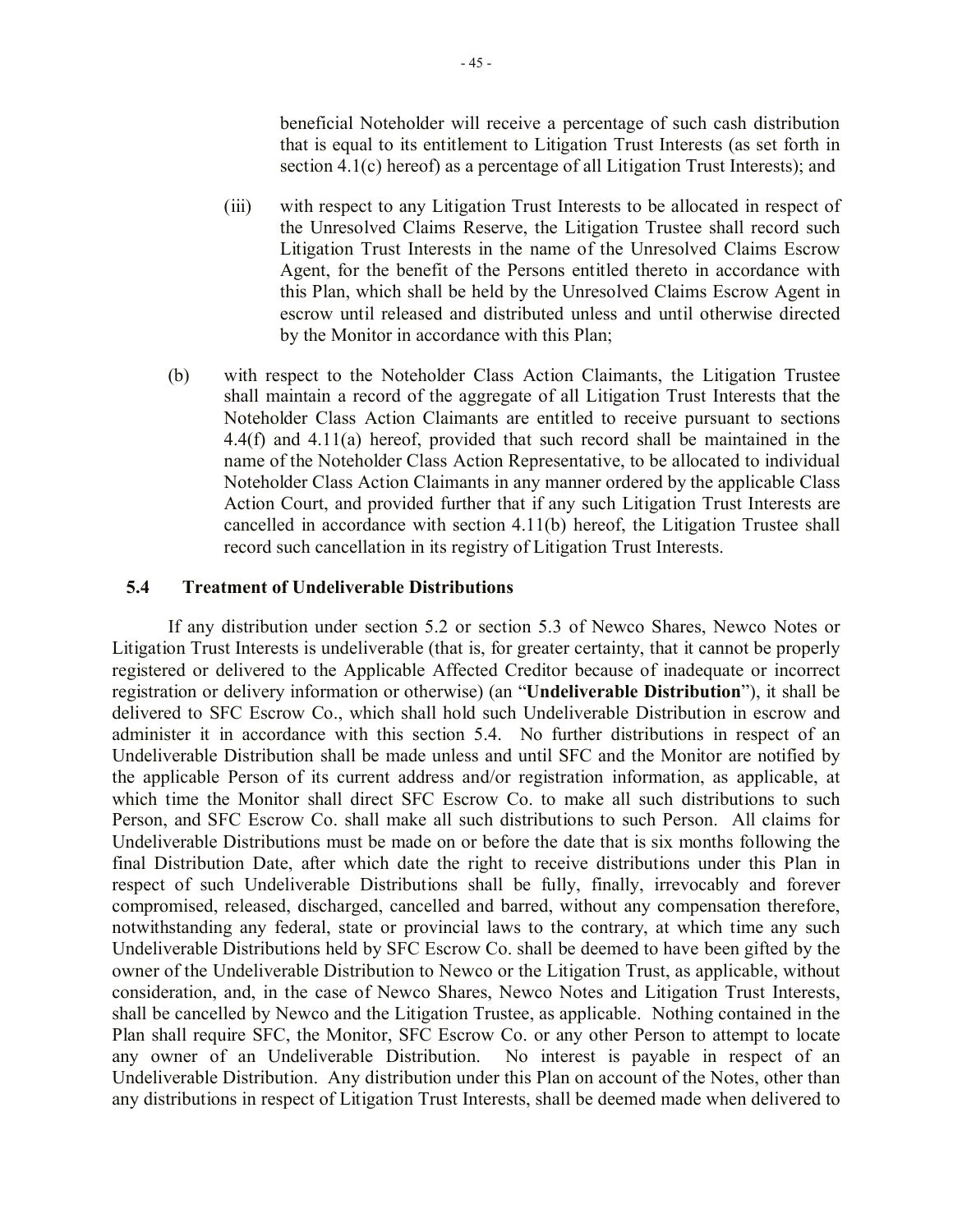DTC or the applicable Trustee, as applicable, for subsequent distribution to the applicable Noteholders in accordance with section 5.2.

# **5.5 Procedure for Distributions Regarding Unresolved Claims**

- (a) An Affected Creditor that has asserted an Unresolved Claim will not be entitled to receive a distribution under the Plan in respect of such Unresolved Claim or any portion thereof unless and until such Unresolved Claim becomes a Proven Claim.
- (b) Distributions in respect of any Unresolved Claim in existence at the Plan Implementation Date will be held in escrow by the Unresolved Claims Escrow Agent in the Unresolved Claims Reserve until settlement or final determination of the Unresolved Claim in accordance with the Claims Procedure Order, the Meeting Order or this Plan, as applicable.
- (c) To the extent that Unresolved Claims become Proven Claims or are finally disallowed, the Unresolved Claims Escrow Agent shall release from escrow and deliver (or in the case of Litigation Trust Interests, cause to be registered) the following from the Unresolved Claims Reserve (on the next Distribution Date, as determined by the Monitor with the consent of SFC and the Initial Consenting Noteholders):
	- (i) in the case of Affected Creditors whose Unresolved Claims are ultimately determined, in whole or in part, to be Proven Claims, the Unresolved Claims Escrow Agent shall release from escrow and deliver to such Affected Creditor that number of Newco Shares, Newco Notes and Litigation Trust Interests (and any income or proceeds therefrom) that such Affected Creditor is entitled to receive in respect of its Proven Claim pursuant to section 4.1 hereof;
	- (ii) in the case of Affected Creditors whose Unresolved Claims are ultimately determined, in whole or in part, to be disallowed, the Unresolved Claims Escrow Agent shall release from escrow and deliver to all Affected Creditors with Proven Claims the number of Newco Shares, Newco Notes and Litigation Trust Interests (and any income or proceeds therefrom) that had been reserved in the Unresolved Claims Reserve for such Affected Creditor whose Unresolved Claims has been disallowed, Claims such that, following such delivery, all of the Affected Creditors with Proven Claims have received the amount of Newco Shares, Newco Notes and Litigation Trust Interests that they are entitled to receive pursuant to section 4.1 hereof, which delivery shall be effected in accordance with sections 5.2 and 5.3 hereof.
- (d) As soon as practicable following the date that all Unresolved Claims have been finally resolved and any required distributions contemplated in section 5.5(c) have been made, the Unresolved Claims Escrow Agent shall distribute (or in the case of Litigation Trust Interests, cause to be registered) any Litigation Trust Interests,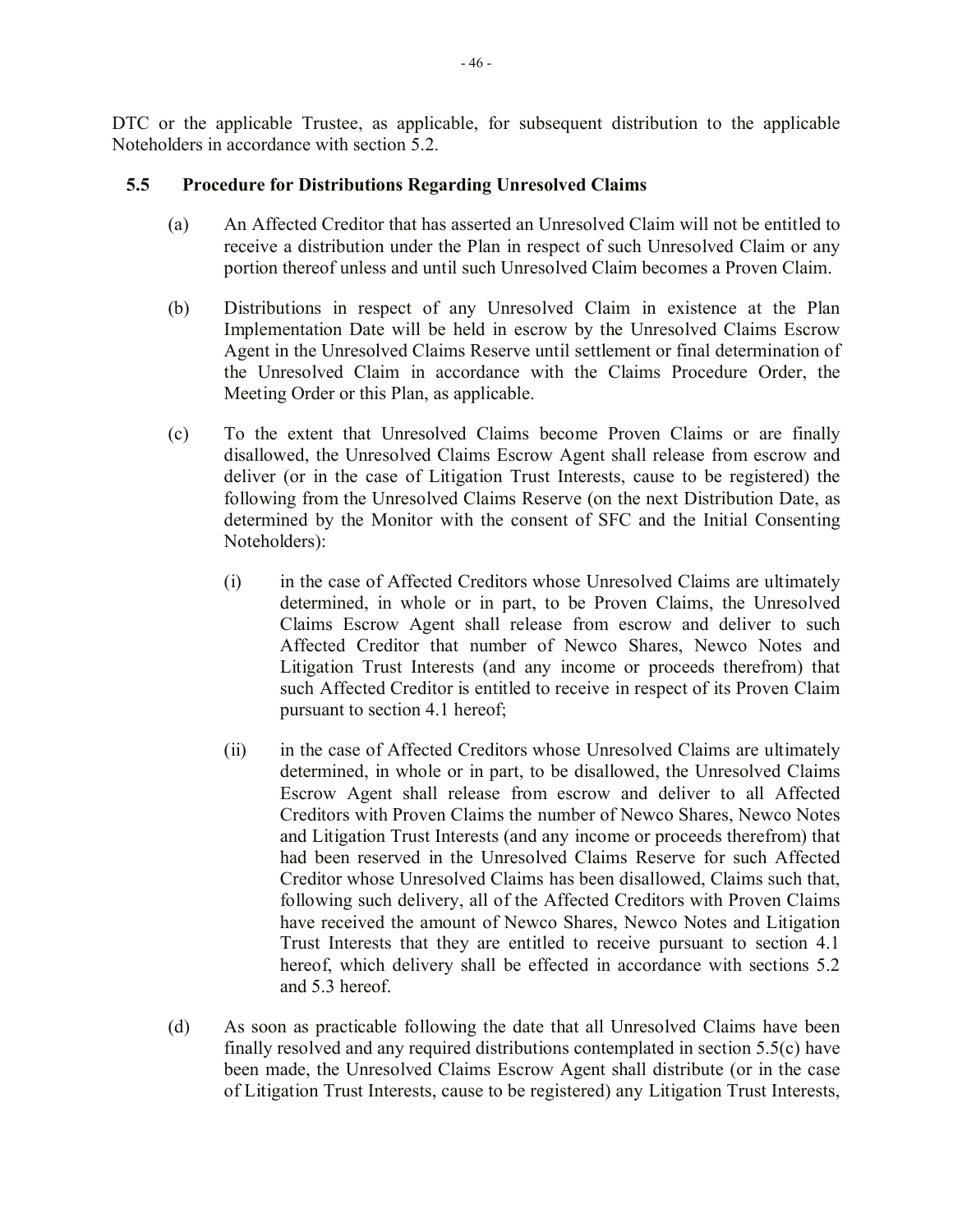Newco Shares and Newco Notes (and any income or proceeds therefrom), as applicable, remaining in the Unresolved Claims Reserve to the Affected Creditors with Proven Claims such that after giving effect to such distributions each such Affected Creditor has received the amount of Litigation Trust Interests, Newco Shares and Newco Notes that it is entitled to receive pursuant to section 4.1 hereof.

- (e) During the time that Newco Shares, Newco Notes and/or Litigation Trust Interests are held in escrow in the Unresolved Claims Reserve, any income or proceeds received therefrom or accruing thereon shall be added to the Unresolved Claims Reserve by the Unresolved Claims Escrow Agent and no Person shall have any right to such income or proceeds until such Newco Shares, Newco Notes or Litigation Trust Interests, as applicable, are distributed (or in the case of Litigation Trust Interests, registered) in accordance with section  $5.5(c)$  and  $5.5(d)$ hereof, at which time the recipient thereof shall be entitled to any applicable income or proceeds therefrom.
- (f) The Unresolved Claims Escrow Agent shall have no beneficial interest or right in the Unresolved Claims Reserve. The Unresolved Claims Escrow Agent shall not take any step or action with respect to the Unresolved Claims Reserve or any other matter without the consent or direction of the Monitor or the direction of the Court. The Unresolved Claims Escrow Agent shall forthwith, upon receipt of an Order of the Court or instruction of the Monitor directing the release of any Newco Shares, Newco Notes and/or Litigation Trust Interests from the Unresolved Claims Reserve, comply with any such Order or instruction.
- (g) Nothing in this Plan impairs, affects or limits in any way the ability of SFC, the Monitor or the Initial Consenting Noteholders to seek or obtain an Order, whether before or after the Plan Implementation Date, directing that any Unresolved Claims should be disallowed in whole or in part or that such Unresolved Claims should receive the same or similar treatment as is afforded to Equity Claims under the terms of this Plan.
- (h) Persons with Unresolved Claims shall have standing in any proceeding in respect of the determination or status of any Unresolved Claim, and Goodmans LLP (in its capacity as counsel to the Initial Consenting Noteholders) shall have standing in any such proceeding on behalf of the Initial Consenting Notheolders (in their capacity as Affected Creditors with Proven Claims).

#### **5.6 Tax Refunds**

Any input tax credits or tax refunds received by or on behalf of SFC after the Effective Time shall, immediately upon receipt thereof, be paid directly by, or on behalf of, SFC to Newco without consideration.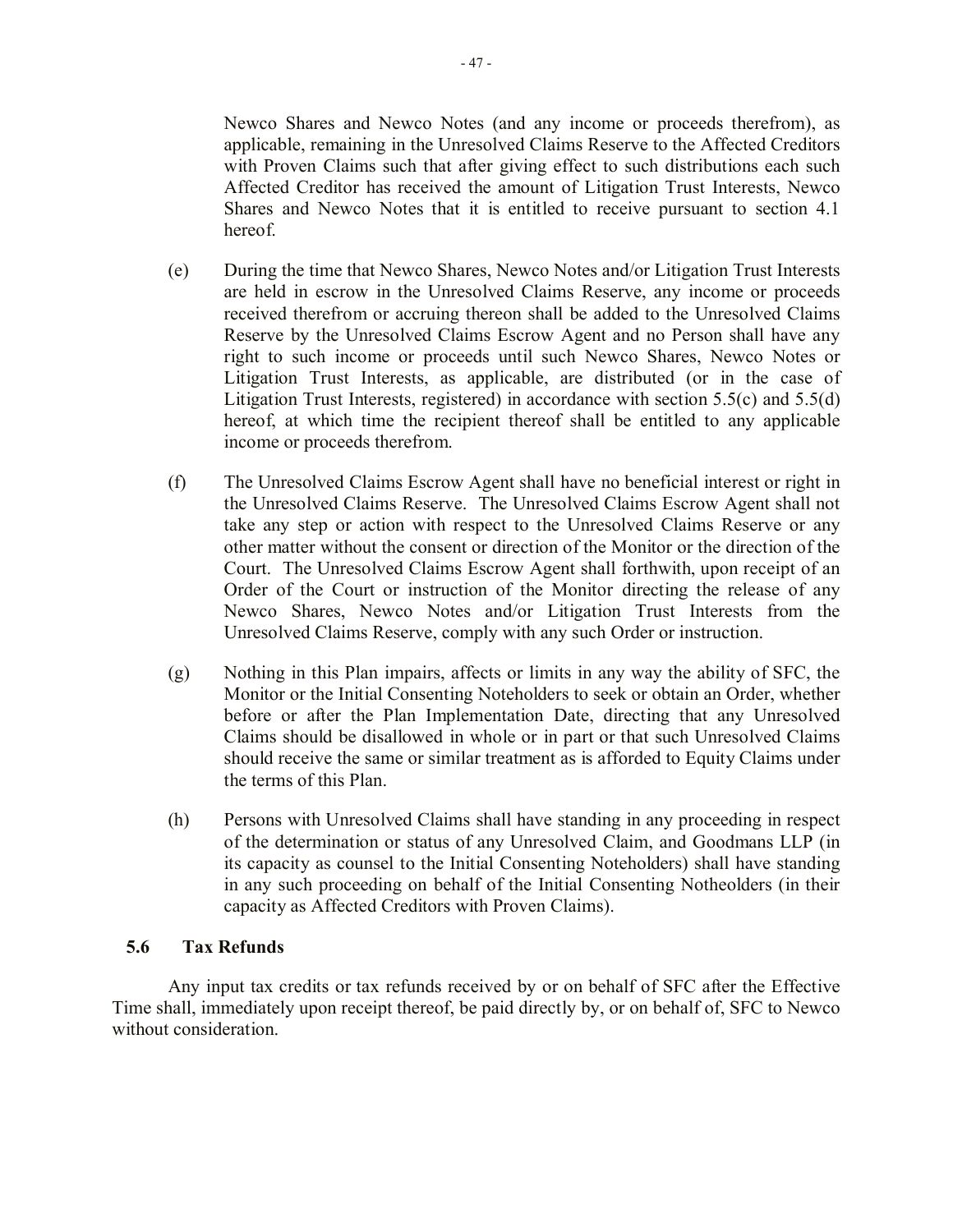# **5.7 Final Distributions from Reserves**

- (a) If there is any cash remaining in: (i) the Unaffected Claims Reserve on the date that all Unaffected Claims have been finally paid or otherwise discharged and/or (ii) the Administration Charge Reserve on the date that all Claims secured by the Administration Charge have been finally paid or otherwise discharged, the Monitor shall, in each case, forthwith transfer all such remaining cash to the Monitor's Post-Implementation Reserve.
- (b) The Monitor will not terminate the Monitor's Post-Implementation Reserve prior to the termination of each of the Unaffected Claims Reserve and the Administration Charge Reserve. The Monitor may, at any time, from time to time and at its sole discretion, release amounts from the Monitor's Post-Implementation Reserve to Newco. Goodmans LLP (in its capacity as counsel to the Initial Consenting Noteholders) shall be permitted to apply for an Order of the Court directing the Monitor to make distributions from the Monitor's Post-Implementation Reserve. Once the Monitor has determined that the cash remaining in the Monitor's Post-Implementation Reserve is no longer necessary for administering SFC or the Claims Procedure, the Monitor shall forthwith transfer any such remaining cash (the "**Remaining Post-Implementation Reserve Amount**") to Newco.

### **5.8 Other Payments and Distributions**

All other payments and distributions to be made pursuant to this Plan shall be made in the manner described in this Plan, the Sanction Order or any other Order, as applicable.

#### **5.9 Note Indentures to Remain in Effect Solely for Purpose of Distributions**

Following completion of the steps in the sequence set forth in section 6.4, all debentures, indentures, notes (including the Notes), certificates, agreements, invoices and other instruments evidencing Affected Claims will not entitle any holder thereof to any compensation or participation other than as expressly provided for in the Plan and will be cancelled and will be null and void. Any and all obligations of SFC and the Subsidiaries under and with respect to the Notes, the Note Indentures and any guarantees or indemnities with respect to the Notes or the Note Indentures shall be terminated and cancelled on the Plan Implementation Date and shall not continue beyond the Plan Implementation Date. Notwithstanding the foregoing and anything to the contrary in the Plan, the Note Indentures shall remain in effect solely for the purpose of and only to the extent necessary to allow the Trustees to make distributions to Noteholders on the Initial Distribution Date and, as necessary, each subsequent Distribution Date thereafter, and to maintain all of the rights and protections afforded to the Trustees as against the Noteholders under the applicable Note Indentures, including their lien rights with respect to any distributions under this Plan, until all distributions provided for hereunder have been made to the Noteholders. The obligations of the Trustees under or in respect of this Plan shall be solely as expressly set out herein. Without limiting the generality of the releases, injunctions and other protections afforded to the Trustees under this Plan and the applicable Note Indentures, the Trustees shall have no liability whatsoever to any Person resulting from the due performance of their obligations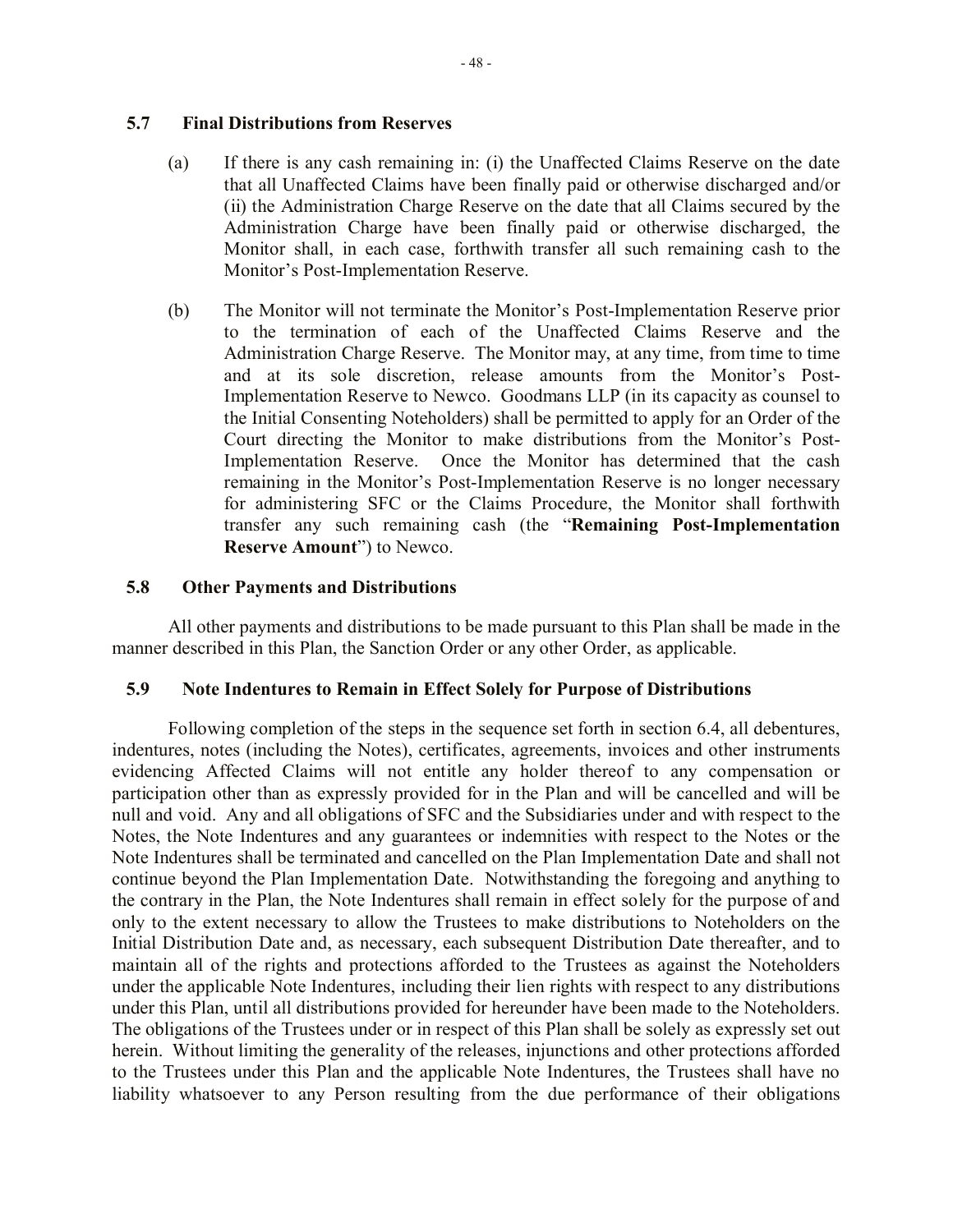hereunder, except if such Trustee is adjudged by the express terms of a non-appealable judgment rendered on a final determination on the merits to have committed gross negligence or wilful misconduct in respect of such matter.

## **5.10 Assignment of Claims for Distribution Purposes**

## (a) *Assignment of Claims by Ordinary Affected Creditors*

Subject to any restrictions contained in Applicable Laws, an Ordinary Affected Creditor may transfer or assign the whole of its Affected Claim after the Meeting provided that neither SFC nor Newco nor Newco II nor the Monitor nor the Unresolved Claims Escrow Agent shall be obliged to make distributions to any such transferee or assignee or otherwise deal with such transferee or assignee as an Ordinary Affected Creditor in respect thereof unless and until actual notice of the transfer or assignment, together with satisfactory evidence of such transfer or assignment and such other documentation as SFC and the Monitor may reasonably require, has been received by SFC and the Monitor on or before the Plan Implementation Date, or such other date as SFC and the Monitor may agree, failing which the original transferor shall have all applicable rights as the "Ordinary Affected Creditor" with respect to such Affected Claim as if no transfer of the Affected Claim had occurred. Thereafter, such transferee or assignee shall, for all purposes in accordance with this Plan, constitute an Ordinary Affected Creditor and shall be bound by any and all notices previously given to the transferor or assignor in respect of such Claim. For greater certainty, SFC shall not recognize partial transfers or assignments of Claims.

### (b) *Assignment of Notes*

Only those Noteholders who have beneficial ownership of one or more Notes as at the Distribution Record Date shall be entitled to receive a distribution under this Plan on the Initial Distribution Date or any Distribution Date. Noteholders who have beneficial ownership of Notes shall not be restricted from transferring or assigning such Notes prior to or after the Distribution Record Date (unless the Distribution Record Date is the Plan Implementation Date), provided that if such transfer or assignment occurs after the Distribution Record Date, neither SFC nor Newco nor Newco II nor the Monitor nor the Unresolved Claims Escrow Agent shall have any obligation to make distributions to any such transferee or assignee of Notes in respect of the Claims associated therewith, or otherwise deal with such transferee or assignee as an Affected Creditor in respect thereof. Noteholders who assign or acquire Notes after the Distribution Record Date shall be wholly responsible for ensuring that Plan distributions in respect of the Claims associated with such Notes are in fact delivered to the assignee, and the Trustees shall have no liability in connection therewith.

## **5.11 Withholding Rights**

SFC, Newco, Newco II, the Monitor, the Litigation Trustee, the Unresolved Claims Escrow Agent and/or any other Person making a payment contemplated herein shall be entitled to deduct and withhold from any consideration payable to any Person such amounts as it is required to deduct and withhold with respect to such payment under the Canadian Tax Act, the United States Internal Revenue Code of 1986 or any provision of federal, provincial, territorial, state, local or foreign Tax laws, in each case, as amended. To the extent that amounts are so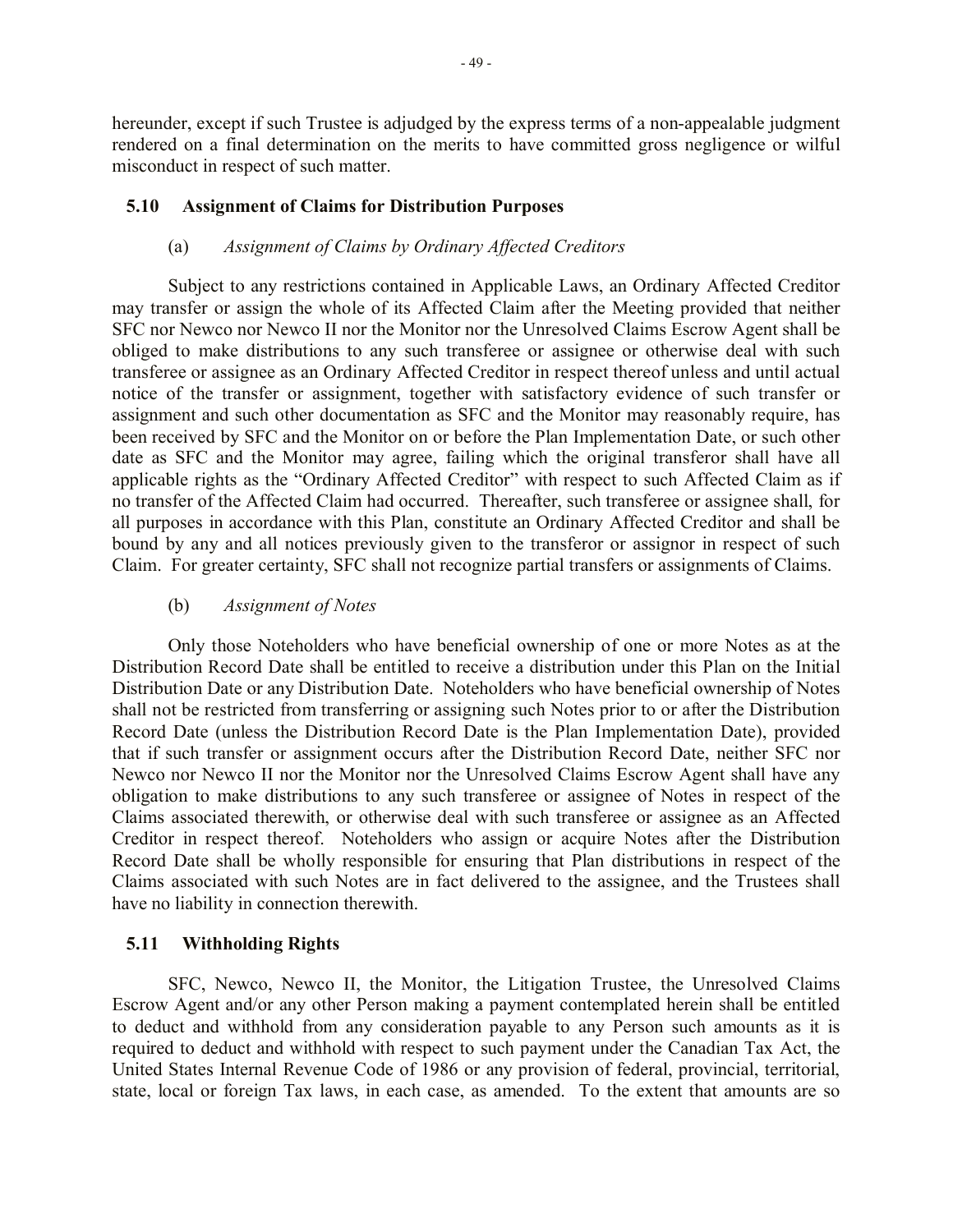withheld or deducted, such withheld or deducted amounts shall be treated for all purposes hereof as having been paid to the Person in respect of which such withholding was made, provided that such amounts are actually remitted to the appropriate Taxing Authority. To the extent that the amounts so required or permitted to be deducted or withheld from any payment to a Person exceed the cash portion of the consideration otherwise payable to that Person: (i) the payor is authorized to sell or otherwise dispose of such portion of the consideration as is necessary to provide sufficient funds to enable it to comply with such deduction or withholding requirement or entitlement, and the payor shall notify the applicable Person thereof and remit to such Person any unapplied balance of the net proceeds of such sale; or (ii) if such sale is not reasonably possible, the payor shall not be required to make such excess payment until the Person has directly satisfied any such withholding obligation and provides evidence thereof to the payor.

## **5.12 Fractional Interests**

No fractional interests of Newco Shares or Newco Notes ("**Fractional Interests**") will be issued under this Plan. For purposes of calculating the number of Newco Shares and Newco Notes to be issued by Newco pursuant to this Plan, recipients of Newco Shares or Newco Notes will have their entitlements adjusted downwards to the nearest whole number of Newco Shares or Newco Notes, as applicable, to eliminate any such Fractional Interests and no compensation will be given for the Fractional Interest.

### **5.13 Further Direction of the Court**

The Monitor shall, in its sole discretion, be entitled to seek further direction of the Court, including a plan implementation order, with respect to any matter relating to the implementation of the plan including with respect to the distribution mechanics and restructuring transaction as set out in Articles 5 and 6 of this Plan.

### **ARTICLE 6 RESTRUCTURING TRANSACTION**

#### **6.1 Corporate Actions**

The adoption, execution, delivery, implementation and consummation of all matters contemplated under the Plan involving corporate action of SFC will occur and be effective as of the Plan Implementation Date, other than such matters occurring on the Equity Cancellation Date which will occur and be effective on such date, and in either case will be authorized and approved under the Plan and by the Court, where appropriate, as part of the Sanction Order, in all respects and for all purposes without any requirement of further action by shareholders, Directors or Officers of SFC. All necessary approvals to take actions shall be deemed to have been obtained from the directors or the shareholders of SFC, as applicable, including the deemed passing by any class of shareholders of any resolution or special resolution and no shareholders' agreement or agreement between a shareholder and another Person limiting in any way the right to vote shares held by such shareholder or shareholders with respect to any of the steps contemplated by the Plan shall be deemed to be effective and shall have no force and effect, provided that, subject to sections 12.6 and 12.7 hereof, where any matter expressly requires the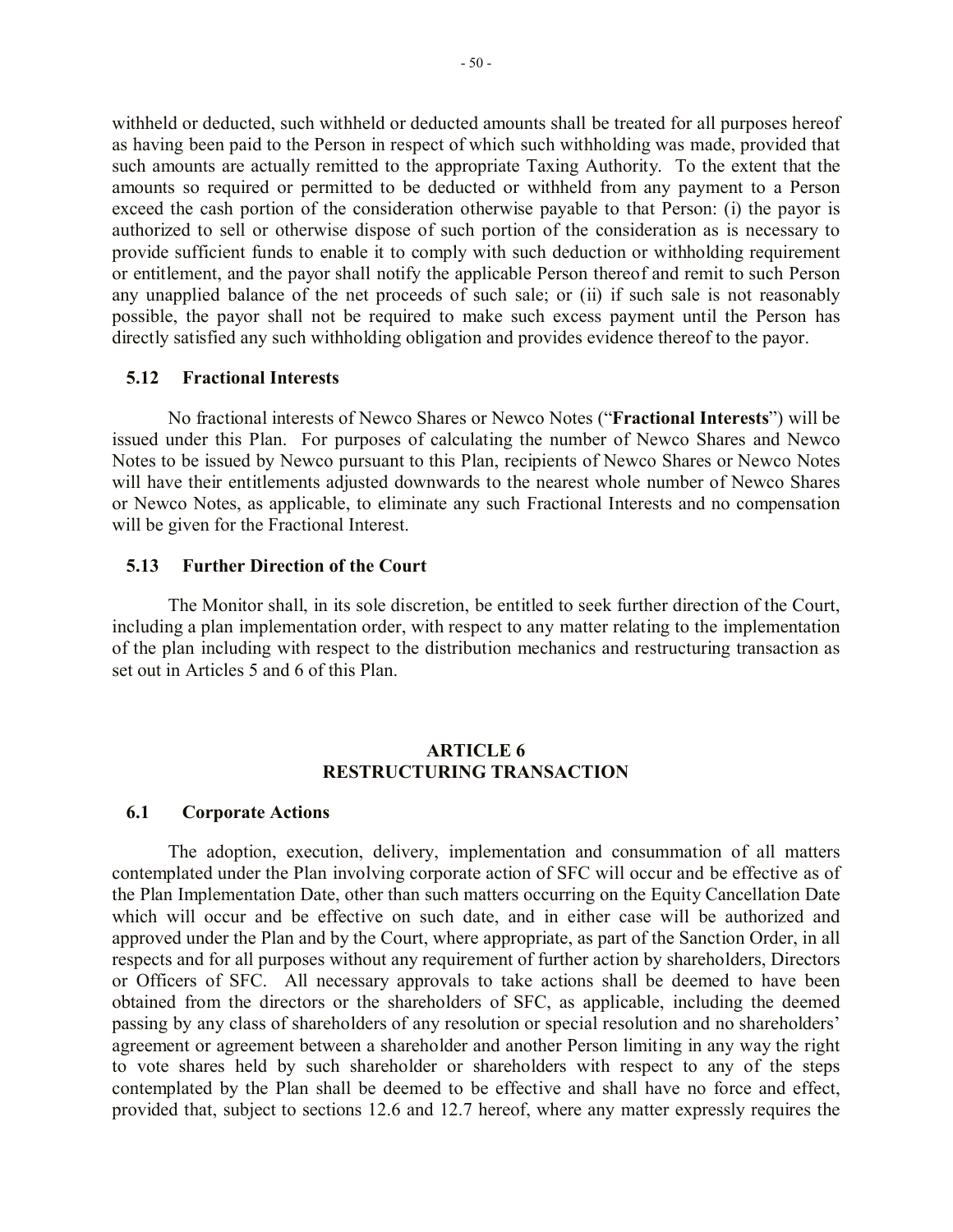consent or approval of SFC, the Initial Consenting Noteholders or SFC's board of directors pursuant to this Plan, such consent or approval shall not be deemed to be given unless actually given.

# **6.2 Incorporation of Newco and Newco II**

- (a) Newco shall be incorporated prior to the Plan Implementation Date. Newco shall be authorized to issue an unlimited number of Newco Shares and shall have no restrictions on the number of its shareholders. At the time that Newco is incorporated, Newco shall issue one Newco Share to the Initial Newco Shareholder, as the sole shareholder of Newco, and the Initial Newco Shareholder shall be deemed to hold the Newco Share for the purpose of facilitating the Restructuring Transaction. For greater certainty, the Initial Newco Shareholder shall not hold such Newco Share as agent of or for the benefit of SFC, and SFC shall have no rights in relation to such Newco Share. Newco shall not carry on any business or issue any other Newco Shares or other securities until the Plan Implementation Date, and then only in accordance with section 6.4 hereof. The Initial Newco Shareholder shall be deemed to have no liability whatsoever for any matter pertaining to its status as the Initial Newco Shareholder, other than its obligations under this Plan to act as the Initial Newco Shareholder.
- (b) Newco II shall be incorporated prior to the Plan Implementation Date as a whollyowned subsidiary of Newco. The memorandum and articles of association of Newco II will be in a form customary for a wholly-owned subsidiary under the applicable jurisidiction and the initial board of directors of Newco II will consist of the same Persons appointed as the directors of Newco on or prior to the Plan Implementation Date.

# **6.3 Incorporation of SFC Escrow Co.**

SFC Escrow Co. shall be incorporated prior to the Plan Implementation Date. SFC Escrow Co. shall be incorporated under the laws of the Cayman Islands, or such other jurisdiction as may be agreed by SFC, the Monitor and the Initial Consenting Noteholders. The sole director of SFC Escrow Co. shall be Codan Services (Cayman) Limited, or such other Person as may be agreed by SFC, the Monitor and the Initial Consenting Noteholders. At the time that SFC Escrow Co. is incorporated, SFC Escrow Co. shall issue one share (the "SFC Escrow Co. Share") to SFC, as the sole shareholder of SFC Escrow Co. and SFC shall be deemed to hold the SFC Escrow Co. Share for the purpose of facilitating the Restructuring Transaction. SFC Escrow Co. shall have no assets other than any assets that it is required to hold in escrow pursuant to the terms of this Plan, and it shall have no liabilities other than its obligations as set forth in this Plan. SFC Escrow Co. shall not carry on any business or issue any shares or other securities (other than the SFC Escrow Co. Share). The sole activity and function of SFC Escrow Co. shall be to perform the obligations of the Unresolved Claims Escrow Agent as set forth in this Plan and to administer Undeliverable Distributions as set forth in section 5.4 of this Plan. SFC Escrow Co. shall not make any sale, distribution, transfer or conveyance of any Newco Shares, Newco Notes or any other assets or property that it holds unless it is directed to do so by an Order of the Court or by a written direction from the Monitor, in which case SFC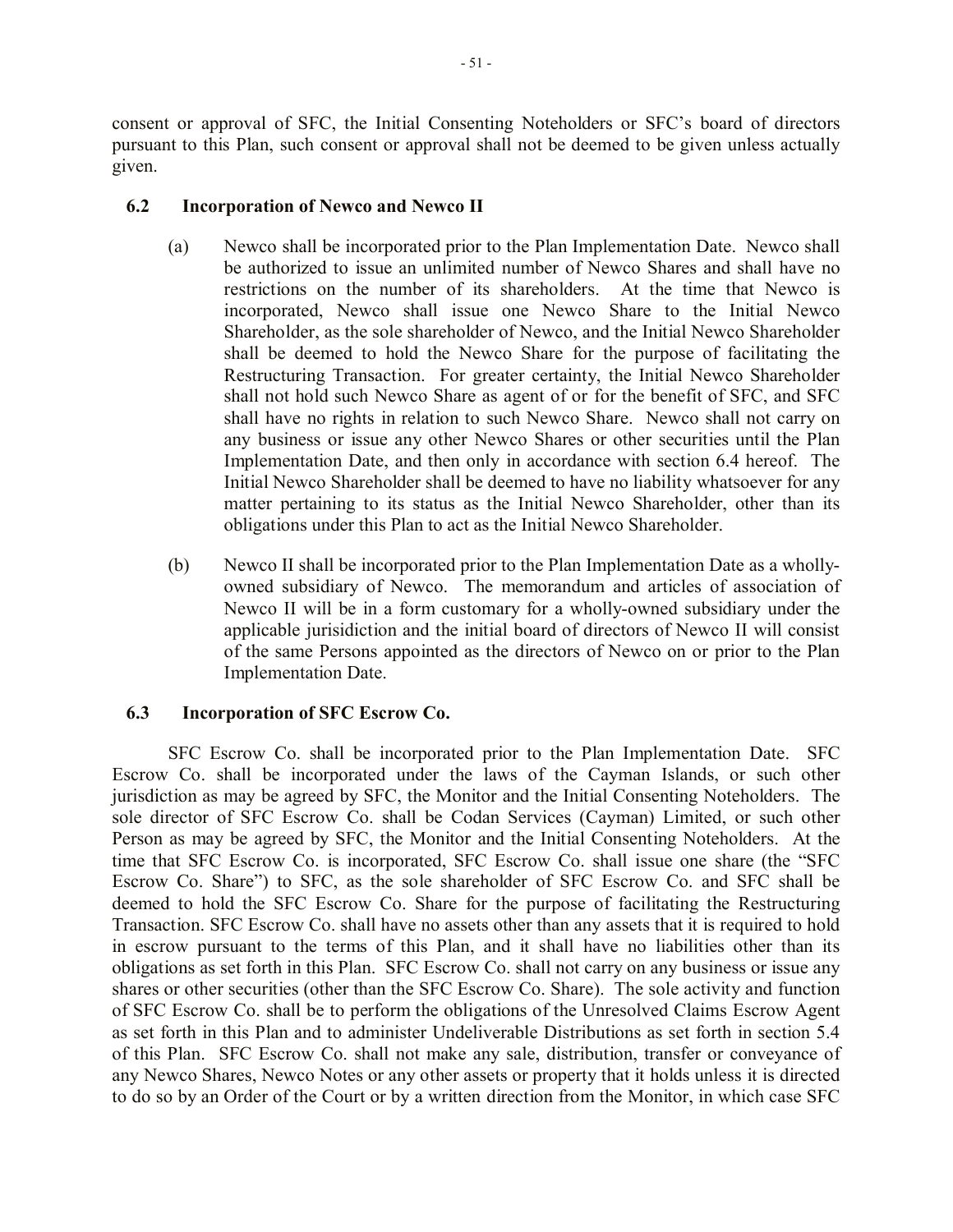Escrow Co. shall promptly comply with such Order of the Court or such written direction from the Monitor. SFC shall not sell, transfer or convey the SFC Escrow Co. Share nor effect or cause to be effected any liquidation, dissolution, merger or other corporate reorganization of SFC Escrow Co. unless it is directed to do so by an Order of the Court or by a written direction from the Monitor, in which case SFC shall promptly comply with such Order of the Court or such written direction from the Monitor. SFC Escrow Co. shall not exercise any voting rights (including any right to vote at a meeting of shareholders or creditors held or in any written resolution) in respect of Newco Shares or Newco Notes held in the Unresolved Claims Reserve. SFC Escrow Co. shall not be entitled to receive any compensation for the performance of its obligations under this Plan.

## **6.4 Plan Implementation Date Transactions**

The following steps and compromises and releases to be effected shall occur, and be deemed to have occurred in the following manner and order (sequentially, each step occurring five minutes apart, except that within such order steps (a) to (f) (Cash Payments) shall occur simultaneously and steps (t) to (w) (Releases) shall occur simultaneously) without any further act or formality, on the Plan Implementation Date beginning at the Effective Time (or in such other manner or order or at such other time or times as SFC, the Monitor and the Initial Consenting Noteholders may agree):

## *Cash Payments and Satisfaction of Lien Claims*

- (a) SFC shall pay required funds to the Monitor for the purpose of funding the Unaffected Claims Reserve, and the Monitor shall hold and administer such funds in trust for the purpose of paying the Unaffected Claims pursuant to the Plan.
- (b) SFC shall pay the required funds to the Monitor for the purpose of funding the Administration Charge Reserve, and the Monitor shall hold and administer such funds in trust for the purpose of paying Unaffected Claims secured by Administration Charge.
- (c) SFC shall pay the required funds to the Monitor for the purpose of funding the Monitor's Post-Implementation Reserve, and the Monitor shall hold and administer such funds in trust for the purpose of administering SFC, as necessary, from and after the Plan Implementation Date.
- (d) SFC shall pay to the Noteholder Advisors and the Initial Consenting Noteholders, as applicable, each such Person's respective portion of the Expense Reimbursement.SFC shall pay all fees and expenses owing to each of the SFC Advisors, the advisors to the current Board of Directors of SFC, Chandler Fraser Keating Limited and Spencer Stuart and SFC or any of the Subsidiaries shall pay all fees and expenses owing to each of Indufor Asia Pacific Limited and Stewart Murray (Singapore) Pte. Ltd. If requested by the Monitor (with the consent of the Initial Consenting Noteholders) no more than 10 days prior to the Plan Implementation Date and provided that all fees and expenses set out in all previous invoices rendered by the applicable Person to SFC have been paid, SFC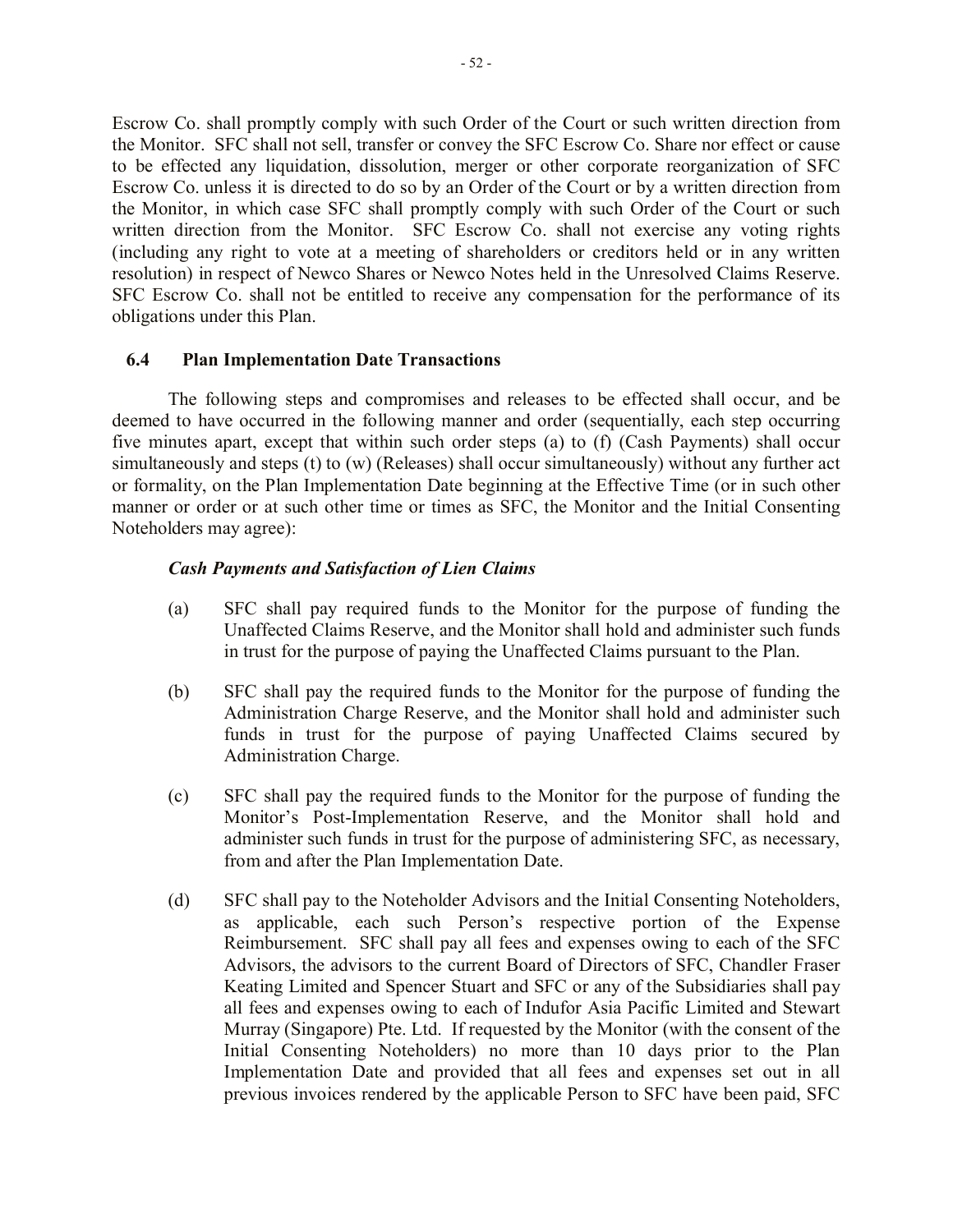and the Subsidiaries, as applicable, shall, with respect to the final one or two invoices rendered prior to the Plan Implementation Date, pay any such fees and expenses to such Persons for all work up to and including the Plan Implementation Date (including any reasonable estimates of work to be performed on the Plan Implementation Date) first by applying any such monetary retainers currently held by such Persons and then by paying any remaining balance in cash.

- (e) If requested by the Monitor (with the consent of the Initial Consenting Noteholders) prior to the Plan Implementation Date, any Person with a monetary retainer from SFC that remains outstanding following the steps and payment of all fees and expenses set out in section 6.4(d) hereof shall pay to SFC in cash the full amount of such remaining retainer, less any amount permitted by the Monitor (with the Consent of the Initial Consenting Noteholders and after prior discussion with the applicable Person as to any remaining work that may reasonably be required) to remain as a continuing monetary retainer in connection with completion of any remaining work after the Plan Implementation Date that may be requested by the Monitor, SFC or the Initial Consenting Noteholders (each such continuing monetary retainer being a "**Permitted Continuing Retainer**"). Such Persons shall have no duty or obligation to perform any further work or tasks in respect of SFC unless such Persons are satisfied that they are holding adequate retainers or other security or have received payment to compensate them for all fees and expenses in respect of such work or tasks. The obligation of such Persons to repay the remaining amounts of any monetary retainers (including the unused portions of any Permitted Continuing Retainers) and all cash received therefrom shall constitute SFC Assets.
- (f) The Lien Claims shall be satisfied in accordance with section 4.2(c) hereof.

# *Transaction Steps*

- (g) All accrued and unpaid interest owing on, or in respect of, or as part of, Affected Creditor Claims (including any Accrued Interest on the Notes and any interest accruing on the Notes or any Ordinary Affected Creditor Claim after the Filing Date) shall be fully, finally, irrevocably and forever compromised, released, discharged, cancelled and barred for no consideration, and from and after the occurrence of this step, no Person shall have any entitlement to any such accrued and unpaid interest.
- (h) All of the Affected Creditors shall be deemed to assign, transfer and convey to Newco all of their Affected Creditor Claims, and from and after the occurrence of this step, Newco shall be the legal and beneficial owner of all Affected Creditor Claims. In exchange for the assignment, transfer and conveyance of the Affected Creditor Claims to Newco:
	- (i) with respect to Affected Creditor Claims that are Proven Claims at the Effective Time: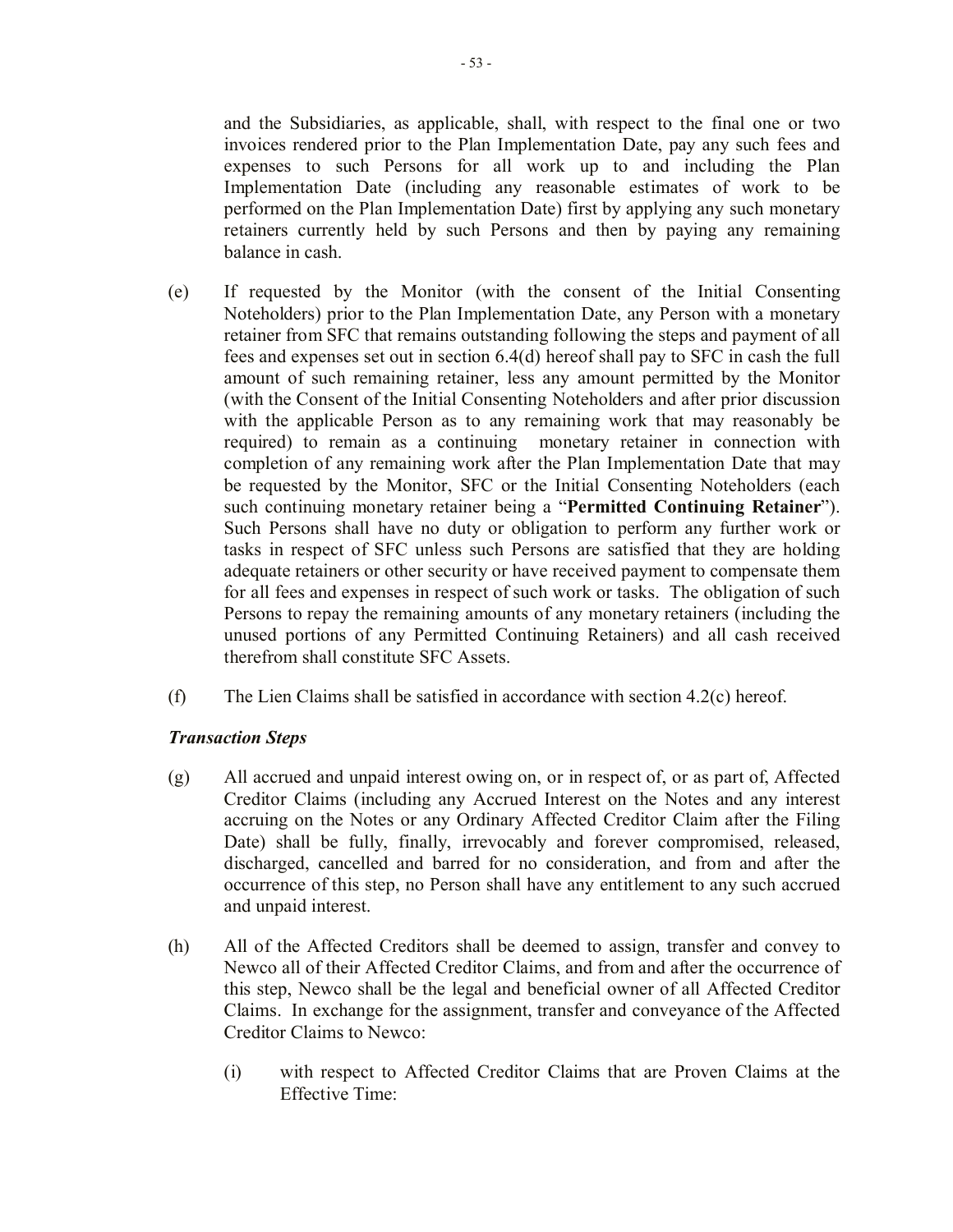- (A) Newco shall issue to each applicable Affected Creditor the number of Newco Shares that each such Affected Creditor is entitled to receive in accordance with section 4.1(a) hereof;
- (B) Newco shall issue to each applicable Affected Creditor the amount of Newco Notes that each such Affected Creditor is entitled to receive in accordance with section 4.1(b) hereof;
- (C) Newco shall issue to each of the Early Consent Noteholders the number of Newco Shares that each such Early Consent Noteholder is entitled to receive pursuant to section 4.3 hereof;
- (D) such Affected Creditors shall be entitled to receive the Litigation Trust Interests to be acquired by Newco in section 6.4(q) hereof, following the establishment of the Litigation Trust;
- (E) such Affected Creditors shall be entitled to receive, at the time or times contemplated in sections 5.5(c) and 5.5(d) hereof, the Newco Shares, Newco Notes and Litigation Trust Interests that are subsequently distributed to (or in the case of Litigation Trust Interests registered for the benefit of) Affected Creditors with Proven Claims pursuant to sections 5.5(c) and 5.5(d) hereof (if any),

and all such Newco Shares and Newco Notes shall be distributed in the manner described in section 5.2 hereof; and

- (ii) with respect to Affected Creditor Claims that are Unresolved Claims as at the Effective Time, Newco shall issue in the name of the Unresolved Claims Escrow Agent, for the benefit of the Persons entitled thereto under the Plan, the Newco Shares and the Newco Notes that would have been distributed to the applicable Affected Creditors in respect of such Unresolved Claims if such Unresolved Claims had been Proven Claims at the Effective Time; such Newco Shares, Newco Notes and Litigation Trust Interests acquired by Newco in section 6.4(q) and assigned to and registered in the name of the Unresolved Claims Escrow Agent in accordance with section 6.4(r) shall comprise part of the Unresolved Claims Reserve and the Unresolved Claims Escrow Agent shall hold all such Newco Shares, Newco Notes and Litigation Trust Interests in escrow for the benefit of those Persons entitled to receive distributions thereof pursuant to the Plan.
- (i) The initial Newco Share in the capital of Newco held by the Initial Newco Shareholder shall be redeemed and cancelled for no consideration.
- (j) SFC shall be deemed to assign, transfer and convey to SFC Barbados those SFC Intercompany Claims and/or Equity Interests in one or more Direct Subsidiaries as agreed to by SFC and the Initial Consenting Noteholders prior to the Plan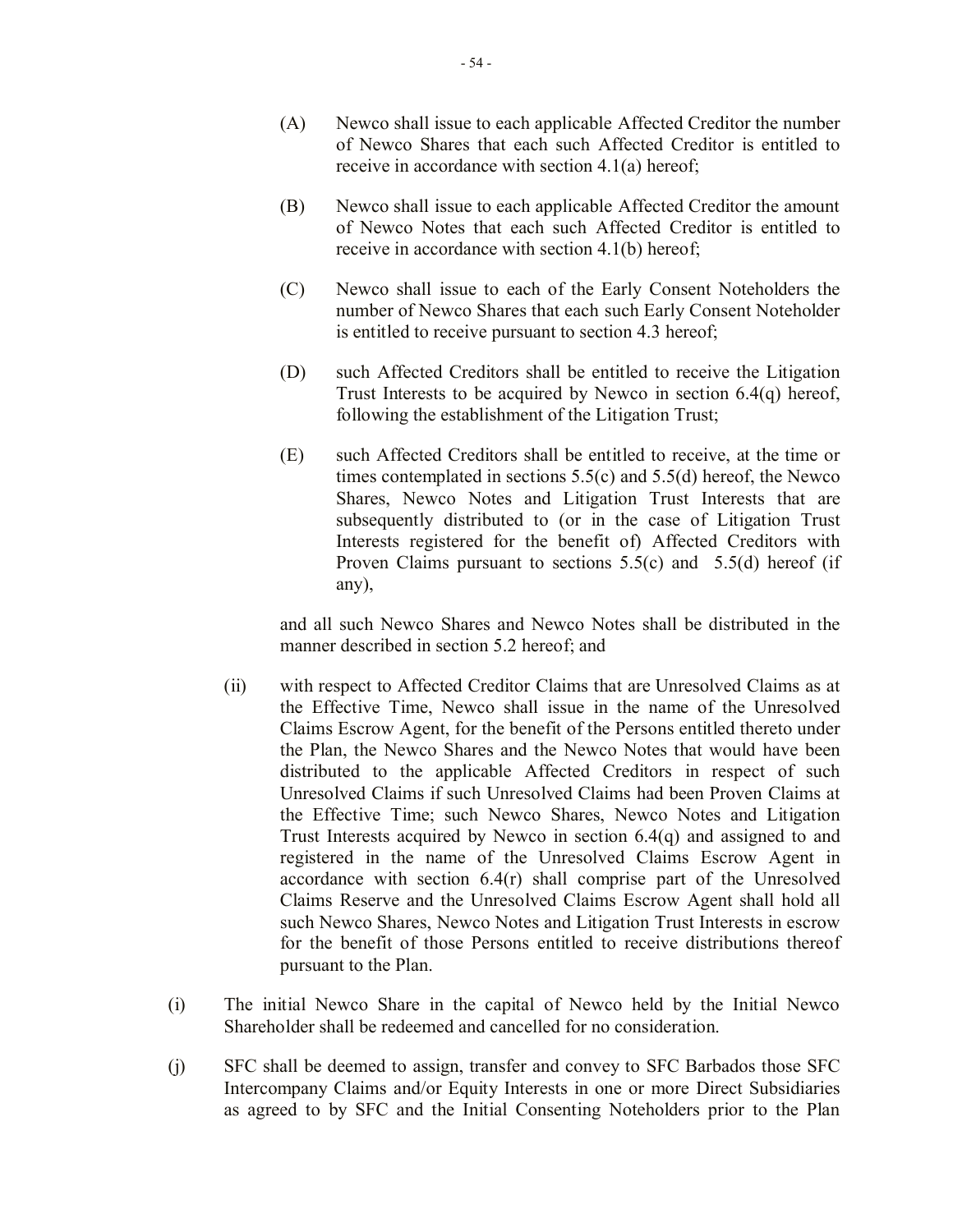Implementation Date (the "**Barbados Property**") first in full repayment of the Barbados Loans and second, to the extent the fair market value of the Barbados Property exceeds the amount owing under the Barbados Loans, as a contribution to the capital of SFC Barbados by SFC. Immediately after the time of such assignment, transfer and conveyance, the Barbados Loans shall be considered to be fully paid by SFC and no longer outstanding.

- (k) SFC shall be deemed to assign, transfer and convey to Newco all shares and other Equity Interests (other than the Barbados Property) in the capital of (i) the Direct Subsidiaries and (ii) any other Subsidiaries that are directly owned by SFC immediately prior to the Effective Time, other than SFC Escrow Co. (all such shares and other equity interests being the "**Direct Subsidiary Shares**") for a purchase price equal to the fair market value of the Direct Subsidiary Shares and, in consideration therefor, Newco shall be deemed to pay to SFC consideration equal to the fair market value of the Direct Subsidiary Shares, which consideration shall be comprised of a U.S. dollar denominated demand noninterest-bearing promissory note issued to SFC by Newco having a principal amount equal to the fair market value of the Direct Subsidiary Shares (the "**Newco Promissory Note 1**"). At the time of such assignment, transfer and conveyance, all prior rights that Newco had to acquire the Direct Subsidiary Shares, under the Plan or otherwise, shall cease to be outstanding. For greater certainty, SFC shall not assign, transfer or convey the SFC Escrow Co. Share, and the SFC Escrow Co. Share shall remain the property of SFC.
- (l) If the Initial Consenting Noteholders and SFC agree prior to the Plan Implementation Date, there will be a set-off of any SFC Intercompany Claim so agreed against a Subsidiary Intercompany Claim owing between SFC and the same Subsidiary. In such case, the amounts will be set-off in repayment of both claims to the extent of the lesser of the two amounts, and the excess (if any) shall continue as an SFC Intercompany Claim or a Subsidiary Intercompany Claim, as applicable.
- (m) SFC shall be deemed to assign, transfer and convey to Newco all SFC Intercompany Claims (other than the SFC Intercompany Claims transferred to SFC Barbados in section 6.4(j) hereof or set-off pursuant to section 6.4(l) hereof) for a purchase price equal to the fair market value of such SFC Intercompany Claims and, in consideration therefor, Newco shall be deemed to pay SFC consideration equal to the fair market value of the SFC Intercompany Claims, which consideration shall be comprised of the following: (i) the assumption by Newco of all of SFC's obligations to the Subsidiaries in respect of Subsidiary Intercompany Claims (other than the Subsidiary Intercompany Claims set-off pursuant to section 6.4(l) hereof); and (ii) if the fair market value of the transferred SFC Intercompany Claims exceeds the fair market value of the assumed Subsidiary Intercompany Claims, Newco shall issue to SFC a U.S. dollar denominated demand non-interest-bearing promissory note having a principal amount equal to such excess (the "**Newco Promissory Note 2**").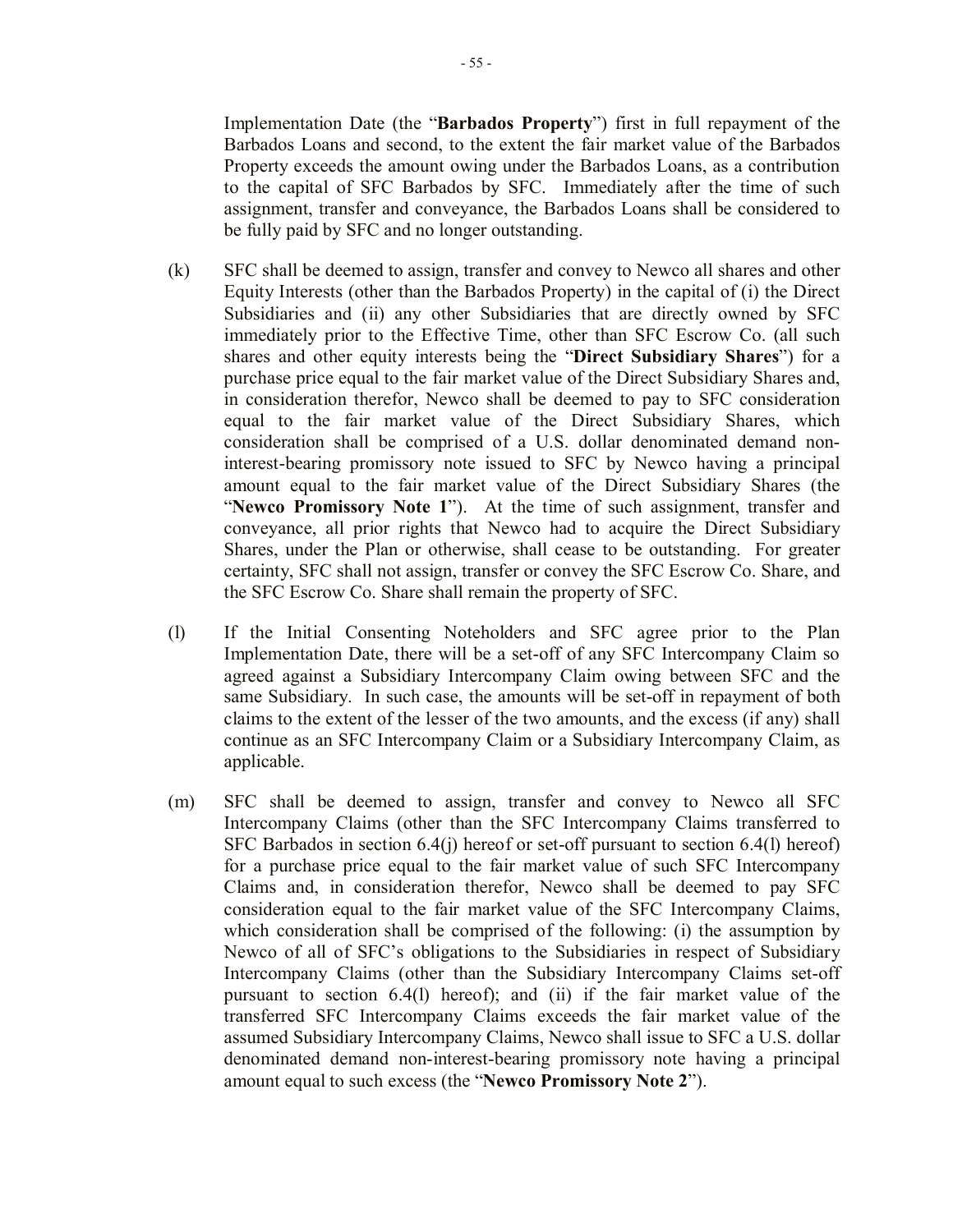- (n) SFC shall be deemed to assign, transfer and convey to Newco all other SFC Assets (namely, all SFC Assets other than the Direct Subsidiary Shares and the SFC Intercompany Claims (which shall have already been transferred to Newco in accordance with sections  $6.4(k)$  and  $6.4(m)$  hereof), for a purchase price equal to the fair market value of such other SFC Assets and, in consideration therefor, Newco shall be deemed to pay to SFC consideration equal to the fair market value of such other SFC Assets, which consideration shall be comprised of a U.S. dollar denominated demand non-interest-bearing promissory note issued to SFC by Newco having a principal amount equal to the fair market value of such other SFC Assets (the "**Newco Promissory Note 3**").
- (o) SFC shall establish the Litigation Trust and SFC and the Trustees (on behalf of the Noteholders) shall be deemed to convey, transfer and assign to the Litigation Trustee all of their respective rights, title and interest in and to the Litigation Trust Claims. SFC shall advance the Litigation Funding Amount to the Litigation Trustee for use by the Litigation Trustee in prosecuting the Litigation Trust Claims in accordance with the Litigation Trust Agreement, which advance shall be deemed to create a non-interest bearing receivable from the Litigation Trustee in favour of SFC in the amount of the Litigation Funding Amount (the "**Litigation Funding Receivable**"). The Litigation Funding Amount and Litigation Trust Claims shall be managed by the Litigation Trustee in accordance with the terms and conditions of the Litigation Trust Agreement.
- (p) The Litigation Trust shall be deemed to be effective from the time that it is established in section 6.4(o) hereof. Initially, all of the Litigation Trust Interests shall be held by SFC. Immediately thereafter, SFC shall assign, convey and transfer a portion of the Litigation Trust Interests to the Noteholder Class Action Claimants in accordance with the allocation set forth in section 4.11 hereof.
- (q) SFC shall settle and discharge the Affected Creditor Claims by assigning Newco Promissory Note 1, Newco Promissory Note 2 and Newco Promissory Note 3 (collectively, the "**Newco Promissory Notes**"), the Litigation Funding Receivable and the remaining Litigation Trust Interests held by SFC to Newco. Such assignment shall constitute payment, by set-off, of the full principal amount of the Newco Promissory Notes and of a portion of the Affected Creditor Claims equal to the aggregate principal amount of the Newco Promissory Notes, the Litigation Trust Receivable and the fair market value of the Litigation Trust Interests so transferred (with such payment being allocated first to the Noteholder Claims and then to the Ordinary Affected Creditor Claims). As a consequence thereof:
	- (i) Newco shall be deemed to discharge and release SFC of and from all of SFC's obligations to Newco in respect of the Affected Creditor Claims, and all of Newco's rights against SFC of any kind in respect of the Affected Creditor Claims shall thereupon be fully, finally, irrevocably and forever compromised, released, discharged and cancelled; and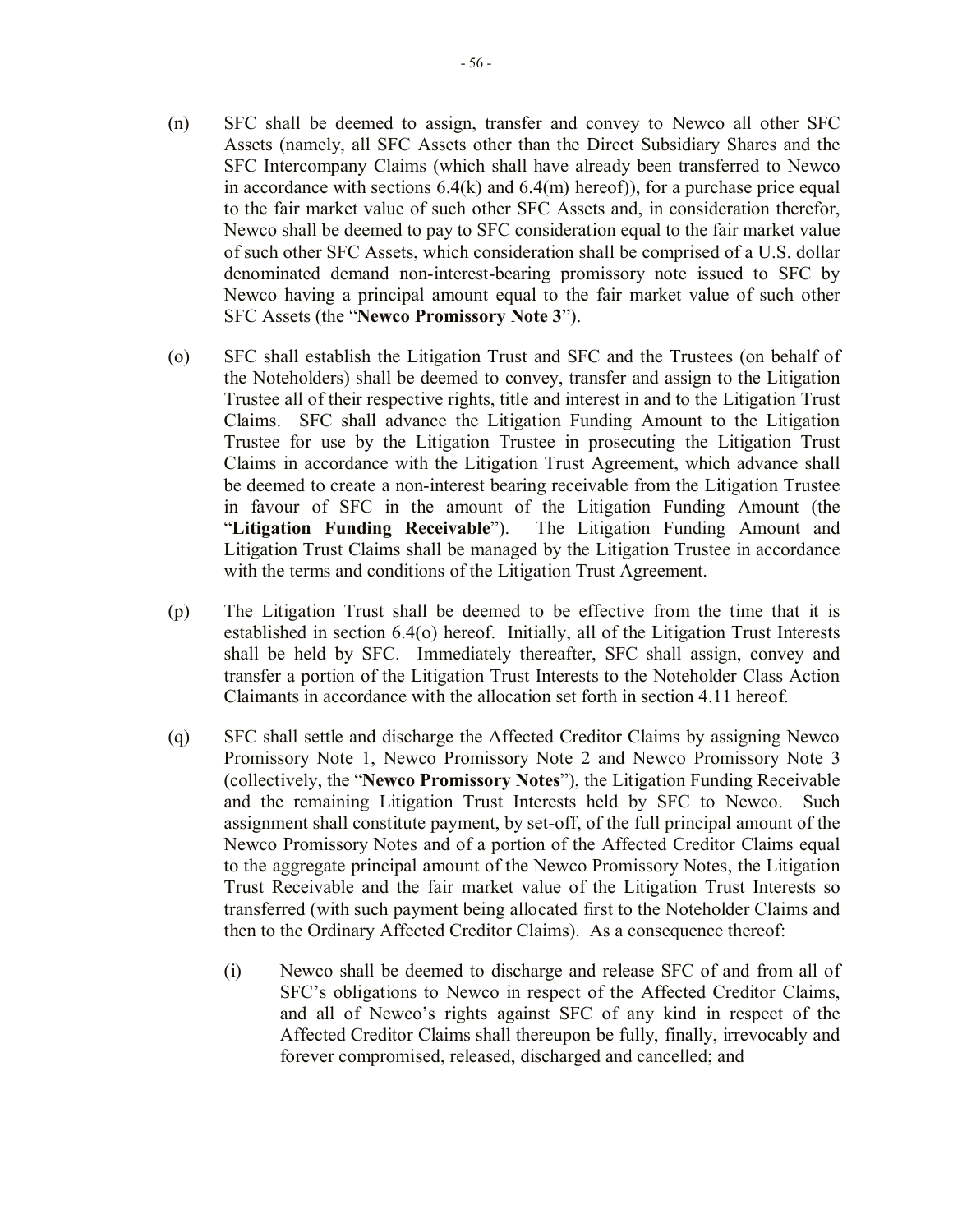- (ii) SFC shall be deemed to discharge and release Newco of and from all of Newco's obligations to SFC in respect of the Newco Promissory Notes, and the Newco Promissory Notes and all of SFC's rights against Newco in respect thereof shall thereupon be fully, finally, irrevocably and forever released, discharged and cancelled.
- (r) Newco shall cause a portion of the Litigation Trust Interests it acquired in section 6.4(q) hereof to be assigned to and registered in the name of the Affected Creditors with Proven Claims as contemplated in section 6.4(h), and with respect to any Affected Creditor Claims that are Unresolved Claims as at the Effective Time, the remaining Litigation Trust Interests held by Newco that would have been allocated to the applicable Affected Creditors in respect of such Unresolved Claims if such Unresolved Claims had been Proven Claims at the Effective Time shall be assigned and registered by the Litigation Trustee to the Unresolved Claims Escrow Agent and in the name of the Unresolved Claims Escrow Agent, in escrow for the benefit of Persons entitled thereto, and such Litigation Trust Interests shall comprise part of the Unresolved Claims Reserve. The Litigation Trustee shall record entitlements to the Litigation Trust Interests in the manner set forth in section 5.3.

### *Cancellation of Instruments and Guarantees*

(s) Subject to section 5.9 hereof, all debentures, indentures, notes, certificates, agreements, invoices, guarantees, pledges and other instruments evidencing Affected Claims, including the Notes and the Note Indentures, will not entitle any holder thereof to any compensation or participation other than as expressly provided for in the Plan and shall be cancelled and will thereupon be null and void. The Trustees shall be directed by the Court and shall be deemed to have released, discharged and cancelled any guarantees, indemnities, Encumbrances or other obligations owing by or in respect of any Subsidiary relating to the Notes or the Note Indentures.

#### *Releases*

(t) Each of Newco and Newco II shall be deemed to have no liability or obligation of any kind whatsoever for: any Claim (including, notwithstanding anything to the contrary herein, any Unaffected Claim); any Affected Claim (including any Affected Creditor Claim, Equity Claim, D&O Claim, D&O Indemnity Claim and Noteholder Class Action Claim); any Section 5.1(2) D&O Claim; any Conspiracy Claim; any Continuing Other D&O Claim; any Non-Released D&O Claim; any Class Action Claim; any Class Action Indemnity Claim; any right or claim in connection with or liability for the Notes or the Note Indentures; any guarantees, indemnities, share pledges or Encumbrances relating to the Notes or the Note Indentures; any right or claim in connection with or liability for the Existing Shares or other Equity Interests or any other securities of SFC; any rights or claims of the Third Party Defendants relating to SFC or the Subsidiaries; any right or claim in connection with or liability for the RSA, the Plan, the CCAA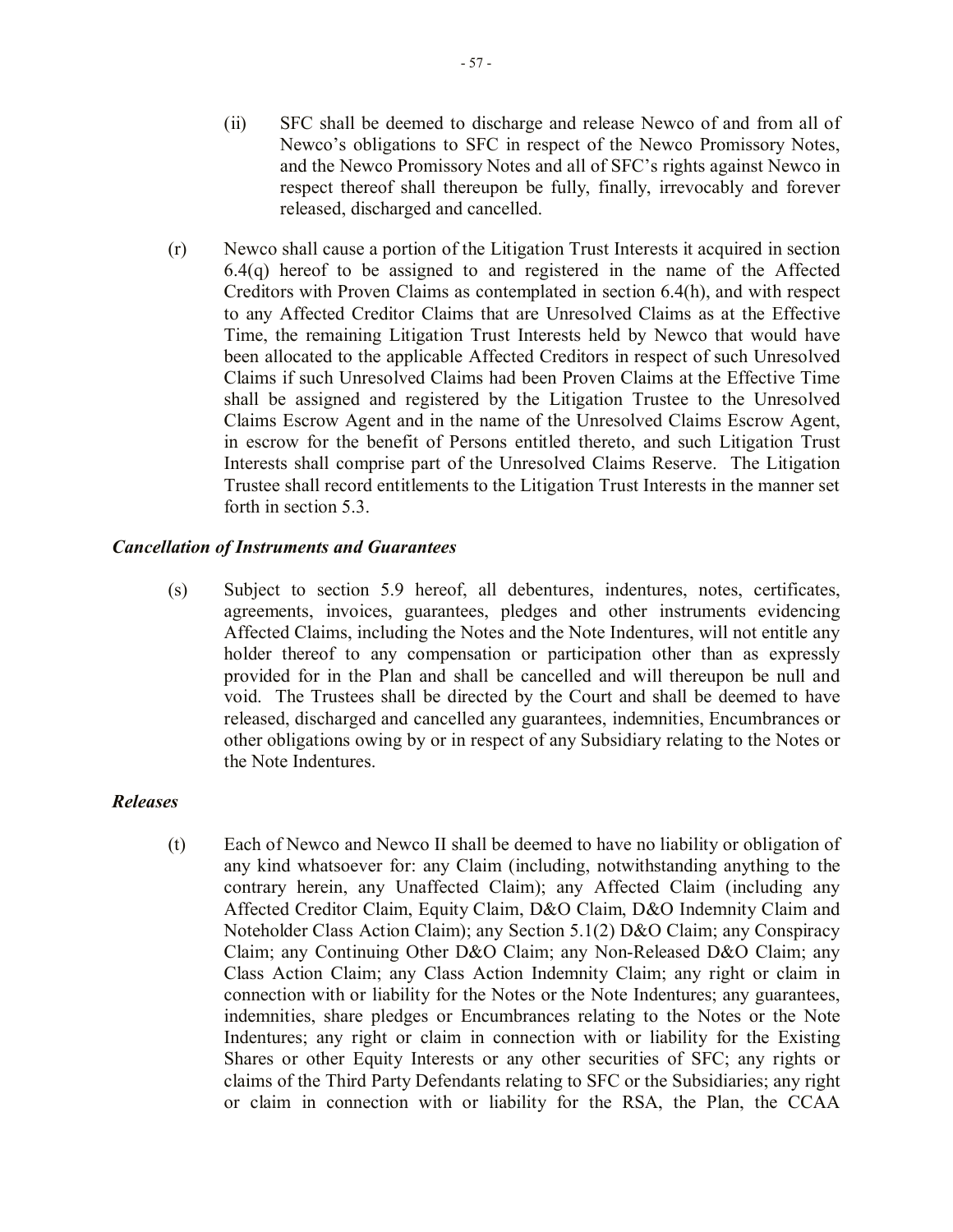Proceedings, the Restructuring Transaction, the Litigation Trust, the business and affairs of SFC and the Subsidiaries (whenever or however conducted), the administration and/or management of SFC and the Subsidiaries, or any public filings, statements, disclosures or press releases relating to SFC; any right or claim in connection with or liability for any guaranty, indemnity or claim for contribution in respect of any of the foregoing; and any Encumbrance in respect of the foregoing, provided only that Newco shall assume SFC's obligations to the applicable Subsidiaries in respect of the Subsidiary Intercompany Claims pursuant to section 6.4(l) hereof and Newco II shall assume Newco's obligations to the applicable Subsidiaries in respect of the Subsidiary Intercompany Claims pursuant to section  $6.4(x)$  hereof.

- (u) Each of the Charges shall be discharged, released and cancelled.
- (v) The releases and injunctions referred to in Article 7 of the Plan shall become effective in accordance with the Plan.
- (w) Any contract defaults arising as a result of the CCAA Proceedings and/or the implementation of the Plan (including, notwithstanding anything to the contrary herein, any such contract defaults in respect of the Unaffected Claims) shall be deemed to be cured.
- *Newco II*
	- (x) Newco shall be deemed to assign, transfer and convey to Newco II all of Newco's right, title and interest in and to all of its properties, assets and rights of every kind and description (namely the SFC Assets acquired by Newco pursuant to the Plan) for a purchase price equal to the fair market value thereof and, in consideration therefor, Newco II shall be deemed to pay to Newco consideration equal to the fair market value of such properties, assets and rights (the "**Newco II Consideration**"). The Newco II Consideration shall be comprised of: (i) the assumption by Newco II of any and all indebtedness of Newco other than the indebtedness of Newco in respect of the Newco Notes (namely, any indebtedness of Newco in respect of the Subsidiary Intercompany Claims); and (ii) the issuance to Newco of that number of common shares in Newco II as is necessary to ensure that the value of the Newco II Consideration is equal to the fair market value of the properties, assets and rights conveyed by Newco to Newco II pursuant to this section  $6.4(x)$ .

## **6.5 Cancellation of Existing Shares and Equity Interests**

Unless otherwise agreed between the Monitor, SFC and the Initial Consenting Noteholders, on the Equity Cancellation Date all Existing Shares and Equity Interests shall be fully, finally and irrevocably cancelled, and the following steps will be implemented pursuant to the Plan as a plan of reorganization under section 191 of the *CBCA,* to be effected by articles of reorganization to be filed by SFC, subject to the receipt of any required approvals from the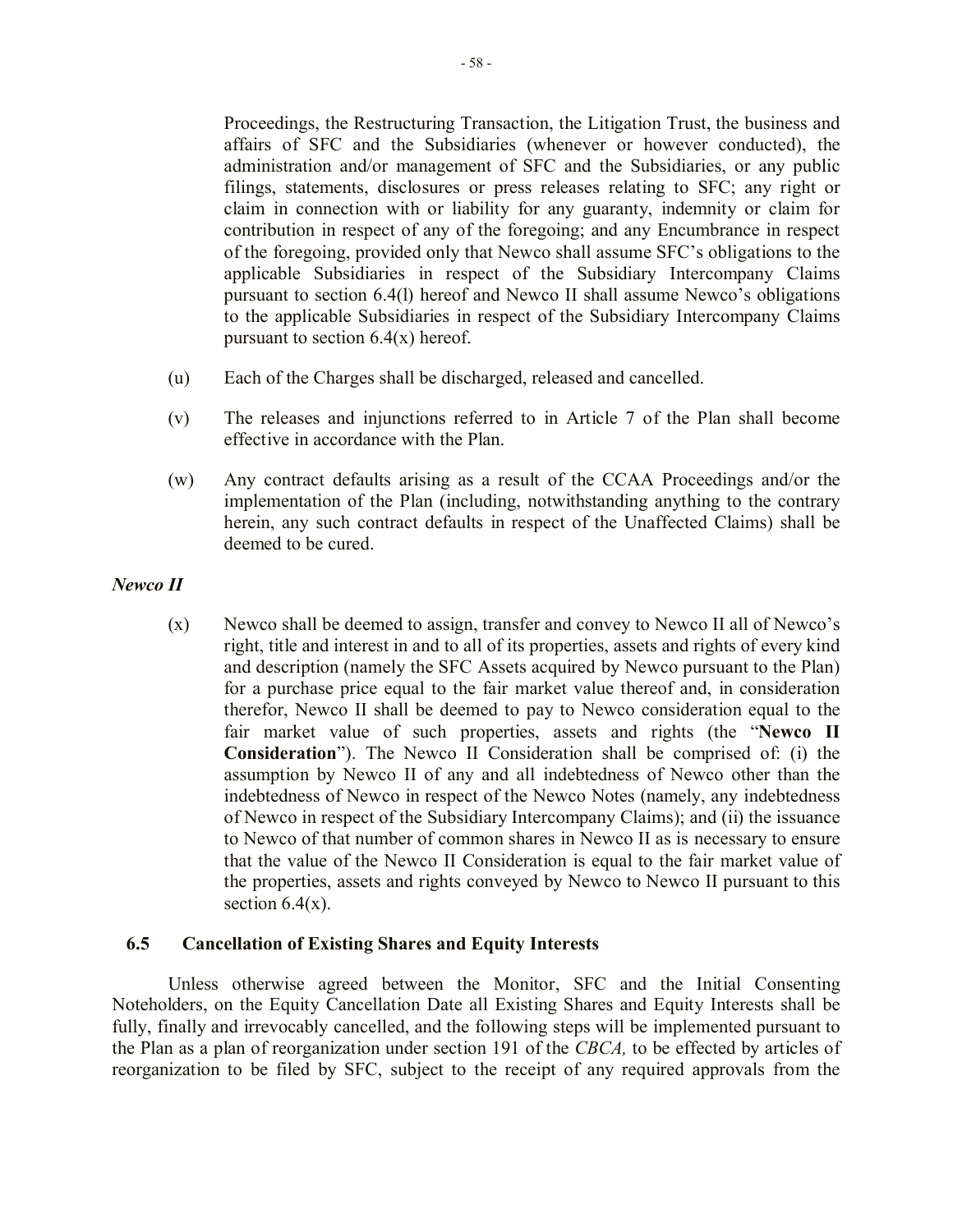Ontario Securities Commission with respect to the trades in securities contemplated by the following:

- (a) SFC will create a new class of common shares to be called Class A common shares that are equivalent to the current Existing Shares except that they carry two votes per share;
- (b) SFC will amend the share conditions of the Existing Shares to provide that they are cancellable for no consideration at such time as determined by the board of directors of SFC;
- (c) prior to the cancellation of the Existing Shares, SFC will issue for nominal consideration one Class A common share of SFC to the SFC Continuing Shareholder;
- (d) SFC will cancel the Existing Shares for no consideration on the Equity Cancellation Date; and
- (e) SFC will apply to Canadian securities regulatory authorities for SFC to cease to be a reporting issuer effective immediately before the Effective Time.

Unless otherwise agreed by SFC, the Monitor and the Initial Consenting Noteholders or as otherwise directed by Order of the Court, SFC shall maintain its corporate existence at all times from and after the Plan Implementation Date until the later of the date: (i) on which SFC Escrow Co. has completed all of its obligations as Unresolved Claims Escrow Agent under this Plan; (ii) on which SFC escrow Co. no longer holds any Undeliverable Distributions delivered to it in accordance with the section 5.4 hereof; and (iii) as determined by the Litigation Trustee.

## **6.6 Transfers and Vesting Free and Clear**

(a) All of the SFC Assets (including for greater certainty the Direct Subsidiary Shares, the SFC Intercompany Claims and all other SFC Assets assigned, transferred and conveyed to Newco and/or Newco II pursuant to section 6.4) shall be deemed to vest absolutely in Newco or Newco II, as applicable, free and clear of and from any and all Charges, Claims (including, notwithstanding anything to the contrary herein, any Unaffected Claims), D&O Claims, D&O Indemnity Claims, Section 5.1(2) D&O Claims, Conspiracy Claims, Continuing Other D&O Claims, Non-Released D&O Claims, Affected Claims, Class Action Claims, Class Action Indemnity Claims, claims or rights of any kind in respect of the Notes or the Note Indentures, and any right or claim that is based in whole or in part on facts, underlying transactions, Causes of Action or events relating to the Restructuring Transaction, the CCAA Proceedings or any of the foregoing, and any guarantees or indemnities with respect to any of the foregoing. Any Encumbrances or claims affecting, attaching to or relating to the SFC Assets in respect of the foregoing shall be deemed to be irrevocably expunged and discharged as against the SFC Assets, and no such Encumbrances or claims shall be pursued or enforceable as against Newco or Newco II. For greater certainty,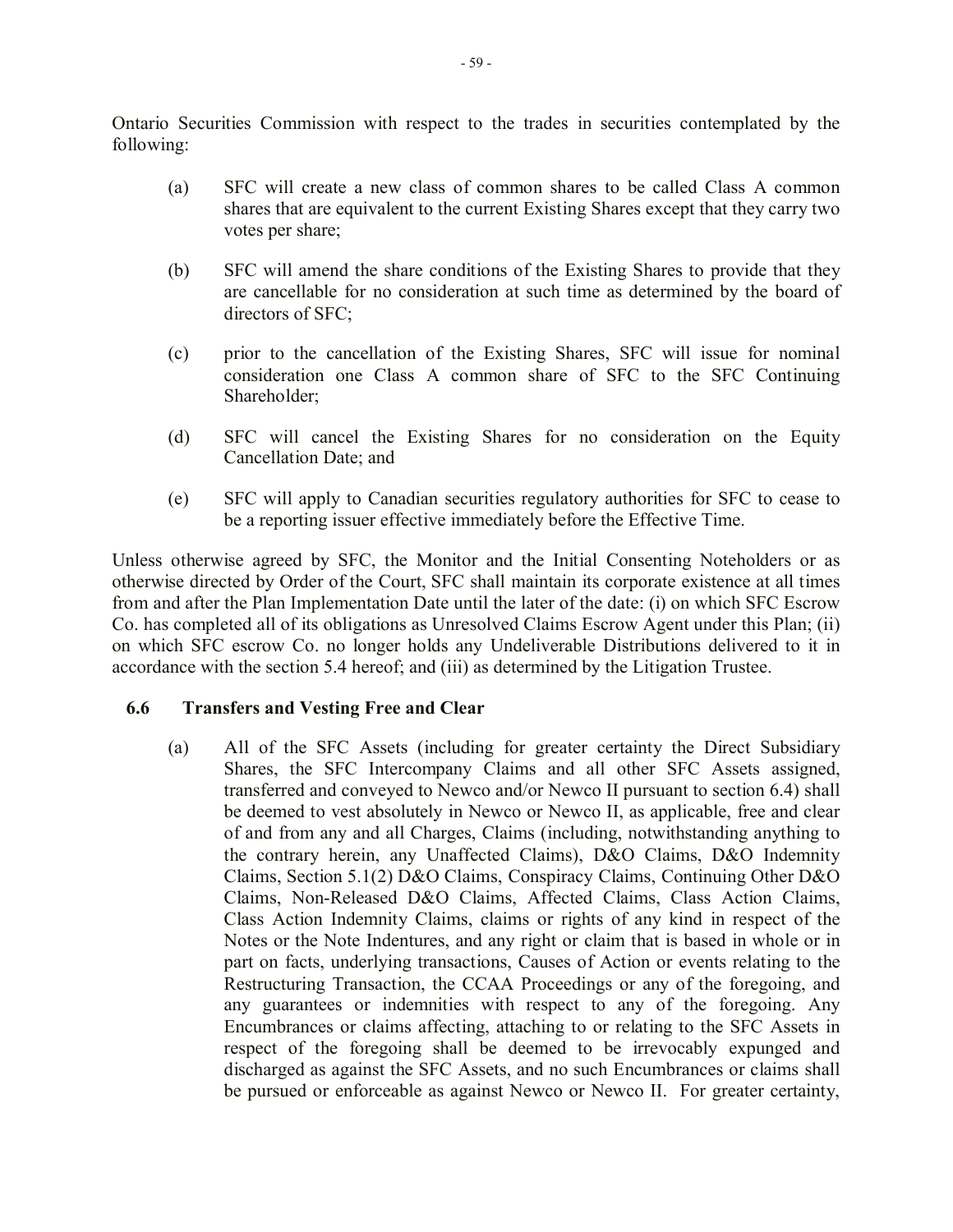with respect to the Subsidiaries, Greenheart and Greenheart's direct and indirect subsidiaries: (i) the vesting free and clear in Newco and/or Newco II, as applicable, and the expunging and discharging that occurs by operation of this paragraph shall only apply to SFC's ownership interests in the Subsidiaries, Greenheart and Greenheart's subsidiaries; and (ii) except as provided for in the Plan (including this section 6.6(a) and sections 4.9(g), 6.4(k), 6.4(l) and 6.4(m) hereof and Article 7 hereof) and the Sanction Order, the assets, liabilities, business and property of the Subsidiaries, Greenheart and Greenheart's direct and indirect subsidiaries shall remain unaffected by the Restructuring Transaction.

(b) Any issuance, assignment, transfer or conveyance of any securities, interests, rights or claims pursuant to the Plan, including the Newco Shares, the Newco Notes and the Affected Creditor Claims, will be free and clear of and from any and all Charges, Claims (including, notwithstanding anything to the contrary herein, any Unaffected Claims), D&O Claims, D&O Indemnity Claims, Affected Claims, Section 5.1(2) D&O Claims; Conspiracy Claims; Continuing Other D&O Claims, Non-Released D&O Claims; Class Action Claims, Class Action Indemnity Claims, claims or rights of any kind in respect of the Notes or the Note Indentures, and any right or claim that is based in whole or in part on facts, underlying transactions, Causes of Action or events relating to the Restructuring Transaction, the CCAA Proceedings or any of the foregoing, and any guarantees or indemnities with respect to any of the foregoing. For greater certainty, with respect to the Subsidiaries, Greenheart and Greenheart's direct and indirect subsidiaries: (i) the vesting free and clear in Newco and Newco II that occurs by operation of this paragraph shall only apply to SFC's direct and indirect ownership interests in the Subsidiaries, Greenheart and Greenheart's direct and indirect subsidiaries; and (ii) except as provided for in the Plan (including section 6.6(a) and sections 4.9(g), 6.4(k), 6.4(l) and 6.4(m) hereof and Article 7 hereof) and the Sanction Order, the assets, liabilities, business and property of the Subsidiaries, Greenheart and Greenheart's direct and indirect subsidiaries shall remain unaffected by the Restructuring Transaction.

### **ARTICLE 7 RELEASES**

### **7.1 Plan Releases**

Subject to 7.2 hereof, all of the following shall be fully, finally, irrevocably and forever compromised, released, discharged, cancelled and barred on the Plan Implementation Date:

(a) all Affected Claims, including all Affected Creditor Claims, Equity Claims, D&O Claims (other than Section 5.1(2) D&O Claims, Conspiracy Claims, Continuing Other D&O Claims and Non-Released D&O Claims), D&O Indemnity Claims (except as set forth in section 7.1(d) hereof) and Noteholder Class Action Claims (other than the Continuing Noteholder Class Action Claims);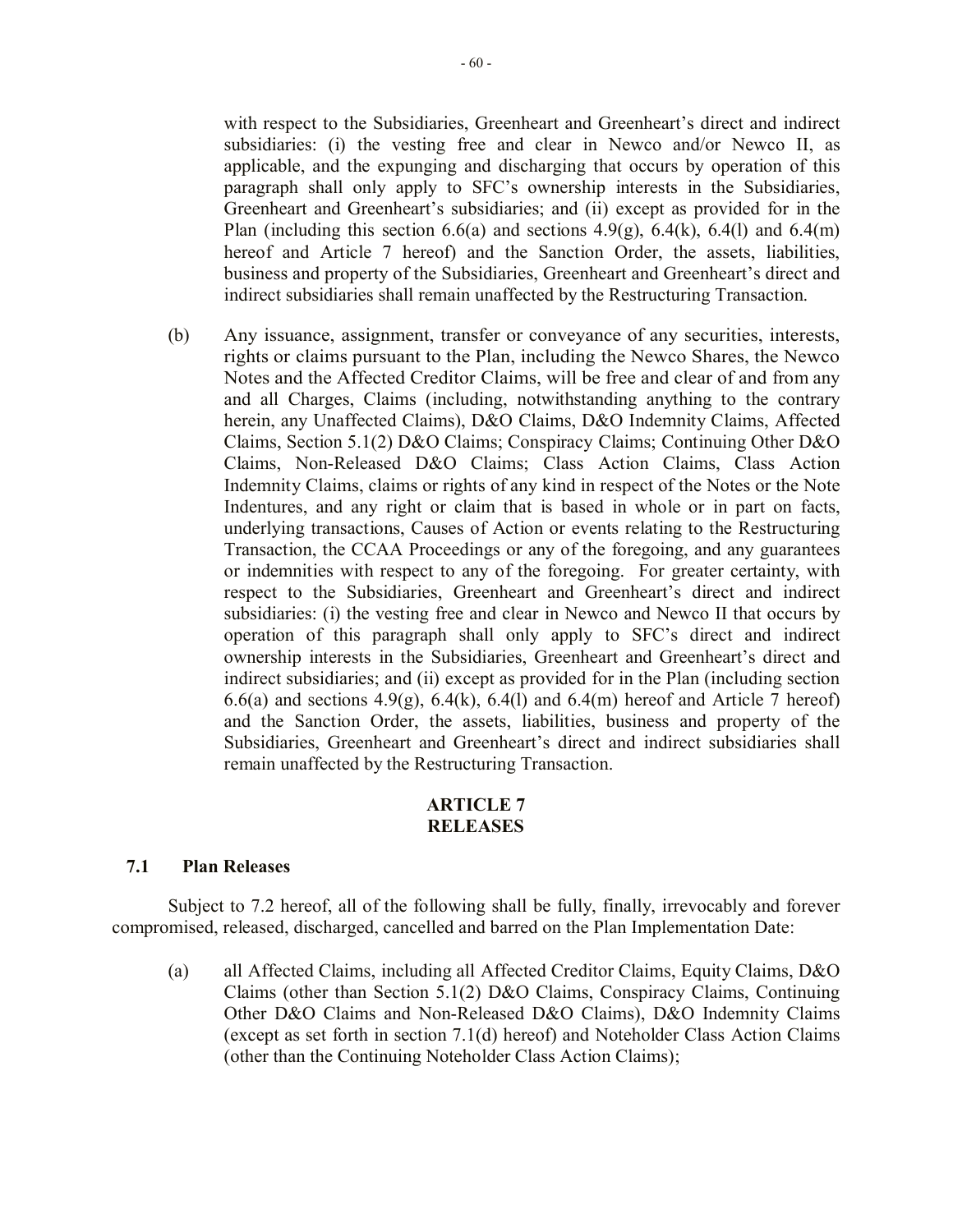- (b) all Claims of the Ontario Securities Commission or any other Governmental Entity that have or could give rise to a monetary liability, including fines, awards, penalties, costs, claims for reimbursement or other claims having a monetary value;
- (c) all Class Action Claims (including the Noteholder Class Action Claims) against SFC, the Subsidiaries or the Named Directors or Officers of SFC or the Subsidiaries (other than Class Action Claims that are Section 5.1(2) D&O Claims, Conspiracy Claims or Non-Released D&O Claims);
- (d) all Class Action Indemnity Claims (including related D&O Indemnity Claims), other than any Class Action Indemnity Claim by the Third Party Defendants against SFC in respect of the Indemnified Noteholder Class Action Claims (including any D&O Indemnity Claim in that respect), which shall be limited to the Indemnified Noteholder Class Action Limit pursuant to the releases set out in section 7.1(f) hereof and the injunctions set out in section 7.3 hereof;
- (e) any portion or amount of liability of the Third Party Defendants for the Indemnified Noteholder Class Action Claims (on a collective, aggregate basis in reference to all Indemnified Noteholder Class Action Claims together) that exceeds the Indemnified Noteholder Class Action Limit;
- (f) any portion or amount of liability of the Underwriters for the Noteholder Class Action Claims (other than any Noteholder Class Action Claims against the Underwriters for fraud or criminal conduct) (on a collective, aggregate basis in reference to all such Noteholder Class Action Claims together) that exceeds the Indemnified Noteholder Class Action Limit;
- (g) any portion or amount of, or liability of SFC for, any Class Action Indemnity Claims by the Third Party Defendants against SFC in respect of the Indemnified Noteholder Class Action Claims (on a collective, aggregate basis in reference to all such Class Action Indemnity Claims together) to the extent that such Class Action Indemnity Claims exceed the Indemnified Noteholder Class Action Limit;
- (h) any and all Excluded Litigation Trust Claims;
- (i) any and all Causes of Action against Newco, Newco II, the directors and officers of Newco, the directors and officers of Newco II, the Noteholders, members of the *ad hoc* committee of Noteholders, the Trustees, the Transfer Agent, the Monitor, FTI Consulting Canada Inc., FTI HK, counsel for the current Directors of SFC, counsel for the Monitor, counsel for the Trustees, the SFC Advisors, the Noteholder Advisors, and each and every member (including members of any committee or governance council), partner or employee of any of the foregoing, for or in connection with or in any way relating to: any Claims (including, notwithstanding anything to the contrary herein, any Unaffected Claims); Affected Claims; Section 5.1(2) D&O Claims; Conspiracy Claims; Continuing Other D&O Claims; Non-Released D&O Claims; Class Action Claims; Class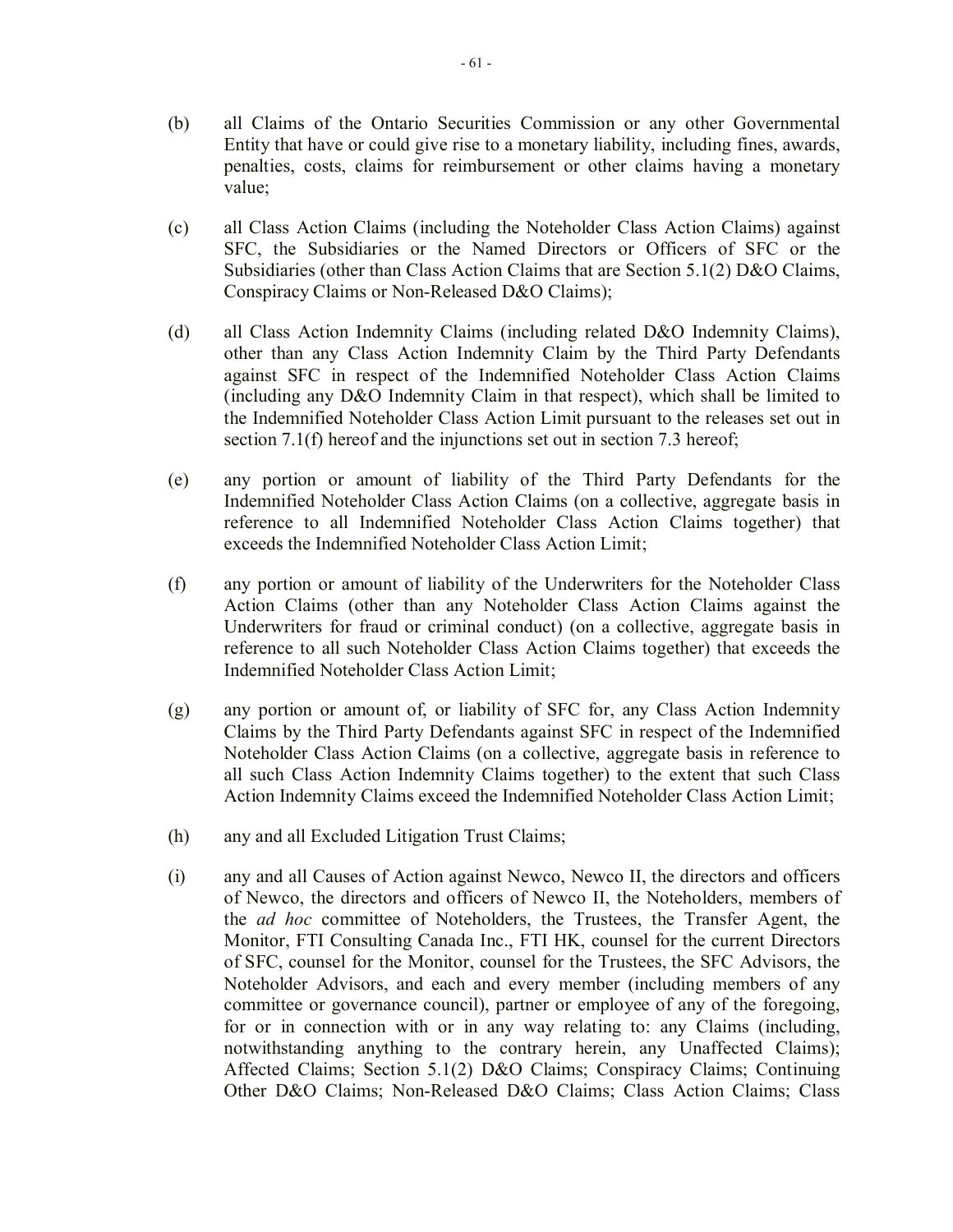Action Indemnity Claims; any right or claim in connection with or liability for the Notes or the Note Indentures; any guarantees, indemnities, claims for contribution, share pledges or Encumbrances related to the Notes or the Note Indentures; any right or claim in connection with or liability for the Existing Shares, Equity Interests or any other securities of SFC; any rights or claims of the Third Party Defendants relating to SFC or the Subsidiaries;

- (j) any and all Causes of Action against Newco, Newco II, the directors and officers of Newco, the directors and officers of Newco II, the Noteholders, members of the *ad hoc* committee of Noteholders, the Trustees, the Transfer Agent, the Monitor, FTI Consulting Canada Inc., FTI HK, the Named Directors and Officers, counsel for the current Directors of SFC, counsel for the Monitor, counsel for the Trustees, the SFC Advisors, the Noteholder Advisors, and each and every member (including members of any committee or governance council), partner or employee of any of the foregoing, based in whole or in part on any act, omission, transaction, duty, responsibility, indebtedness, liability, obligation, dealing or other occurrence existing or taking place on or prior to the Plan Implementation Date (or, with respect to actions taken pursuant to the Plan after the Plan Implementation Date, the date of such actions) in any way relating to, arising out of, leading up to, for, or in connection with the CCAA Proceeding, RSA, the Restructuring Transaction, the Plan, any proceedings commenced with respect to or in connection with the Plan, or the transactions contemplated by the RSA and the Plan, including the creation of Newco and/or Newco II and the creation, issuance or distribution of the Newco Shares, the Newco Notes, the Litigation Trust or the Litigation Trust Interests, provided that nothing in this paragraph shall release or discharge any of the Persons listed in this paragraph from or in respect of any obligations any of them may have under or in respect of the RSA, the Plan or under or in respect of any of Newco, Newco II, the Newco Shares, the Newco Notes, the Litigation Trust or the Litigation Trust Interests, as the case may be;
- (k) any and all Causes of Action against the Subsidiaries for or in connection with any Claim (including, notwithstanding anything to the contrary herein, any Unaffected Claim); any Affected Claim (including any Affected Creditor Claim, Equity Claim, D&O Claim, D&O Indemnity Claim and Noteholder Class Action Claim); any Section 5.1(2) D&O Claim; any Conspiracy Claim; any Continuing Other D&O Claim; any Non-Released D&O Claim; any Class Action Claim; any Class Action Indemnity Claim; any right or claim in connection with or liability for the Notes or the Note Indentures; any guarantees, indemnities, share pledges or Encumbrances relating to the Notes or the Note Indentures; any right or claim in connection with or liability for the Existing Shares, Equity Interests or any other securities of SFC; any rights or claims of the Third Party Defendants relating to SFC or the Subsidiaries; any right or claim in connection with or liability for the RSA, the Plan, the CCAA Proceedings, the Restructuring Transaction, the Litigation Trust, the business and affairs of SFC and the Subsidiaries (whenever or however conducted), the administration and/or management of SFC and the Subsidiaries, or any public filings, statements,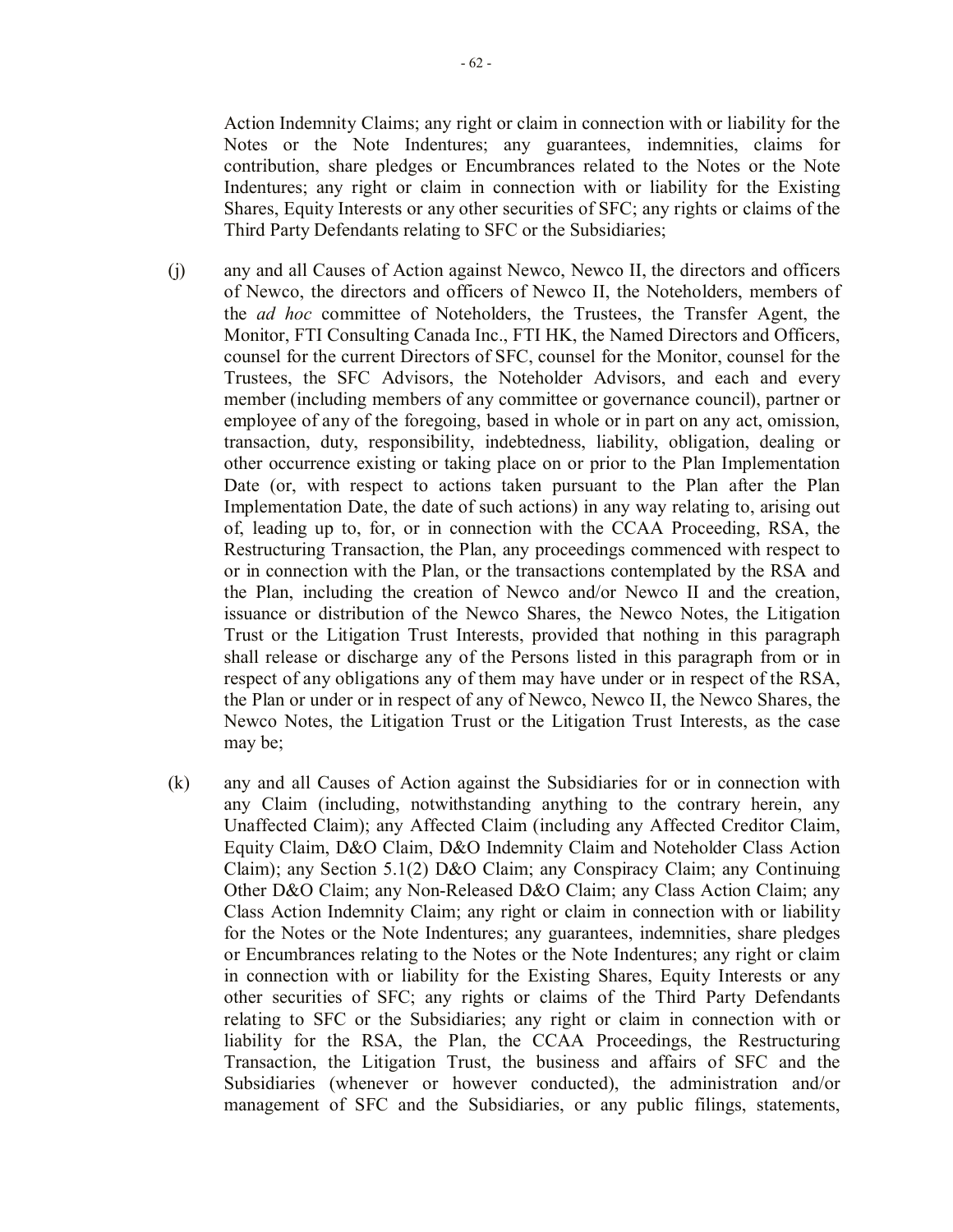disclosures or press releases relating to SFC; any right or claim in connection with or liability for any indemnification obligation to Directors or Officers of SFC or the Subsidiaries pertaining to SFC, the Notes, the Note Indentures, the Existing Shares, the Equity Interests, any other securities of SFC or any other right, claim or liability for or in connection with the RSA, the Plan, the CCAA Proceedings, the Restructuring Transaction, the Litigation Trust, the business and affairs of SFC (whenever or however conducted), the administration and/or management of SFC, or any public filings, statements, disclosures or press releases relating to SFC; any right or claim in connection with or liability for any guaranty, indemnity or claim for contribution in respect of any of the foregoing; and any Encumbrance in respect of the foregoing;

- (l) all Subsidiary Intercompany Claims as against SFC (which are assumed by Newco and then Newco II pursuant to the Plan);
- (m) any entitlements of Ernst & Young to receive distributions of any kind (including Newco Shares, Newco Notes and Litigation Trust Interests) under this Plan;
- (n) any entitlements of the Named Third Party Defendants to receive distributions of any kind (including Newco Shares, Newco Notes and Litigation Trust Interests) under this Plan; and
- (o) any entitlements of the Underwriters to receive distributions of any kind (including Newco Shares, Newco Notes and Litigation Trust Interests) under this Plan.

## **7.2 Claims Not Released**

Notwithstanding anything to the contrary in section 7.1 hereof, nothing in this Plan shall waive, compromise, release, discharge, cancel or bar any of the following:

- (a) SFC of its obligations under the Plan and the Sanction Order;
- (b) SFC from or in respect of any Unaffected Claims (provided that recourse against SFC in respect of Unaffected Claims shall be limited in the manner set out in section 4.2 hereof);
- (c) any Directors or Officers of SFC or the Subsidiaries from any Non-Released D&O Claims, Conspiracy Claims or any Section 5.1(2) D&O Claims, provided that recourse against the Named Directors or Officers of SFC in respect of any Section 5.1(2) D&O Claims and any Conspiracy Claims shall be limited in the manner set out in section 4.9(e) hereof;
- (d) any Other Directors and/or Officers from any Continuing Other D&O Claims, provided that recourse against the Other Directors and/or Officers in respect of the Indemnified Noteholder Class Action Claims shall be limited in the manner set out in section 4.4(b)(i) hereof;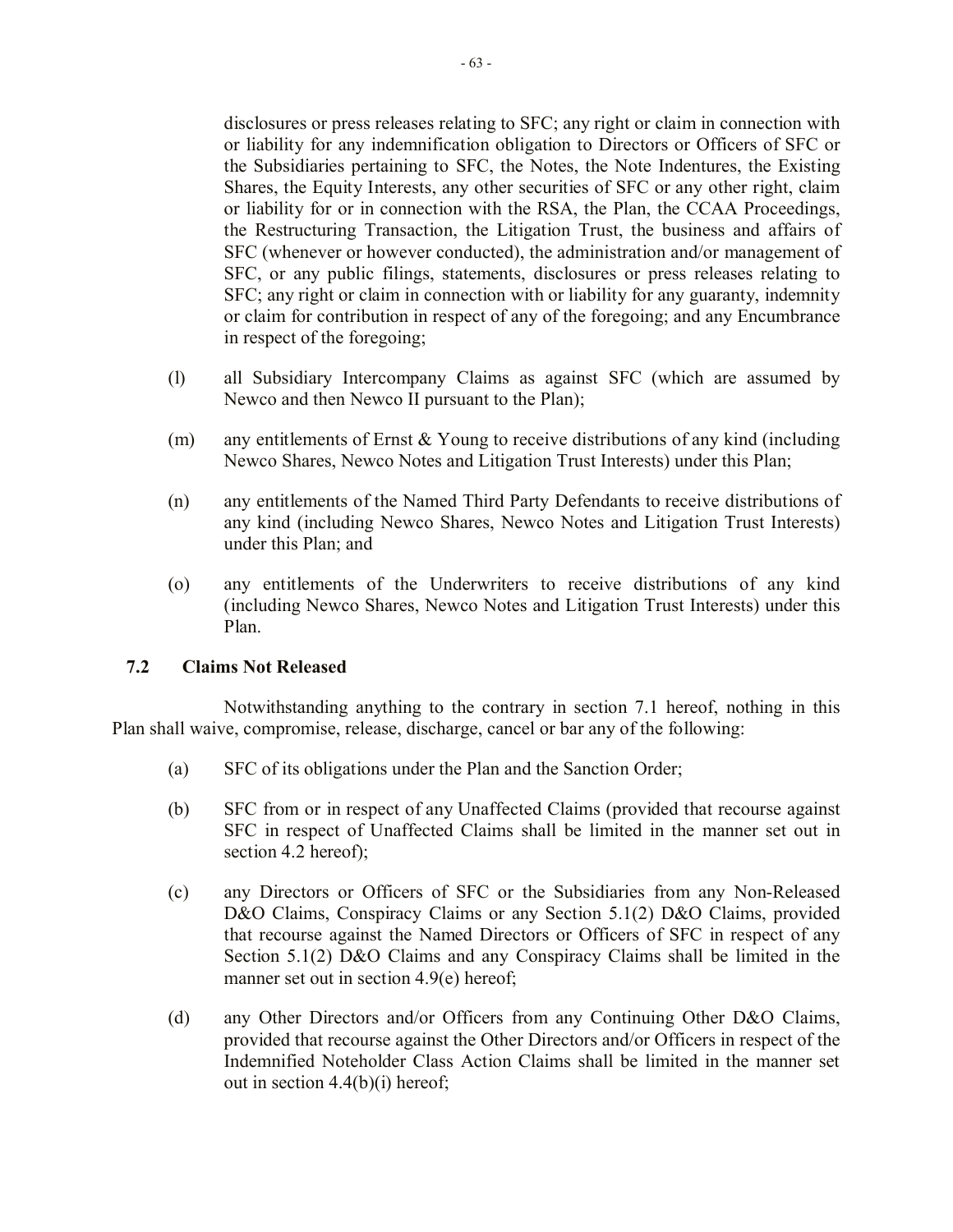- (e) the Third Party Defendants from any claim, liability or obligation of whatever nature for or in connection with the Class Action Claims, provided that the maximum aggregate liability of the Third Party Defendants collectively in respect of the Indemnified Noteholder Class Action Claims shall be limited to the Indemnified Noteholder Class Action Limit pursuant to section 4.4(b)(i) hereof and the releases set out in sections 7.1(e) and 7.1(f) hereof and the injunctions set out in section 7.3 hereof;
- (f) Newco II from any liability to the applicable Subsidiaries in respect of the Subsidiary Intercompany Claims assumed by Newco II pursuant to section  $6.4(x)$ hereof;
- (g) the Subsidiaries from any liability to Newco II in respect of the SFC Intercompany Claims conveyed to Newco II pursuant to section  $6.4(x)$  hereof;
- (h) SFC of or from any investigations by or non-monetary remedies of the Ontario Securities Commission, provided that, for greater certainty, all monetary rights, claims or remedies of the Ontario Securities Commission against SFC shall be treated as Affected Creditor Claims in the manner described in section 4.1 hereof and released pursuant to section 7.1(b) hereof;
- (i) the Subsidiaries from their respective indemnification obligations (if any) to Directors or Officers of the Subsidiaries that relate to the ordinary course operations of the Subsidiaries and that have no connection with any of the matters listed in section 7.1(i) hereof;
- (j) SFC or the Directors and Officers from any Insured Claims, provided that recovery for Insured Claims shall be irrevocably limited to recovery solely from the proceeds of Insurance Policies paid or payable on behalf of SFC or its Directors and Officers in the manner set forth in section 2.4 hereof;
- (k) insurers from their obligations under insurance policies; and
- (l) any Released Party for fraud or criminal conduct.

## **7.3 Injunctions**

All Persons are permanently and forever barred, estopped, stayed and enjoined, on and after the Effective Time, with respect to any and all Released Claims, from (i) commencing, conducting or continuing in any manner, directly or indirectly, any action, suits, demands or other proceedings of any nature or kind whatsoever (including, without limitation, any proceeding in a judicial, arbitral, administrative or other forum) against the Released Parties; (ii) enforcing, levying, attaching, collecting or otherwise recovering or enforcing by any manner or means, directly or indirectly, any judgment, award, decree or order against the Released Parties or their property; (iii) commencing, conducting or continuing in any manner, directly or indirectly, any action, suits or demands, including without limitation, by way of contribution or indemnity or other relief, in common law, or in equity, breach of trust or breach of fiduciary duty or under the provisions of any statute or regulation, or other proceedings of any nature or kind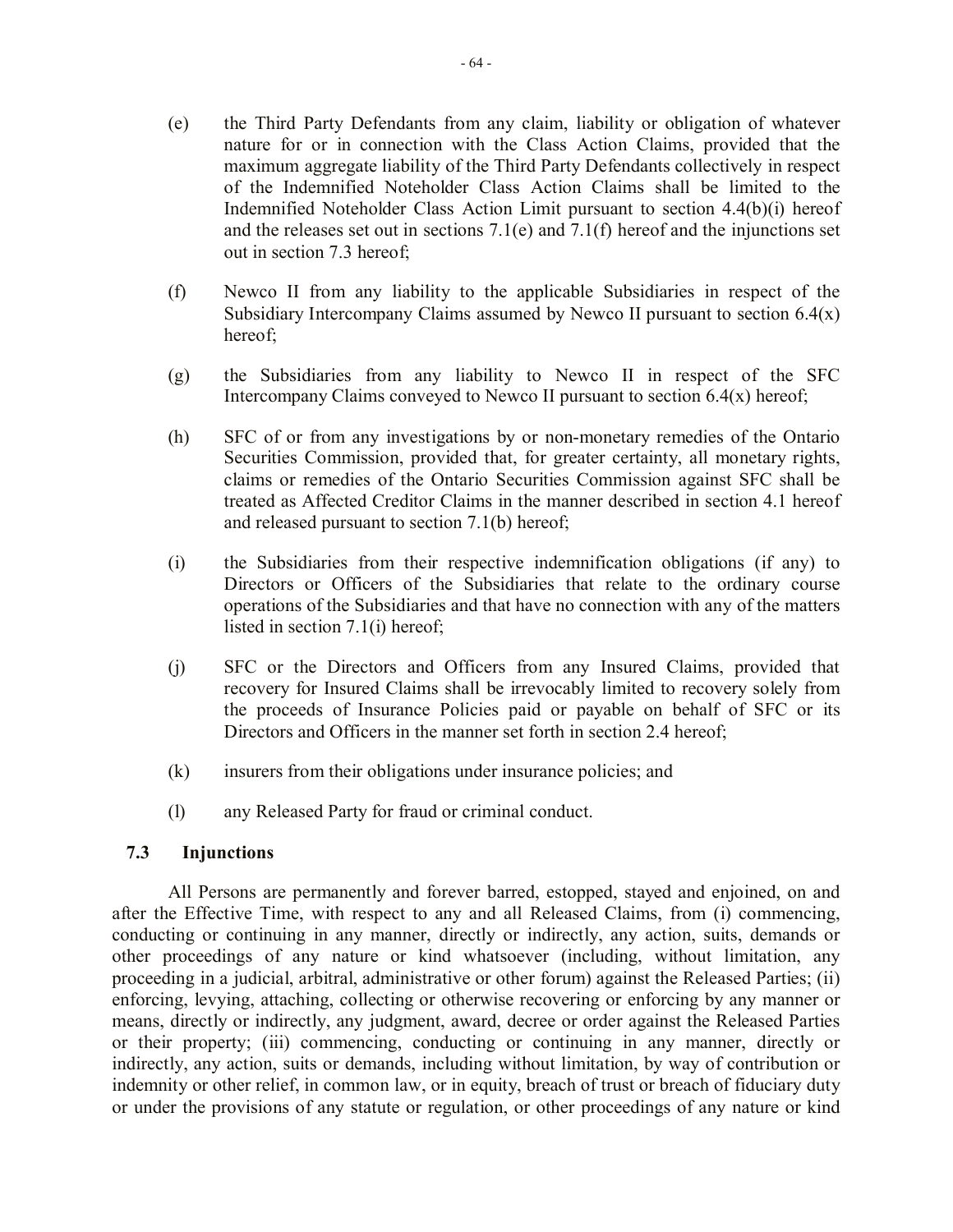whatsoever (including, without limitation, any proceeding in a judicial, arbitral, administrative or other forum) against any Person who makes such a claim or might reasonably be expected to make such a claim, in any manner or forum, against one or more of the Released Parties; (iv) creating, perfecting, asserting or otherwise enforcing, directly or indirectly, any lien or encumbrance of any kind against the Released Parties or their property; or (v) taking any actions to interfere with the implementation or consummation of this Plan; provided, however, that the foregoing shall not apply to the enforcement of any obligations under the Plan.

## **7.4 Timing of Releases and Injunctions**

All releases and injunctions set forth in this Article 7 shall become effective on the Plan Implementation Date at the time or times and in the manner set forth in section 6.4 hereof.

# **7.5 Equity Class Action Claims Against the Third Party Defendants**

Notwithstanding anything to the contrary in this Plan, any Class Action Claim against the Third Party Defendants that relates to the purchase, sale or ownership of Existing Shares or Equity Interests: (a) is unaffected by this Plan; (b) is not discharged, released, cancelled or barred pursuant to this Plan; (c) shall be permitted to continue as against the Third Party Defendants; (d) shall not be limited or restricted by this Plan in any manner as to quantum or otherwise (including any collection or recovery for any such Class Action Claim that relates to any liability of the Third Party Defendants for any alleged liability of SFC); and (e) does not constitute an Equity Claim or an Affected Claim under this Plan.

# **ARTICLE 8 COURT SANCTION**

## **8.1 Application for Sanction Order**

If the Plan is approved by the Required Majority, SFC shall apply for the Sanction Order on or before the date set for the hearing of the Sanction Order or such later date as the Court may set.

## **8.2 Sanction Order**

The Sanction Order shall, among other things:

- (a) declare that: (i) the Plan has been approved by the Required Majority in conformity with the CCAA; (ii) the activities of SFC have been in reasonable compliance with the provisions of the CCAA and the Orders of the Court made in this CCAA Proceeding in all respects; (iii) the Court is satisfied that SFC has not done or purported to do anything that is not authorized by the CCAA; and (iv) the Plan and the transactions contemplated thereby are fair and reasonable;
- (b) declare that the Plan and all associated steps, compromises, releases, discharges, cancellations, transactions, arrangements and reorganizations effected thereby are approved, binding and effective as herein set out as of the Plan Implementation Date: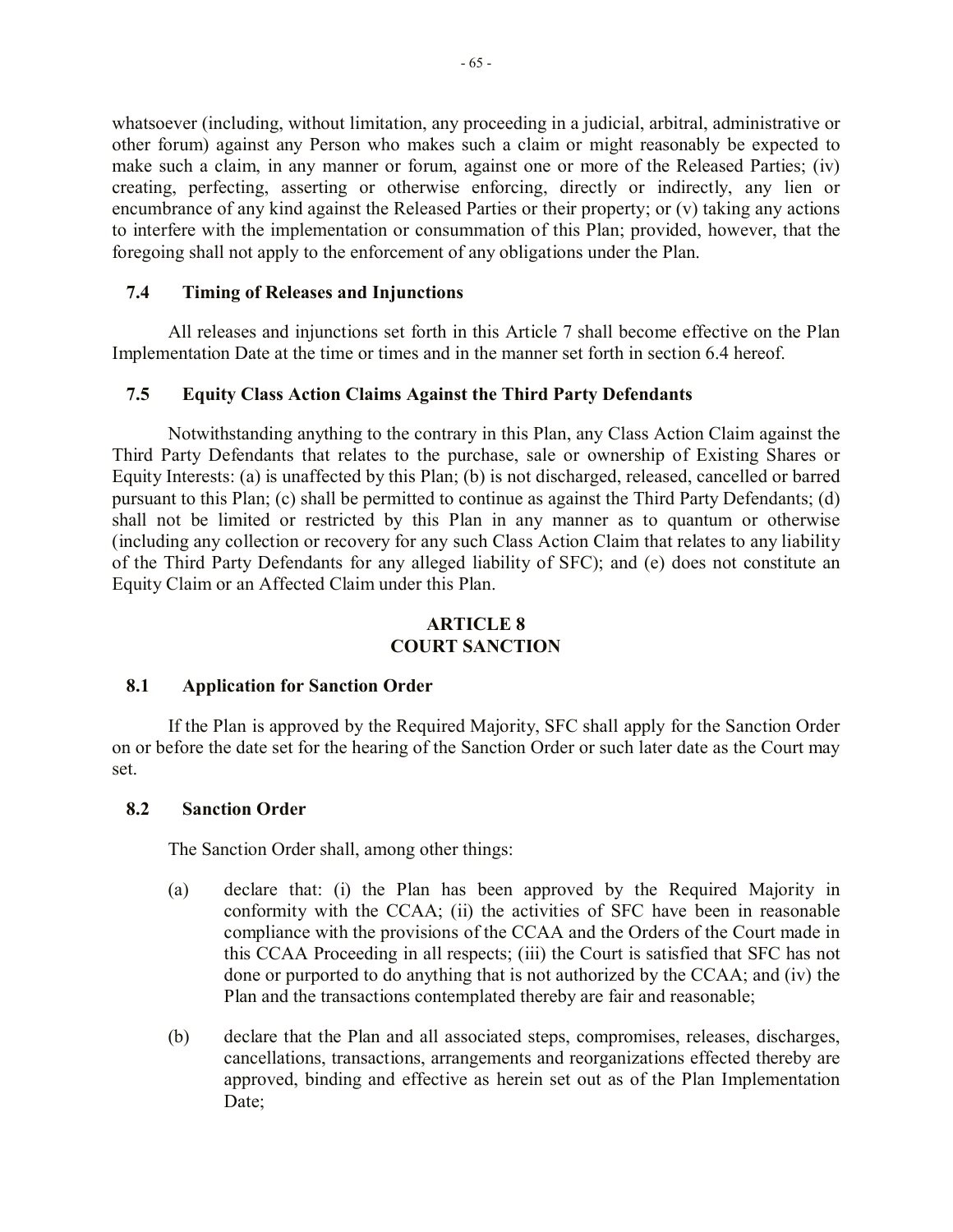- (c) confirm the amount of each of the Unaffected Claims Reserve, the Administration Charge Reserve and the Monitor's Post-Implementation Reserve;
- (d) declare that, on the Plan Implementation Date, all Affected Claims shall be fully, finally, irrevocably and forever compromised, released, discharged, cancelled and barred, subject only to the right of the applicable Persons to receive the distributions to which they are entitled pursuant to the Plan;
- (e) declare that, on the Plan Implementation Date, the ability of any Person to proceed against SFC or the Subsidiaries in respect of any Released Claims shall be forever discharged and restrained, and all proceedings with respect to, in connection with or relating to any such matter shall be permanently stayed;
- (f) declare that the steps to be taken, the matters that are deemed to occur and the compromises and releases to be effective on the Plan Implementation Date are deemed to occur and be effected in the sequential order contemplated by section 6.4, beginning at the Effective Time;
- (g) declare that, on the Plan Implementation Date, the SFC Assets vest absolutely in Newco and that, in accordance with section  $6.4(x)$  hereof, the SFC Assets transferred by Newco to Newco II vest absolutely in Newco II, in each case in accordance with the terms of section 6.6(a) hereof;
- (h) confirm that the Court was satisfied that: (i) the hearing of the Sanction Order was open to all of the Affected Creditors and all other Persons with an interest in SFC and that such Affected Creditors and other Persons were permitted to be heard at the hearing in respect of the Sanction Order; (ii) prior to the hearing, all of the Affected Creditors and all other Persons on the service list in respect of the CCAA Proceeding were given adequate notice thereof;
- (i) provide that the Court was advised prior to the hearing in respect of the Sanction Order that the Sanction Order will be relied upon by SFC and Newco as an approval of the Plan for the purpose of relying on the exemption from the registration requirements of the United States Securities Act of 1933, as amended, pursuant to Section 3(a)(10) thereof for the issuance of the Newco Shares, Newco Notes and, to the extent they may be deemed to be securities, the Litigation Trust Interests, and any other securities to be issued pursuant to the Plan;
- (j) declare that all obligations, agreements or leases to which (i) SFC remains a party on the Plan Implementation Date, or (ii) Newco and/or Newco II becomes a party as a result of the conveyance of the SFC Assets to Newco and the further conveyance of the SFC Assets to Newco II on the Plan Implementation Date, shall be and remain in full force and effect, unamended, as at the Plan Implementation Date and no party to any such obligation or agreement shall on or following the Plan Implementation Date, accelerate, terminate, refuse to renew, rescind, refuse to perform or otherwise disclaim or resiliate its obligations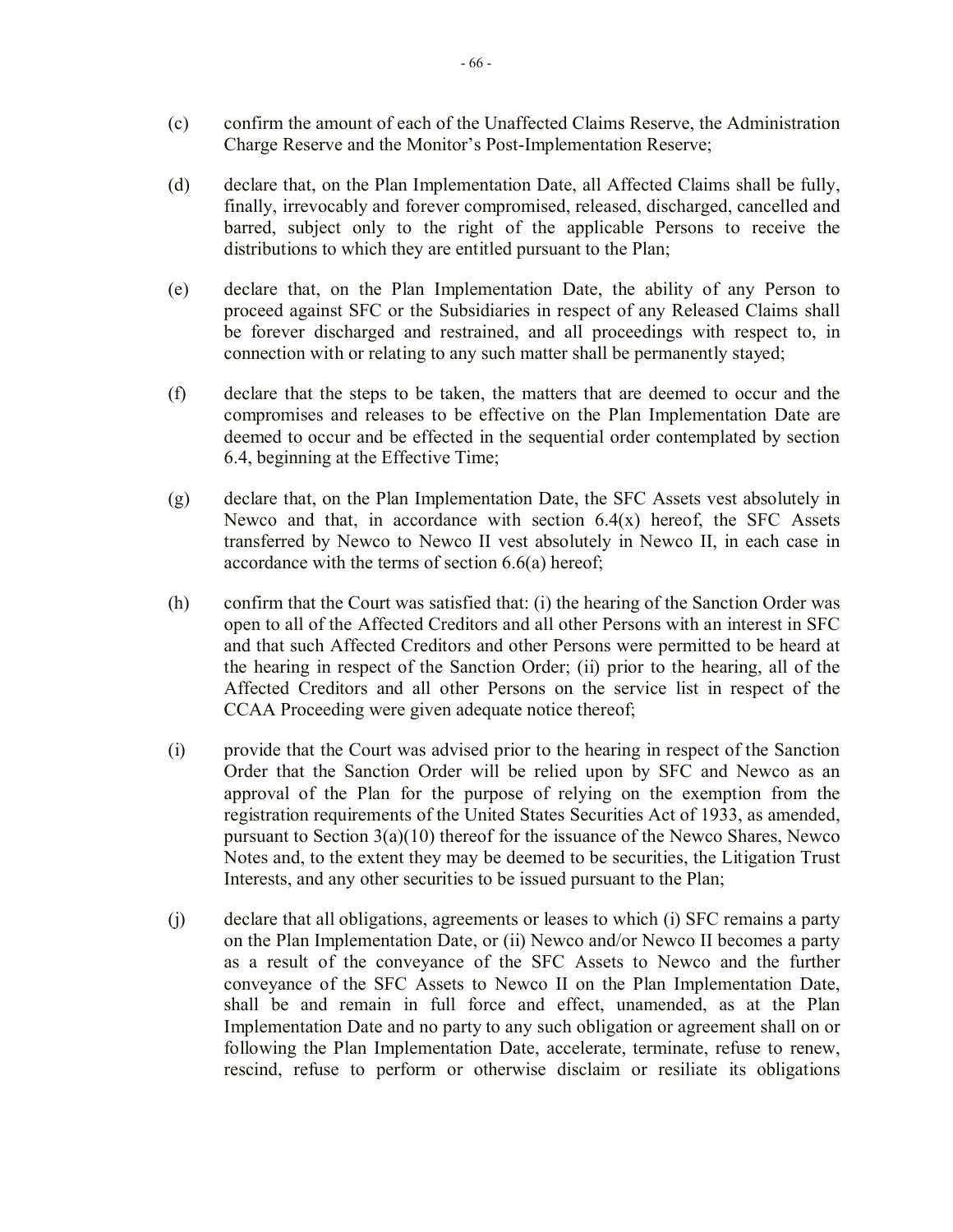thereunder, or enforce or exercise (or purport to enforce or exercise) any right or remedy under or in respect of any such obligation or agreement, by reason:

- (i) of any event which occurred prior to, and not continuing after, the Plan Implementation Date, or which is or continues to be suspended or waived under the Plan, which would have entitled any other party thereto to enforce those rights or remedies;
- (ii) that SFC sought or obtained relief or has taken steps as part of the Plan or under the CCAA;
- (iii) of any default or event of default arising as a result of the financial condition or insolvency of SFC;
- (iv) of the completion of any of the transactions contemplated under the Plan, including the transfer, conveyance and assignment of the SFC Assets to Newco and the further transfer, conveyance and assignment of the SFC Assets by Newco to Newco II; or
- (v) of any compromises, settlements, restructurings, recapitalizations or reorganizations effected pursuant to the Plan;
- (k) stay the commencing, taking, applying for or issuing or continuing any and all steps or proceedings, including without limitation, administrative hearings and orders, declarations or assessments, commenced, taken or proceeded with or that may be commenced, taken or proceed with to advance any Released Claims;
- (l) stay as against Ernst & Young the commencing, taking, applying for or issuing or continuing any and all steps or proceedings (other than all steps or proceedings to implement the Ernst & Young Settlement) pursuant to the terms of the Order of the Honourable Justice Morawetz dated May 8, 2012 between (i) the Plan Implementation Date and (ii) the earlier of the Ernst & Young Settlement Date or such other date as may be ordered by the Court on a motion to the Court on reasonable notice to Ernst & Young;
- (m) declare that in no circumstances will the Monitor have any liability for any of SFC's tax liability regardless of how or when such liability may have arisen;
- (n) authorize the Monitor to perform its functions and fulfil its obligations under the Plan to facilitate the implementation of the Plan;
- (o) direct and deem the Trustees to release, discharge and cancel any guarantees, indemnities, Encumbrances or other obligations owing by or in respect of any Subsidiary relating to the Notes or the Note Indentures;
- (p) declare that upon completion by the Monitor of its duties in respect of SFC pursuant to the CCAA and the Orders, the Monitor may file with the Court a certificate of Plan Implementation stating that all of its duties in respect of SFC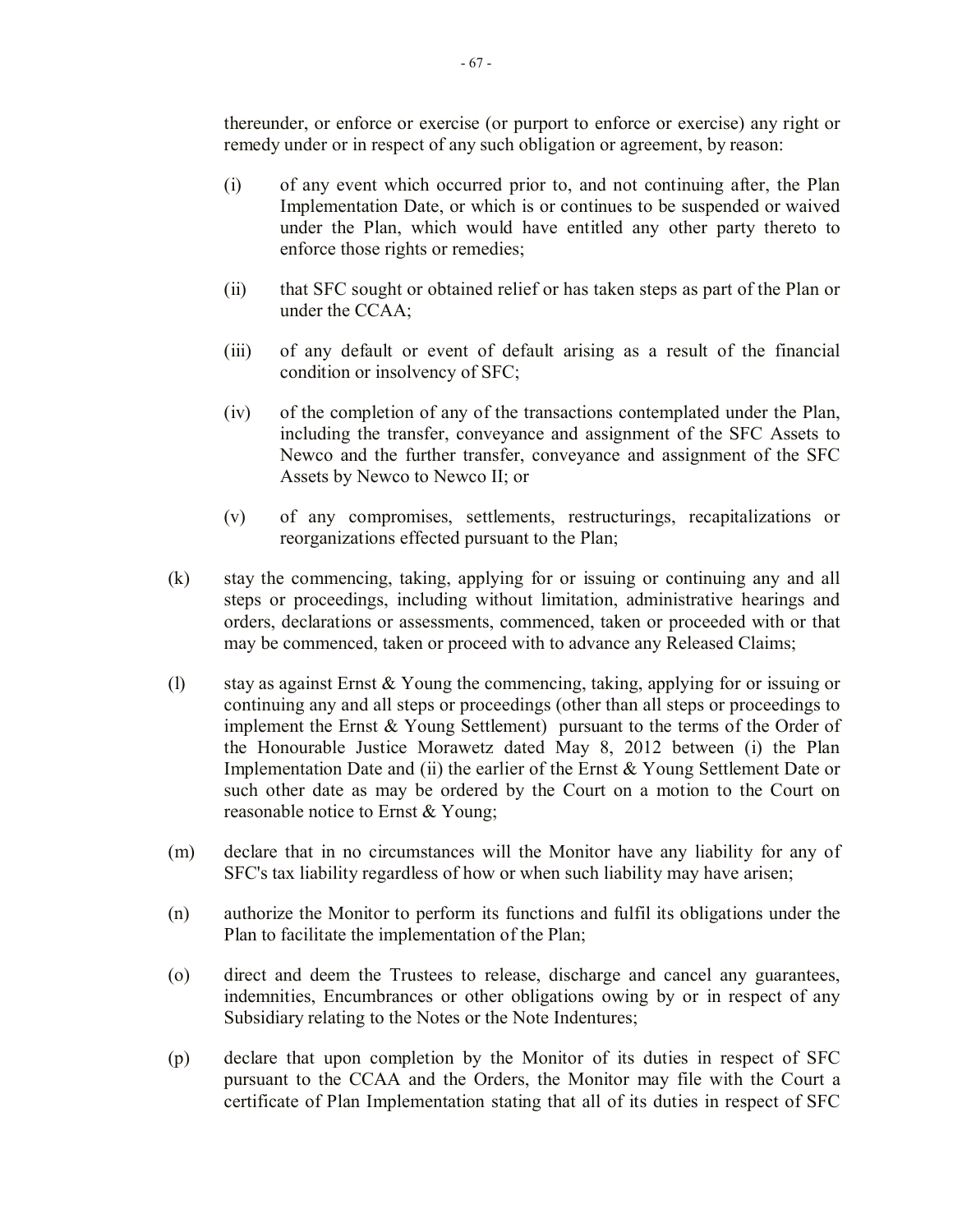pursuant to the CCAA and the Orders have been completed and thereupon, FTI Consulting Canada Inc. shall be deemed to be discharged from its duties as Monitor and released of all claims relating to its activities as Monitor; and

- (q) declare that, on the Plan Implementation Date, each of the Charges shall be discharged, released and cancelled, and that any obligations secured thereby shall satisfied pursuant to section 4.2(b) hereof, and that from and after the Plan Implementation Date the Administration Charge Reserve shall stand in place of the Administration Charge as security for the payment of any amounts secured by the Administration Charge;
- (r) declare that the Monitor may not make any payment from the Monitor's Post-Implementation Plan Reserve to any third party professional services provider (other than its counsel) that exceeds \$250,000 (alone or in a series of related payments) without the prior consent of the Initial Consenting Noteholders or an Order of the Court;
- (s) declare that SFC and the Monitor may apply to the Court for advice and direction in respect of any matters arising from or under the Plan;
- (t) declare that, subject to the due performance of its obligations as set forth in the Plan and subject to its compliance with any written directions or instructions of the Monitor and/or directions of the Court in the manner set forth in the Plan, SFC Escrow Co. shall have no liabilities whatsoever arising from the performance of its obligations under the Plan;
- (u) order and declare that all Persons with Unresolved Claims shall have standing in any proceeding in respect of the determination or status of any Unresolved Claim, and that Goodmans LLP (in its capacity as counsel to the Initial Consenting Noteholders) shall have standing in any such proceeding on behalf of the Initial Consenting Notheolders (in their capacity as Affected Creditors with Proven Claims);
- (v) order and declare that, from and after the Plan Implementation Date, Newco will be permitted, in its sole discretion and on terms acceptable to Newco, to advance additional cash amounts to the Litigation Trustee from time to time for the purpose of providing additional financing to the Litigation Trust, including the provision of such additional amounts as a non-interest bearing loan to the Litigation Trust that is repayable to Newco on similar terms and conditions as the Litigation Funding Receivable;
- (w) order and declare that: (i) subject to the prior consent of the Initial Consenting Noteholders, each of the Monitor and the Litigation Trustee shall have the right to seek and obtain an order from any court of competent jurisdiction, including an Order of the Court in the CCAA or otherwise, that gives effect to any releases of any Litigation Trust Claims agreed to by the Litigation Trustee in accordance with the Litigation Trust Agreement, and (ii) in accordance with this section 8.2(w), all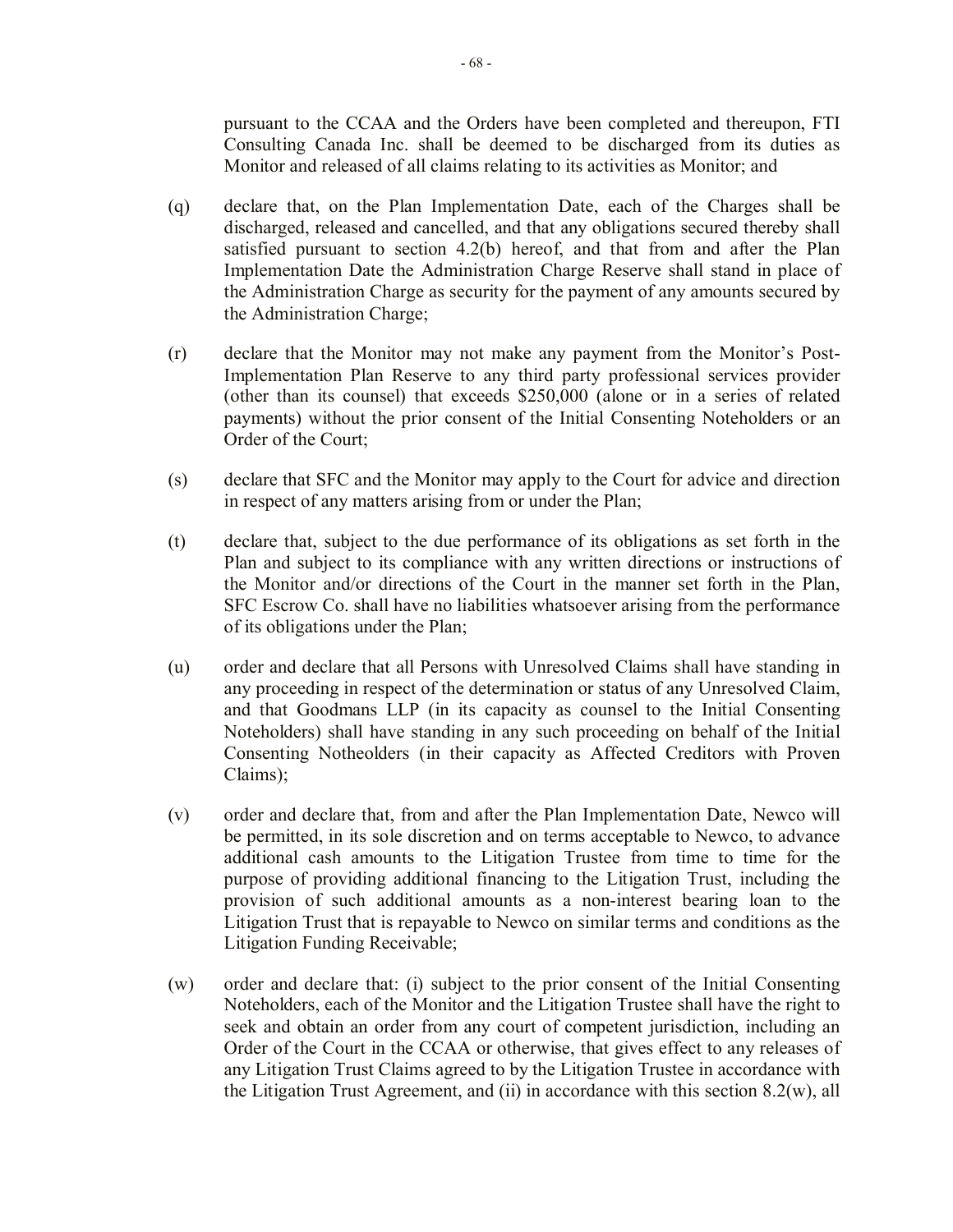Affected Creditors shall be deemed to consent to any such releases in any such proceedings;

- (x) order and declare that, prior to the Effective Time, SFC shall: (i) preserve or cause to be preserved copies of any documents (as such term is defined in the *Rules of Civil Procedure* (Ontario)) that are relevant to the issues raised in the Class Actions; and (ii) make arrangements acceptable to SFC, the Monitor, the Initial Consenting Noteholders, counsel to Ontario Class Action Plaintiffs, counsel to Ernst & Young, counsel to the Underwriters and counsel to the Named Third Party Defendants to provide the parties to the Class Actions with access thereto, subject to customary commercial confidentiality, privilege or other applicable restrictions, including lawyer-client privilege, work product privilege and other privileges or immunities, and to restrictions on disclosure arising from s. 16 of the *Securities Act* (Ontario) and comparable restrictions on disclosure in other relevant jurisdictions, for purposes of prosecuting and/or defending the Class Actions, as the case may be, provided that nothing in the foregoing reduces or otherwise limits the parties' rights to production and discovery in accordance with the *Rules of Civil Procedure* (Ontario) and the *Class Proceedings Act, 1992*  (Ontario);
- (y) order that releases and injunctions set forth in Article 7 of this Plan are effective on the Plan Implementation Date at the time or times and in the manner set forth in section 6.4 hereof;
- (z) order that the Ernst & Young Release shall become effective on the Ernst & Young Settlement Date in the manner set forth in section 11.1 hereof;
- (aa) order that any Named Third Party Releases shall become effective if and when the terms and conditions of sections  $11.2(a)$ ,  $11.2(b)$ ,  $11.2(c)$  have been fulfilled.;
- (bb) order and declare that the matters described in Article 11 hereof shall occur subject to and in accordance with the terms and conditions of Article 11; and
- (cc) declare that section 95 to 101 of the BIA shall not apply to any of the transactions implemented pursuant to the Plan.

If agreed by SFC, the Monitor and the Initial Consenting Noteholders, any of the relief to be included in the Sanction Order pursuant to this section 8.2 in respect of matters relating to the Litigation Trust may instead be included in a separate Order of the Court satisfactory to SFC, the Monitor and the Initial Consenting Noteholders granted prior to the Plan Implementation Date.

# **ARTICLE 9 CONDITIONS PRECEDENT AND IMPLEMENTATION**

## **9.1 Conditions Precedent to Implementation of the Plan**

The implementation of the Plan shall be conditional upon satisfaction or waiver of the following conditions prior to or at the Effective Time, each of which is for the benefit of SFC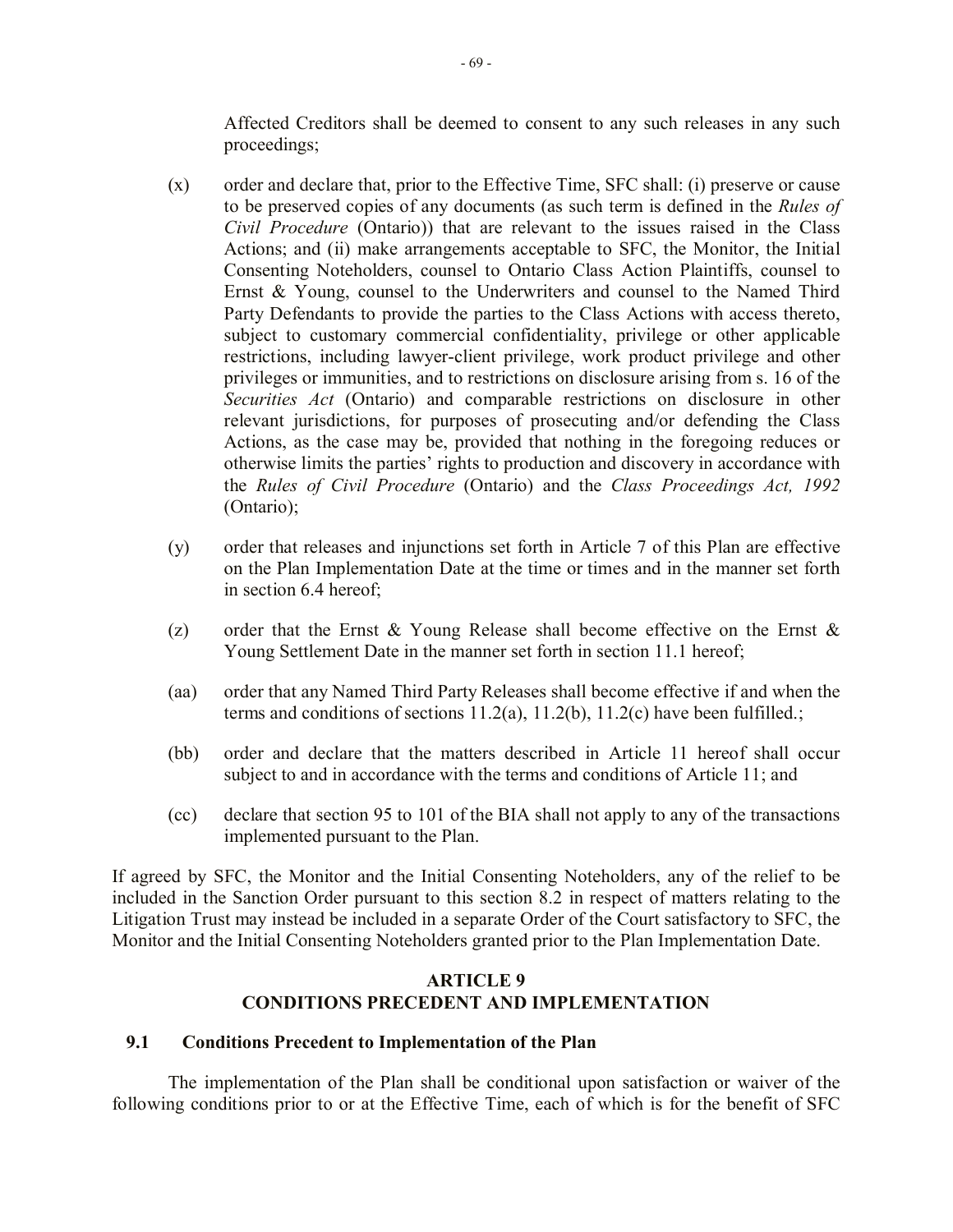and the Initial Consenting Noteholders and may be waived only by SFC and the Initial Consenting Noteholders collectively; provided, however, that the conditions in sub-paragraphs  $(g)$ , (h), (n), (o), (q), (r), (u), (z), (ff), (gg), (mm), (ll) and (nn) shall only be for the benefit of the Initial Consenting Noteholders and, if not satisfied on or prior to the Effective Time, may be waived only by the Initial Consenting Noteholders; and provided further that such conditions shall not be enforceable by SFC if any failure to satisfy such conditions results from an action, error, omission by or within the control of SFC and such conditions shall not be enforceable by the Initial Consenting Noteholders if any failure to satisfy such conditions results from an action, error, omission by or within the control of the Initial Consenting Noteholders:

## *Plan Approval Matters*

- (a) the Plan shall have been approved by the Required Majority and the Court, and in each case the Plan shall have been approved in a form consistent with the RSA or otherwise acceptable to SFC and the Initial Consenting Noteholders, each acting reasonably;
- (b) the Sanction Order shall have been made and shall be in full force and effect prior to December 17, 2012 (or such later date as may be consented to by SFC and the Initial Consenting Noteholders), and all applicable appeal periods in respect thereof shall have expired and any appeals therefrom shall have been disposed of by the applicable appellate court;
- (c) the Sanction Order shall be in a form consistent with the Plan or otherwise acceptable to SFC and the Initial Consenting Noteholders, each acting reasonably;
- (d) all filings under Applicable Laws that are required in connection with the Restructuring Transaction shall have been made and any regulatory consents or approvals that are required in connection with the Restructuring Transaction shall have been obtained and, in the case of waiting or suspensory periods, such waiting or suspensory periods shall have expired or been terminated; without limiting the generality of the foregoing, such filings and regulatory consents or approvals include:
	- (i) any required filings, consents and approvals of securities regulatory authorities in Canada;
	- (ii) a consultation with the Executive of the Hong Kong Securities and Futures Commission that is satisfactory to SFC, the Monitor and the Initial Consenting Noteholders confirming that implementation of the Restructuring Transaction will not result in an obligation arising for Newco, its shareholders, Newco II or any Subsidiary to make a mandatory offer to acquire shares of Greenheart;
	- (iii) the submission by SFC and each applicable Subsidiary of a Circular 698 tax filing with all appropriate tax authorities in the PRC within the requisite time prior to the Plan Implementation Date, such filings to be in form and substance satisfactory to the Initial Consenting Noteholders; and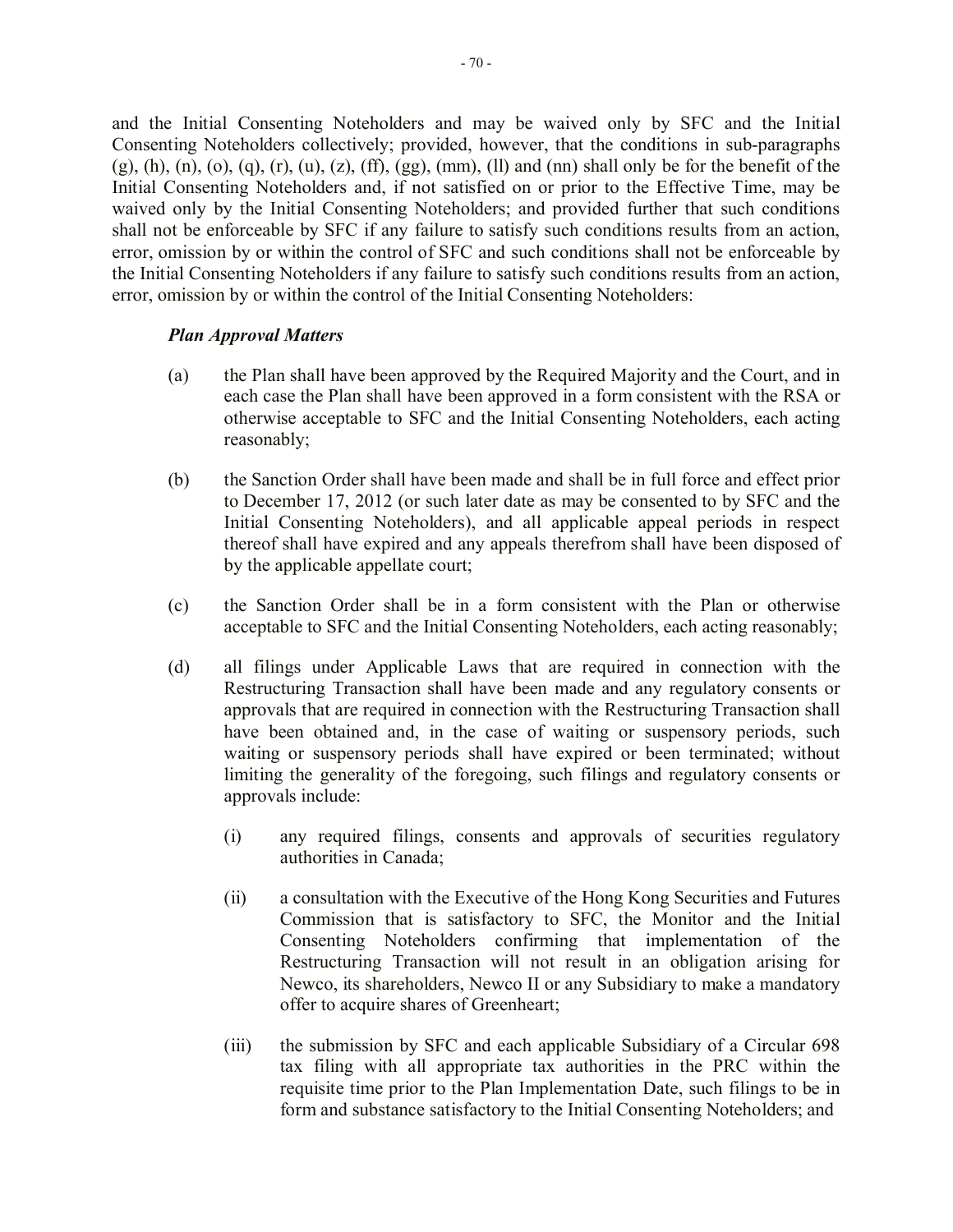- (iv) if notification is necessary or desirable under the *Antimonopoly Law of People's Republic of China* and its implementation rules, the submission of all antitrust filings considered necessary or prudent by the Initial Consenting Noteholders and the acceptance and (to the extent required) approval thereof by the competent Chinese authority, each such filing to be in form and substance satisfactory to the Initial Consenting Noteholders;
- (e) there shall not be in effect any preliminary or final decision, order or decree by a Governmental Entity, no application shall have been made to any Governmental Entity, and no action or investigation shall have been announced, threatened or commenced by any Governmental Entity, in consequence of or in connection with the Restructuring Transaction that restrains, impedes or prohibits (or if granted could reasonably be expected to restrain, impede or prohibit) the Restructuring Transaction or any material part thereof or requires or purports to require a variation of the Restructuring Transaction, and SFC shall have provided the Initial Consenting Noteholders with a certificate signed by an officer of SFC, without personal liability on the part of such officer, certifying compliance with this Section 9.1(e) as of the Plan Implementation Date;

## *Newco and Newco II Matters*

- (f) the organization, incorporating documents, articles, by-laws and other constating documents of Newco and Newco II (including any shareholders agreement, shareholder rights plan and classes of shares (voting and non-voting)) and any affiliated or related entities formed in connection with the Restructuring Transaction or the Plan, and all definitive legal documentation in connection with all of the foregoing, shall be acceptable to the Initial Consenting Noteholders and in form and in substance reasonably satisfactory to SFC;
- (g) the composition of the board of directors of Newco and Newco II and the senior management and officers of Newco and Newco II that will assume office, or that will continue in office, as applicable, on the Plan Implementation Date shall be acceptable to the Initial Consenting Noteholders;
- (h) the terms of employment of the senior management and officers of Newco and Newco II shall be acceptable to the Initial Consenting Noteholders;
- (i) except as expressly set out in this Plan, neither Newco nor Newco II shall have: (i) issued or authorized the issuance of any shares, notes, options, warrants or other securities of any kind, (ii) become subject to any Encumbrance with respect to its assets or property; (iii) become liable to pay any indebtedness or liability of any kind (other than as expressly set out in section 6.4 hereof); or (iv) entered into any Material agreement;
- (j) any securities that are formed in connection with the Plan, including the Newco Shares and the Newco Notes, when issued and delivered pursuant to the Plan,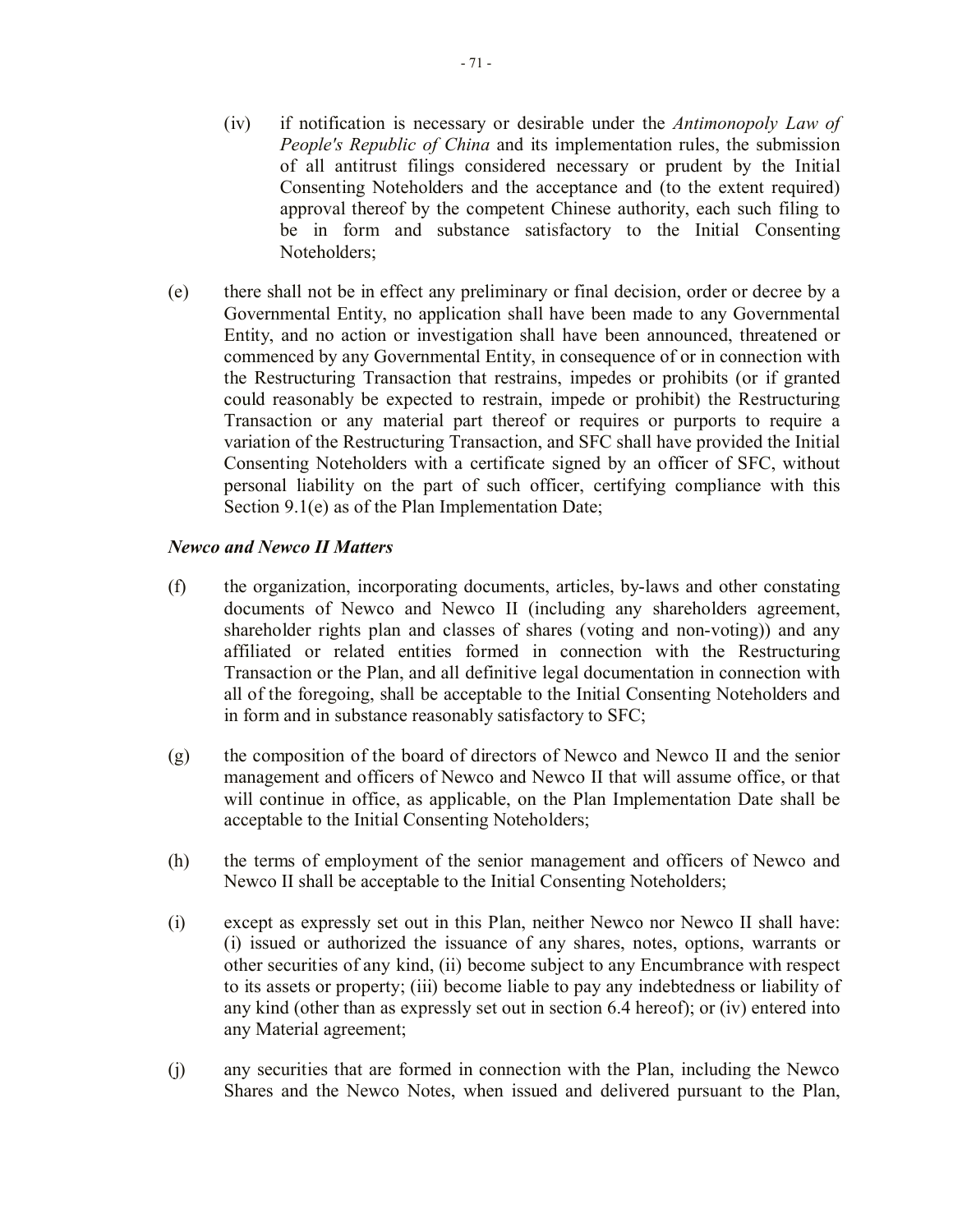shall be duly authorized, validly issued and fully paid and non-assessable and the issuance and distribution thereof shall be exempt from all prospectus and registration requirements of any applicable securities, corporate or other law, statute, order, decree, consent decree, judgment, rule, regulation, ordinance, notice, policy or other pronouncement having the effect of law applicable in the provinces of Canada;

- (k) Newco shall not be a reporting issuer (or equivalent) in any province of Canada or any other jurisdiction;
- (l) all of the steps, terms, transactions and documents relating to the conveyance of the SFC Assets to Newco and the further conveyance of the SFC Assets by Newco to Newco II in accordance with the Plan shall be in form and in substance acceptable to SFC and the Initial Consenting Noteholders;
- (m) all of the following shall be in form and in substance acceptable to the Initial Consenting Noteholders and reasonably satisfactory to SFC: (i) the Newco Shares; (ii) the Newco Notes (including the aggregate principal amount of the Newco Notes); (iii) any trust indenture or other document governing the terms of the Newco Notes; and (iv) the number of Newco Shares and Newco Notes to be issued in accordance with this Plan;

# *Plan Matters*

- (n) the Indemnified Noteholder Class Action Limit shall be acceptable to the Initial Consenting Noteholders;
- (o) the aggregate amount of the Proven Claims held by Ordinary Affected Creditors shall be acceptable to the Initial Consenting Noteholders;
- (p) the amount of each of the Unaffected Claims Reserve and the Administration Charge Reserve shall, in each case, be acceptable to SFC, the Monitor and the Initial Consenting Noteholders;
- (q) the amount of the Monitor's Post-Implementation Reserve and the amount of any Permitted Continuing Retainers shall be acceptable to the Initial Consenting Noteholders, and the Initial Consenting Noteholders shall be satisfied that all outstanding monetary retainers held by any SFC Advisors (net of any Permitted Continuing Retainers) have been repaid to SFC on the Plan Implementation Date;

# (r) **[Intentionally deleted]**;

(s) the amount of each of the following shall be acceptable to SFC, the Monitor and the Initial Consenting Noteholders: (i) the aggregate amount of Lien Claims to be satisfied by the return to the applicable Lien Claimants of the applicable secured property in accordance with section  $4.2(c)(i)$  hereof; and (ii) the aggregate amount of Lien Claims to be repaid in cash on the Plan Implementation Date in accordance with section  $4.2(c)(ii)$  hereof;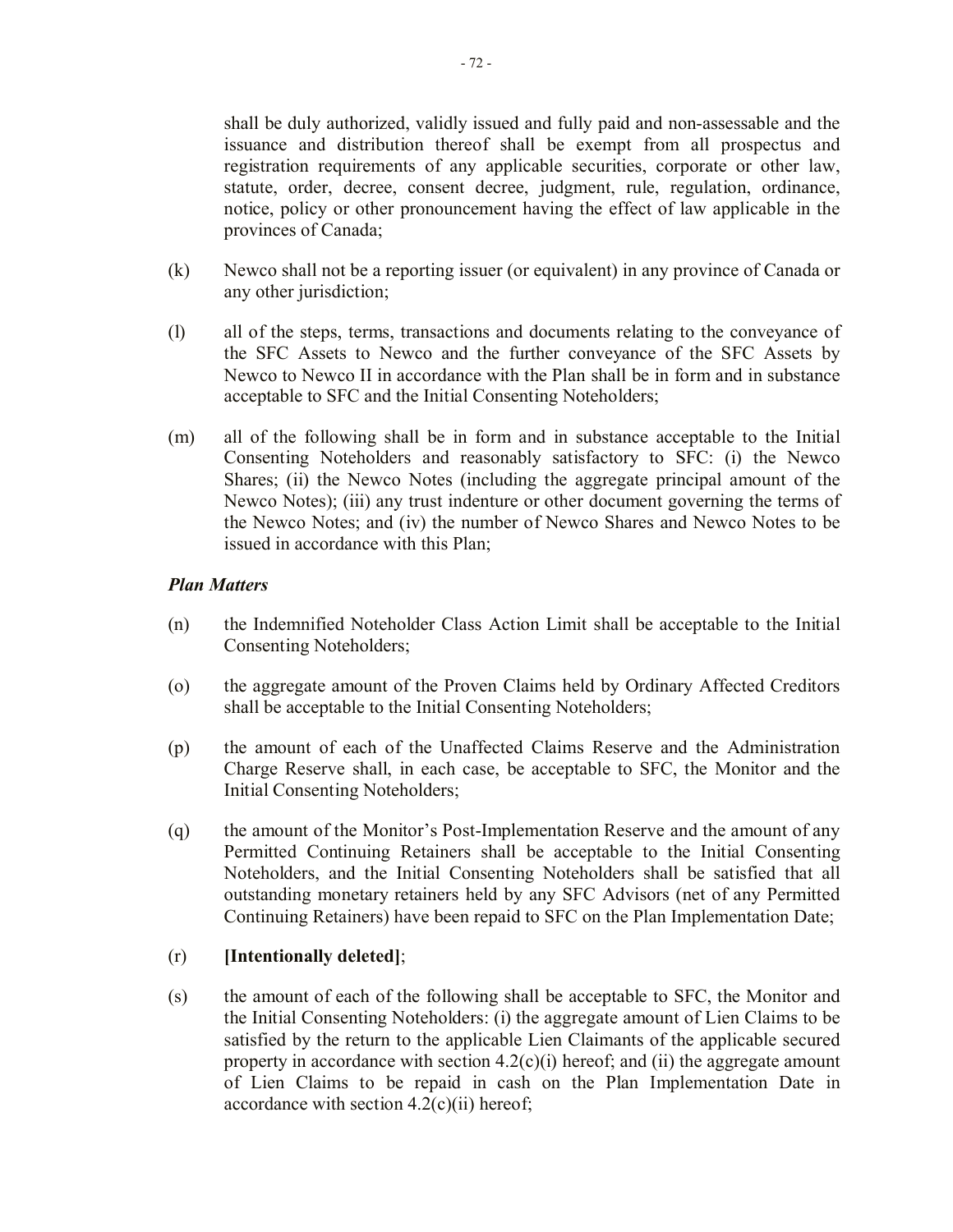- (t) the aggregate amount of Unaffected Claims, and the aggregate amount of the Claims listed in each subparagraph of the definition of "Unaffected Claims" shall, in each case, be acceptable to SFC, the Monitor and the Initial Consenting Noteholders;
- (u) the aggregate amount of Unresolved Claims and the amount of the Unresolved Claims Reserve shall, in each case, be acceptable to the Initial Consenting Noteholders and shall be confirmed in the Sanction Order;
- (v) Litigation Trust and the Litigation Trust Agreement shall be in form and in substance acceptable to SFC and the Initial Consenting Noteholders, each acting reasonably, and the Litigation Trust shall be established in a jurisdiction that is acceptable to the Initial Consenting Noteholders and SFC, each acting reasonably;
- (w) SFC, the Monitor and the Initial Consenting Noteholders, each acting reasonably, shall be satisfied with the proposed use of proceeds and payments relating to all aspects of the Restructuring Transaction and the Plan, including, without limitation, any change of control payments, consent fees, transaction fees, third party fees or termination or severance payments, in the aggregate of \$500,000 or more, payable by SFC or any Subsidiary to any Person (other than a Governmental Entity) in respect of or in connection with the Restructuring Transaction or the Plan, including without limitation, pursuant to any employment agreement or incentive plan of SFC or any Subsidiary;
- (x) SFC, the Monitor and the Initial Consenting Noteholders, each acting reasonably, shall be satisfied with the status and composition of all liabilities, indebtedness and obligations of the Subsidiaries and all releases of the Subsidiaries provided for in the Plan and the Sanction Order shall be binding and effective as of the Plan Implementation Date;

# *Plan Implementation Date Matters*

- (y) the steps required to complete and implement the Plan shall be in form and in substance satisfactory to SFC and the Initial Consenting Noteholders;
- (z) the Noteholders and the Early Consent Noteholders shall receive, on the Plan Implementation Date, all of the consideration to be distributed to them pursuant to the Plan;
- (aa) all of the following shall be in form and in substance satisfactory to SFC and the Initial Consenting Noteholders: (i) all materials filed by SFC with the Court or any court of competent jurisdiction in the United States, Canada, Hong Kong, the PRC or any other jurisdiction that relates to the Restructuring Transaction; (ii) the terms of any court-imposed charges on any of the assets, property or undertaking of any of SFC, including without limitation any of the Charges; (iii) the Initial Order; (iv) the Claims Procedure Order; (v) the Meeting Order; (vi) the Sanction Order; (vii) any other Order granted in connection with the CCAA Proceeding or the Restructuring Transaction by the Court or any other court of competent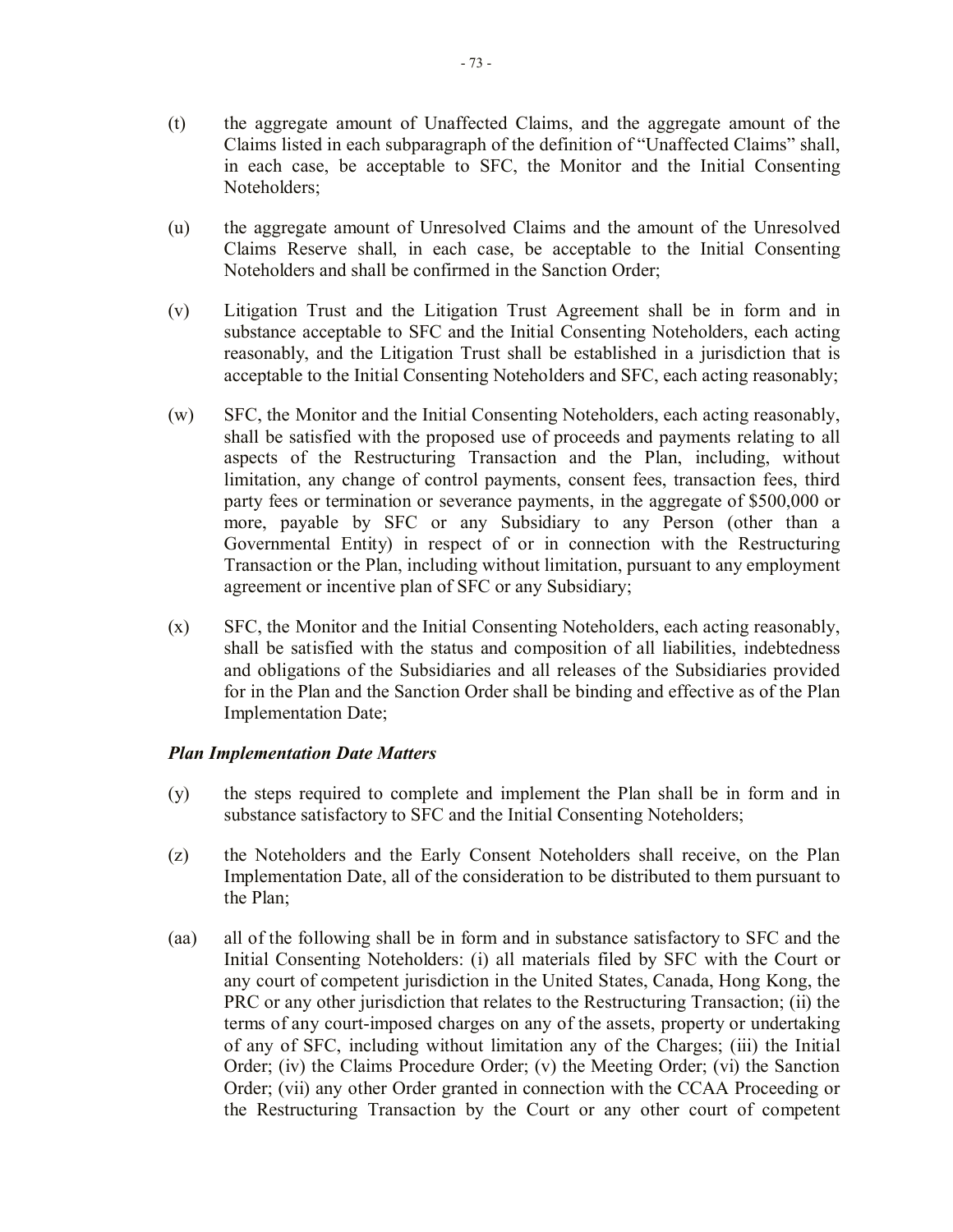jurisdiction in Canada, the United States, Hong Kong, the PRC or any other jurisdiction; and (viii) the Plan (as it is approved by the Required Majority and the Sanction Order);

- (bb) any and all court-imposed charges on any assets, property or undertaking of SFC, including the Charges, shall be discharged on the Plan Implementation Date on terms acceptable to the Initial Consenting Noteholders and SFC, each acting reasonably;
- (cc) SFC shall have paid, in full, the Expense Reimbursement and all fees and costs owing to the SFC Advisors on the Plan Implementation Date, and neither Newco nor Newco II shall have any liability for any fees or expenses due to the SFC Advisors or the Noteholder Advisors either as at or following the Plan Implementation Date;
- (dd) SFC or the Subsidiaries shall have paid, in full all fees owing to each of Chandler Fraser Keating Limited and Spencer Stuart on the Plan Implementation Date, and neither Newco nor Newco II shall have any liability for any fees or expenses due to either Chandler Fraser Keating Limited and Spencer Stuart as at or following the Plan Implementation Date;
- (ee) SFC shall have paid all Trustee Claims that are outstanding as of the Plan Implementation Date, and the Initial Consenting Noteholders shall be satisfied that SFC has made adequate provision in the Unaffected Claims Reserve for the payment of all Trustee Claims to be incurred by the Trustees after the Plan Implementation Date in connection with the performance of their respective duties under the Note Indentures or this Plan;
- (ff) there shall not exist or have occurred any Material Adverse Effect, and SFC shall have provided the Initial Consenting Noteholders with a certificate signed by an officer of the Company, without any personal liability on the part of such officer, certifying compliance with this section 9.1(ff) as of the Plan Implementation Date;
- (gg) there shall have been no breach of the Noteholder Confidentiality Agreements (as defined in the RSA) by SFC or any of the Sino-Forest Representatives (as defined therein) in respect of the applicable Initial Consenting Noteholder;
- (hh) the Plan Implementation Date shall have occurred no later than January 15, 2013 (or such later date as may be consented to by SFC and the Initial Consenting Noteholders);

# *RSA Matters*

- (ii) all conditions set out in sections 6 and 7 of the RSA shall have been satisfied or waived in accordance with the terms of the RSA;
- (ii) the RSA shall not have been terminated;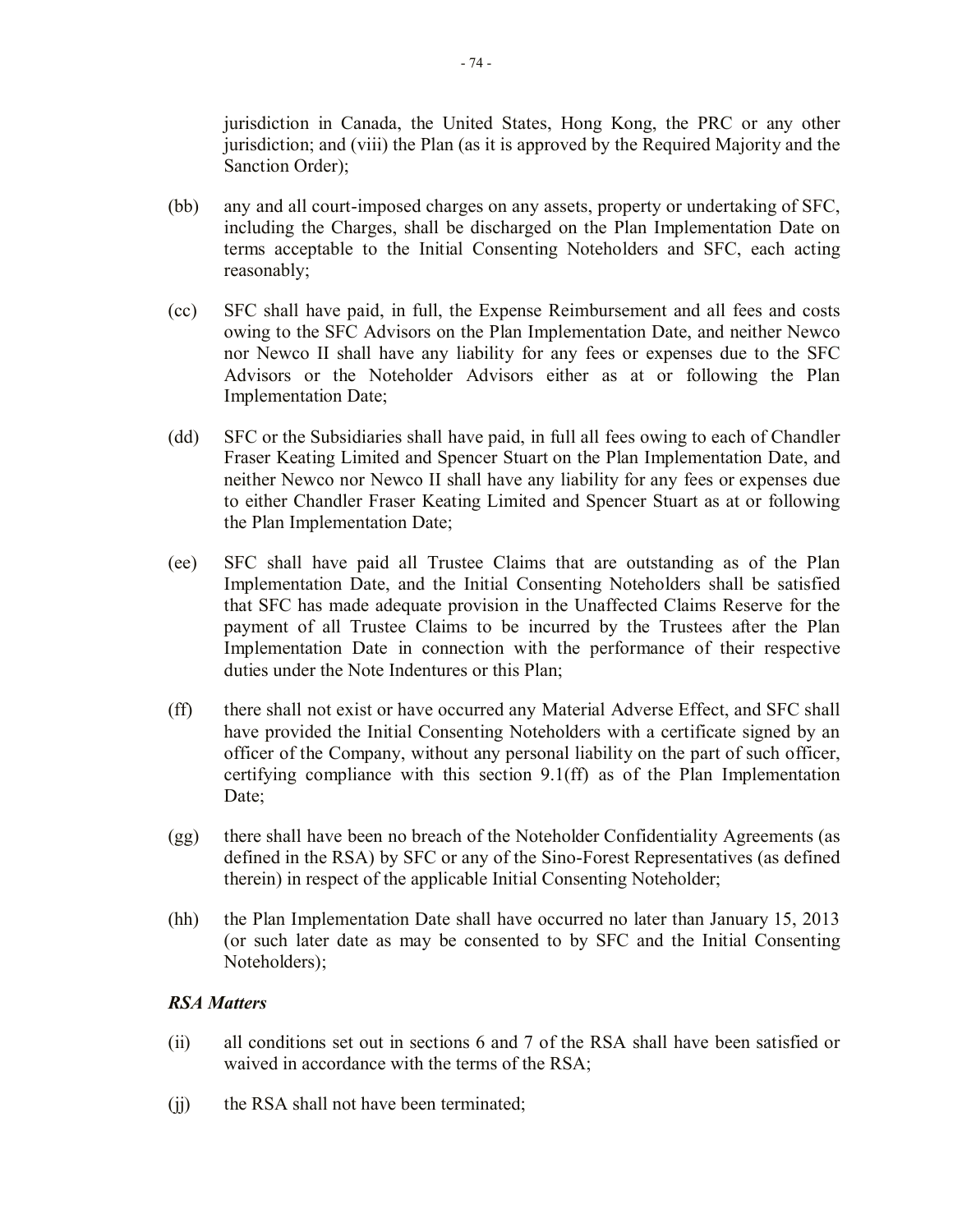### *Other Matters*

- (kk) the organization, incorporating documents, articles, by-laws and other constating documents of SFC Escrow Co. and all definitive legal documentation in connection with SFC Escrow Co., shall be acceptable to the Initial Consenting Noteholders and the Monitor and in form and in substance reasonably satisfactory to SFC;
- (ll) except as expressly set out in this Plan, SFC Escrow Co. shall not have: (i) issued or authorized the issuance of any shares, notes, options, warrants or other securities of any kind, (ii) become subject to any Encumbrance with respect to its assets or property; (iii) acquired any assets or become liable to pay any indebtedness or liability of any kind (other than as expressly set out in this Plan); or (iv) entered into any agreement;
- (mm) the Initial Consenting Noteholders shall have completed due diligence in respect of SFC and the Subsidiaries and the results of such due diligence shall be acceptable to the Initial Consenting Noteholders prior to the date for the hearing of the Sanction Order, except in respect of any new material information or events arising or discovered on or after the date of the hearing for the Sanction Order of which the Initial Consenting Noteholders were previously unaware, in respect of which the date for the Initial Consenting Noteholders to complete such due diligence shall be the Plan Implementation Date, provided that "new material information or events" for purposes of this Section 9.1(mm) shall not include any information or events disclosed prior to the date of the hearing for the Sanction Order in a press release issued by SFC, an affidavit filed with the Court by SFC or a Monitor's Report filed with the Court;
- (nn) if so requested by the Initial Consenting Noteholders, the Sanction Order shall have been recognized and confirmed as binding and effective pursuant to an order of a court of competent jurisdiction in Canada and any other jurisdiction requested by the Initial Consenting Noteholders, and all applicable appeal periods in respect of any such recognition order shall have expired and any appeals therefrom shall have been disposed of by the applicable appellate court;
- (oo) all press releases, disclosure documents and definitive agreements in respect of the Restructuring Transaction or the Plan shall be in form and substance satisfactory to SFC and the Initial Consenting Noteholders, each acting reasonably; and
- (pp) Newco and SFC shall have entered into arrangements reasonably satisfactory to SFC and the Initial Consenting Noteholders for ongoing preservation and access to the books and records of SFC and the Subsidiaries in existence as at the Plan Implementation Date, as such access may be reasonably requested by SFC or any Director or Officer in the future in connection with any administrative or legal proceeding, in each such case at the expense of the Person making such request.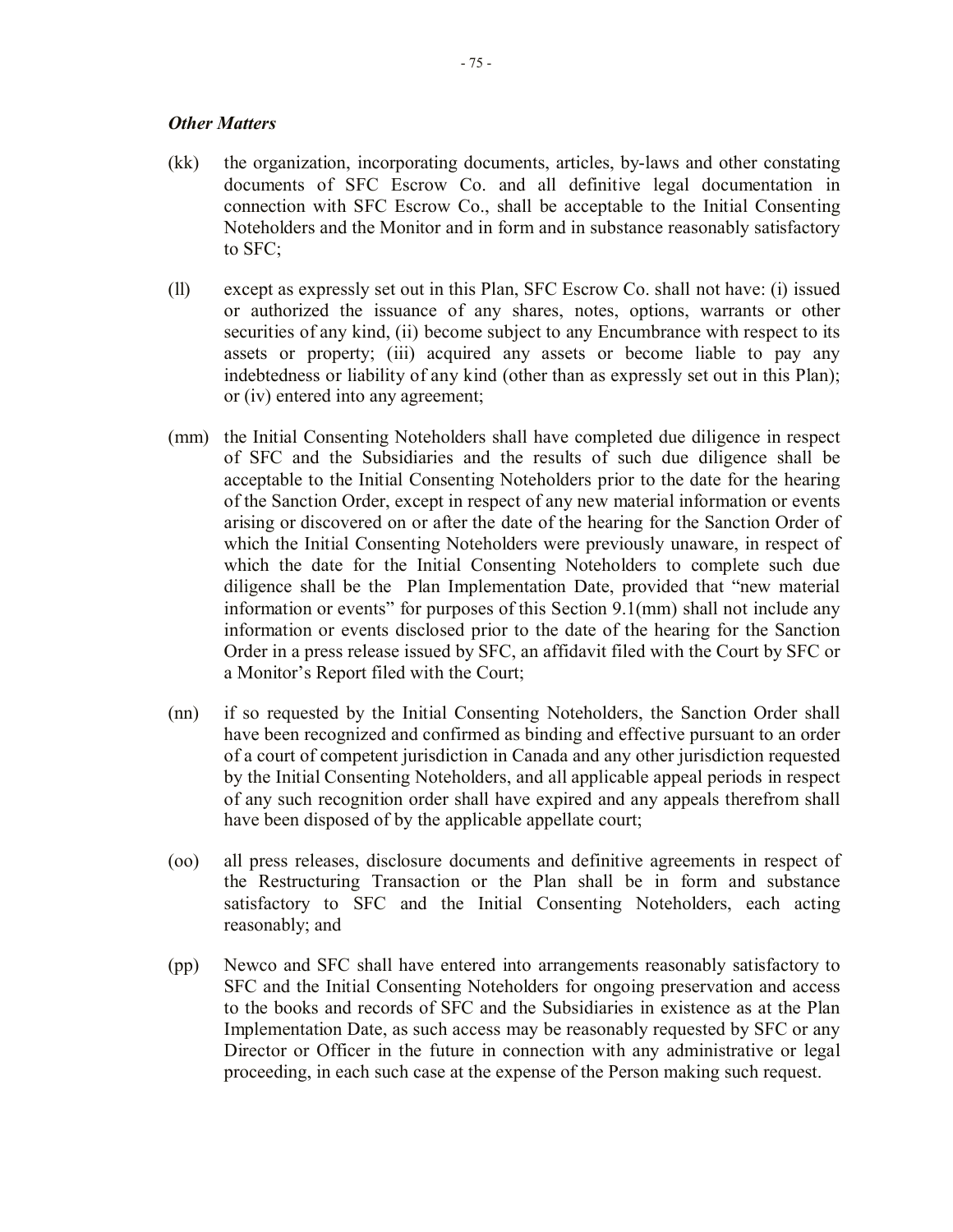For greater certainty, nothing in Article 11 hereof is a condition precedent to the implementation of the Plan.

### **9.2 Monitor's Certificate of Plan Implementation**

Upon delivery of written notice from SFC and Goodmans LLP (on behalf of the Initial Consenting Noteholders) of the satisfaction of the conditions set out in section 9.1, the Monitor shall deliver to Goodmans LLP and SFC a certificate stating that the Plan Implementation Date has occurred and that the Plan and the Sanction Order are effective in accordance with their respective terms. Following the Plan Implementation Date, the Monitor shall file such certificate with the Court.

### **ARTICLE 10 ALTERNATIVE SALE TRANSACTION**

### **10.1 Alternative Sale Transaction**

At any time prior to the Plan Implementation Date (whether prior to or after the granting of the Sanction Order), and subject to the prior written consent of the Initial Consenting Noteholders, SFC may complete a sale of all or substantially all of the SFC Assets on terms that are acceptable to the Initial Consenting Noteholders (an "**Alternative Sale Transaction**"), provided that such Alternative Sale Transaction has been approved by the Court pursuant to section 36 of the CCAA on notice to the service list. In the event that such an Alternative Sale Transaction is completed, the terms and conditions of this Plan shall continue to apply in all respects, subject to the following:

- (a) The Newco Shares and Newco Notes shall not be distributed in the manner contemplated herein. Instead, the consideration paid or payable to SFC pursuant to the Alternative Sale Transaction (the "**Alternative Sale Transaction Consideration**") shall be distributed to the Persons entitled to receive Newco Shares hereunder, and such Persons shall receive the Alternative Sale Transaction Consideration in the same proportions and subject to the same terms and conditions as are applicable to the distribution of Newco Shares hereunder.
- (b) All provisions in this Plan that address Newco or Newco II shall be deemed to be ineffective to the extent that they address Newco or Newco II, given that Newco and Newco II will not be required in connection with an Alternative Sale Transaction.
- (c) All provisions addressing the Newco Notes shall be deemed to be ineffective to the extent such provisions address the Newco Notes, given that the Newco Notes will not be required in connection with an Alternative Sale Transaction.
- (d) All provisions relating to the Newco Shares shall be deemed to address the Alternative Sale Transaction Consideration to the limited extent such provisions address the Newco Shares.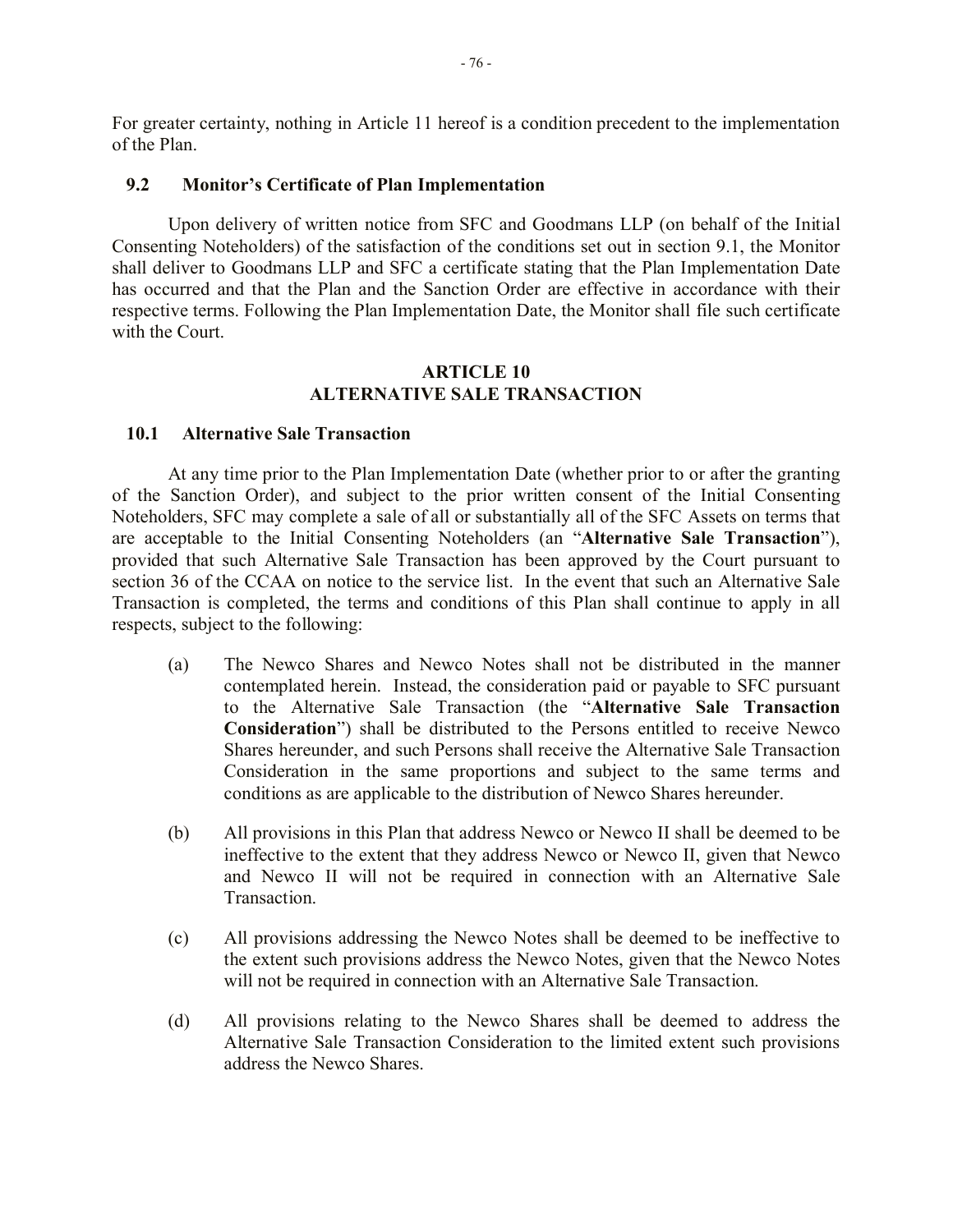(e) SFC, with the written consent of the Monitor and the Initial Consenting Noteholders, shall be permitted to make such amendments, modifications and supplements to the terms and conditions of this Plan as are necessary to: (i) facilitate the Alternative Sale Transaction; (ii) cause the Alternative Sale Transaction Consideration to be distributed in the same proportions and subject to the same terms and conditions as are subject to the distribution of Newco Shares hereunder; and (iii) complete the Alternative Sale Transaction and distribute the Alternative Sale Transaction Proceeds in a manner that is tax efficient for SFC and the Affected Creditors with Proven Claims, provided in each case that (y) a copy of such amendments, modifications or supplements is filed with the Court and served upon the service list; and (z) the Monitor is satisfied that such amendments, modifications or supplements do not materially alter the proportionate entitlements of the Affected Creditors, as amongst themselves, to the consideration distributed pursuant to the Plan.

Except for the requirement of obtaining the prior written consent of the Initial Consenting Noteholders with respect to the matters set forth in this section 10.1 and subject to the approval of the Alternative Sale Transaction by the Court pursuant to section 36 of the CCAA (on notice to the service list), once this Plan has been approved by the Required Majority of Affected Creditors, no further meeting, vote or approval of the Affected Creditors shall be required to enable SFC to complete an Alternative Sale Transaction or to amend the Plan in the manner described in this 10.1.

# **ARTICLE 11 SETTLEMENT OF CLAIMS AGAINST THIRD PARTY DEFENDANTS**

# **11.1 Ernst & Young**

(a) Notwithstanding anything to the contrary herein, subject to: (i) the granting of the Sanction Order; (ii) the issuance of the Settlement Trust Order (as may be modified in a manner satisfactory to the parties to the Ernst & Young Settlement and SFC (if occurring on or prior to the Plan Implementation Date), the Monitor and the Initial Consenting Noteholders, as applicable, to the extent, if any, that such modifications affect SFC, the Monitor or the Initial Consenting Noteholders, each acting reasonably); (iii) the granting of an Order under Chapter 15 of the United States Bankruptcy Code recognizing and enforcing the Sanction Order and the Settlement Trust Order in the United States; (iv) any other order necessary to give effect to the Ernst & Young Settlement (the orders referenced in (iii) and (iv) being collectively the "**Ernst & Young Orders**"); (v) the fulfillment of all conditions precedent in the Ernst & Young Settlement and the fulfillment by the Ontario Class Action Plaintiffs of all of their obligations thereunder; and (vi) the Sanction Order, the Settlement Trust Order and all Ernst & Young Orders being final orders and not subject to further appeal or challenge, Ernst  $&$  Young shall pay the settlement amount as provided in the Ernst & Young Settlement to the trust established pursuant to the Settlement Trust Order (the "**Settlement Trust**"). Upon receipt of a certificate from Ernst  $&$  Young confirming it has paid the settlement amount to the Settlement Trust in accordance with the Ernst & Young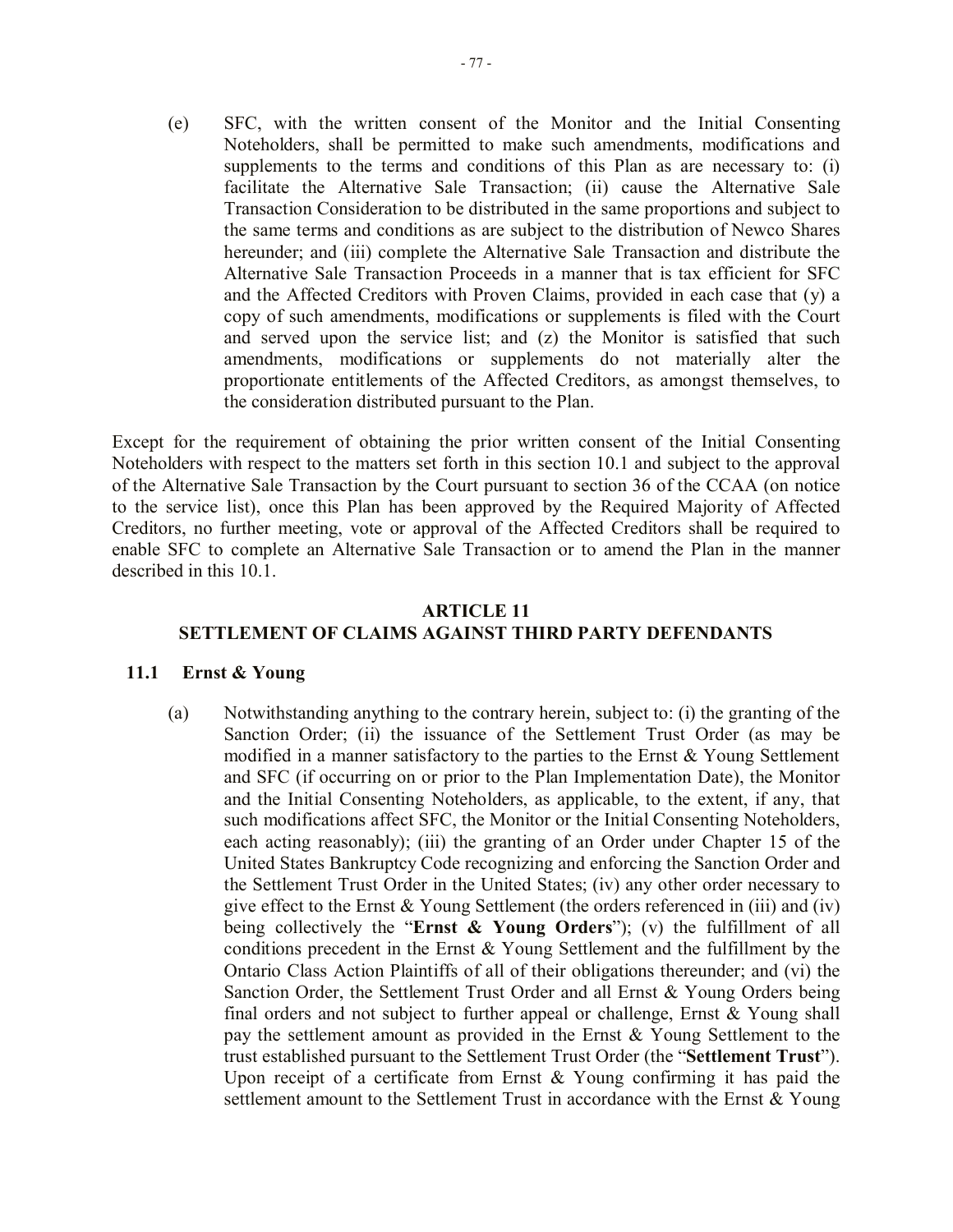Settlement and the trustee of the Settlement Trust confirming receipt of such settlement amount, the Monitor shall deliver to Ernst & Young a certificate (the "**Monitor's Ernst & Young Settlement Certificate**") stating that (i) Ernst & Young has confirmed that the settlement amount has been paid to the Settlement Trust in accordance with the Ernst  $\&$  Young Settlement; (ii) the trustee of the Settlement Trust has confirmed that such settlement amount has been received by the Settlement Trust; and (iii) the Ernst & Young Release is in full force and effect in accordance with the Plan. The Monitor shall thereafter file the Monitor's Ernst & Young Settlement Certificate with the Court.

- (b) Notwithstanding anything to the contrary herein, upon receipt by the Settlement Trust of the settlement amount in accordance with the Ernst & Young Settlement: (i) all Ernst & Young Claims shall be fully, finally, irrevocably and forever compromised, released, discharged, cancelled, barred and deemed satisfied and extinguished as against Ernst & Young; (ii) section 7.3 hereof shall apply to Ernst & Young and the Ernst & Young Claims *mutatis mutandis* on the Ernst & Young Settlement Date; and (iii) none of the plaintiffs in the Class Actions shall be permitted to claim from any of the other Third Party Defendants that portion of any damages that corresponds to the liability of Ernst & Young, proven at trial or otherwise, that is the subject of the Ernst & Young Settlement.
- (c) In the event that the Ernst  $&$  Young Settlement is not completed in accordance with its terms, the Ernst  $&$  Young Release and the injunctions described in section 11.1(b) shall not become effective.

# **11.2 Named Third Party Defendants**

- (a) Notwithstanding anything to the contrary in section 12.5(a) or 12.5(b) hereof, at any time prior to 10:00 a.m. (Toronto time) on December 6, 2012 or such later date as agreed in writing by the Monitor, SFC (if on or prior to the Plan Implementation Date) and the Initial Consenting Noteholders, Schedule "A" to this Plan may be amended, restated, modified or supplemented at any time and from time to time to add any Eligible Third Party Defendant as a "Named Third Party Defendant", subject in each case to the prior written consent of such Third Party Defendant, the Initial Consenting Noteholders, counsel to the Ontario Class Action Plaintiffs, the Monitor and, if occurring on or prior to the Plan Implementation Date, SFC. Any such amendment, restatement, modification and/or supplement of Schedule "A" shall be deemed to be effective automatically upon all such required consents being received. The Monitor shall: (A) provide notice to the service list of any such amendment, restatement, modification and/or supplement of Schedule "A"; (B) file a copy thereof with the Court; and (C) post an electronic copy thereof on the Website. All Affected Creditors shall be deemed to consent thereto any and no Court Approval thereof will be required.
- (b) Notwithstanding anything to the contrary herein, subject to: (i) the granting of the Sanction Order; (ii) the granting of the applicable Named Third Party Defendant Settlement Order; and (iii) the satisfaction or waiver of all conditions precedent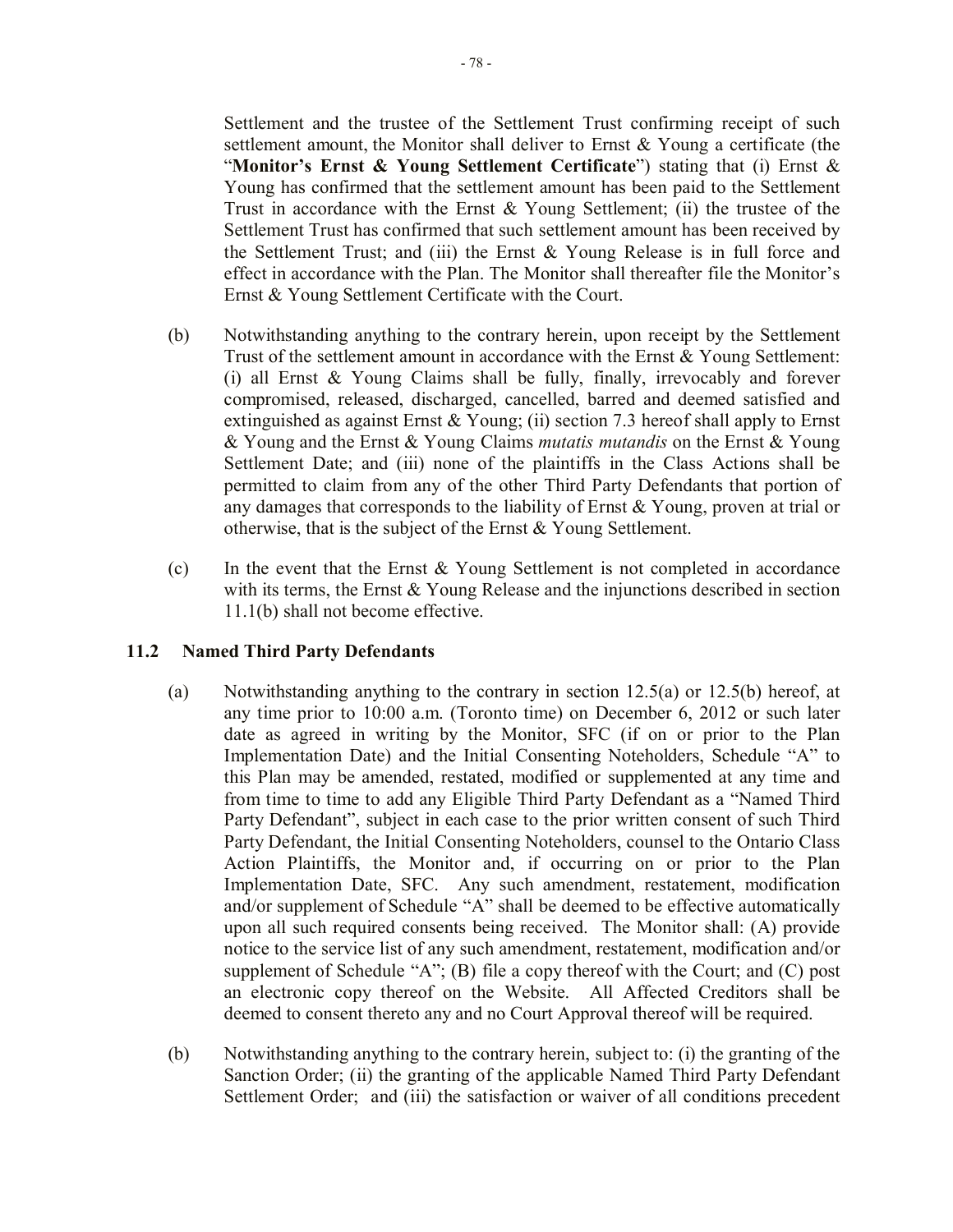contained in the applicable Named Third Party Defendant Settlement, the applicable Named Third Party Defendant Settlement shall be given effect in accordance with its terms. Upon receipt of a certificate (in form and in substance satisfactory to the Monitor) from each of the parties to the applicable Named Third Party Defendant Settlement confirming that all conditions precedent thereto have been satisfied or waived, and that any settlement funds have been paid and received, the Monitor shall deliver to the applicable Named Third Party Defendant a certificate (the "**Monitor's Named Third Party Settlement Certificate**") stating that (i) each of the parties to such Named Third Party Defendant Settlement has confirmed that all conditions precedent thereto have been satisfied or waived; (ii) any settlement funds have been paid and received; and (iii) immediately upon the delivery of the Monitor's Named Third Party Settlement Certificate, the applicable Named Third Party Release will be in full force and effect in accordance with the Plan. The Monitor shall thereafter file the Monitor's Named Third Party Settlement Certificate with the Court.

(c) Notwithstanding anything to the contrary herein, upon delivery of the Monitor's Named Third Party Settlement Certificate, any claims and Causes of Action shall be dealt with in accordance with the terms of the applicable Named Third Party Settlement, the Named Third Party Settlement Order and the Named Third Party Release. To the extent provided for by the terms of the applicable Named Third Party Defendant Release: (i) the applicable Causes of Action against the applicable Named Third Party Defendant shall be fully, finally, irrevocably and forever compromised, released, discharged, cancelled, barred and deemed satisfied and extinguished as against the applicable Named Third Party Defendant; and (ii) section 7.3 hereof shall apply to the applicable Named Third Party Defendant and the applicable Causes of Action against the applicable Named Third Party Defendant *mutatis mutandis* on the effective date of the Named Third Party Defendant Settlement.

# **ARTICLE 12 GENERAL**

# **12.1 Binding Effect**

On the Plan Implementation Date:

- (a) the Plan will become effective at the Effective Time;
- (b) the Plan shall be final and binding in accordance with its terms for all purposes on all Persons named or referred to in, or subject to, the Plan and their respective heirs, executors, administrators and other legal representatives, successors and assigns;
- (c) each Person named or referred to in, or subject to, the Plan will be deemed to have consented and agreed to all of the provisions of the Plan, in its entirety and shall be deemed to have executed and delivered all consents, releases, assignments and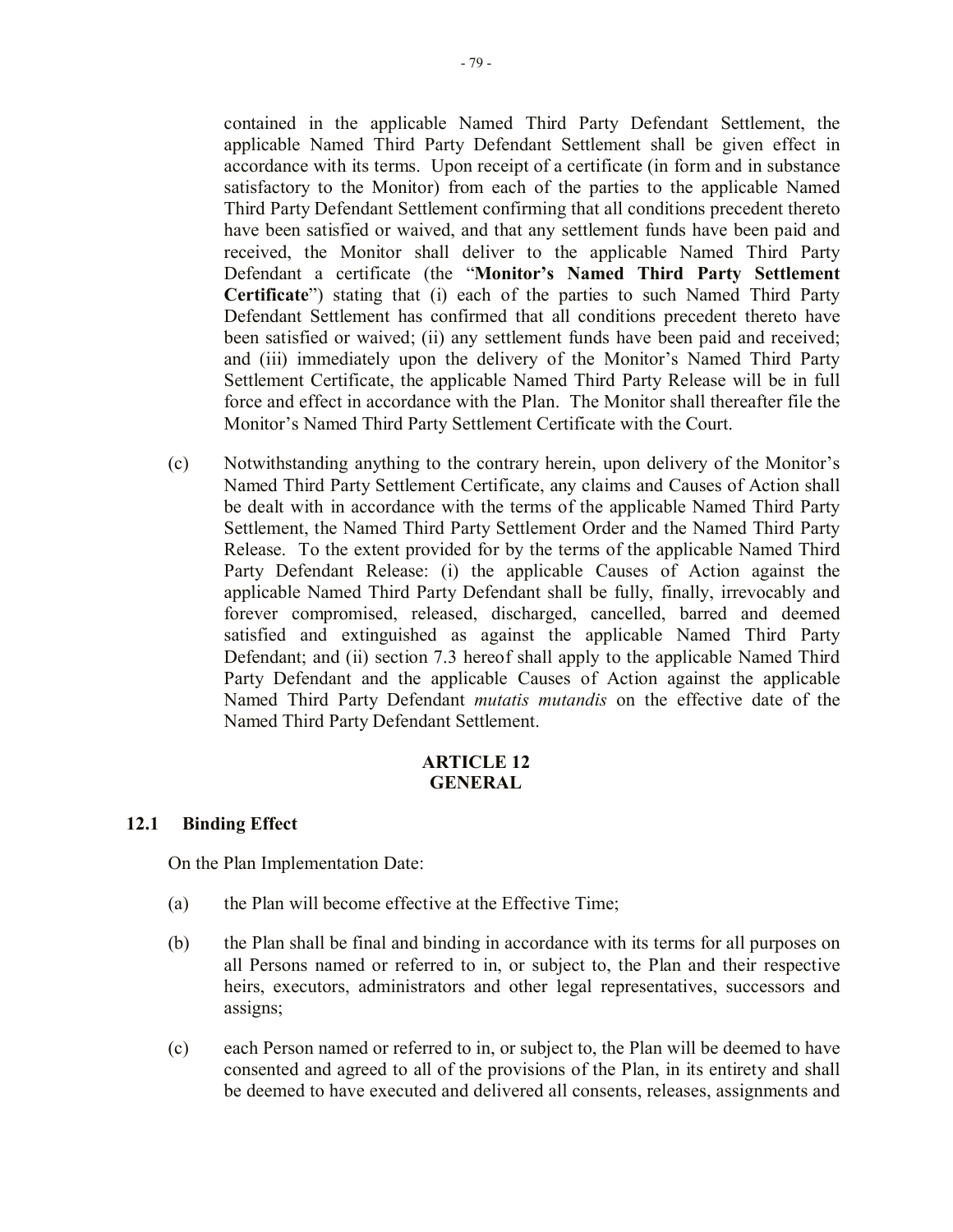waivers, statutory or otherwise, required to implement and carry out the Plan in its entirety.

# **12.2 Waiver of Defaults**

- (a) From and after the Plan Implementation Date, all Persons shall be deemed to have waived any and all defaults of SFC then existing or previously committed by SFC, or caused by SFC, the commencement of the CCAA Proceedings by SFC, any matter pertaining to the CCAA Proceedings, any of the provisions in the Plan or steps contemplated in the Plan, or non-compliance with any covenant, warranty, representation, term, provision, condition or obligation, expressed or implied, in any contract, instrument, credit document, indenture, note, lease, guarantee, agreement for sale or other agreement, written or oral, and any and all amendments or supplements thereto, existing between such Person and SFC, and any and all notices of default and demands for payment or any step or proceeding taken or commenced in connection therewith under any such agreement shall be deemed to have been rescinded and of no further force or effect, provided that nothing shall be deemed to excuse SFC from performing its obligations under the Plan or be a waiver of defaults by SFC under the Plan and the related documents.
- (b) Effective on the Plan Implementation Date, any and all agreements that are assigned to Newco and/or to Newco II as part of the SFC Assets shall be and remain in full force and effect, unamended, as at the Plan Implementation Date, and no Person shall, following the Plan Implementation Date, accelerate, terminate, rescind, refuse to perform or otherwise repudiate its obligations under, or enforce or exercise any right (including any right of set-off, dilution or other remedy) or make any demand against Newco, Newco II or any Subsidiary under or in respect of any such agreement with Newco, Newco II or any Subsidiary, by reason of:
	- (i) any event that occurred on or prior to the Plan Implementation Date that would have entitled any Person thereto to enforce those rights or remedies (including defaults or events of default arising as a result of the insolvency of SFC);
	- (ii) the fact that SFC commenced or completed the CCAA Proceedings;
	- (iii) the implementation of the Plan, or the completion of any of the steps, transactions or things contemplated by the Plan; or
	- (iv) any compromises, arrangements, transactions, releases, discharges or injunctions effected pursuant to the Plan or this Order.

# **12.3 Deeming Provisions**

In the Plan, the deeming provisions are not rebuttable and are conclusive and irrevocable.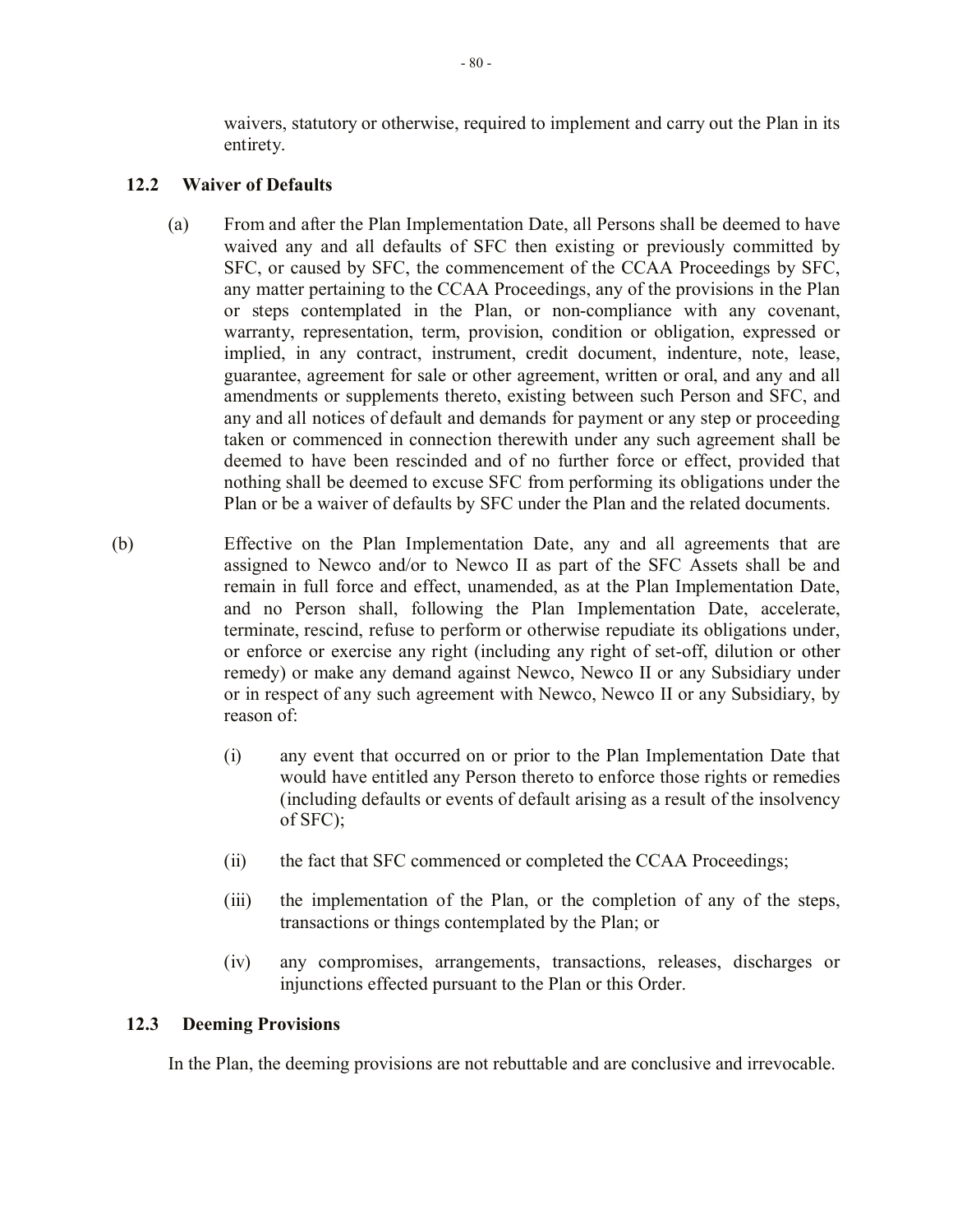### **12.4 Non-Consummation**

SFC reserves the right to revoke or withdraw the Plan at any time prior to the Sanction Date, with the consent of the Monitor and the Initial Consenting Noteholders. If SFC so revokes or withdraws the Plan, or if the Sanction Order is not issued or if the Plan Implementation Date does not occur, (a) the Plan shall be null and void in all respects, (b) any settlement or compromise embodied in the Plan, including the fixing or limiting to an amount certain any Claim, and any document or agreement executed pursuant to the Plan shall be deemed null and void, and (c) nothing contained in the Plan, and no acts taken in preparation for consummation of the Plan, shall (i) constitute or be deemed to constitute a waiver or release of any Claims by or against SFC or any other Person; (ii) prejudice in any manner the rights of SFC or any other Person in any further proceedings involving SFC; or (iii) constitute an admission of any sort by SFC or any other Person.

# **12.5 Modification of the Plan**

- (a) SFC may, at any time and from time to time, amend, restate, modify and/or supplement the Plan with the consent of the Monitor and the Initial Consenting Noteholders, provided that: any such amendment, restatement, modification or supplement must be contained in a written document that is filed with the Court and:
	- (i) if made prior to or at the Meeting: (A) the Monitor, SFC or the Chair (as defined in the Meeting Order) shall communicate the details of any such amendment, restatement, modification and/or supplement to Affected Creditors and other Persons present at the Meeting prior to any vote being taken at the Meeting; (B) SFC shall provide notice to the service list of any such amendment, restatement, modification and/or supplement and shall file a copy thereof with the Court forthwith and in any event prior to the Court hearing in respect of the Sanction Order; and (C) the Monitor shall post an electronic copy of such amendment, restatement, modification and/or supplement on the Website forthwith and in any event prior to the Court hearing in respect of the Sanction Order; and
	- (ii) if made following the Meeting: (A) SFC shall provide notice to the service list of any such amendment, restatement, modification and/or supplement and shall file a copy thereof with the Court; (B) the Monitor shall post an electronic copy of such amendment, restatement, modification and/or supplement on the Website; and (C) such amendment, restatement, modification and/or supplement shall require the approval of the Court following notice to the Affected Creditors and the Trustees.
- (b) Notwithstanding section 12.5(a), any amendment, restatement, modification or supplement may be made by SFC: (i) if prior to the Sanction Date, with the consent of the Monitor and the Initial Consenting Noteholders; and (ii) if after the Sanction Date, with the consent of the Monitor and the Initial Consenting Noteholders and upon approval by the Court, provided in each case that it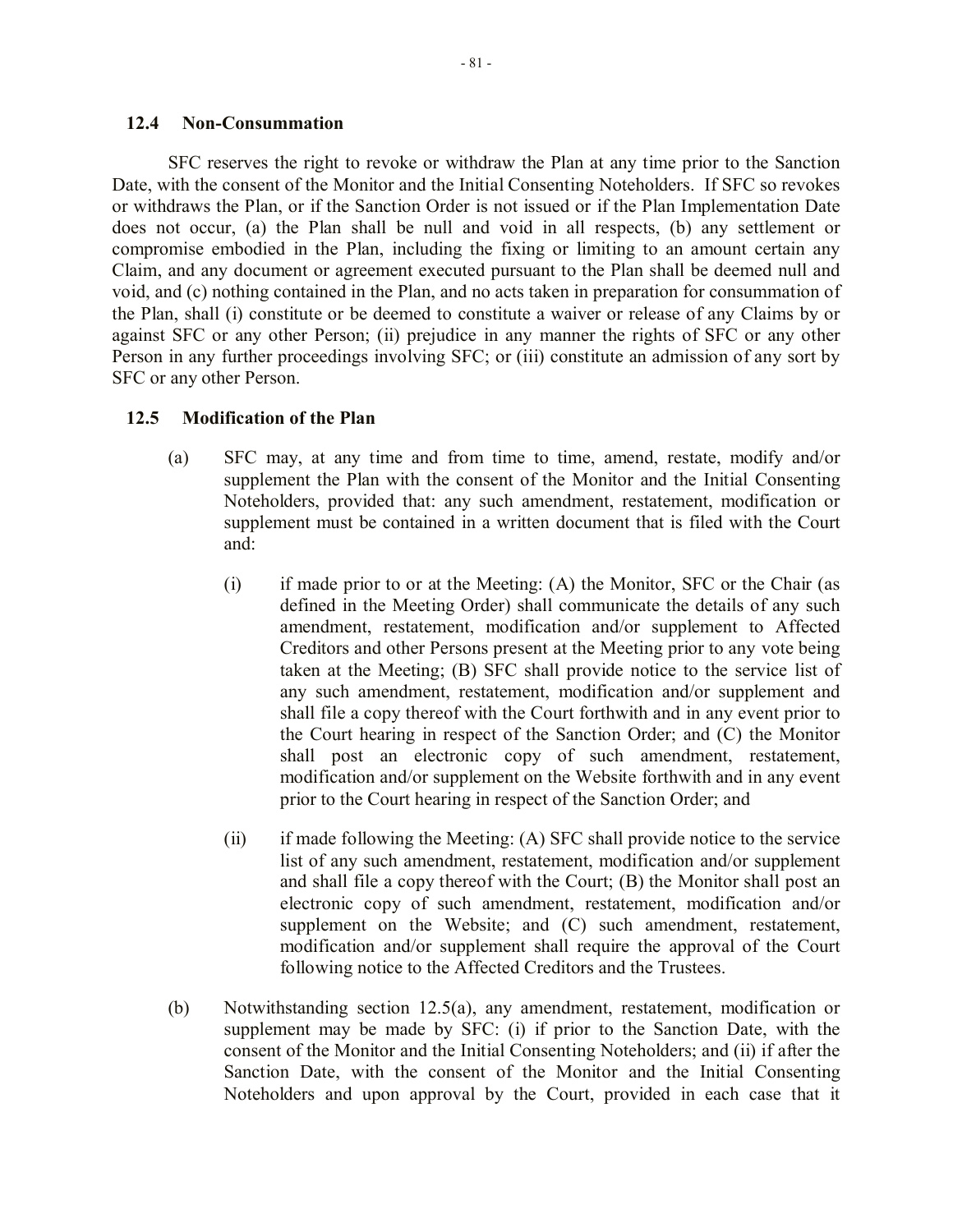concerns a matter that, in the opinion of SFC, acting reasonably, is of an administrative nature required to better give effect to the implementation of the Plan and the Sanction Order or to cure any errors, omissions or ambiguities and is not materially adverse to the financial or economic interests of the Affected Creditors or the Trustees.

(c) Any amended, restated, modified or supplementary plan or plans of compromise filed with the Court and, if required by this section, approved by the Court, shall, for all purposes, be and be deemed to be a part of and incorporated in the Plan.

# **12.6 Actions and Approvals of SFC after Plan Implementation**

- (a) From and after the Plan Implementation Date, and for the purpose of this Plan only:
	- (i) if SFC does not have the ability or the capacity pursuant to Applicable Law to provide its agreement, waiver, consent or approval to any matter requiring SFC's agreement, waiver, consent or approval under this Plan, such agreement, waiver consent or approval may be provided by the Monitor; and
	- (ii) if SFC does not have the ability or the capacity pursuant to Applicable Law to provide its agreement, waiver, consent or approval to any matter requiring SFC's agreement, waiver, consent or approval under this Plan, and the Monitor has been discharged pursuant to an Order, such agreement, waiver consent or approval shall be deemed not to be necessary.

# **12.7 Consent of the Initial Consenting Noteholders**

For the purposes of this Plan, any matter requiring the agreement, waiver, consent or approval of the Initial Consenting Noteholders shall be deemed to have been agreed to, waived, consented to or approved by such Initial Consenting Noteholders if such matter is agreed to, waived, consented to or approved in writing by Goodmans LLP, provided that Goodmans LLP expressly confirms in writing (including by way of e-mail) to the applicable Person that it is providing such agreement, consent or waiver on behalf of Initial Consenting Noteholders. In addition, following the Plan Implementation Date, any matter requiring the agreement, waiver, consent or approval of the Initial Consenting Noteholders shall: (i) be deemed to have been given if agreed to, waived, consented to or approved by Initial Consenting Noteholders in their capacities as holders of Newco Shares, Newco Notes or Litigation Trust Interests (provided that they continue to hold such consideration); and (ii) with respect to any matter concerning the Litigation Trust or the Litigation Trust Claims, be deemed to be given if agreed to, waived, consented to or approved by the Litigation Trustee.

# **12.8 Claims Not Subject to Compromise**

Nothing in this Plan, including section 2.4 hereof, shall prejudice, compromise, release, discharge, cancel, bar or otherwise affect any: (i) Non-Released D&O Claims (except to the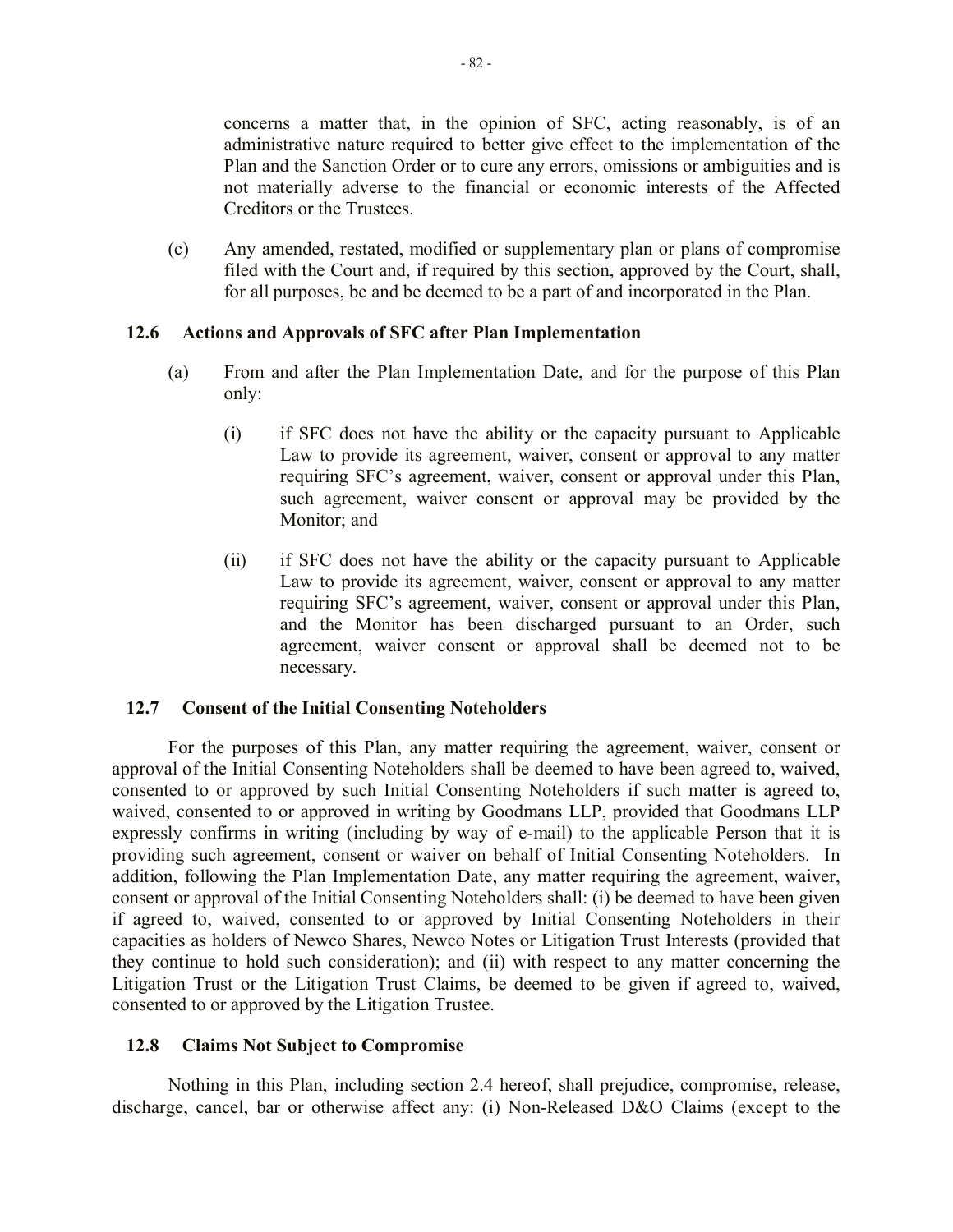extent that such Non-Released D&O Claim is asserted against a Named Director or Officer, in which case section 4.9(g) applies); (ii) Section 5.1(2) D&O Claims or Conspiracy Claims (except that, in accordance with section 4.9(e) hereof, any Section 5.1(2) D&O Claims against Named Directors and Officers and any Conspiracy Claims against Named Directors and Officers shall be limited to recovery from any insurance proceeds payable in respect of such Section 5.1(2) D&O Claims or Conspiracy Claims, as applicable, pursuant to the Insurance Policies, and Persons with any such Section 5.1(2) D&O Claims against Named Directors and Officers or Conspiracy Claims against Named Directors and Officers shall have no right to, and shall not, make any claim or seek any recoveries from any Person, other than enforcing such Persons' rights to be paid from the proceeds of an Insurance Policy by the applicable insurer(s)); or (iii) any Claims that are not permitted to be compromised under section 19(2) of the *CCAA*.

# **12.9 Paramountcy**

From and after the Effective Time on the Plan Implementation Date, any conflict between:

- (a) the Plan; and
- (b) the covenants, warranties, representations, terms, conditions, provisions or obligations, expressed or implied, of any contract, mortgage, security agreement, indenture, trust indenture, note, loan agreement, commitment letter, agreement for sale, lease or other agreement, written or oral and any and all amendments or supplements thereto existing between any Person and SFC and/or the Subsidiaries as at the Plan Implementation Date,

will be deemed to be governed by the terms, conditions and provisions of the Plan and the Sanction Order, which shall take precedence and priority.

# **12.10 Foreign Recognition**

- (a) From and after the Plan Implementation Date, if requested by the Initial Consenting Noteholders or Newco, the Monitor (at the Monitor's election) or Newco (if the Monitor does not so elect) shall and is hereby authorized to seek an order of any court of competent jurisdiction recognizing the Plan and the Sanction Order and confirming the Plan and the Sanction Order as binding and effective in Canada, the United States, and any other jurisdiction so requested by the Initial Consenting Noteholders or Newco, as applicable.
- (b) Without limiting the generality of section 12.10(a), as promptly as practicable, but in no event later than the third Business Day following the Plan Implementation Date, a foreign representative of SFC (as agreed by SFC, the Monitor and the Initial Consenting Noteholders) (the "**Foreign Representative**") shall commence a proceeding in a court of competent jurisdiction in the United States seeking recognition of the Plan and the Sanction Order and confirming that the Plan and the Sanction Order are binding and effective in the United States, and the Foreign Representative shall use its best efforts to obtain such recognition order.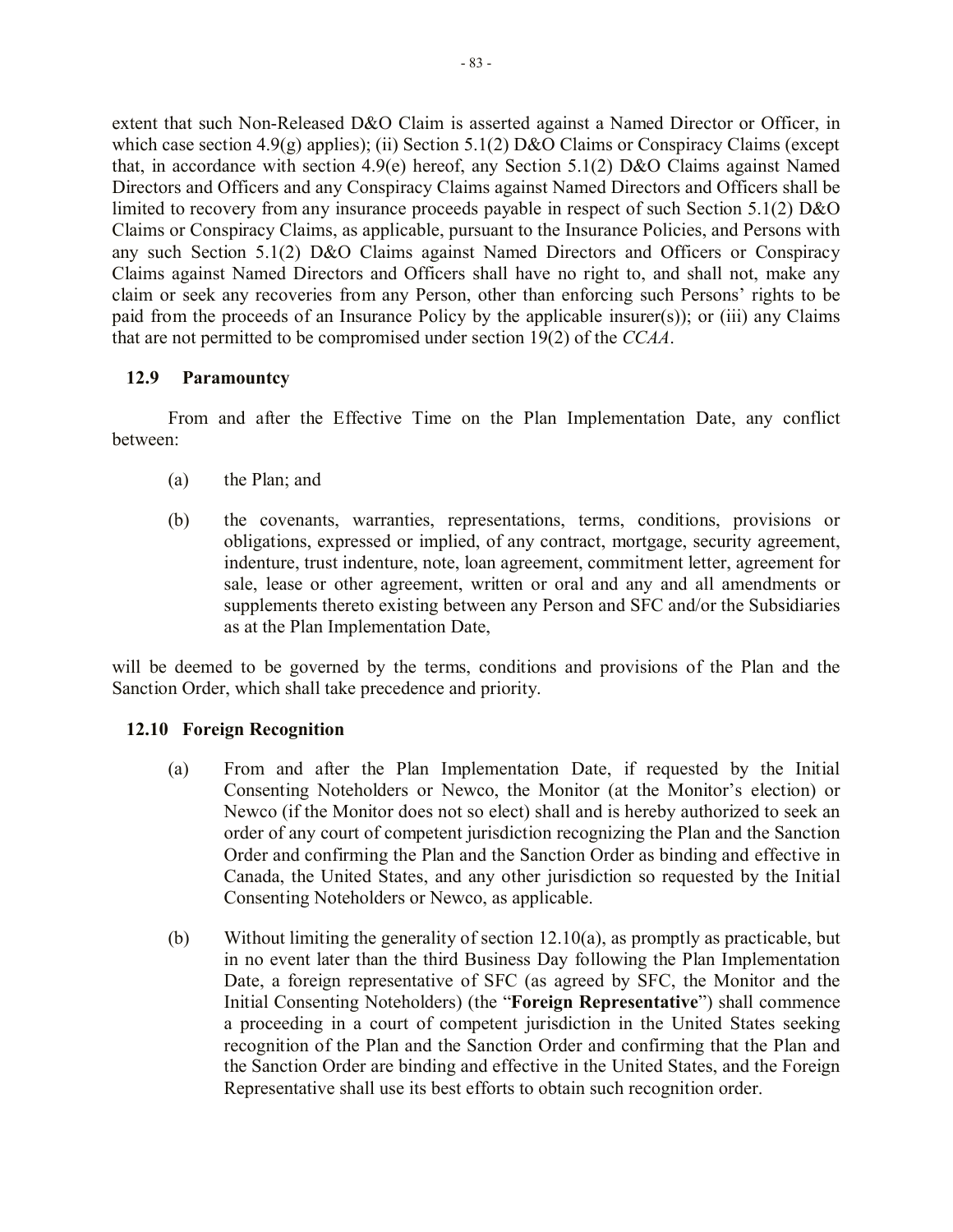### **12.11 Severability of Plan Provisions**

If, prior to the Sanction Date, any term or provision of the Plan is held by the Court to be invalid, void or unenforceable, the Court, at the request of SFC and with the consent of the Monitor and the Initial Consenting Noteholders, shall have the power to either (a) sever such term or provision from the balance of the Plan and provide SFC with the option to proceed with the implementation of the balance of the Plan as of and with effect from the Plan Implementation Date, or (b) alter and interpret such term or provision to make it valid or enforceable to the maximum extent practicable, consistent with the original purpose of the term or provision held to be invalid, void or unenforceable, and such term or provision shall then be applicable as altered or interpreted. Notwithstanding any such holding, alteration or interpretation, and provided that SFC proceeds with the implementation of the Plan, the remainder of the terms and provisions of the Plan shall remain in full force and effect and shall in no way be affected, impaired or invalidated by such holding, alteration or interpretation.

# **12.12 Responsibilities of the Monitor**

The Monitor is acting in its capacity as Monitor in the CCAA Proceeding and the Plan with respect to SFC and will not be responsible or liable for any obligations of SFC.

# **12.13 Different Capacities**

Persons who are affected by this Plan may be affected in more than one capacity. Unless expressly provided herein to the contrary, a Person will be entitled to participate hereunder, and will be affected hereunder, in each such capacity. Any action taken by or treatment of a Person in one capacity will not affect such Person in any other capacity, unless expressly agreed by the Person, SFC, the Monitor and the Initial Consenting Noteholders in writing, or unless the Person's Claims overlap or are otherwise duplicative.

### **12.14 Notices**

Any notice or other communication to be delivered hereunder must be in writing and reference the Plan and may, subject as hereinafter provided, be made or given by personal delivery, ordinary mail or by facsimile or email addressed to the respective parties as follows:

(a) if to SFC or any Subsidiary:

| Sino-Forest Corporation |                                                      |
|-------------------------|------------------------------------------------------|
|                         | Room 3815-29 38/F, Sun Hung Kai Centre               |
|                         | 30 Harbour Road, Wanchai, Hong Kong                  |
|                         |                                                      |
| Attention:              | Mr. Judson Martin, Executive Vice-Chairman and Chief |
|                         | <b>Executive Officer</b>                             |
| Fax:                    | $+852-2877-0062$                                     |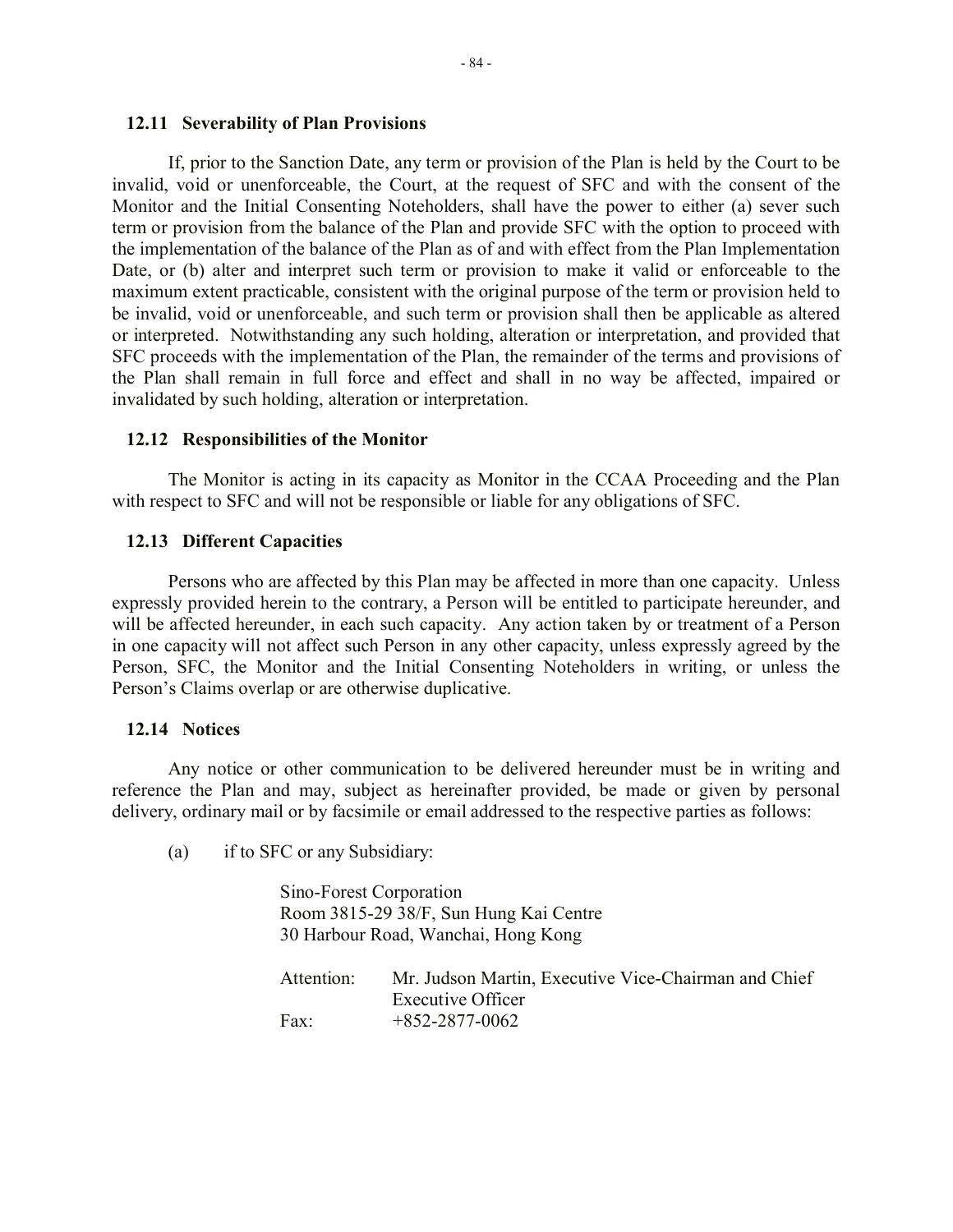with a copy by email or fax (which shall not be deemed notice) to:

Bennett Jones LLP One First Canadian Place, Suite 3400 Toronto, ON M5X 1A4

Attention: Kevin J. Zych and Raj S. Sahni Email: zychk@bennettjones.com and sahnir@bennettjones.com Fax: 416-863-1716

(b) if to the Initial Consenting Noteholders:

c/o Goodmans LLP Bay Adelaide Centre 333 Bay Street, Suite 3400 Toronto, Ontario M5H 2S7

Attention: Robert Chadwick and Brendan O'Neill Email: rchadwick@goodmans.ca and boneill@goodmans.ca Fax: 416-979-1234

and with a copy by email or fax (which shall not be deemed notice) to:

Hogan Lovells International LLP 11<sup>th</sup> Floor, One Pacific Place, 88 Queensway Hong Kong China

Attention: Neil McDonald Email: neil.mcdonald@hoganlovells.com Fax: 852-2219-0222

### (c) if to the Monitor:

FTI Consulting Canada Inc. TD Waterhouse Tower 79 Wellington Street West Suite 2010, P.O. Box 104 Toronto, ON M5K 1G8

| Attention: | Greg Watson                   |
|------------|-------------------------------|
| Email:     | greg.watson@fticonsulting.com |
| Fax:       | $(416) 649 - 8101$            |

and with a copy by email or fax (which shall not be deemed notice) to:

Gowling Lafleur Henderson LLP 1 First Canadian Place 100 King Street West, Suite 1600 Toronto, Ontario M5X 1G5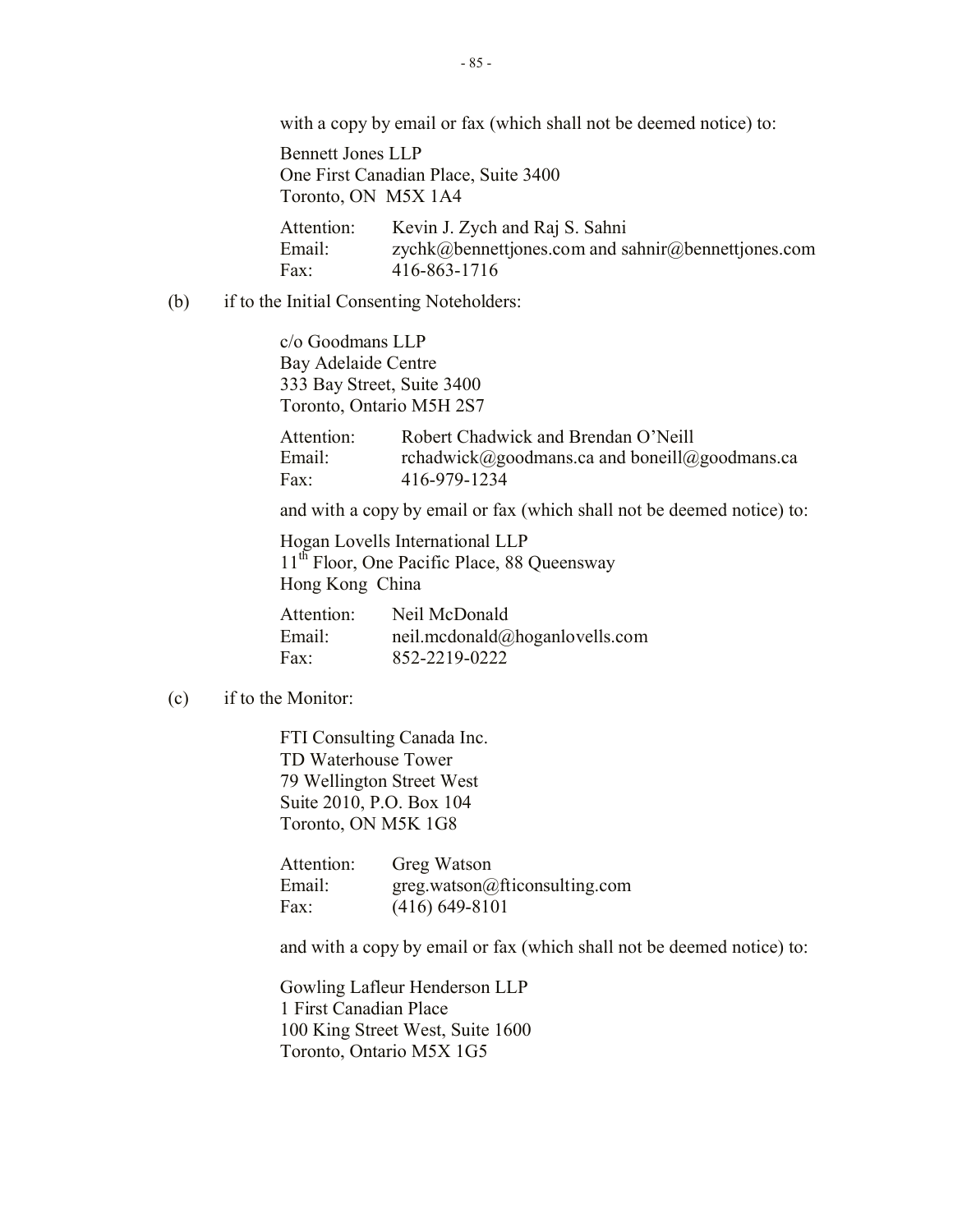| Attention: | Derrick Tay              |
|------------|--------------------------|
| Email:     | derrick.tay@gowlings.com |
| Fax:       | $(416) 862 - 7661$       |

(d) if to Ernst  $& Young$ :

Ernst & Young LLP Ernst & Young Tower 222 Bay Street P.O. Box 251 Toronto, ON M5K 1J7

| Attention: | Doris Stamml           |
|------------|------------------------|
| Email:     | doris.stamml@ca.ey.com |
| Fax:       | $(416)$ 943-[TBD]      |

and with a copy by email or fax (which shall not be deemed notice) to:

Lenczner Slaght Royce Smith Griffin 130 Adelaide Street West, Suite 2600 Toronto, Ontario M5H 3P5

| Attention: | Peter Griffin            |
|------------|--------------------------|
| Email:     | $pgriffin@$ litigate.com |
| Fax:       | $(416) 865 - 2921$       |

or to such other address as any party may from time to time notify the others in accordance with this section. Any such communication so given or made shall be deemed to have been given or made and to have been received on the day of delivery if delivered, or on the day of faxing or sending by other means of recorded electronic communication, provided that such day in either event is a Business Day and the communication is so delivered, faxed or sent before 5:00 p.m. (Toronto time) on such day. Otherwise, such communication shall be deemed to have been given and made and to have been received on the next following Business Day.

### **12.15 Further Assurances**

SFC, the Subsidiaries and any other Person named or referred to in the Plan will execute and deliver all such documents and instruments and do all such acts and things as may be necessary or desirable to carry out the full intent and meaning of the Plan and to give effect to the transactions contemplated herein.

**DATED** as of the  $3<sup>rd</sup>$  day of December, 2012.

\6148176